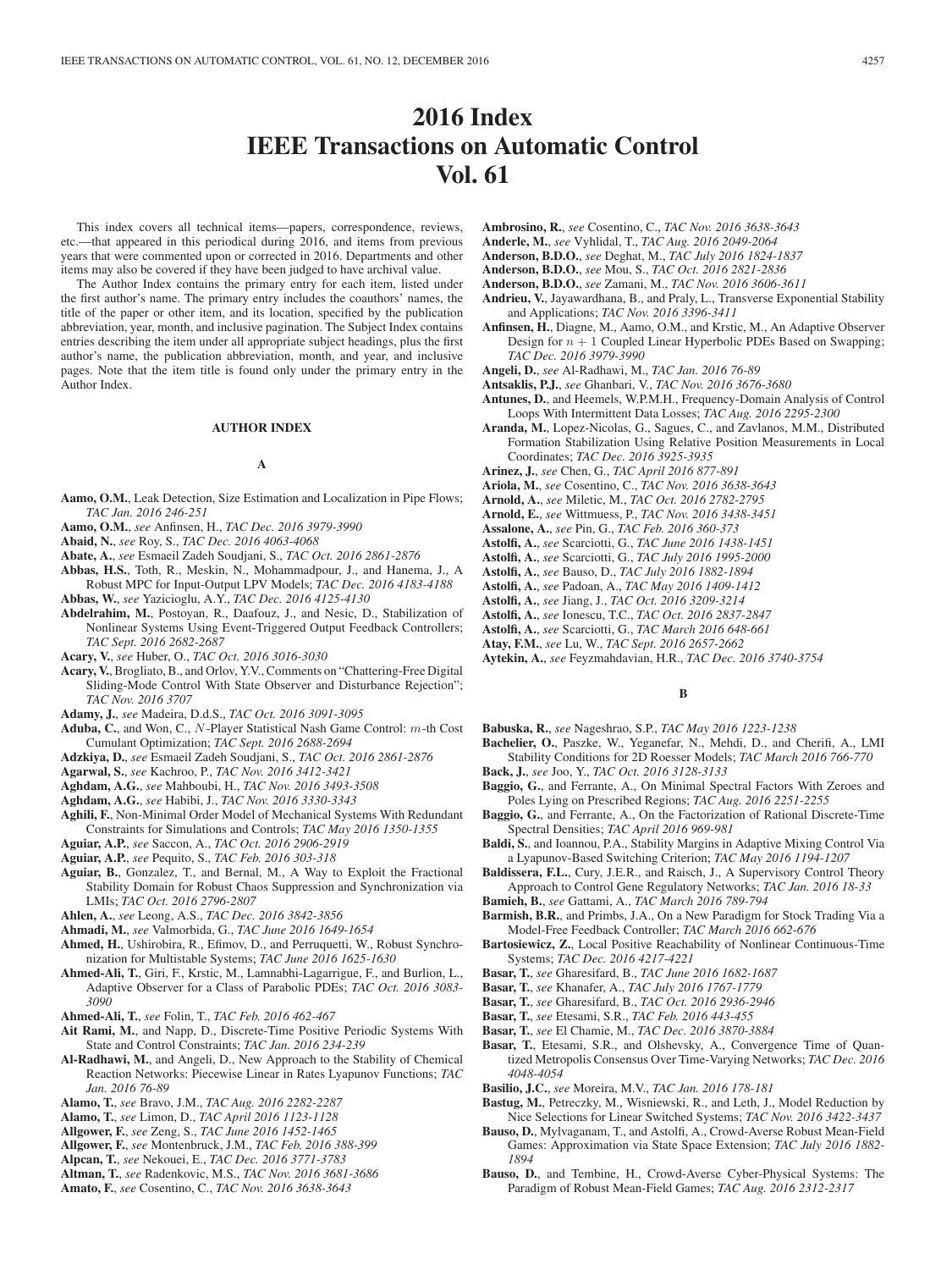- **Beard, R.W.**, *see* Niedfeldt, P.C., *TAC Feb. 2016 456-461*
- **Belabbas, M.**, *see* Mou, S., *TAC Oct. 2016 2821-2836*
- **Bellachehab, A.**, and Jakubowicz, J., Random Pairwise Gossip on  $CAT(\kappa)$ Metric Spaces; *TAC Dec. 2016 3857-3869*
- **Belur, M.N.**, *see* Kalaimani, R.K., *TAC Sept. 2016 2463-2472*
- **Bemporad, A.**, A Quadratic Programming Algorithm Based on Nonnegative Least Squares With Applications to Embedded Model Predictive Control; *TAC April 2016 1111-1116*
- **Ben-Ameur, W.**, Bianchi, P., and Jakubowicz, J., Robust Distributed Consensus Using Total Variation; *TAC June 2016 1550-1564*
- **Bernal, M.**, *see* Aguiar, B., *TAC Oct. 2016 2796-2807*
- **Besselink, B.**, Sandberg, H., and Johansson, K.H., Clustering-Based Model Reduction of Networked Passive Systems; *TAC Oct. 2016 2958-2973*
- **Bian, T.**, Jiang, Y., and Jiang, Z., Adaptive Dynamic Programming for Stochastic Systems With State and Control Dependent Noise; *TAC Dec. 2016 4170- 4175*
- **Bianchi, P.**, *see* Ben-Ameur, W., *TAC June 2016 1550-1564*
- **Bianchi, P.**, Hachem, W., and Iutzeler, F., A Coordinate Descent Primal-Dual Algorithm and Application to Distributed Asynchronous Optimization; *TAC Oct. 2016 2947-2957*
- **Bianchi, P.**, *see* Iutzeler, F., *TAC April 2016 892-904*
- **Bicchi, A.**, *see* Fagiolini, A., *TAC June 2016 1477-1491*
- **Bilotta, M.**, *see* Cosentino, C., *TAC Nov. 2016 3638-3643*
- **Birk, W.**, *see* Hostettler, R., *TAC Aug. 2016 2276-2281*
- **Bobtsov, A.A.**, *see* Pyrkin, A.A., *TAC Dec. 2016 4229-4234*
- **Boem, F.**, *see* Riverso, S., *TAC Dec. 2016 3963-3978*
- **Bolognani, S.**, Carli, R., Lovisari, E., and Zampieri, S., A Randomized Linear Algorithm for Clock Synchronization in Multi-Agent Systems; *TAC July 2016 1711-1726*
- **Bolouki, S.**, and Malhame, R.P., Consensus Algorithms and the Decomposition-Separation Theorem; *TAC Sept. 2016 2357-2369*
- **Bombois, X.**, *see* Dankers, A., *TAC April 2016 937-952*
- **Borrelli, F.**, *see* Di Cairano, S., *TAC Aug. 2016 2245-2250*
- **Borst, S.C.**, *see* Sanders, J., *TAC July 2016 1838-1853*
- **Bose, S.**, *see* Thrampoulidis, C., *TAC Feb. 2016 416-429*
- **Bosgra, O.**, *see* van Herpen, R., *TAC Nov. 2016 3285-3300*
- **Bottegal, G.**, *see* Zamani, M., *TAC Nov. 2016 3606-3611*
- **Boussaada, I.**, and Niculescu, S., Tracking the Algebraic Multiplicity of Crossing Imaginary Roots for Generic Quasipolynomials: A Vandermonde-Based Approach; *TAC June 2016 1601-1606*
- **Braatz, R.D.**, *see* Kishida, M., *TAC March 2016 748-753*
- **Bras, S.**, Izadi, M., Silvestre, C., Sanyal, A., and Oliveira, P., Nonlinear Observer for 3D Rigid Body Motion Estimation Using Doppler Measurements; *TAC Nov. 2016 3580-3585*
- **Braslavsky, J.H.**, *see* Heidari, R., *TAC Nov. 2016 3669-3675*
- **Braun, P.**, Grune, L., Kellett, C.M., Weller, S.R., and Worthmann, K., A Distributed Optimization Algorithm for the Predictive Control of Smart Grids; *TAC Dec. 2016 3898-3911*
- **Bravo, J.M.**, Suarez, A., Vasallo, M., and Alamo, T., Slide Window Bounded-Error Time-Varying Systems Identification; *TAC Aug. 2016 2282-2287*
- **Briat, C.**, *see* Xiang, W., *TAC March 2016 811-816*
- **Bridgeman, L.J.**, and Forbes, J.R., The Extended Conic Sector Theorem; *TAC July 2016 1931-1937*
- **Brogliato, B.**, *see* Huber, O., *TAC Oct. 2016 3016-3030*
- **Brogliato, B.**, *see* Tanwani, A., *TAC Sept. 2016 2386-2401*
- **Brogliato, B.**, *see* Acary, V., *TAC Nov. 2016 3707*
- **Brun, X.**, *see* Damak, S., *TAC Jan. 2016 252-257*
- **Buchstaller, D.**, and French, M., Robust Stability for Multiple Model Adaptive Control: Part I—The Framework; *TAC March 2016 677-692*
- **Buchstaller, D.**, and French, M., Robust Stability for Multiple Model Adaptive Control: Part II—Gain Bounds; *TAC March 2016 693-708*
- **Burden, S.A.**, *see* Ratliff, L.J., *TAC Aug. 2016 2301-2307*
- **Burden, S.A.**, *see* Yang, I., *TAC Sept. 2016 2644-2649*
- **Burger, M.**, *see* Montenbruck, J.M., *TAC Feb. 2016 388-399*
- **Burlion, L.**, *see* Ahmed-Ali, T., *TAC Oct. 2016 3083-3090*
- **Burlion, L.**, *see* Folin, T., *TAC Feb. 2016 462-467*
- **Busoniu, L.**, Postoyan, R., and Daafouz, J., Near-Optimal Strategies for Nonlinear and Uncertain Networked Control Systems; *TAC Aug. 2016 2124-2139*

**C**

- **Cabral, F.G.**, *see* Moreira, M.V., *TAC Jan. 2016 178-181*
- **Cacace, F.**, Conte, F., and Germani, A., Memoryless Approach to the LQ and LQG Problems With Variable Input Delay; *TAC Jan. 2016 216-221*
- **Cai, H.**, and Huang, J., The Leader-Following Consensus for Multiple Uncertain Euler-Lagrange Systems With an Adaptive Distributed Observer; *TAC Oct. 2016 3152-3157*
- **Cai, K.**, Zhang, R., and Wonham, W.M., Relative Observability and Coobservability of Timed Discrete-Event Systems; *TAC Nov. 2016 3382-3395*
- **Cai, Y.**, *see* Guo, Z., *TAC Sept. 2016 2370-2385*
- **Califano, C.**, *see* Kaldmae, A., *TAC July 2016 1912-1917*
- **Campobello, G.**, Galluccio, L., Palazzo, S., and Leonardi, A., A New Generalized Consensus Problem and Its CRT-Based Solution; *TAC March 2016 754-759*
- **Camponogara, E.**, *see* de Lima, M.L., *TAC Feb. 2016 532-537*
- **Cao, J.**, *see* Lu, J., *TAC June 2016 1658-1663*
- **Cao, M.**, *see* Proskurnikov, A.V., *TAC June 2016 1524-1536*
- **Cao, P.**, and Xie, J., Optimal Control of an Inventory System With Joint Production and Pricing Decisions; *TAC Dec. 2016 4235-4240*
- **Cao, X.**, State Classification of Time-Nonhomogeneous Markov Chains and Average Reward Optimization of Multi-Chains; *TAC Oct. 2016 3001-3015*
- **Cao, Y.**, Ren, W., Casbeer, D.W., and Schumacher, C., Finite-Time Connectivity-Preserving Consensus of Networked Nonlinear Agents With Unknown Lipschitz Terms; *TAC June 2016 1700-1705*
- **Cao, Z.**, *see* Zhu, J., *TAC July 2016 1918-1924*
- **Cao, Z.**, Zhang, R., Yang, Y., Lu, J., and Gao, F., Discrete-Time Robust Iterative Learning Kalman Filtering for Repetitive Processes; *TAC Jan. 2016 270- 275*
- **Cardoso, R.**, *see* Kanieski, J.M., *TAC May 2016 1373-1378*
- **Carli, R.**, *see* Bolognani, S., *TAC July 2016 1711-1726*
- **Carnevale, D.**, Galeani, S., Menini, L., and Sassano, M., Hybrid Output Regulation for Linear Systems With Periodic Jumps: Solvability Conditions, Structural Implications and Semi-Classical Solutions; *TAC Sept. 2016 2416-2431*
- **Carrasco, D.S.**, Goodwin, G.C., and Yuz, J.I., Sampled Data Models for Nonlinear Stochastic Systems: Truncation Errors and Sampling Zero Dynamics; *TAC Jan. 2016 103-115*
- **Casbeer, D.W.**, *see* Cao, Y., *TAC June 2016 1700-1705*
- **Cassar, J.**, *see* Motchon, K.M.D., *TAC July 2016 1906-1911*
- **Cenedese, A.**, *see* Varagnolo, D., *TAC April 2016 994-1009*
- **Chakrabortty, A.**, *see* Nabavi, S., *TAC Feb. 2016 497-502*
- **Chakraborty, S.**, and Das, S.K., Multi(2)-Rate Control From a 2-Periodic Perspective: Generalized 2-Rate Control; *TAC June 2016 1631-1636*
- **Chamanbaz, M.**, Dabbene, F., Tempo, R., Venkataramanan, V., and Wang, Q., Sequential Randomized Algorithms for Convex Optimization in the Presence of Uncertainty; *TAC Sept. 2016 2565-2571*
- **Chandrasekaran, V.**, *see* Matni, N., *TAC Dec. 2016 3991-4006*
- **Chapman, A.**, *see* Hosseini, S., *TAC Nov. 2016 3545-3550*
- **Charalambides, A.G.**, *see* Hatanaka, T., *TAC March 2016 709-724*
- **Chatterjee, D.**, *see* Mohajerin Esfahani, P., *TAC Aug. 2016 2155-2170*
- **Chatzipanagiotis, N.**, and Zavlanos, M.M., A Distributed Algorithm for Convex Constrained Optimization Under Noise; *TAC Sept. 2016 2496-2511*
- **Chen, B.**, *see* Zhang, W., *TAC Oct. 2016 3064-3069*
- **Chen, B.**, Hu, G., Zhang, W., and Yu, L., Distributed Mixed  $H_2/H_{\infty}$  Fusion Estimation With Limited Communication Capacity; *TAC March 2016 805- 810*
- **Chen, B.**, Hu, G., Ho, D.W.C., and Yu, L., Distributed Covariance Intersection Fusion Estimation for Cyber-Physical Systems With Communication Constraints; *TAC Dec. 2016 4020-4026*
- **Chen, C.**, *see* Zhang, S., *TAC Jan. 2016 62-75*
- **Chen, C.**, *see* Zhu, C., *TAC Nov. 2016 3593-3598*
- **Chen, F.**, Xiang, L., and Ren, W., Properties of Composite Laplacian Quadratics and Their Applications in Consensus of Linear Differential Inclusions; *TAC Aug. 2016 2269-2275*
- **Chen, G.**, *see* Chen, M.Z.Q., *TAC Jan. 2016 228-233*
- **Chen, G.**, *see* Wen, G., *TAC April 2016 1135-1140*
- **Chen, G.**, Wang, C., Zhang, L., Arinez, J., and Xiao, G., Transient Performance Analysis of Serial Production Lines With Geometric Machines; *TAC April 2016 877-891*
- **Chen, J.**, *see* Li, Y., *TAC May 2016 1281-1296*
- **Chen, J.**, *see* Cheng, P., *TAC May 2016 1322-1327*
- **Chen, J.**, *see* Mei, J., *TAC Aug. 2016 2019-2034*
- **Chen, L.**, and Keblis, M.F., Joint Pricing and Production Control for a Manufacturer With Volume Flexibility; *TAC Dec. 2016 4247-4252*
- **Chen, M.Z.Q.**, *see* Li, C., *TAC July 2016 1810-1823*
- **Chen, M.Z.Q.**, *see* Zhang, W., *TAC Oct. 2016 3064-3069*
- **Chen, M.Z.Q.**, Zhang, L., Su, H., and Chen, G., Stabilizing Solution and Parameter Dependence of Modified Algebraic Riccati Equation With Application to Discrete-Time Network Synchronization; *TAC Jan. 2016 228-233*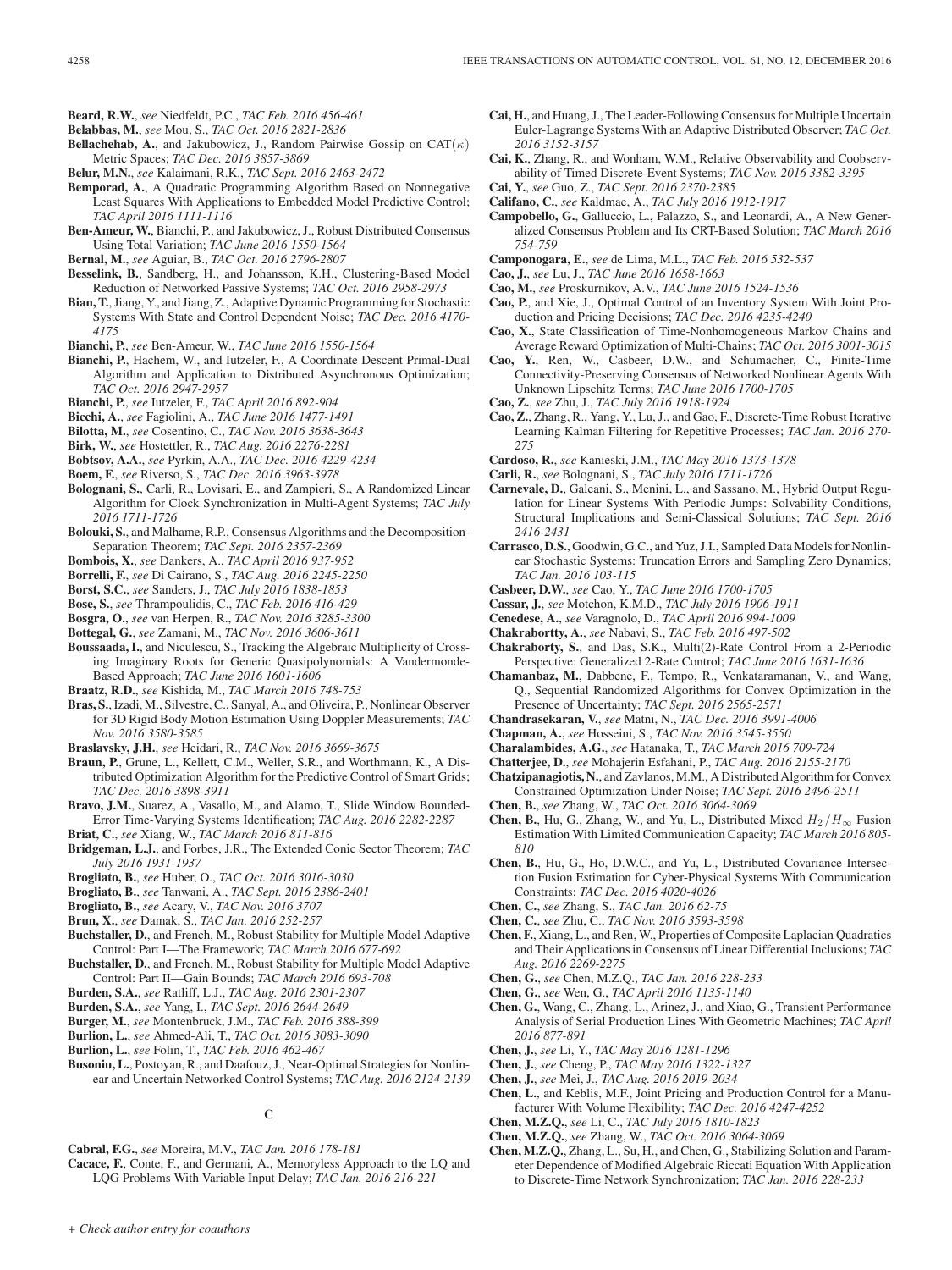- **Chen, W.**, and Qiu, L., Linear Quadratic Optimal Control of Continuous-Time LTI Systems With Random Input Gains; *TAC July 2016 2008-2013*
- **Chen, W.**, *see* Liang, X., *TAC Dec. 2016 4131-4137*
- **Chen, X.**, Chen, Z., and Mei, C., Sampled Measurement Output Feedback Control of Multi-Agent Systems With Jointly-Connected Topologies; *TAC June 2016 1670-1675*
- **Chen, Y.**, Georgiou, T.T., and Pavon, M., Optimal Steering of a Linear Stochastic System to a Final Probability Distribution, Part I; *TAC May 2016 1158- 1169*
- **Chen, Y.**, Georgiou, T.T., and Pavon, M., Optimal Steering of a Linear Stochastic System to a Final Probability Distribution, Part II; *TAC May 2016 1170- 1180*
- **Chen, Y.**, and Georgiou, T., Stochastic Bridges of Linear Systems; *TAC Feb. 2016 526-531*
- **Chen, Y.**, Xiong, W., and Li, F., Convergence of Infinite Products of Stochastic Matrices: A Graphical Decomposition Criterion; *TAC Nov. 2016 3599- 3605*
- **Chen, Z.**, *see* Chen, X., *TAC June 2016 1670-1675*
- **Chen, Z.**, *see* Zhu, L., *TAC Aug. 2016 2092-2107*
- **Chen, Z.**, *see* Lin, Z., *TAC Oct. 2016 2877-2891*
- **Cheng, D.**, Liu, T., Zhang, K., and Qi, H., On Decomposed Subspaces of Finite Games; *TAC Nov. 2016 3651-3656*
- **Cheng, L.**, Wang, Y., Ren, W., Hou, Z., and Tan, M., On Convergence Rate of Leader-Following Consensus of Linear Multi-Agent Systems With Communication Noises; *TAC Nov. 2016 3586-3592*
- **Cheng, P.**, Qi, Y., Xin, K., Chen, J., and Xie, L., Energy-Efficient Data Forwarding for State Estimation in Multi-Hop Wireless Sensor Networks; *TAC May 2016 1322-1327*
- **Chentouf, B.**, A Minimal State Approach to Dynamic Stabilization of the Rotating Disk-Beam System With Infinite Memory; *TAC Nov. 2016 3700- 3706*
- **Cherifi, A.**, *see* Bachelier, O., *TAC March 2016 766-770*
- **Chew, E.P.**, *see* Zhang, S., *TAC Jan. 2016 62-75*
- **Chiang, H.**, *see* Wang, T., *TAC Sept. 2016 2553-2558*
- **Chiang, H.**, and Wang, T., On the Number and Types of Unstable Equilibria in Nonlinear Dynamical Systems With Uniformly-Bounded Stability Regions; *TAC Feb. 2016 485-490*
- **Choe, R.**, Xargay, E., and Hovakimyan, N.,  $\mathcal{L}_1$  Adaptive Control for a Class of Uncertain Nonaffine-in-Control Nonlinear Systems; *TAC March 2016 840-846*
- **Chong, E.K.P.**, *see* Zhang, Z., *TAC March 2016 601-616*
- **Ciblat, P.**, *see* Iutzeler, F., *TAC April 2016 892-904*
- **Colaneri, P.**, *see* Zhang, L., *TAC Feb. 2016 503-508*
- **Colombino, M.**, and Smith, R.S., A Convex Characterization of Robust Stability for Positive and Positively Dominated Linear Systems; *TAC July 2016 1965-1971*
- **Colombino, M.**, *see* Grammatico, S., *TAC Nov. 2016 3315-3329*
- **Combastel, C.**, *see* Maiga, M., *TAC Sept. 2016 2341-2356*
- **Conficoni, C.**, *see* Tilli, A., *TAC Nov. 2016 3612-3618*
- **Conte, F.**, *see* Cacace, F., *TAC Jan. 2016 216-221*
- **Conte, G.**, *see* Zattoni, E., *TAC Oct. 2016 3115-3121*
- **Cortes, J.**, *see* Tallapragada, P., *TAC June 2016 1575-1589*
- **Cortes, J.**, *see* Nowzari, C., *TAC Jan. 2016 34-47*
- **Cosentino, C.**, Ambrosino, R., Ariola, M., Bilotta, M., Pironti, A., and Amato, F., On the Realization of an Embedded Subtractor Module for the Control of Chemical Reaction Networks; *TAC Nov. 2016 3638-3643*
- **Costa, E.F.**, *see* de Saporta, B., *TAC Aug. 2016 2035-2048*
- **Costa, E.F.**, *see* Dragan, V., *TAC Dec. 2016 3912-3924*
- **Cowan, N.J.**, *see* Lamperski, A., *TAC Feb. 2016 319-333*
- **Cui, B.**, *see* Lewis, F.L., *TAC May 2016 1391-1396*
- **Cury, J.E.R.**, *see* Baldissera, F.L., *TAC Jan. 2016 18-33*
- **Cuvas, C.**, and Mondie, S., Necessary Stability Conditions for Delay Systems With Multiple Pointwise and Distributed Delays; *TAC July 2016 1987-1994*

# **D**

- **D'Innocenzo, A.**, *see* Deng, Y., *TAC April 2016 982-993*
- **D'Innocenzo, A.**, *see* Jungers, R.M., *TAC April 2016 1117-1122*
- **Daafouz, J.**, *see* Busoniu, L., *TAC Aug. 2016 2124-2139*
- **Daafouz, J.**, *see* Abdelrahim, M., *TAC Sept. 2016 2682-2687*
- **Dabbene, F.**, *see* Chamanbaz, M., *TAC Sept. 2016 2565-2571*
- **Damak, S.**, Di Loreto, M., Mondie, S., and Brun, X., Exponential Stability With Decay Rate Estimation for Linear Difference Equations; *TAC Jan. 2016 252-257*
- **Dankers, A.**, Van den Hof, P.M.J., Bombois, X., and Heuberger, P.S.C., Identification of Dynamic Models in Complex Networks With Prediction Error Methods: Predictor Input Selection; *TAC April 2016 937-952*
- **Das, S.K.**, *see* Chakraborty, S., *TAC June 2016 1631-1636*
- trollers for Nonlinear MIMO Systems With Arbitrary Switchings; *TAC July 2016 2001-2007*
- **De Bievre, S.**, *see* Motchon, K.M.D., *TAC July 2016 1906-1911*
- **de Lima, M.L.**, Limon, D., Munoz de la Pena, D., and Camponogara, E., Distributed Satisficing MPC With Guarantee of Stability; *TAC Feb. 2016 532-537*
- **de Ruiter, A.H.J.**, Observer-Based Adaptive Spacecraft Attitude Control With Guaranteed Performance Bounds; *TAC Oct. 2016 3146-3151*
- **de Saporta, B.**, and Costa, E.F., Approximate Kalman-Bucy Filter for Continuous-Time Semi-Markov Jump Linear Systems; *TAC Aug. 2016 2035-2048*
- **De Schutter, B.**, *see* Hajiahmadi, M., *TAC June 2016 1676-1681*
- **De Schutter, B.**, *see* Xu, J., *TAC May 2016 1340-1345*
- **Deghat, M.**, Anderson, B.D.O., and Lin, Z., Combined Flocking and Distance-Based Shape Control of Multi-Agent Formations; *TAC July 2016 1824- 1837*
- **Dehghan, M.**, *see* Ong, C., *TAC Dec. 2016 4189-4195*
- **Deng, F.**, *see* Zhao, X., *TAC Jan. 2016 240-245*
- **Deng, F.**, *see* Zhao, X., *TAC Dec. 2016 4203-4209*
- **Deng, Y.**, D'Innocenzo, A., Di Benedetto, M.D., Di Gennaro, S., and Julius, A.A., Verification of Hybrid Automata Diagnosability With Measurement Uncertainty; *TAC April 2016 982-993*
- **Derpich, M.S.**, *see* Silva, E.I., *TAC Aug. 2016 2171-2186*
- **Deutscher, J.**, Backstepping Design of Robust Output Feedback Regulators for Boundary Controlled Parabolic PDEs; *TAC Aug. 2016 2288-2294*
- **Devane, E.**, and Lestas, I., Delay-Independent Asymptotic Stability in Monotone Systems; *TAC Sept. 2016 2625-2631*
- **Dhal, R.**, and Roy, S., Vulnerability of Network Synchronization Processes: A Minimum Energy Perspective; *TAC Sept. 2016 2525-2530*
- **Di Benedetto, M.D.**, *see* Deng, Y., *TAC April 2016 982-993*
- **Di Benedetto, M.D.**, *see* Jungers, R.M., *TAC April 2016 1117-1122*
- **Di Benedetto, M.D.**, *see* Pola, G., *TAC Nov. 2016 3663-3668*
- **Di Cairano, S.**, and Borrelli, F., Reference Tracking With Guaranteed Error Bound for Constrained Linear Systems; *TAC Aug. 2016 2245-2250*
- **Di Gennaro, S.**, *see* Deng, Y., *TAC April 2016 982-993*
- **Di Loreto, M.**, *see* Damak, S., *TAC Jan. 2016 252-257*
- **Di Meglio, F.**, *see* Hu, L., *TAC Nov. 2016 3301-3314*
- **Diagne, M.**, Shang, P., and Wang, Z., Feedback Stabilization for the Mass Balance Equations of an Extrusion Process; *TAC March 2016 760-765*
- **Diagne, M.**, *see* Anfinsen, H., *TAC Dec. 2016 3979-3990*
- **Diehl, M.**, *see* Ji, L., *TAC Nov. 2016 3509-3514*
- **Diehl, M.**, *see* Houska, B., *TAC Dec. 2016 4106-4111*
- **Dimarogonas, D.V.**, *see* Guo, M., *TAC Dec. 2016 3948-3962*
- **Ding, S.X.**, *see* Zhong, M., *TAC Sept. 2016 2597-2602*
- **Ding, S.X.**, *see* Dong, H., *TAC Feb. 2016 479-484*
- **Ding, S.X.**, *see* Yang, Y., *TAC Nov. 2016 3687-3692*
- **Dixon, W.E.**, *see* Kamalapurkar, R., *TAC March 2016 834-839*
- **Dominguez-Garcia, A.D.**, *see* Hadjicostis, C.N., *TAC June 2016 1492-1507*
- **Dominguez-Garcia, A.D.**, *see* Gharesifard, B., *TAC Oct. 2016 2936-2946*
- **Donaire, A.**, Mehra, R., Ortega, R., Satpute, S., Romero, J.G., Kazi, F., and Singh, N.M., Shaping the Energy of Mechanical Systems Without Solving Partial Differential Equations; *TAC April 2016 1051-1056*
- **Donaire, A.**, *see* Romero, J.G., *TAC Nov. 2016 3551-3556*
- **Dong, D.**, *see* Shi, G., *TAC Feb. 2016 374-387*
- **Dong, H.**, Wang, Z., Ding, S.X., and Gao, H., On  $H_{\infty}$  Estimation of Randomly Occurring Faults for A Class of Nonlinear Time-Varying Systems With Fading Channels; *TAC Feb. 2016 479-484*
- **Dower, P.M.**, *see* Kellett, C.M., *TAC Jan. 2016 3-17*
- **Dragan, V.**, and Costa, E.F., Optimal Stationary Dynamic Output-Feedback Controllers for Discrete-Time Linear Systems With Markovian Jumping Parameters and Additive White Noise Perturbations; *TAC Dec. 2016 3912- 3924*
- **Du, H.**, and Li, S., Attitude Synchronization for Flexible Spacecraft With Communication Delays; *TAC Nov. 2016 3625-3630*
- **Du, H.**, *see* Qian, C., *TAC Dec. 2016 4088-4093*
- **Du, K.**, *see* Li, L., *TAC July 2016 1780-1793*
- **Du, M.**, *see* Meng, D., *TAC Dec. 2016 3755-3770*
- **Duan, G.**, *see* Wu, A., *TAC Oct. 2016 3183-3189*
- **Duan, Z.**, *see* Wen, G., *TAC April 2016 1135-1140*
- **Duan, Z.**, *see* Ge, Q., *TAC Dec. 2016 4014-4019*
- **Dubbini, N.**, *see* Fagiolini, A., *TAC June 2016 1477-1491*

**Dashkovskiy, S.**, and Pavlichkov, S., Constructive Design of Adaptive Con-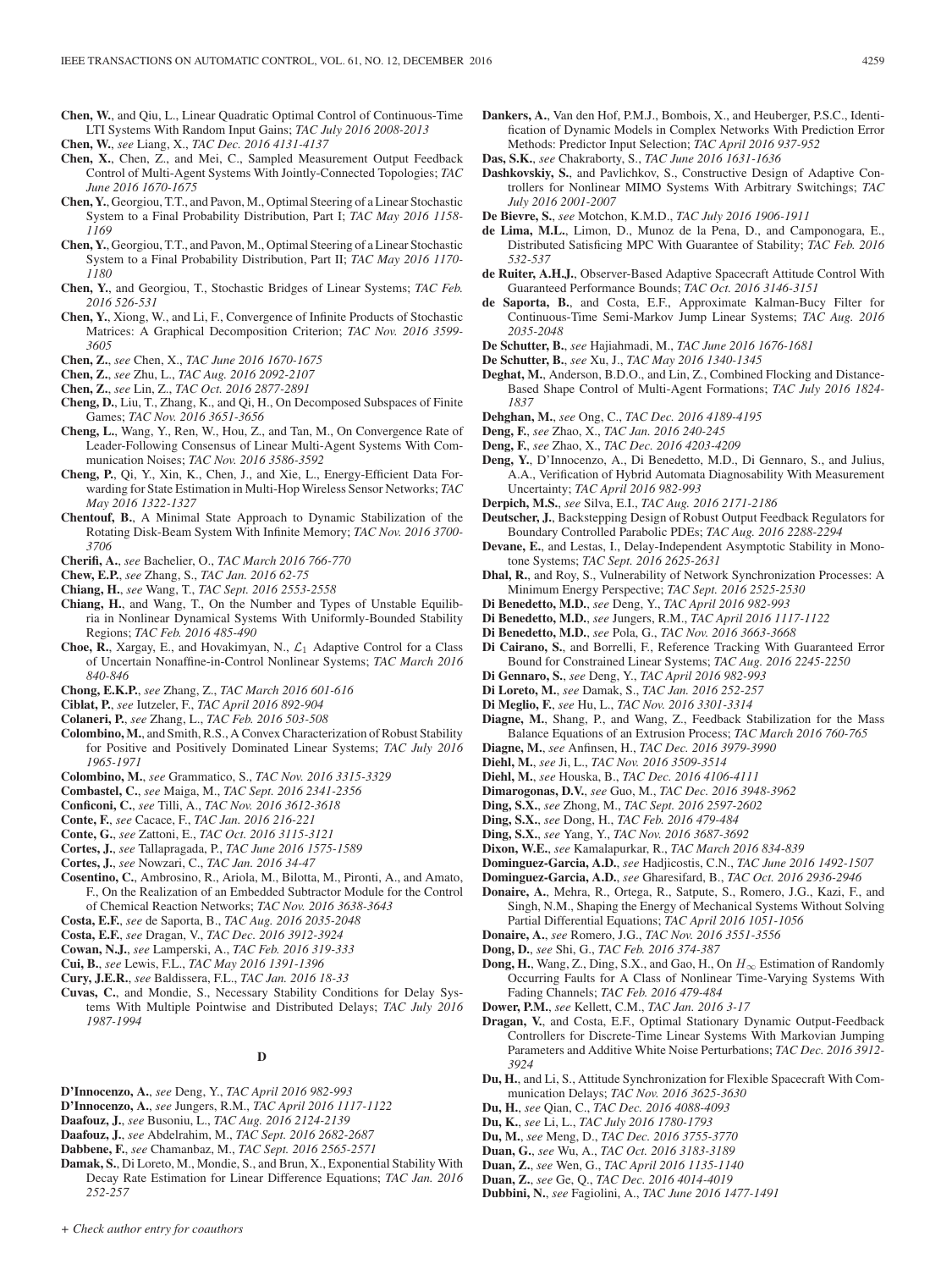**Dullerud, G.E.**, *see* Heemels, W.P.M.H., *TAC Oct. 2016 2766-2781*

**Duncan, T.E.**, Linear Exponential Quadratic Stochastic Differential Games; *TAC Sept. 2016 2550-2552*

**E**

- **Ebenbauer, C.**, *see* Zeng, S., *TAC June 2016 1452-1465*
- **Edwards, C.**, *see* Nguyen, T., *TAC Oct. 2016 3177-3182*
- **Edwards, C.**, and Menon, P.P., On Distributed Pinning Observers for a Network of Dynamical Systems; *TAC Dec. 2016 4081-4087*
- **Efimov, D.**, *see* Ahmed, H., *TAC June 2016 1625-1630*
- **Efimov, D.**, Polyakov, A., Perruquetti, W., and Richard, J., Weighted Homogeneity for Time-Delay Systems: Finite-Time and Independent of Delay Stability; *TAC Jan. 2016 210-215*
- **Efimov, D.**, *see* Riachy, S., *TAC Jan. 2016 204-209*
- **Efimov, D.**, *see* Rios, H., *TAC March 2016 725-734*
- **Efimov, D.**, *see* Polyakov, A., *TAC Nov. 2016 3657-3662*
- **Efimov, D.**, *see* Rios, H., *TAC Dec. 2016 4075-4080*
- **Egerstedt, M.**, *see* Yazicioglu, A.Y., *TAC Dec. 2016 4125-4130*
- **El Chamie, M.**, Liu, J., and Basar, T., Design and Analysis of Distributed Averaging With Quantized Communication; *TAC Dec. 2016 3870-3884*
- **El-Ferik, S.**, Siddiqui, B.A., and Lewis, F.L., Distributed Nonlinear MPC of Multi-Agent Systems With Data Compression and Random Delays; *TAC March 2016 817-822*
- **Elia, N.**, *see* Mohan Vamsi, A.S., *TAC Jan. 2016 129-144*
- **Encina, M.A.**, *see* Silva, E.I., *TAC Aug. 2016 2171-2186*
- **Eslami, M.**, and Nobakhti, A., Integrity of LTI Time-Delay Systems; *TAC Feb. 2016 562-567*
- **Esmaeil Zadeh Soudjani, S.**, Adzkiya, D., and Abate, A., Formal Verification of Stochastic Max-Plus-Linear Systems; *TAC Oct. 2016 2861-2876*
- **Etesami, S.R.**, and Basar, T., Convergence Time for Unbiased Quantized Consensus Over Static and Dynamic Networks; *TAC Feb. 2016 443-455*
- **Etesami, S.R.**, *see* Basar, T., *TAC Dec. 2016 4048-4054*

# **F**

- **Fagiano, L.**, and Novara, C., Learning a Nonlinear Controller From Data: Theory, Computation, and Experimental Results; *TAC July 2016 1854- 1868*
- **Fagiolini, A.**, Dubbini, N., Martini, S., and Bicchi, A., Convergence Analysis of Distributed Set-Valued Information Systems; *TAC June 2016 1477-1491*
- **Faulwasser, T.**, and Findeisen, R., Nonlinear Model Predictive Control for Constrained Output Path Following; *TAC April 2016 1026-1039*
- **Fedele, G.**, and Ferrise, A., On the Uncertainty on the Phase of a Stable Linear System in the Periodic Disturbance Cancellation Problem; *TAC Sept. 2016 2720-2726*
- **Fei, M.**, *see* Song, Y., *TAC Sept. 2016 2638-2643*
- **Feng, C.**, and Lagoa, C.M., Distributional Robustness Analysis for Nonlinear Uncertainty Structures; *TAC July 2016 1900-1905*
- **Ferrante, A.**, *see* Baggio, G., *TAC Aug. 2016 2251-2255*
- **Ferrante, A.**, Lanzon, A., and Ntogramatzidis, L., Foundations of Not Necessarily Rational Negative Imaginary Systems Theory: Relations Between Classes of Negative Imaginary and Positive Real Systems; *TAC Oct. 2016 3052-3057*
- **Ferrante, A.**, *see* Ntogramatzidis, L., *TAC Sept. 2016 2559-2564*
- **Ferrante, A.**, *see* Baggio, G., *TAC April 2016 969-981*
- **Ferrari, S.**, *see* Lu, W., *TAC Oct. 2016 3203-3208*
- **Ferrari-Trecate, G.**, *see* Riverso, S., *TAC Dec. 2016 3963-3978*
- **Ferrise, A.**, *see* Fedele, G., *TAC Sept. 2016 2720-2726*
- **Feyzmahdavian, H.R.**, Aytekin, A., and Johansson, M., An Asynchronous Mini-Batch Algorithm for Regularized Stochastic Optimization; *TAC Dec. 2016 3740-3754*
- **Fiacchini, M.**, Girard, A., and Jungers, M., On the Stabilizability of Discrete-Time Switched Linear Systems: Novel Conditions and Comparisons; *TAC May 2016 1181-1193*
- **Fiacchini, M.**, and Morarescu, I., Constructive Necessary and Sufficient Condition for the Stability of Quasi-Periodic Linear Impulsive Systems; *TAC Sept. 2016 2512-2517*
- **Fichera, F.**, Prieur, C., Tarbouriech, S., and Zaccarian, L., LMI-Based Reset H∞ Design for Linear Continuous-Time Plants; *TAC Dec. 2016 4157-4163*
- **Findeisen, R.**, *see* Faulwasser, T., *TAC April 2016 1026-1039*
- **Fischer, N.**, *see* Kamalapurkar, R., *TAC March 2016 834-839*
- **Fischione, C.**, *see* Jakobsson, M., *TAC April 2016 861-876*
- **Folin, T.**, Ahmed-Ali, T., Giri, F., Burlion, L., and Lamnabhi-Lagarrigue, F., Sampled-Data Adaptive Observer for a Class of State-Affine Output-Injection Nonlinear Systems; *TAC Feb. 2016 462-467*
- **Forbes, J.R.**, *see* Bridgeman, L.J., *TAC July 2016 1931-1937*
- **Forni, F.**, and Sepulchre, R., Differentially Positive Systems; *TAC Feb. 2016 346-359*
- **Fradkov, A.**, *see* Lipkovich, M., *TAC July 2016 1895-1899*
- **French, M.**, *see* Buchstaller, D., *TAC March 2016 677-692*
- **French, M.**, *see* Buchstaller, D., *TAC March 2016 693-708*
- **Fridman, E.**, *see* Selivanov, A., *TAC Oct. 2016 3221-3226*
- **Fridman, E.**, *see* Polyakov, A., *TAC Nov. 2016 3657-3662*
- **Fridman, L.M.**, *see* Rios, H., *TAC March 2016 725-734*
- **Frison, G.**, *see* Sokoler, L.E., *TAC Aug. 2016 2226-2231*
- **Fu, J.**, and Topcu, U., Synthesis of Joint Control and Active Sensing Strategies Under Temporal Logic Constraints; *TAC Nov. 2016 3464-3476*
- **Fu, M.**, *see* Lin, Z., *TAC May 2016 1269-1280*
- **Fu, M.**, *see* Lin, Z., *TAC Oct. 2016 2877-2891*
- **Fujita, M.**, *see* Hatanaka, T., *TAC March 2016 709-724*
- **Funada, R.**, *see* Hatanaka, T., *TAC March 2016 709-724*

## **G**

- **Gajic, Z.**, *see* Nguyen, T., *TAC Oct. 2016 3177-3182*
- **Galeani, S.**, *see* Carnevale, D., *TAC Sept. 2016 2416-2431*
- **Galias, Z.**, and Yu, X., Analysis of Delayed Sliding Mode Control Systems Under Zero-Order Holder Discretization; *TAC Sept. 2016 2739-2744*
- **Galluccio, L.**, *see* Campobello, G., *TAC March 2016 754-759*
- **Gao, F.**, *see* Zhang, R., *TAC Oct. 2016 3045-3051*
- **Gao, F.**, *see* Cao, Z., *TAC Jan. 2016 270-275*
- **Gao, H.**, *see* Dong, H., *TAC Feb. 2016 479-484*
- **Gao, W.**, and Jiang, Z., Adaptive Dynamic Programming and Adaptive Optimal Output Regulation of Linear Systems; *TAC Dec. 2016 4164-4169*
- **Gao, Y.**, *see* Li, H., *TAC Sept. 2016 2745-2751*
- **Garcia, A.**, and Hong, M., Efficient Rate Allocation in Wireless Networks Under Incomplete Information; *TAC May 2016 1397-1402*
- **Garcia, A.**, *see* Pu, S., *TAC Dec. 2016 4007-4013*
- **Garone, E.**, and Nicotra, M.M., Explicit Reference Governor for Constrained Nonlinear Systems; *TAC May 2016 1379-1384*
- **Garrido, R.**, *see* Ramirez, A., *TAC June 2016 1688-1693*
- **Gattami, A.**, and Bamieh, B., Simple Covariance Approach to  $\mathcal{H}_{\infty}$  Analysis; *TAC March 2016 789-794*
- **Ge, Q.**, Shao, T., Duan, Z., and Wen, C., Performance Analysis of the Kalman Filter With Mismatched Noise Covariances; *TAC Dec. 2016 4014-4019*
- **Gehan, O.**, *see* Pouliquen, M., *TAC Feb. 2016 550-555*
- **Geng, N.**, and Xie, X., Optimal Dynamic Outpatient Scheduling for a Diagnostic Facility With Two Waiting Time Targets; *TAC Dec. 2016 3725-3739*
- **Georgiou, T.**, *see* Chen, Y., *TAC Feb. 2016 526-531*
- **Georgiou, T.T.**, *see* Chen, Y., *TAC May 2016 1158-1169*
- **Georgiou, T.T.**, *see* Chen, Y., *TAC May 2016 1170-1180*
- **Germani, A.**, *see* Cacace, F., *TAC Jan. 2016 216-221*
- **Ghadiri-Modarres, M.A.**, Mojiri, M., and Zangeneh, H.R.Z., Nonholonomic Source Localization in 3-D Environments Without Position Measurement; *TAC Nov. 2016 3563-3567*
- **Ghanbari, V.**, Wu, P., and Antsaklis, P.J., Large-Scale Dissipative and Passive Control Systems and the Role of Star and Cyclic Symmetries; *TAC Nov. 2016 3676-3680*
- **Gharesifard, B.**, Touri, B., Basar, T., and Shamma, J., On the Convergence of Piecewise Linear Strategic Interaction Dynamics on Networks; *TAC June 2016 1682-1687*
- **Gharesifard, B.**, Basar, T., and Dominguez-Garcia, A.D., Price-Based Coordinated Aggregation of Networked Distributed Energy Resources; *TAC Oct. 2016 2936-2946*
- **Ghavami, A.**, Kar, K., and Gupta, A., Decentralized Charging of Plug-in Electric Vehicles With Distribution Feeder Overload Control; *TAC Nov. 2016 3527- 3532*
- **Gilitschenski, I.**, Kurz, G., Julier, S.J., and Hanebeck, U.D., Unscented Orientation Estimation Based on the Bingham Distribution; *TAC Jan. 2016 172-177*
- **Girard, A.**, Gossler, G., and Mouelhi, S., Safety Controller Synthesis for Incrementally Stable Switched Systems Using Multiscale Symbolic Models; *TAC June 2016 1537-1549*
- **Girard, A.**, *see* Fiacchini, M., *TAC May 2016 1181-1193*
- **Girard, A.**, *see* Tang, Y., *TAC Oct. 2016 3031-3037*
- **Girard, A.**, *see* Morarescu, I., *TAC Sept. 2016 2402-2415*
- **Girard, A.R.**, *see* Las Fargeas, J., *TAC June 2016 1466-1476*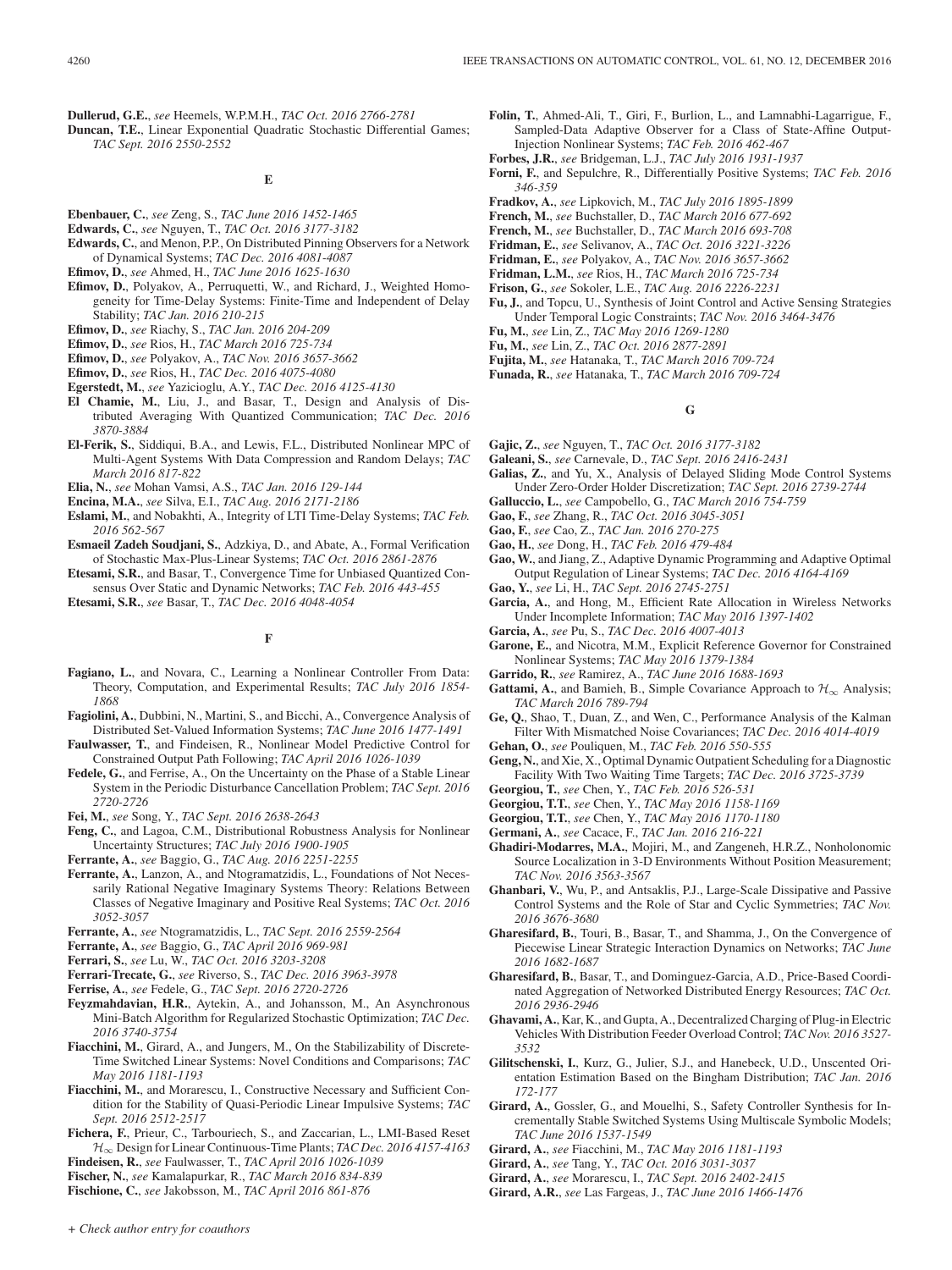- **Giri, F.**, *see* Ahmed-Ali, T., *TAC Oct. 2016 3083-3090*
- **Giri, F.**, *see* Naitali, A., *TAC Jan. 2016 258-263*
- **Giri, F.**, *see* Folin, T., *TAC Feb. 2016 462-467*
- **Giua, A.**, *see* Tong, Y., *TAC Sept. 2016 2448-2462*
- **Gomes da Silva, J.M.**, *see* Prieur, C., *TAC Nov. 2016 3452-3463*
- **Gomes da Silva, J.M.**, Queinnec, I., Seuret, A., and Tarbouriech, S., Regional Stability Analysis of Discrete-Time Dynamic Output Feedback Under Aperiodic Sampling and Input Saturation; *TAC Dec. 2016 4176-4182*
- **Goncalves, J.**, *see* Pan, W., *TAC Jan. 2016 182-187*
- **Goncalves, V.M.**, Maia, C.A., and Hardouin, L., On the Steady-State Control of Timed Event Graphs With Firing Date Constraints; *TAC Aug. 2016 2187-2202*
- **Gonzalez, T.**, *see* Aguiar, B., *TAC Oct. 2016 2796-2807*
- **Goodwin, G.C.**, *see* Carrasco, D.S., *TAC Jan. 2016 103-115*
- **Gossler, G.**, *see* Girard, A., *TAC June 2016 1537-1549*
- **Goulart, P.**, *see* Grammatico, S., *TAC Feb. 2016 334-345*
- **Goulart, P.J.**, *see* Van Parys, B.P.G., *TAC Feb. 2016 430-442*
- **Gouze, J.**, *see* Mairet, F., *TAC May 2016 1385-1390*
- **Grammatico, S.**, Zhang, X., Margellos, K., Goulart, P., and Lygeros, J., A Scenario Approach for Non-Convex Control Design; *TAC Feb. 2016 334- 345*
- **Grammatico, S.**, Parise, F., Colombino, M., and Lygeros, J., Decentralized Convergence to Nash Equilibria in Constrained Deterministic Mean Field Control; *TAC Nov. 2016 3315-3329*
- **Granichin, O.**, *see* Konstantin, A., *TAC May 2016 1328-1333*
- **Grundling, H.A.**, *see* Kanieski, J.M., *TAC May 2016 1373-1378*
- **Grune, L.**, *see* Braun, P., *TAC Dec. 2016 3898-3911*
- **Gu, G.**, An Equalization Approach to Feedback Stabilization Over Fading Channels; *TAC July 2016 1869-1881*
- **Guay, M.**, and Hudon, N., Stabilization of Nonlinear Systems via Potential-Based Realization; *TAC April 2016 1075-1080*
- **Guay, M.**, A Perturbation-Based Proportional Integral Extremum-Seeking Control Approach; *TAC Nov. 2016 3370-3381*
- **Guo, B.**, Wu, Z., and Zhou, H., Active Disturbance Rejection Control Approach to Output-Feedback Stabilization of a Class of Uncertain Nonlinear Systems Subject to Stochastic Disturbance; *TAC June 2016 1613-1618*
- **Guo, M.**, Tumova, J., and Dimarogonas, D.V., Communication-Free Multi-Agent Control Under Local Temporal Tasks and Relative-Distance Constraints; *TAC Dec. 2016 3948-3962*
- **Guo, Z.**, Qian, J., Cai, Y., and Xu, S., Refined Schur Method for Robust Pole Assignment with Repeated Poles; *TAC Sept. 2016 2370-2385*
- **Gupta, A.**, *see* Ghavami, A., *TAC Nov. 2016 3527-3532*
- **Gupta, V.**, *see* Zhao, Y., *TAC Nov. 2016 3521-3526*
- **Guta, M.**, and Yamamoto, N., System Identification for Passive Linear Quantum Systems; *TAC April 2016 921-936*
- **Gutman, P.**, *see* Nguyen, H., *TAC Sept. 2016 2585-2590*

# **H**

- **Habibi, J.**, Mahboubi, H., and Aghdam, A.G., Distributed Coverage Control of Mobile Sensor Networks Subject to Measurement Error; *TAC Nov. 2016 3330-3343*
- **Hachem, W.**, *see* Bianchi, P., *TAC Oct. 2016 2947-2957*
- **Hachem, W.**, *see* Iutzeler, F., *TAC April 2016 892-904*
- **Haddad, W.M.**, and L'Afflitto, A., Finite-Time Stabilization and Optimal Feedback Control; *TAC April 2016 1069-1074*
- **Hadjicostis, C.N.**, Vaidya, N.H., and Dominguez-Garcia, A.D., Robust Distributed Average Consensus via Exchange of Running Sums; *TAC June 2016 1492-1507*
- **Hagiwara, T.**, *see* Kim, J.H., *TAC May 2016 1143-1157*
- **Haimovich, H.**, Simultaneous Triangularization of Switching Linear Systems: Arbitrary Eigenvalue Assignment and Genericity; *TAC Sept. 2016 2572- 2578*
- **Haimovich, H.**, and Osella, E.N., Characterization of Controllability Based on Continuity of Closed-Loop Eigenvectors: Application to Controller-Driven Sampling Stabilization; *TAC Jan. 2016 276-281*
- **Hajiahmadi, M.**, De Schutter, B., and Hellendoorn, H., Design of Stabilizing Switching Laws for Mixed Switched Affine Systems; *TAC June 2016 1676- 1681*
- **Halvgaard, R.**, *see* Sokoler, L.E., *TAC Aug. 2016 2226-2231*
- **Han, D.**, *see* Weerakkody, S., *TAC Sept. 2016 2695-2701*
- **Han, Z.**, *see* Lin, Z., *TAC May 2016 1269-1280*
- **Han, Z.**, *see* Lin, Z., *TAC Oct. 2016 2877-2891*
- **Hanebeck, U.D.**, *see* Gilitschenski, I., *TAC Jan. 2016 172-177*
- **Hanema, J.**, *see* Abbas, H.S., *TAC Dec. 2016 4183-4188*
- **Hardouin, L.**, *see* Goncalves, V.M., *TAC Aug. 2016 2187-2202*
- **Hashimoto, T.**, and Krstic, M., Stabilization of Reaction Diffusion Equations With State Delay Using Boundary Control Input; *TAC Dec. 2016 4041- 4047*
- **Hassibi, B.**, *see* Thrampoulidis, C., *TAC Feb. 2016 416-429*
- **Hassibi, B.**, *see* Sukhavasi, R.T., *TAC Dec. 2016 3826-3841*
- **Hatanaka, T.**, Wasa, Y., Funada, R., Charalambides, A.G., and Fujita, M., A Payoff-Based Learning Approach to Cooperative Environmental Monitoring for PTZ Visual Sensor Networks; *TAC March 2016 709-724*
- **He, Y.**, *see* Zhang, C., *TAC Sept. 2016 2663-2669*
- **Heemels, W.P.M.H.**, *see* Antunes, D., *TAC Aug. 2016 2295-2300*
- **Heemels, W.P.M.H.**, Dullerud, G.E., and Teel, A.R.,  $\mathcal{L}_2$ -Gain Analysis for a Class of Hybrid Systems With Applications to Reset and Event-Triggered Control: A Lifting Approach; *TAC Oct. 2016 2766-2781*
- **Heidari, R.**, Seron, M.M., and Braslavsky, J.H., Eigenstructure Assignment for Componentwise Ultimate Bound Minimization in Discrete-Time Linear Systems; *TAC Nov. 2016 3669-3675*
- **Hellendoorn, H.**, *see* Hajiahmadi, M., *TAC June 2016 1676-1681*
- **Hendrickx, J.M.**, *see* Martin, S., *TAC Sept. 2016 2484-2495*
- **Herbon, A.**, *see* Kogan, K., *TAC Oct. 2016 3058-3063*
- **Heuberger, P.S.C.**, *see* Dankers, A., *TAC April 2016 937-952* **Hinz, J.**, Using Convex Switching Techniques for Partially Observable Decision Processes; *TAC Sept. 2016 2727-2732*
- **Ho, D.W.C.**, *see* Chen, B., *TAC Dec. 2016 4020-4026*
- **Hoang, T.**, *see* Pasillas-Lepine, W., *TAC Nov. 2016 3693-3699*
- **Hong, M.**, *see* Garcia, A., *TAC May 2016 1397-1402*
- **Hong, Y.**, *see* Lou, Y., *TAC Oct. 2016 2920-2935*
- **Hong, Y.**, *see* Yang, T., *TAC Oct. 2016 3103-3108*
- **Hong, Y.**, *see* Qiu, Z., *TAC Sept. 2016 2432-2447*
- 
- **Hong, Y.**, *see* Xu, D., *TAC Dec. 2016 4034-4040*
- **Hoshino, K.**, Nishimura, Y., Yamashita, Y., and Tsubakino, D., Global Asymptotic Stabilization of Nonlinear Deterministic Systems Using Wiener Processes; *TAC Aug. 2016 2318-2323*
- **Hosseini, S.**, Chapman, A., and Mesbahi, M., Online Distributed Convex Optimization on Dynamic Networks; *TAC Nov. 2016 3545-3550*
- **Hostettler, R.**, Birk, W., and Lundberg Nordenvaad, M., Maximum Likelihood Estimation of the Non-Parametric FRF for Pulse-Like Excitations; *TAC Aug. 2016 2276-2281*
- **Hou, T.**, and Ma, H., Exponential Stability for Discrete-Time Infinite Markov Jump Systems; *TAC Dec. 2016 4241-4246*
- **Hou, Z.**, *see* Cheng, L., *TAC Nov. 2016 3586-3592*
- **Hours, J.**, and Jones, C.N., A Parametric Nonconvex Decomposition Algorithm for Real-Time and Distributed NMPC; *TAC Feb. 2016 287-302*
- **Houska, B.**, Mohammadi, A., and Diehl, M., A Short Note on Constrained Linear Control Systems With Multiplicative Ellipsoidal Uncertainty; *TAC Dec. 2016 4106-4111*
- **Hovakimyan, N.**, *see* Choe, R., *TAC March 2016 840-846*
- **Hromcik, M.**, *see* Vyhlidal, T., *TAC Aug. 2016 2049-2064*
- **Hu, B.**, and Seiler, P., Exponential Decay Rate Conditions for Uncertain Linear Systems Using Integral Quadratic Constraints; *TAC Nov. 2016 3631-3637*
- **Hu, G.**, *see* Chen, B., *TAC March 2016 805-810*
- **Hu, G.**, *see* Chen, B., *TAC Dec. 2016 4020-4026*
- **Hu, J.**, *see* Zhu, C., *TAC Nov. 2016 3593-3598*
- **Hu, L.**, Di Meglio, F., Vazquez, R., and Krstic, M., Control of Homodirectional and General Heterodirectional Linear Coupled Hyperbolic PDEs; *TAC Nov. 2016 3301-3314*
- **Hu, W.**, *see* Ji, L., *TAC Nov. 2016 3509-3514*
- **Huang, C.**, *see* Lu, J., *TAC June 2016 1658-1663*
- **Huang, J.**, *see* Wang, W., *TAC July 2016 1938-1945*
- **Huang, J.**, *see* Cai, H., *TAC Oct. 2016 3152-3157*
- **Huang, J.**, Li, X., and Wang, T., Mean-Field Linear-Quadratic-Gaussian (LQG) Games for Stochastic Integral Systems; *TAC Sept. 2016 2670-2675*
- **Huang, J.**, *see* Lu, M., *TAC Nov. 2016 3557-3562*
- **Huang, J.**, Wang, S., and Wu, Z., Backward Mean-Field Linear-Quadratic-Gaussian (LQG) Games: Full and Partial Information; *TAC Dec. 2016 3784-3796*
- **Huang, W.**, *see* Yang, X., *TAC Nov. 2016 3539-3544*
- **Huang, X.**, *see* Song, Y., *TAC Oct. 2016 3227-3233*
- **Huber, O.**, Acary, V., and Brogliato, B., Lyapunov Stability and Performance Analysis of the Implicit Discrete Sliding Mode Control; *TAC Oct. 2016 3016-3030*
- **Hudon, N.**, *see* Guay, M., *TAC April 2016 1075-1080*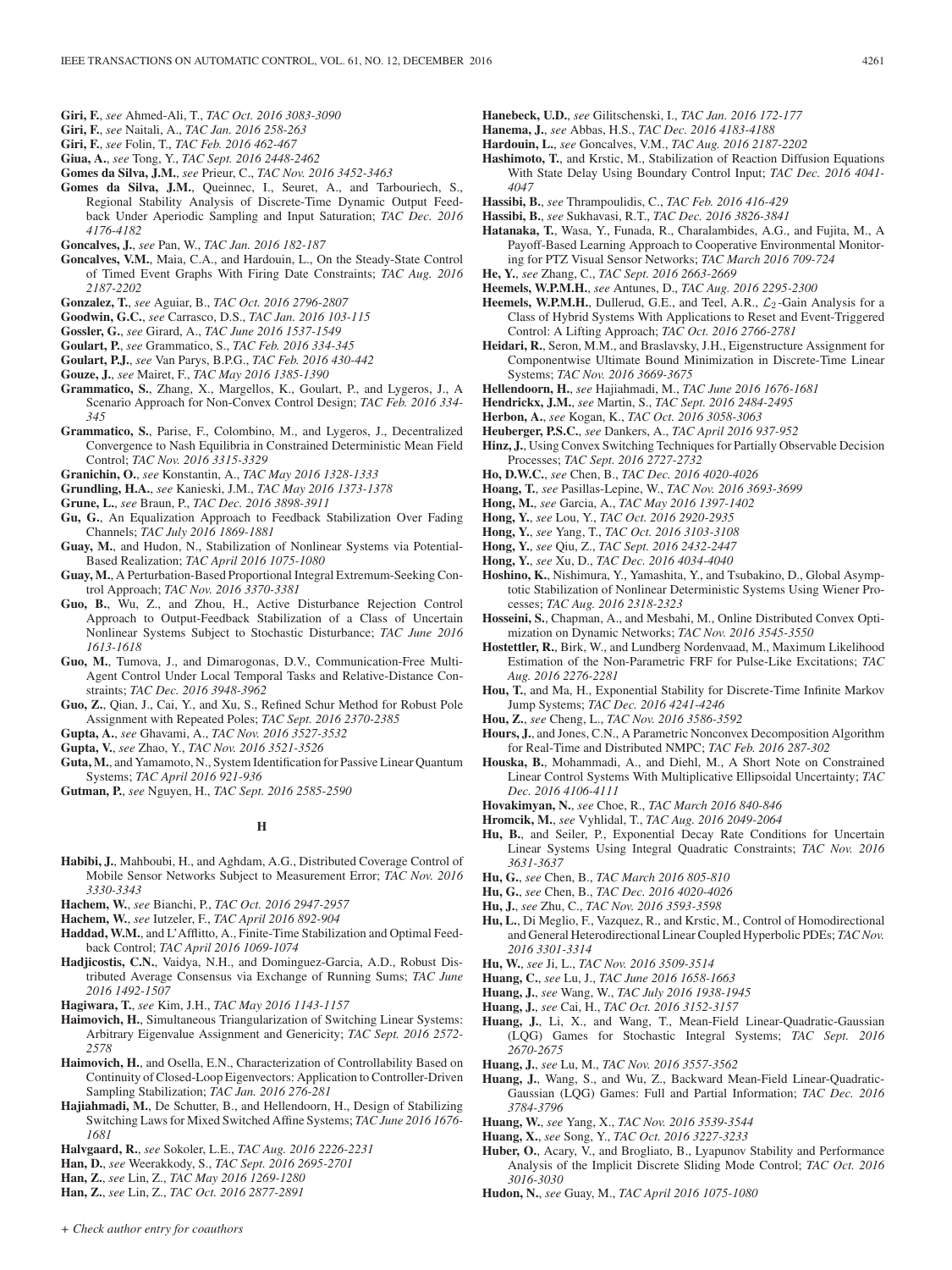# **I**

- **Ilic, N.**, *see* Stankovic, M.S., *TAC Dec. 2016 4069-4074*
- **Ioannou, P.A.**, *see* Baldi, S., *TAC May 2016 1194-1207*
- **Ionescu, T.C.**, and Astolfi, A., Nonlinear Moment Matching-Based Model Order Reduction; *TAC Oct. 2016 2837-2847*
- **Ionescu, T.C.**, Two-Sided Time-Domain Moment Matching for Linear Systems; *TAC Sept. 2016 2632-2637*
- **Ito, H.**, and Nishimura, Y., An iISS Framework for Stochastic Robustness of Interconnected Nonlinear Systems; *TAC June 2016 1508-1523*
- **Iutzeler, F.**, *see* Bianchi, P., *TAC Oct. 2016 2947-2957*
- **Iutzeler, F.**, Bianchi, P., Ciblat, P., and Hachem, W., Explicit Convergence Rate of a Distributed Alternating Direction Method of Multipliers; *TAC April 2016 892-904*
- **Izadi, M.**, *see* Bras, S., *TAC Nov. 2016 3580-3585*

## **J**

- **Jacob, B.**, and Morris, K., Root Locii for Systems Defined on Hilbert Spaces; *TAC Jan. 2016 116-128*
- **Jadbabaie, A.**, *see* Shahrampour, S., *TAC Nov. 2016 3256-3268*
- **Jakobsson, M.**, Magnusson, S., Fischione, C., and Weeraddana, P.C., Extensions of Fast-Lipschitz Optimization; *TAC April 2016 861-876*
- **Jakubowicz, J.**, *see* Ben-Ameur, W., *TAC June 2016 1550-1564*
- **Jakubowicz, J.**, *see* Bellachehab, A., *TAC Dec. 2016 3857-3869*
- **Jayawardhana, B.**, *see* Andrieu, V., *TAC Nov. 2016 3396-3411*
- **Jeltsema, D.**, *see* Nageshrao, S.P., *TAC May 2016 1223-1238*
- **Ji, L.**, Rawlings, J.B., Hu, W., Wynn, A., and Diehl, M., Robust Stability of Moving Horizon Estimation Under Bounded Disturbances; *TAC Nov. 2016 3509-3514*
- Ji, X., and Su, H., An Extension of Petersen's Lemma on Matrix Uncertainty; *TAC June 2016 1655-1657*
- **Jia, Y.**, *see* Meng, D., *TAC June 2016 1664-1669*
- **Jia, Y.**, *see* Meng, D., *TAC Dec. 2016 3755-3770*
- **Jiang, B.**, *see* Yang, H., *TAC Sept. 2016 2531-2537*
- **Jiang, J.**, and Astolfi, A., State and Output-Feedback Shared-Control for a Class of Linear Constrained Systems; *TAC Oct. 2016 3209-3214*
- **Jiang, L.**, *see* Zhang, C., *TAC Sept. 2016 2663-2669*
- **Jiang, X.**, Xi, H., Wang, X., and Liu, F., Finding Optimal Observation-Based Policies for Constrained POMDPs Under the Expected Average Reward Criterion; *TAC Oct. 2016 3070-3075*
- **Jiang, Y.**, *see* Bian, T., *TAC Dec. 2016 4170-4175*
- **Jiang, Z.**, *see* Xu, D., *TAC Dec. 2016 4034-4040*
- **Jiang, Z.**, *see* Bian, T., *TAC Dec. 2016 4170-4175*
- **Jiang, Z.**, *see* Gao, W., *TAC Dec. 2016 4164-4169*
- **Johansson, K.H.**, *see* Lou, Y., *TAC Oct. 2016 2920-2935*
- **Johansson, K.H.**, *see* Yang, T., *TAC Oct. 2016 3103-3108*
- **Johansson, K.H.**, *see* Besselink, B., *TAC Oct. 2016 2958-2973*
- **Johansson, K.H.**, *see* Shi, G., *TAC Feb. 2016 374-387*
- **Johansson, K.H.**, *see* Ramesh, C., *TAC Nov. 2016 3568-3573*
- **Johansson, K.H.**, *see* Leong, A.S., *TAC Dec. 2016 3842-3856*
- **Johansson, M.**, *see* Feyzmahdavian, H.R., *TAC Dec. 2016 3740-3754*
- **Jones, C.N.**, *see* Hours, J., *TAC Feb. 2016 287-302*
- **Jones, C.N.**, *see* Limon, D., *TAC April 2016 1123-1128*
- **Joo, Y.**, Park, G., Back, J., and Shim, H., Embedding Internal Model in Disturbance Observer With Robust Stability; *TAC Oct. 2016 3128-3133*
- **Jorgensen, J.B.**, *see* Sokoler, L.E., *TAC Aug. 2016 2226-2231*
- **Ju, P.**, and Zhang, H., Further Results on the Achievable Delay Margin Using LTI Control; *TAC Oct. 2016 3134-3139*
- **Julier, S.J.**, *see* Gilitschenski, I., *TAC Jan. 2016 172-177*
- **Julius, A.A.**, *see* Deng, Y., *TAC April 2016 982-993*
- **Jungers, M.**, *see* Fiacchini, M., *TAC May 2016 1181-1193*
- **Jungers, R.M.**, *see* Protasov, V.Y., *TAC March 2016 795-798*
- **Jungers, R.M.**, D'Innocenzo, A., and Di Benedetto, M.D., Controllability of Linear Systems With Switching Delays; *TAC April 2016 1117-1122*

## **K**

- **Kabamba, P.T.**, *see* Las Fargeas, J., *TAC June 2016 1466-1476*
- **Kachroo, P.**, Agarwal, S., and Sastry, S., Inverse Problem for Non-Viscous Mean Field Control: Example From Traffic; *TAC Nov. 2016 3412-3421*
- **Kalaimani, R.K.**, Praagman, C., and Belur, M.N., Impulse Controllability: From Descriptor Systems to Higher Order DAEs; *TAC Sept. 2016 2463- 2472*
- *+ Check author entry for coauthors*
- **Kaldmae, A.**, Califano, C., and Moog, C.H., Integrability for Nonlinear Time-Delay Systems; *TAC July 2016 1912-1917*
- **Kamalapurkar, R.**, Fischer, N., Obuz, S., and Dixon, W.E., Time-Varying Input and State Delay Compensation for Uncertain Nonlinear Systems; *TAC March 2016 834-839*
- **Kanazawa, T.**, *see* Morimoto, T., *TAC Oct. 2016 3158-3163*
- **Kanazawa, T.**, *see* Pruekprasert, S., *TAC Oct. 2016 2987-3000*
- **Kanieski, J.M.**, Tambara, R.V., Pinheiro, H., Cardoso, R., and Grundling, H.A., Robust Adaptive Controller Combined With a Linear Quadratic Regulator Based on Kalman Filtering; *TAC May 2016 1373-1378*
- **Kao, C.**, An IQC Approach to Robust Stability of Aperiodic Sampled-Data Systems; *TAC Aug. 2016 2219-2225*
- **Kar, K.**, *see* Ghavami, A., *TAC Nov. 2016 3527-3532*
- **Kar, S.**, *see* Pequito, S., *TAC Feb. 2016 303-318*
- **Karafyllis, I.**, and Krstic, M., ISS with Respect to Boundary Disturbances for 1-D Parabolic PDEs; *TAC Dec. 2016 3712-3724*
- **Karimi, H.R.**, *see* Wu, Z., *TAC Aug. 2016 2065-2078*
- **Kasbekar, G.S.**, and Sarkar, S., Spectrum White Space Trade in Cognitive Radio Networks; *TAC March 2016 585-600*
- **Kazi, F.**, *see* Donaire, A., *TAC April 2016 1051-1056*
- **Keblis, M.F.**, *see* Chen, L., *TAC Dec. 2016 4247-4252*
- **Keck, A.**, *see* Wittmuess, P., *TAC Nov. 2016 3438-3451*
- **Kellett, C.M.**, and Dower, P.M., Input-to-State Stability, Integral Input-to-State Stability, and  $\mathcal{L}_2$ -Gain Properties: Qualitative Equivalences and Interconnected Systems; *TAC Jan. 2016 3-17*
- **Kellett, C.M.**, and Wirth, F.R., Nonlinear Scaling of (i)ISS-Lyapunov Functions; *TAC April 2016 1087-1092*
- **Kellett, C.M.**, *see* Braun, P., *TAC Dec. 2016 3898-3911*
- **Khalil, H.K.**, *see* Lei, J., *TAC Aug. 2016 2262-2268*
- **Khanafer, A.**, and Basar, T., Robust Distributed Averaging: When are Potential-Theoretic Strategies Optimal?; *TAC July 2016 1767-1779*
- **Khong, S.Z.**, Lovisari, E., and Rantzer, A., A Unifying Framework for Robust Synchronization of Heterogeneous Networks via Integral Quadratic Constraints; *TAC May 2016 1297-1309*
- **Khoury, B.N.**, Optimal Control of Production Rate in a Manufacturing System Prone to Failure With General Distribution for Repair Time; *TAC Dec. 2016 4112-4117*
- **Kim, C.H.**, and Sugano, S., Tree Based Trajectory Optimization Based on Local Linearity of Continuous Non-Linear Dynamics; *TAC Sept. 2016 2610-2617*
- **Kim, J.**, Yang, J., Shim, H., and Seo, J.H., Robustness of Synchronization of Heterogeneous Agents by Strong Coupling and a Large Number of Agents; *TAC Oct. 2016 3096-3102*
- **Kim, J.**, *see* Kim, J., *TAC Oct. 2016 3096-3102*
- **Kim, J.H.**, and Hagiwara, T., L<sup>1</sup> Discretization for Sampled-Data Controller Synthesis via Piecewise Linear Approximation; *TAC May 2016 1143-1157*
- **Kishida, M.**, and Braatz, R.D., On the Analysis of the Eigenvalues of Uncertain Matrices by  $\mu$  and  $\nu$ : Applications to Bifurcation Avoidance and Convergence Rates; *TAC March 2016 748-753*
- **Kogan, K.**, and Herbon, A., Inventory Control Over a Short Time Horizon Under Unknown Demand Distribution; *TAC Oct. 2016 3058-3063*
- **Konstantin, A.**, and Granichin, O., Randomized Control Strategies Under Arbitrary External Noise; *TAC May 2016 1328-1333*
- **Konstantopoulos, G.C.**, Zhong, Q., Ren, B., and Krstic, M., Bounded Integral Control of Input-to-State Practically Stable Nonlinear Systems to Guarantee Closed-Loop Stability; *TAC Dec. 2016 4196-4202*
- **Koumboulis, F.N.**, Common I/O Decoupling for Multi Model Descriptor Systems; *TAC March 2016 783-788*
- **Krstic, M.**, *see* Ahmed-Ali, T., *TAC Oct. 2016 3083-3090*
- **Krstic, M.**, *see* Liu, S., *TAC Jan. 2016 90-102*
- **Krstic, M.**, *see* Hu, L., *TAC Nov. 2016 3301-3314*
- **Krstic, M.**, *see* Konstantopoulos, G.C., *TAC Dec. 2016 4196-4202*
- **Krstic, M.**, *see* Anfinsen, H., *TAC Dec. 2016 3979-3990*
- **Krstic, M.**, *see* Hashimoto, T., *TAC Dec. 2016 4041-4047*
- **Krstic, M.**, *see* Karafyllis, I., *TAC Dec. 2016 3712-3724*
- **Kucera, V.**, *see* Vyhlidal, T., *TAC Aug. 2016 2049-2064*
- **Kucera, V.**, Stable Model Matching by Non-Regular Static State Feedback; *TAC Dec. 2016 4138-4142*
- **Kugi, A.**, *see* Miletic, M., *TAC Oct. 2016 2782-2795*
- **Kuhn, D.**, *see* Van Parys, B.P.G., *TAC Feb. 2016 430-442*
- **Kurz, G.**, *see* Gilitschenski, I., *TAC Jan. 2016 172-177*

**L**

**L'Afflitto, A.**, *see* Haddad, W.M., *TAC April 2016 1069-1074*

**Laakkonen, P.**, Robust Regulation Theory for Transfer Functions With a Coprime Factorization; *TAC Oct. 2016 3109-3114*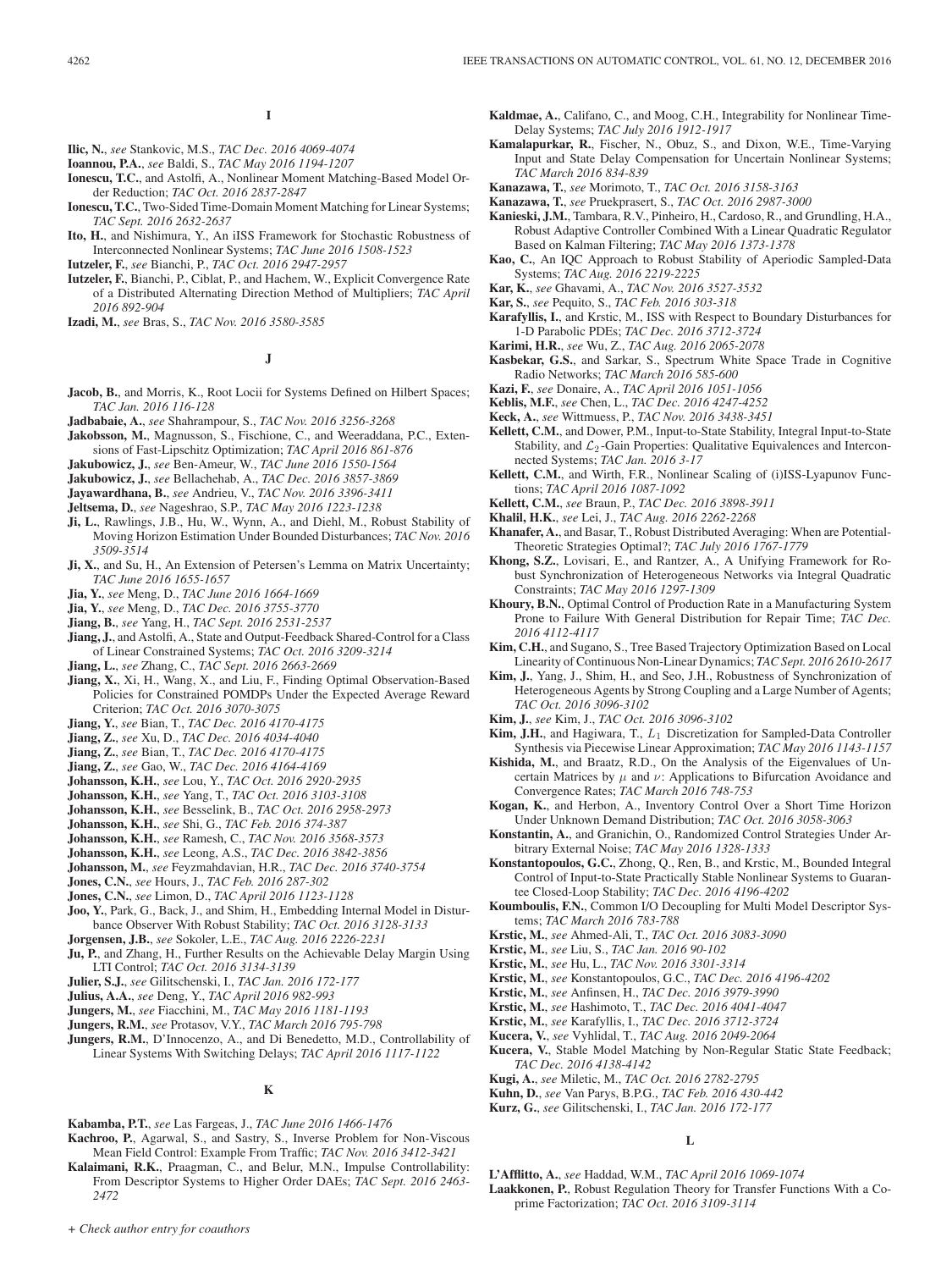- **Lafortune, S.**, *see* Yin, X., *TAC May 2016 1239-1254*
- **Lafortune, S.**, *see* Yin, X., *TAC Aug. 2016 2140-2154*
- **Lafortune, S.**, *see* Wu, Y., *TAC March 2016 571-584*
- **Lafortune, S.**, *see* Yin, X., *TAC Nov. 2016 3644-3650*
- **Lagoa, C.M.**, *see* Feng, C., *TAC July 2016 1900-1905* **Lall, S.**, *see* Lessard, L., *TAC Oct. 2016 3122-3127*
- **Lam, H.**, *see* Li, H., *TAC Sept. 2016 2745-2751*
- **Lam, J.**, *see* Shen, J., *TAC Sept. 2016 2676-2681*
- **Lamnabhi-Lagarrigue, F.**, *see* Ahmed-Ali, T., *TAC Oct. 2016 3083-3090*
- **Lamnabhi-Lagarrigue, F.**, *see* Folin, T., *TAC Feb. 2016 462-467*
- **Lamperski, A.**, and Cowan, N.J., Optimal Control With Noisy Time; *TAC Feb. 2016 319-333*
- **Lamperski, A.**, *see* Wongpiromsarn, T., *TAC Nov. 2016 3344-3355*
- **Lanzon, A.**, *see* Ferrante, A., *TAC Oct. 2016 3052-3057*
- **Lanzon, A.**, *see* Xiong, J., *TAC Feb. 2016 491-496*
- **Las Fargeas, J.**, Niendorf, M., Kabamba, P.T., and Girard, A.R., Stability and Criticality Analysis for Integer Linear Programs With Markovian Problem Data; *TAC June 2016 1466-1476*
- **Lee, L.H.**, *see* Zhang, S., *TAC Jan. 2016 62-75*
- **Lee, L.H.**, *see* Zhu, C., *TAC Nov. 2016 3593-3598*
- **Lee, S.**, and Nedic, A., Asynchronous Gossip-Based Random Projection Algorithms Over Networks; *TAC April 2016 953-968*
- **Lei, J.**, and Khalil, H.K., Feedback Linearization for Nonlinear Systems With Time-Varying Input and Output Delays by Using High-Gain Predictors; *TAC Aug. 2016 2262-2268*
- **Leng, Y.**, *see* Zhang, L., *TAC Feb. 2016 503-508*
- **Leonard, N.E.**, *see* Young, G.F., *TAC July 2016 1737-1752*
- **Leonard, N.E.**, *see* Young, G.F., *TAC July 2016 1727-1736*
- **Leonard, N.E.**, *see* Poulakakis, I., *TAC April 2016 1040-1045*
- **Leonardi, A.**, *see* Campobello, G., *TAC March 2016 754-759*
- **Leong, A.S.**, and Quevedo, D.E., Kalman Filtering With Relays Over Wireless Fading Channels; *TAC June 2016 1643-1648*
- **Leong, A.S.**, Quevedo, D.E., Ahlen, A., and Johansson, K.H., On Network Topology Reconfiguration for Remote State Estimation; *TAC Dec. 2016 3842-3856*
- **Lessard, L.**, and Lall, S., Convexity of Decentralized Controller Synthesis; *TAC Oct. 2016 3122-3127*
- **Lestas, I.**, *see* Devane, E., *TAC Sept. 2016 2625-2631*
- **Leth, J.**, *see* Bastug, M., *TAC Nov. 2016 3422-3437*
- **Lewis, F.L.**, Cui, B., Ma, T., Song, Y., and Zhao, C., Heterogeneous Multi-Agent Systems: Reduced-Order Synchronization and Geometry; *TAC May 2016 1391-1396*
- **Lewis, F.L.**, *see* El-Ferik, S., *TAC March 2016 817-822*
- **Li, C.**, and Chen, M.Z.Q., Simultaneous Identification and Stabilization of Nonlinearly Parameterized Discrete-Time Systems by Nonlinear Least Squares Algorithm; *TAC July 2016 1810-1823*
- **Li, F.**, *see* Shi, P., *TAC June 2016 1694-1699*
- **Li, F.**, *see* Chen, Y., *TAC Nov. 2016 3599-3605*
- **Li, H.**, Gao, Y., Shi, P., and Lam, H., Observer-Based Fault Detection for Nonlinear Systems With Sensor Fault and Limited Communication Capacity; *TAC Sept. 2016 2745-2751*
- **Li, J.**, and Qi, J., Ensemble Control of Time-Invariant Linear Systems with Linear Parameter Variation; *TAC Oct. 2016 2808-2820*
- **Li, L.**, Qian, Y., Yang, Y., and Du, K., A Common Model for the Approximate Analysis of Tandem Queueing Systems With Blocking; *TAC July 2016 1780-1793*
- **Li, L.**, *see* Yang, Y., *TAC Nov. 2016 3687-3692*
- **Li, Q.**, and Lin, H., Effects of Mixed-Modes on the Stability Analysis of Switched Time-Varying Delay Systems; *TAC Oct. 2016 3038-3044*
- **Li, S.**, *see* Du, H., *TAC Nov. 2016 3625-3630*
- **Li, S.**, *see* Qian, C., *TAC Dec. 2016 4088-4093*
- **Li, X.**, *see* Huang, J., *TAC Sept. 2016 2670-2675*
- **Li, X.**, *see* Ni, Y., *TAC Nov. 2016 3269-3284*
- **Li, Y.**, Chen, J., Tuncel, E., and Su, W., MIMO Control Over Additive White Noise Channels: Stabilization and Tracking by LTI Controllers; *TAC May 2016 1281-1296*
- **Li, Z.**, *see* Wang, W., *TAC July 2016 1938-1945*
- **Li, Z.**, *see* Tong, Y., *TAC Sept. 2016 2448-2462*
- **Li, Z.**, *see* Zhou, B., *TAC Jan. 2016 188-193*
- **Liang, X.**, Liu, Y., Wang, H., Chen, W., Xing, K., and Liu, T., Leader-Following Formation Tracking Control of Mobile Robots Without Direct Position Measurements; *TAC Dec. 2016 4131-4137*
- **Liang, Y.**, *see* Wang, X., *TAC Dec. 2016 4210-4216*
- **Liberzon, D.**, *see* Shim, H., *TAC Jan. 2016 48-61*
- **Limon, D.**, *see* de Lima, M.L., *TAC Feb. 2016 532-537*
- **Limon, D.**, Pereira, M., Munoz de la Pena, D., Alamo, T., Jones, C.N., and Zeilinger, M.N., MPC for Tracking Periodic References; *TAC April 2016 1123-1128*
- **Lin, C.**, Lin, Z., Zheng, R., Yan, G., and Mao, G., Distributed Source Localization of Multi-Agent Systems With Bearing Angle Measurements; *TAC April 2016 1105-1110*
- **Lin, H.**, Su, H., Shu, Z., Wu, Z., and Xu, Y., Optimal Estimation in UDP-Like Networked Control Systems With Intermittent Inputs: Stability Analysis and Suboptimal Filter Design; *TAC July 2016 1794-1809*
- **Lin, H.**, *see* Li, Q., *TAC Oct. 2016 3038-3044*
- **Lin, L.**, Stefanescu, A., and Su, R., On Distributed and Parameterized Supervisor Synthesis Problems; *TAC March 2016 777-782*
- **Lin, W.**, Wei, W., and Ye, G., Global Stabilization of a Class of Nonminimum-Phase Nonlinear Systems by Sampled-Data Output Feedback; *TAC Oct. 2016 3076-3082*
- **Lin, Z.**, *see* Deghat, M., *TAC July 2016 1824-1837*
- **Lin, Z.**, Wang, L., Han, Z., and Fu, M., A Graph Laplacian Approach to Coordinate-Free Formation Stabilization for Directed Networks; *TAC May 2016 1269-1280*
- **Lin, Z.**, Wang, L., Chen, Z., Fu, M., and Han, Z., Necessary and Sufficient Graphical Conditions for Affine Formation Control; *TAC Oct. 2016 2877- 2891*
- **Lin, Z.**, *see* Su, S., *TAC Feb. 2016 515-519*
- **Lin, Z.**, *see* Lin, C., *TAC April 2016 1105-1110*
- **Lin, Z.**, *see* Pu, S., *TAC Dec. 2016 4007-4013*
- **Linder, T.**, *see* Zurkowski, R., *TAC Jan. 2016 145-155*
- **Lipkovich, M.**, and Fradkov, A., Equivalence of MIMO Circle Criterion to Existence of Quadratic Lyapunov Function; *TAC July 2016 1895-1899*
- **Liu, F.**, *see* Jiang, X., *TAC Oct. 2016 3070-3075*
- **Liu, J.**, *see* Liu, K., *TAC Oct. 2016 3215-3220*
- **Liu, J.**, and Teel, A.R., Lyapunov-Based Sufficient Conditions for Stability of Hybrid Systems With Memory; *TAC April 2016 1057-1062*
- **Liu, J.**, *see* El Chamie, M., *TAC Dec. 2016 3870-3884*
- **Liu, K.**, *see* Mu, X., *TAC Aug. 2016 2232-2238*
- **Liu, K.**, Sun, X., Liu, J., and Teel, A.R., Stability Theorems for Delay Differential Inclusions; *TAC Oct. 2016 3215-3220*
- **Liu, S.**, and Krstic, M., Stochastic Averaging in Discrete Time and its Applications to Extremum Seeking; *TAC Jan. 2016 90-102*
- **Liu, T.**, *see* Cheng, D., *TAC Nov. 2016 3651-3656*
- **Liu, T.**, *see* Liang, X., *TAC Dec. 2016 4131-4137*
- **Liu, W.**, Optimal Filtering for Discrete-Time Linear Systems With Time-Correlated Multiplicative Measurement Noises; *TAC July 2016 1972-1978*
- **Liu, W.**, *see* Wu, A., *TAC Oct. 2016 3183-3189*
- **Liu, Y.**, and Xin, X., Controllability and Observability of an  $n$ -Link Planar Robot with a Single Actuator Having Different Actuator–Sensor Configurations; *TAC April 2016 1129-1134*
- **Liu, Y.**, *see* Liang, X., *TAC Dec. 2016 4131-4137*
- **Long, L.**, and Zhao, J., An Integral-Type Multiple Lyapunov Functions Approach for Switched Nonlinear Systems; *TAC July 2016 1979-1986*
- **Lopes, G.A.D.**, *see* Nageshrao, S.P., *TAC May 2016 1223-1238*
- **Lopez-Nicolas, G.**, *see* Aranda, M., *TAC Dec. 2016 3925-3935*
- **Loria, A.**, Observers are Unnecessary for Output-Feedback Control of Lagrangian Systems; *TAC April 2016 905-920*
- **Loria, A.**, *see* Pasillas-Lepine, W., *TAC Nov. 2016 3693-3699*
- **Lotfi, M.H.**, and Sarkar, S., Uncertain Price Competition in a Duopoly With Heterogeneous Availability; *TAC April 2016 1010-1025*
- **Lou, Y.**, Hong, Y., Xie, L., Shi, G., and Johansson, K.H., Nash Equilibrium Computation in Subnetwork Zero-Sum Games With Switching Communications; *TAC Oct. 2016 2920-2935*
- **Lovera, M.**, *see* Pin, G., *TAC Feb. 2016 360-373*
- **Lovisari, E.**, *see* Bolognani, S., *TAC July 2016 1711-1726*
- **Lovisari, E.**, *see* Khong, S.Z., *TAC May 2016 1297-1309*
- **Lu, J.**, Zhong, J., Huang, C., and Cao, J., On Pinning Controllability of Boolean Control Networks; *TAC June 2016 1658-1663*
- **Lu, J.**, *see* Yang, X., *TAC Aug. 2016 2256-2261*
- **Lu, J.**, *see* Cao, Z., *TAC Jan. 2016 270-275*
- **Lu, J.**, *see* Tan, S., *TAC Dec. 2016 4118-4124*
- **Lu, M.**, and Huang, J., Cooperative Global Robust Output Regulation for a Class of Nonlinear Multi-Agent Systems With a Nonlinear Leader; *TAC Nov. 2016 3557-3562*
- **Lu, R.**, *see* Zhang, R., *TAC Oct. 2016 3045-3051*
- **Lu, W.**, Zhu, P., and Ferrari, S., A Hybrid-Adaptive Dynamic Programming Approach for the Model-Free Control of Nonlinear Switched Systems; *TAC Oct. 2016 3203-3208*
- **Lu, W.**, and Atay, F.M., Local Pinning of Networks of Multi-Agent Systems With Transmission and Pinning Delays; *TAC Sept. 2016 2657-2662*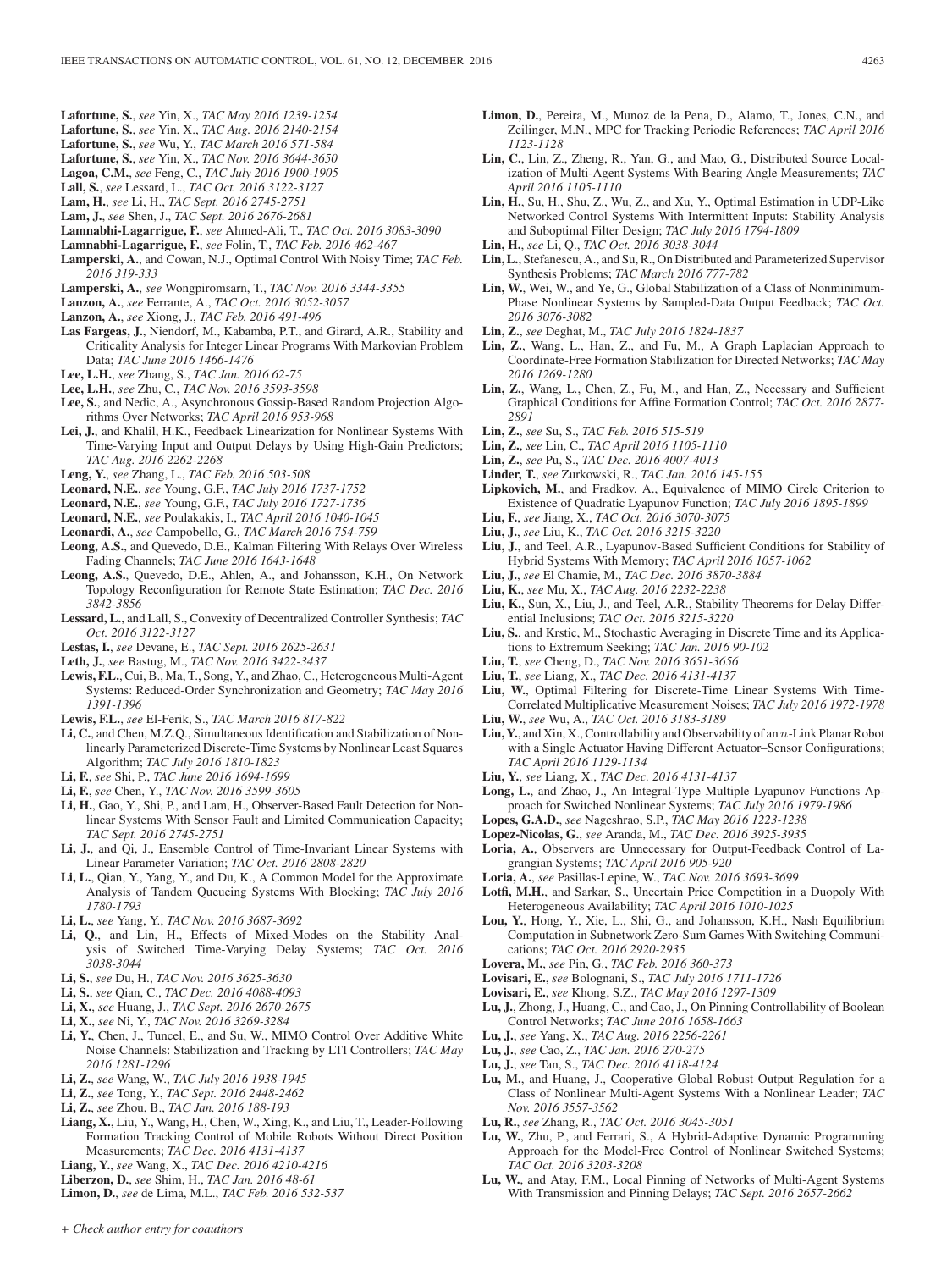- **Lu, Y.**, and Zhang, W., On Switching Stabilizability for Continuous-Time Switched Linear Systems; *TAC Nov. 2016 3515-3520*
- **Lundberg Nordenvaad, M.**, *see* Hostettler, R., *TAC Aug. 2016 2276-2281* **Luo, X.**, *see* Xu, J., *TAC May 2016 1340-1345*
- **Lutz, C.C.**, and Stilwell, D.J., Stability and Disturbance Attenuation for Markov Jump Linear Systems with Time-Varying Transition Probabilities; *TAC May 2016 1413-1418*
- **Lygeros, J.**, *see* Mohajerin Esfahani, P., *TAC Aug. 2016 2155-2170*
- **Lygeros, J.**, *see* Grammatico, S., *TAC Feb. 2016 334-345*
- **Lygeros, J.**, *see* Mohajerin Esfahani, P., *TAC March 2016 633-647*
- **Lygeros, J.**, *see* Grammatico, S., *TAC Nov. 2016 3315-3329*
	- **M**
- **Ma, H.**, and Yang, G., Adaptive Fault Tolerant Control of Cooperative Heterogeneous Systems With Actuator Faults and Unreliable Interconnections; *TAC Nov. 2016 3240-3255*
- **Ma, H.**, *see* Hou, T., *TAC Dec. 2016 4241-4246*
- **Ma, T.**, *see* Lewis, F.L., *TAC May 2016 1391-1396*
- **Madeira, D.d.S.**, and Adamy, J., On the Equivalence Between Strict Positive Realness and Strict Passivity of Linear Systems; *TAC Oct. 2016 3091-3095*
- **Magnis, L.**, and Petit, N., Angular Velocity Nonlinear Observer From Single Vector Measurements; *TAC Sept. 2016 2473-2483*
- **Magnusson, S.**, *see* Jakobsson, M., *TAC April 2016 861-876*
- **Mahboubi, H.**, Masoudimansour, W., Aghdam, A.G., and Sayrafian-Pour, K., Maximum Lifetime Strategy for Target Monitoring With Controlled Node Mobility in Sensor Networks With Obstacles; *TAC Nov. 2016 3493-3508*
- **Mahboubi, H.**, *see* Habibi, J., *TAC Nov. 2016 3330-3343*
- **Mahony, R.**, *see* Saccon, A., *TAC Oct. 2016 2906-2919*
- **Mahony, R.**, *see* Stacey, G., *TAC Feb. 2016 538-543*
- **Maia, C.A.**, *see* Goncalves, V.M., *TAC Aug. 2016 2187-2202*
- **Maiga, M.**, Ramdani, N., Trave-Massuye, L., and Combastel, C., A Comprehensive Method for Reachability Analysis of Uncertain Nonlinear Hybrid Systems; *TAC Sept. 2016 2341-2356*
- **Mairet, F.**, and Gouze, J., Hybrid Control of a Bioreactor With Quantized Measurements; *TAC May 2016 1385-1390*
- **Malhame, R.P.**, *see* Bolouki, S., *TAC Sept. 2016 2357-2369*
- **Malikopoulos, A.A.**, A Duality Framework for Stochastic Optimal Control of Complex Systems; *TAC Oct. 2016 2756-2765*
- **Malisoff, M.**, *see* Mazenc, F., *TAC March 2016 771-776*
- **Mao, G.**, *see* Lin, C., *TAC April 2016 1105-1110*
- **Mao, X.**, Almost Sure Exponential Stabilization by Discrete-Time Stochastic Feedback Control; *TAC June 2016 1619-1624*
- **Margellos, K.**, *see* Grammatico, S., *TAC Feb. 2016 334-345*
- **Marquardt, W.**, *see* Schneider, R., *TAC May 2016 1316-1321*
- **Martin, R.**, The Influence of System Stability and Dynamics on the Accuracy of Level-Crossing Prediction; *TAC Jan. 2016 264-269*
- **Martin, S.**, and Hendrickx, J.M., Continuous-Time Consensus Under Non-Instantaneous Reciprocity; *TAC Sept. 2016 2484-2495*
- **Martin, S.**, *see* Morarescu, I., *TAC Sept. 2016 2402-2415*
- **Martini, S.**, *see* Fagiolini, A., *TAC June 2016 1477-1491*
- **Masoudimansour, W.**, *see* Mahboubi, H., *TAC Nov. 2016 3493-3508*
- **Matni, N.**, and Chandrasekaran, V., Regularization for Design; *TAC Dec. 2016 3991-4006*
- **Matsunaga, N.**, *see* Okajima, H., *TAC Oct. 2016 3190-3196*
- **Matveev, A.S.**, *see* Proskurnikov, A.V., *TAC June 2016 1524-1536*
- **Matveev, A.S.**, *see* Pogromsky, A.Y., *TAC April 2016 1081-1086*
- **Mauroy, A.**, and Mezic, I., Global Stability Analysis Using the Eigenfunctions of the Koopman Operator; *TAC Nov. 2016 3356-3369*
- **Mayo-Maldonado, J.C.**, and Rapisarda, P., On Positive-Realness and Lyapunov Functions for Switched Linear Differential Systems; *TAC Aug. 2016 2239- 2244*
- **Mayo-Maldonado, J.C.**, and Rapisarda, P., Dissipative Switched Linear Differential Systems; *TAC Dec. 2016 3813-3825*
- **Mazenc, F.**, and Malisoff, M., Stability Analysis for Time-Varying Systems With Delay Using Linear Lyapunov Functionals and a Positive Systems Approach; *TAC March 2016 771-776*
- **Mboup, M.**, *see* Riachy, S., *TAC Jan. 2016 204-209*
- **Mehdi, D.**, *see* Bachelier, O., *TAC March 2016 766-770*
- **Mehra, R.**, *see* Donaire, A., *TAC April 2016 1051-1056*
- **Mehta, P.G.**, *see* Yang, T., *TAC Feb. 2016 556-561*
- **Mei, C.**, *see* Chen, X., *TAC June 2016 1670-1675*
- **Mei, J.**, Ren, W., and Chen, J., Distributed Consensus of Second-Order Multi-Agent Systems With Heterogeneous Unknown Inertias and Control Gains Under a Directed Graph; *TAC Aug. 2016 2019-2034*
- **Meng, D.**, and Jia, Y., Scaled Consensus Problems on Switching Networks; *TAC June 2016 1664-1669*
- **Meng, D.**, Du, M., and Jia, Y., Interval Bipartite Consensus of Networked Agents Associated With Signed Digraphs; *TAC Dec. 2016 3755-3770*
- **Meng, Z.**, *see* Yang, T., *TAC Oct. 2016 3103-3108*
- **Menini, L.**, Possieri, C., and Tornambe, A., Switching Signal Estimator Design for a Class of Elementary Systems; *TAC May 2016 1362-1367*
- **Menini, L.**, *see* Carnevale, D., *TAC Sept. 2016 2416-2431*
- **Menon, P.P.**, *see* Edwards, C., *TAC Dec. 2016 4081-4087*
- **Mesbahi, M.**, *see* Hosseini, S., *TAC Nov. 2016 3545-3550*
- **Meskin, N.**, *see* Abbas, H.S., *TAC Dec. 2016 4183-4188*
- **Meyn, S.P.**, *see* Yang, T., *TAC Feb. 2016 556-561*
- **Mezic, I.**, *see* Mauroy, A., *TAC Nov. 2016 3356-3369*
- **Middleton, R.H.**, *see* Zhu, L., *TAC Aug. 2016 2092-2107*
- **Miletic,M.**, Sturzer, D., Arnold, A., and Kugi, A., Stability of an Euler-Bernoulli Beam With a Nonlinear Dynamic Feedback System; *TAC Oct. 2016 2782- 2795*
- **Miller, D.E.**, A Comparison of LQR Optimal Performance in the Decentralized and Centralized Settings; *TAC Aug. 2016 2308-2311*
- **Milosavljevic, C.**, *see* Veselic, B., *TAC Sept. 2016 2544-2549*
- **Mo, Y.**, *see* Weerakkody, S., *TAC Sept. 2016 2695-2701*
- **Mo, Y.**, and Sinopoli, B., On the Performance Degradation of Cyber-Physical Systems Under Stealthy Integrity Attacks; *TAC Sept. 2016 2618-2624*
- **Mohajerin Esfahani, P.**, Chatterjee, D., and Lygeros, J., Motion Planning for Continuous-Time Stochastic Processes: A Dynamic Programming Approach; *TAC Aug. 2016 2155-2170*
- **Mohajerin Esfahani, P.**, and Lygeros, J., A Tractable Fault Detection and Isolation Approach for Nonlinear Systems With Probabilistic Performance; *TAC March 2016 633-647*
- **Mohammadi, A.**, *see* Houska, B., *TAC Dec. 2016 4106-4111*
- **Mohammadpour, J.**, *see* Abbas, H.S., *TAC Dec. 2016 4183-4188*
- **Mohan Vamsi, A.S.**, and Elia, N., Optimal Distributed Controllers Realizable Over Arbitrary Networks; *TAC Jan. 2016 129-144*
- **Mojiri, M.**, *see* Ghadiri-Modarres, M.A., *TAC Nov. 2016 3563-3567*
- **Monaco, S.**, *see* Tanasa, V., *TAC May 2016 1208-1222*
- **Mondie, S.**, *see* Ramirez, A., *TAC June 2016 1688-1693*
- **Mondie, S.**, *see* Cuvas, C., *TAC July 2016 1987-1994*
- **Mondie, S.**, *see* Damak, S., *TAC Jan. 2016 252-257*
- **Montenbruck, J.M.**, Burger, M., and Allgower, F., Compensating Drift Vector Fields With Gradient Vector Fields for Asymptotic Submanifold Stabilization; *TAC Feb. 2016 388-399*
- **Moog, C.H.**, *see* Kaldmae, A., *TAC July 2016 1912-1917*
- **Moran, W.**, *see* Zhang, Z., *TAC March 2016 601-616*
- **Morarescu, I.**, *see* Fiacchini, M., *TAC Sept. 2016 2512-2517*
- **Morarescu, I.**, Martin, S., Girard, A., and Muller-Gueudin, A., Coordination in Networks of Linear Impulsive Agents; *TAC Sept. 2016 2402-2415*
- **Morari, M.**, *see* Van Parys, B.P.G., *TAC Feb. 2016 430-442*
- **Moreira, M.V.**, Basilio, J.C., and Cabral, F.G., "Polynomial Time Verification of Decentralized Diagnosability of Discrete Event Systems" Versus "Decentralized Failure Diagnosis of Discrete Event Systems": A Critical Appraisal; *TAC Jan. 2016 178-181*
- **Moreno, J.A.**, *see* Rios, H., *TAC March 2016 725-734*
- **Morimoto, T.**, Kanazawa, T., and Ushio, T., Subsidy-Based Control of Heterogeneous Multiagent Systems Modeled by Replicator Dynamics; *TAC Oct. 2016 3158-3163*
- **Morris, K.**, *see* Jacob, B., *TAC Jan. 2016 116-128*
- **Morse, A.S.**, *see* Mou, S., *TAC Oct. 2016 2821-2836*
- **Motchon, K.M.D.**, Pekpe, K.M., Cassar, J., and De Bievre, S., On the Input-Output Distinguishability of Single Output Continuous Linear Time-Invariant Systems; *TAC July 2016 1906-1911*
- **Motee, N.**, *see* Siami, M., *TAC Dec. 2016 4055-4062*
- **Mou, S.**, Belabbas, M., Morse, A.S., Sun, Z., and Anderson, B.D.O., Undirected Rigid Formations Are Problematic; *TAC Oct. 2016 2821-2836*
- **Mouelhi, S.**, *see* Girard, A., *TAC June 2016 1537-1549*
- **Mu, X.**, and Liu, K., Containment Control of Single-Integrator Network With Limited Communication Data Rate; *TAC Aug. 2016 2232-2238*
- **Muller-Gueudin, A.**, *see* Morarescu, I., *TAC Sept. 2016 2402-2415*
- **Munoz de la Pena, D.**, *see* de Lima, M.L., *TAC Feb. 2016 532-537*
- **Munoz de la Pena, D.**, *see* Limon, D., *TAC April 2016 1123-1128*
- **Mylvaganam, T.**, *see* Bauso, D., *TAC July 2016 1882-1894*

**N**

**Nabavi, S.**, and Chakrabortty, A., A Graph-Theoretic Condition for Global Identifiability of Weighted Consensus Networks; *TAC Feb. 2016 497-502*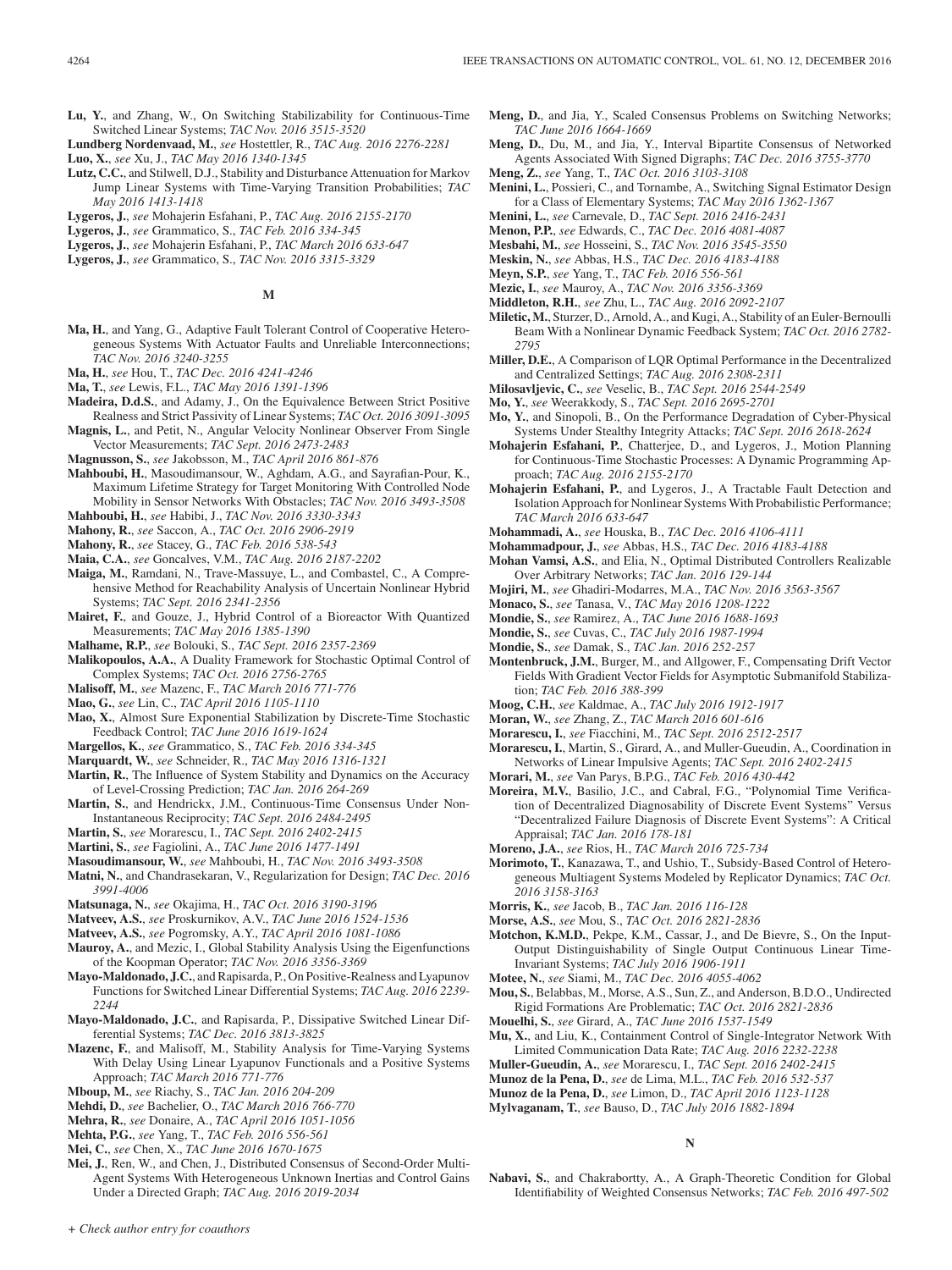- **Nagahara, M.**, Quevedo, D.E., and Nesic, D., Maximum Hands-Off Control: A Paradigm of Control Effort Minimization; *TAC March 2016 735-747*
- **Nageshrao, S.P.**, Lopes, G.A.D., Jeltsema, D., and Babuska, R., Port-Hamiltonian Systems in Adaptive and Learning Control: A Survey; *TAC May 2016 1223-1238*
- **Naghnaeian, M.**, and Voulgaris, P.G., Characterization and Optimization of  $l_{\infty}$ Gains of Linear Switched Systems; *TAC Aug. 2016 2203-2218*
- **Nair, G.N.**, *see* Nekouei, E., *TAC Dec. 2016 3771-3783*
- **Naitali, A.**, and Giri, F., Persistent Excitation by Deterministic Signals for Subspace Parametric Identification of MISO Hammerstein Systems; *TAC Jan. 2016 258-263*
- **Napp, D.**, *see* Ait Rami, M., *TAC Jan. 2016 234-239*
- **Nedic, A.**, *see* Yousefian, F., *TAC July 2016 1753-1766*
- **Nedic, A.**, *see* Lee, S., *TAC April 2016 953-968*
- **Nedic, A.**, and Olshevsky, A., Stochastic Gradient-Push for Strongly Convex Functions on Time-Varying Directed Graphs; *TAC Dec. 2016 3936-3947*
- **Nekouei, E.**, Nair, G.N., and Alpcan, T., Performance Analysis of Gradient-Based Nash Seeking Algorithms Under Quantization; *TAC Dec. 2016 3771-3783*
- **Nesic, D.**, *see* Abdelrahim, M., *TAC Sept. 2016 2682-2687*
- **Nesic, D.**, *see* Nagahara, M., *TAC March 2016 735-747*
- **Ngoc, P.H.A.**, and Trinh, H., Novel Criteria for Exponential Stability of Linear Neutral Time-Varying Differential Systems; *TAC June 2016 1590-1594*
- **Nguyen, H.**, and Gutman, P., Fast Constrained LQR Based on MPC With Linear Decomposition; *TAC Sept. 2016 2585-2590*
- **Nguyen, T.**, Su, W., Gajic, Z., and Edwards, C., Higher Accuracy Output Feedback Sliding Mode Control of Sampled-Data Systems; *TAC Oct. 2016 3177-3182*
- **Ni, Y.**, Li, X., and Zhang, J., Indefinite Mean-Field Stochastic Linear-Quadratic Optimal Control: From Finite Horizon to Infinite Horizon; *TAC Nov. 2016 3269-3284*
- **Nicotra, M.M.**, *see* Garone, E., *TAC May 2016 1379-1384*
- **Niculescu, S.**, *see* Boussaada, I., *TAC June 2016 1601-1606*
- **Niedfeldt, P.C.**, and Beard, R.W., Convergence and Complexity Analysis of Recursive-RANSAC: A New Multiple Target Tracking Algorithm; *TAC Feb. 2016 456-461*
- **Niendorf, M.**, *see* Las Fargeas, J., *TAC June 2016 1466-1476*
- **Ning, Z.**, *see* Zhang, L., *TAC Dec. 2016 4150-4156*
- **Nishimura, Y.**, *see* Ito, H., *TAC June 2016 1508-1523*
- **Nishimura, Y.**, *see* Hoshino, K., *TAC Aug. 2016 2318-2323*
- **Nishimura, Y.**, Stabilization by Artificial Wiener Processes; *TAC Nov. 2016 3574-3579*
- **Nobakhti, A.**, *see* Eslami, M., *TAC Feb. 2016 562-567*
- **Normand-Cyrot, D.**, *see* Tanasa, V., *TAC May 2016 1208-1222*
- **Novara, C.**, *see* Fagiano, L., *TAC July 2016 1854-1868*
- **Nowzari, C.**, and Cortes, J., Team-Triggered Coordination for Real-Time Control of Networked Cyber-Physical Systems; *TAC Jan. 2016 34-47*
- **Ntogramatzidis, L.**, *see* Ferrante, A., *TAC Oct. 2016 3052-3057*
- **Ntogramatzidis, L.**, Tregouet, J., Schmid, R., and Ferrante, A., Globally Monotonic Tracking Control of Multivariable Systems; *TAC Sept. 2016 2559- 2564*
- **Nuno-Sanchez, S.**, Ramirez-Trevino, A., and Ruiz-Leon, J., Structural Sequence Detectability in Free Choice Interpreted Petri Nets; *TAC Jan. 2016 198-203*
- **Nygren, J.**, and Pelckmans, K., A Direct Proof of the Discrete-Time Multivariate Circle and Tsypkin Criteria; *TAC Feb. 2016 544-549*

## **O**

- **Obuz, S.**, *see* Kamalapurkar, R., *TAC March 2016 834-839*
- **Okajima, H.**, Sawada, K., and Matsunaga, N., Dynamic Quantizer Design Under Communication Rate Constraints; *TAC Oct. 2016 3190-3196*
- **Oliveira, P.**, *see* Bras, S., *TAC Nov. 2016 3580-3585*
- **Olshevsky, A.**, *see* Nedic, A., *TAC Dec. 2016 3936-3947*
- **Olshevsky, A.**, *see* Basar, T., *TAC Dec. 2016 4048-4054*
- **Ong, C.**, Wang, Z., and Dehghan, M., Model Predictive Control for Switching Systems With Dwell-Time Restriction; *TAC Dec. 2016 4189-4195*
- **Oomen, T.**, *see* van Herpen, R., *TAC Nov. 2016 3285-3300*
- **Orlov, Y.**, *see* Pilloni, A., *TAC Sept. 2016 2708-2713*
- **Orlov, Y.V.**, *see* Acary, V., *TAC Nov. 2016 3707*
- **Ortega, R.**, *see* Donaire, A., *TAC April 2016 1051-1056*
- **Ortega, R.**, *see* Romero, J.G., *TAC Nov. 2016 3551-3556*
- **Osella, E.N.**, *see* Haimovich, H., *TAC Jan. 2016 276-281* **Ostergaard, J.**, *see* Silva, E.I., *TAC Aug. 2016 2171-2186*
- Padoan, A., and Astolfi, A., A Note on Delay Coordinates for Locally Observable Analytic Systems; *TAC May 2016 1409-1412*
- **Palazzo, S.**, *see* Campobello, G., *TAC March 2016 754-759*
- **Pan, F.**, *see* Xu, Y., *TAC Dec. 2016 4094-4099*
- **Pan, Q.**, *see* Wang, X., *TAC Dec. 2016 4210-4216*
- Pan, W., Yuan, Y., Goncalves, J., and Stan, G., A Sparse Bayesian Approach to the Identification of Nonlinear State-Space Systems; *TAC Jan. 2016 182-187*
- **Pan, Y.**, and Yu, H., Composite Learning From Adaptive Dynamic Surface Control; *TAC Sept. 2016 2603-2609*
- **Panagou, D.**, Stipanovic, D.M., and Voulgaris, P.G., Distributed Coordination Control for Multi-Robot Networks Using Lyapunov-Like Barrier Functions; *TAC March 2016 617-632*
- **Papachristodoulou, A.**, *see* Valmorbida, G., *TAC June 2016 1649-1654*
- **Parise, F.**, *see* Grammatico, S., *TAC Nov. 2016 3315-3329*
- **Parisini, T.**, *see* Pin, G., *TAC Feb. 2016 360-373*
- **Parisini, T.**, *see* Riverso, S., *TAC Dec. 2016 3963-3978*
- **Park, G.**, *see* Joo, Y., *TAC Oct. 2016 3128-3133*
- **Pasillas-Lepine, W.**, Loria, A., and Hoang, T., A New Prediction Scheme for Input Delay Compensation in Restricted-Feedback Linearizable Systems; *TAC Nov. 2016 3693-3699*
- **Paszke, W.**, *see* Bachelier, O., *TAC March 2016 766-770*
- **Paunonen, L.**, Controller Design for Robust Output Regulation of Regular Linear Systems; *TAC Oct. 2016 2974-2986*
- **Pavlichkov, S.**, *see* Dashkovskiy, S., *TAC July 2016 2001-2007*
- **Pavon, M.**, *see* Chen, Y., *TAC May 2016 1158-1169*
- **Pavon, M.**, *see* Chen, Y., *TAC May 2016 1170-1180*
- **Pekpe, K.M.**, *see* Motchon, K.M.D., *TAC July 2016 1906-1911*
- **Pelckmans, K.**, *see* Nygren, J., *TAC Feb. 2016 544-549*
- **Pepe, P.**, *see* Pola, G., *TAC Nov. 2016 3663-3668*
- **Pequito, S.**, Kar, S., and Aguiar, A.P., A Framework for Structural Input/Output and Control Configuration Selection in Large-Scale Systems; *TAC Feb. 2016 303-318*
- **Perdon, A.M.**, *see* Zattoni, E., *TAC Oct. 2016 3115-3121*
- **Pereira, M.**, *see* Limon, D., *TAC April 2016 1123-1128*
- **Perruquetti, W.**, *see* Ahmed, H., *TAC June 2016 1625-1630*
- **Perruquetti, W.**, *see* Efimov, D., *TAC Jan. 2016 210-215*
- **Perruquetti, W.**, *see* Rios, H., *TAC March 2016 725-734*
- **Perruquetti, W.**, *see* Polyakov, A., *TAC Nov. 2016 3657-3662*
- **Perruquetti, W.**, *see* Rios, H., *TAC Dec. 2016 4075-4080*
- **Perunicic-Drazenovic, B.**, *see* Veselic, B., *TAC Sept. 2016 2544-2549*
- **Petersen, I.R.**, *see* Shen, T., *TAC Sept. 2016 2650-2656*
- **Petersen, I.R.**, *see* Shi, G., *TAC Feb. 2016 374-387*
- **Petersen, I.R.**, *see* Xiong, J., *TAC Feb. 2016 491-496*
- **Petit, N.**, *see* Magnis, L., *TAC Sept. 2016 2473-2483*
- **Petreczky, M.**, *see* Bastug, M., *TAC Nov. 2016 3422-3437*
- **Pezeshki, A.**, *see* Zhang, Z., *TAC March 2016 601-616*
- **Piga, D.**, Computation of the Structured Singular Value via Moment LMI Relaxations; *TAC Feb. 2016 520-525*
- **Pigeon, E.**, *see* Pouliquen, M., *TAC Feb. 2016 550-555*
- **Pillonetto, G.**, *see* Varagnolo, D., *TAC April 2016 994-1009*
- **Pilloni, A.**, Pisano, A., Orlov, Y., and Usai, E., Consensus-Based Control for a Network of Diffusion PDEs With Boundary Local Interaction; *TAC Sept. 2016 2708-2713*
- **Pin, G.**, Assalone, A., Lovera, M., and Parisini, T., Non-Asymptotic Kernel-Based Parametric Estimation of Continuous-Time Linear Systems; *TAC Feb. 2016 360-373*
- **Pinheiro, H.**, *see* Kanieski, J.M., *TAC May 2016 1373-1378*
- **Pipeleers, G.**, *see* Son, T.D., *TAC April 2016 1063-1068*
- **Pirani, M.**, and Sundaram, S., On the Smallest Eigenvalue of Grounded Laplacian Matrices; *TAC Feb. 2016 509-514*
- **Pironti, A.**, *see* Cosentino, C., *TAC Nov. 2016 3638-3643*
- **Pisano, A.**, *see* Pilloni, A., *TAC Sept. 2016 2708-2713*
- **Pogromsky, A.Y.**, and Matveev, A.S., Stability Analysis via Averaging Functions; *TAC April 2016 1081-1086*
- **Pola, G.**, Pepe, P., and Di Benedetto, M.D., Symbolic Models for Networks of Control Systems; *TAC Nov. 2016 3663-3668*
- **Polyakov, A.**, *see* Efimov, D., *TAC Jan. 2016 210-215*
- **Polyakov, A.**, Efimov, D., Fridman, E., and Perruquetti, W., On Homogeneous Distributed Parameter Systems; *TAC Nov. 2016 3657-3662*
- **Polyakov, A.**, *see* Rios, H., *TAC Dec. 2016 4075-4080*
- **Ponomarev, A.**, Nonlinear Predictor Feedback for Input-Affine Systems With Distributed Input Delays; *TAC Sept. 2016 2591-2596*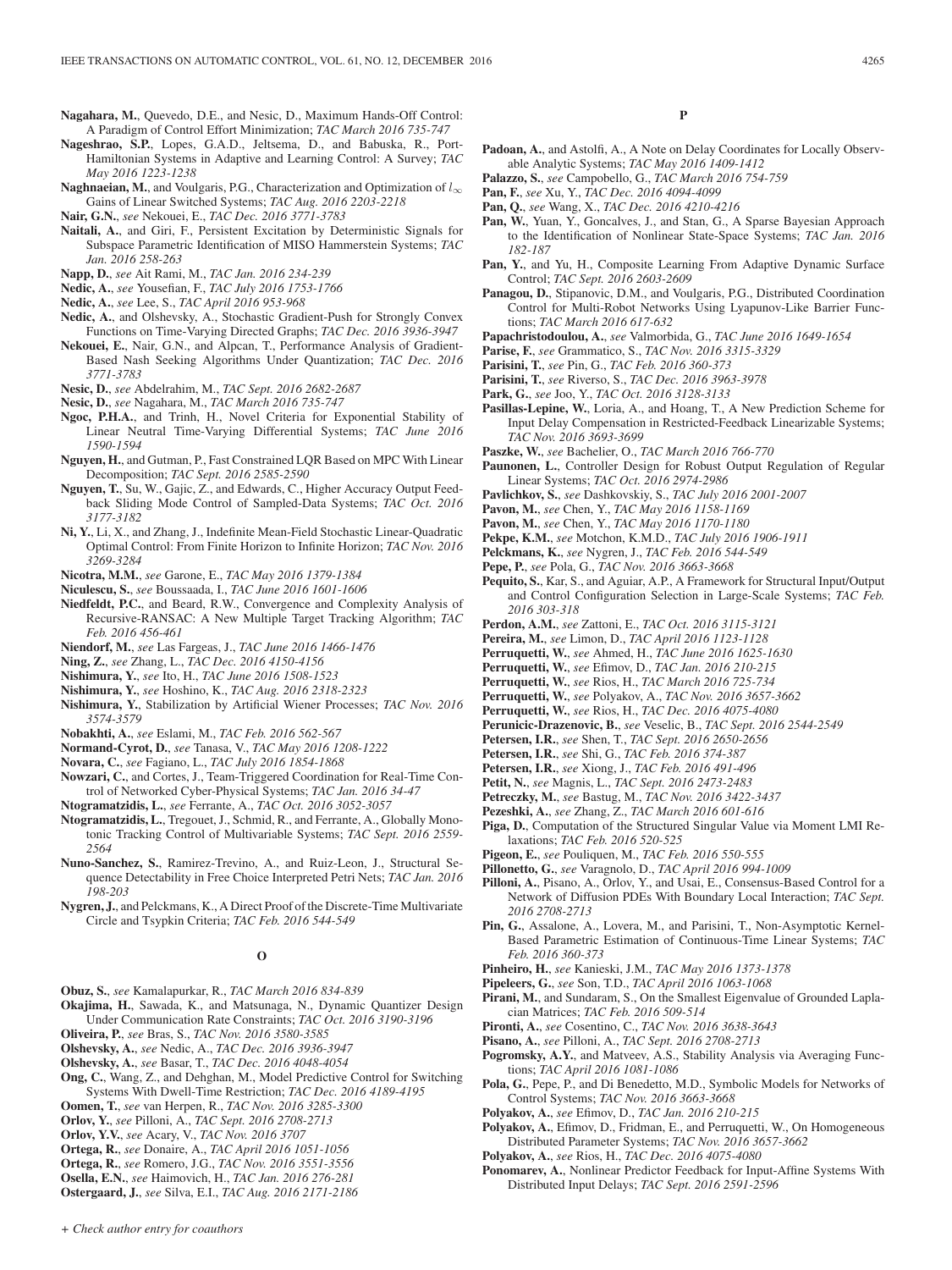- **Ponomarev, A.**, Reduction-Based Robustness Analysis of Linear Predictor Feedback for Distributed Input Delays; *TAC Feb. 2016 468-472*
- **Posa, M.**, Tobenkin, M., and Tedrake, R., Stability Analysis and Control of Rigid-Body Systems With Impacts and Friction; *TAC June 2016 1423- 1437*
- **Possieri, C.**, *see* Menini, L., *TAC May 2016 1362-1367*
- **Postoyan, R.**, *see* Busoniu, L., *TAC Aug. 2016 2124-2139*
- **Postoyan, R.**, *see* Abdelrahim, M., *TAC Sept. 2016 2682-2687*
- **Poulakakis, I.**, Young, G.F., Scardovi, L., and Leonard, N.E., Information Centrality and Ordering of Nodes for Accuracy in Noisy Decision-Making Networks; *TAC April 2016 1040-1045*
- **Pouliquen, M.**, Pigeon, E., and Gehan, O., Identification Scheme for Hammerstein Output Error Models With Bounded Noise; *TAC Feb. 2016 550-555*
- **Praagman, C.**, *see* Kalaimani, R.K., *TAC Sept. 2016 2463-2472*
- **Praly, L.**, *see* Sanfelice, R.G., *TAC Oct. 2016 2848-2860*
- **Praly, L.**, *see* Scarciotti, G., *TAC March 2016 648-661*
- **Praly, L.**, *see* Andrieu, V., *TAC Nov. 2016 3396-3411*
- **Prieur, C.**, *see* Tang, Y., *TAC Oct. 2016 3031-3037*
- **Prieur, C.**, *see* Tanwani, A., *TAC Sept. 2016 2386-2401*
- **Prieur, C.**, Tarbouriech, S., and Gomes da Silva, J.M., Wave Equation With Cone-Bounded Control Laws; *TAC Nov. 2016 3452-3463*
- **Prieur, C.**, *see* Fichera, F., *TAC Dec. 2016 4157-4163*
- **Primbs, J.A.**, *see* Barmish, B.R., *TAC March 2016 662-676*
- **Proskurnikov, A.V.**, Matveev, A.S., and Cao, M., Opinion Dynamics in Social Networks With Hostile Camps: Consensus vs. Polarization; *TAC June 2016 1524-1536*
- **Protasov, V.Y.**, and Jungers, R.M., Analysing the Stability of Linear Systems via Exponential Chebyshev Polynomials; *TAC March 2016 795-798*
- **Pruekprasert, S.**, Ushio, T., and Kanazawa, T., Quantitative Supervisory Control Game for Discrete Event Systems; *TAC Oct. 2016 2987-3000*
- **Pu, S.**, Garcia, A., and Lin, Z., Noise Reduction by Swarming in Social Foraging; *TAC Dec. 2016 4007-4013*
- **Pyrkin, A.A.**, and Bobtsov, A.A., Adaptive Controller for Linear System With Input Delay and Output Disturbance; *TAC Dec. 2016 4229-4234*
	- **Q**
- **Qi, H.**, *see* Cheng, D., *TAC Nov. 2016 3651-3656*
- **Qi, J.**, *see* Li, J., *TAC Oct. 2016 2808-2820*
- **Qi, Y.**, *see* Cheng, P., *TAC May 2016 1322-1327*
- **Qian, C.**, Du, H., and Li, S., Global Stabilization via Sampled-Data Output Feedback for a Class of Linearly Uncontrollable and Unobservable Systems; *TAC Dec. 2016 4088-4093*
- **Qian, J.**, *see* Guo, Z., *TAC Sept. 2016 2370-2385*
- **Qian, Y.**, *see* Li, L., *TAC July 2016 1780-1793*
- **Qiu, L.**, *see* Chen, W., *TAC July 2016 2008-2013*
- **Qiu, Z.**, Xie, L., and Hong, Y., Quantized Leaderless and Leader-Following Consensus of High-Order Multi-Agent Systems With Limited Data Rate; *TAC Sept. 2016 2432-2447*
- **Queinnec, I.**, *see* Gomes da Silva, J.M., *TAC Dec. 2016 4176-4182*
- **Quevedo, D.E.**, *see* Leong, A.S., *TAC June 2016 1643-1648*
- **Quevedo, D.E.**, *see* Nagahara, M., *TAC March 2016 735-747*
- **Quevedo, D.E.**, *see* Leong, A.S., *TAC Dec. 2016 3842-3856*

## **R**

- **Radenkovic, M.S.**, and Altman, T., Stochastic Adaptive Stabilization via Extremum Seeking in Case of Unknown Control Directions; *TAC Nov. 2016 3681-3686*
- **Raisch, J.**, *see* Baldissera, F.L., *TAC Jan. 2016 18-33*
- **Rajagopal, R.**, *see* Yang, I., *TAC Sept. 2016 2644-2649*
- **Rakhlin, A.**, *see* Shahrampour, S., *TAC Nov. 2016 3256-3268*
- **Ramdani, N.**, *see* Maiga, M., *TAC Sept. 2016 2341-2356*
- **Ramesh, C.**, Sandberg, H., and Johansson, K.H., Performance Analysis of a Network of Event-Based Systems; *TAC Nov. 2016 3568-3573*
- **Ramirez, A.**, Mondie, S., Garrido, R., and Sipahi, R., Design of Proportional-Integral-Retarded (PIR) Controllers for Second-Order LTI Systems; *TAC June 2016 1688-1693*
- **Ramirez-Trevino, A.**, *see* Nuno-Sanchez, S., *TAC Jan. 2016 198-203*
- **Rantzer, A.**, On the Kalman-Yakubovich-Popov Lemma for Positive Systems; *TAC May 2016 1346-1349*
- **Rantzer, A.**, *see* Khong, S.Z., *TAC May 2016 1297-1309*
- **Rapisarda, P.**, *see* Mayo-Maldonado, J.C., *TAC Aug. 2016 2239-2244*
- **Rapisarda, P.**, *see* Mayo-Maldonado, J.C., *TAC Dec. 2016 3813-3825*
- **Ratliff, L.J.**, Burden, S.A., and Sastry, S.S., On the Characterization of Local Nash Equilibria in Continuous Games; *TAC Aug. 2016 2301-2307*
- **Rawlings, J.B.**, *see* Ji, L., *TAC Nov. 2016 3509-3514*
- **Ren, B.**, *see* Konstantopoulos, G.C., *TAC Dec. 2016 4196-4202*
- **Ren, W.**, *see* Cao, Y., *TAC June 2016 1700-1705*
- **Ren, W.**, *see* Mei, J., *TAC Aug. 2016 2019-2034*
- **Ren, W.**, *see* Chen, F., *TAC Aug. 2016 2269-2275*
- **Ren, W.**, *see* Cheng, L., *TAC Nov. 2016 3586-3592*
- **Reveliotis, S.**, On the "Counter-Example" in the Article "Max '-Controlled Siphons for Liveness of  $S^3 PGR^2$ " Regarding the Results in "Deadlock Avoidance in Sequential Resource Allocation Systems With Multiple Resource Acquisitions and Flexible Routings"; *TAC Jan. 2016 194-197*
- **Riachy, S.**, Efimov, D., and Mboup, M., Universal Integral Control: An Approach Based on Mollifiers; *TAC Jan. 2016 204-209*
- **Richard, J.**, *see* Efimov, D., *TAC Jan. 2016 210-215*
- **Rios, H.**, Efimov, D., Fridman, L.M., Moreno, J.A., and Perruquetti, W., Homogeneity Based Uniform Stability Analysis for Time-Varying Systems; *TAC March 2016 725-734*
- **Rios, H.**, Efimov, D., Polyakov, A., and Perruquetti, W., Homogeneous Time-Varying Systems: Robustness Analysis; *TAC Dec. 2016 4075-4080*
- **Riverso, S.**, Boem, F., Ferrari-Trecate, G., and Parisini, T., Plug-and-Play Fault Detection and Control-Reconfiguration for a Class of Nonlinear Large-Scale Constrained Systems; *TAC Dec. 2016 3963-3978*
- **Romero, J.G.**, *see* Donaire, A., *TAC April 2016 1051-1056*
- **Romero, J.G.**, Ortega, R., and Donaire, A., Energy Shaping of Mechanical Systems via PID Control and Extension to Constant Speed Tracking; *TAC Nov. 2016 3551-3556*
- **Rotella, F.**, and Zambettakis, I., A Note on Functional Observability; *TAC Oct. 2016 3197-3202*
- **Rovithakis, G.A.**, *see* Theodorakopoulos, A., *TAC July 2016 1946-1952*
- **Roy, D.**, *see* Venugopal, M., *TAC March 2016 823-828*
- **Roy, S.**, *see* Dhal, R., *TAC Sept. 2016 2525-2530*
- **Roy, S.**, and Abaid, N., On the Effect of Collaborative and Antagonistic Interactions on Synchronization and Consensus in Networks of Conspecific Agents; *TAC Dec. 2016 4063-4068*
- **Ruiz-Leon, J.**, *see* Nuno-Sanchez, S., *TAC Jan. 2016 198-203*
- **Rungger, M.**, and Tabuada, P., A Notion of Robustness for Cyber-Physical Systems; *TAC Aug. 2016 2108-2123*

## **S**

- **Saberi, A.**, *see* Stoorvogel, A.A., *TAC May 2016 1368-1372*
- **Saccon, A.**, Trumpf, J., Mahony, R., and Aguiar, A.P., Second-Order-Optimal Minimum-Energy Filters on Lie Groups; *TAC Oct. 2016 2906-2919*
- **Saghafian, S.**, and Veatch, M.H., A  $c\mu$  Rule for Two-Tiered Parallel Servers; *TAC April 2016 1046-1050*
- **Sagues, C.**, *see* Aranda, M., *TAC Dec. 2016 3925-3935*
- **Sandberg, H.**, *see* Besselink, B., *TAC Oct. 2016 2958-2973*
- **Sandberg, H.**, *see* Ramesh, C., *TAC Nov. 2016 3568-3573*
- **Sanders, J.**, Borst, S.C., and van Leeuwaarden, J.S.H., Online Network Optimization Using Product-Form Markov Processes; *TAC July 2016 1838- 1853*
- **Sanfelice, R.G.**, and Praly, L., Convergence of Nonlinear Observers on  $\mathbb{R}^n$ With a Riemannian Metric (Part II); *TAC Oct. 2016 2848-2860*
- **Sanyal, A.**, *see* Bras, S., *TAC Nov. 2016 3580-3585*
- **Sarkar, S.**, *see* Kasbekar, G.S., *TAC March 2016 585-600*
- **Sarkar, S.**, *see* Lotfi, M.H., *TAC April 2016 1010-1025*
- **Sarlette, A.**, Adding a Single State Memory Optimally Accelerates Symmetric Linear Maps; *TAC Nov. 2016 3533-3538*
- **Sassano, M.**, *see* Carnevale, D., *TAC Sept. 2016 2416-2431*
- **Sastry, S.**, *see* Kachroo, P., *TAC Nov. 2016 3412-3421*
- **Sastry, S.S.**, *see* Ratliff, L.J., *TAC Aug. 2016 2301-2307*
- **Sastry, S.S.**, *see* Yang, I., *TAC Sept. 2016 2644-2649*
- **Satpute, S.**, *see* Donaire, A., *TAC April 2016 1051-1056*
- **Sawada, K.**, *see* Okajima, H., *TAC Oct. 2016 3190-3196*
- **Sawodny, O.**, *see* Wittmuess, P., *TAC Nov. 2016 3438-3451*
- **Sayrafian-Pour, K.**, *see* Mahboubi, H., *TAC Nov. 2016 3493-3508*
- **Scarciotti, G.**, and Astolfi, A., Model Reduction of Neutral Linear and Nonlinear Time-Invariant Time-Delay Systems With Discrete and Distributed Delays; *TAC June 2016 1438-1451*
- **Scarciotti, G.**, and Astolfi, A., Model Reduction by Matching the Steady-State Response of Explicit Signal Generators; *TAC July 2016 1995-2000*
- **Scarciotti, G.**, Praly, L., and Astolfi, A., Invariance-Like Theorems and "lim inf" Convergence Properties; *TAC March 2016 648-661*
- **Scardovi, L.**, *see* Young, G.F., *TAC July 2016 1737-1752*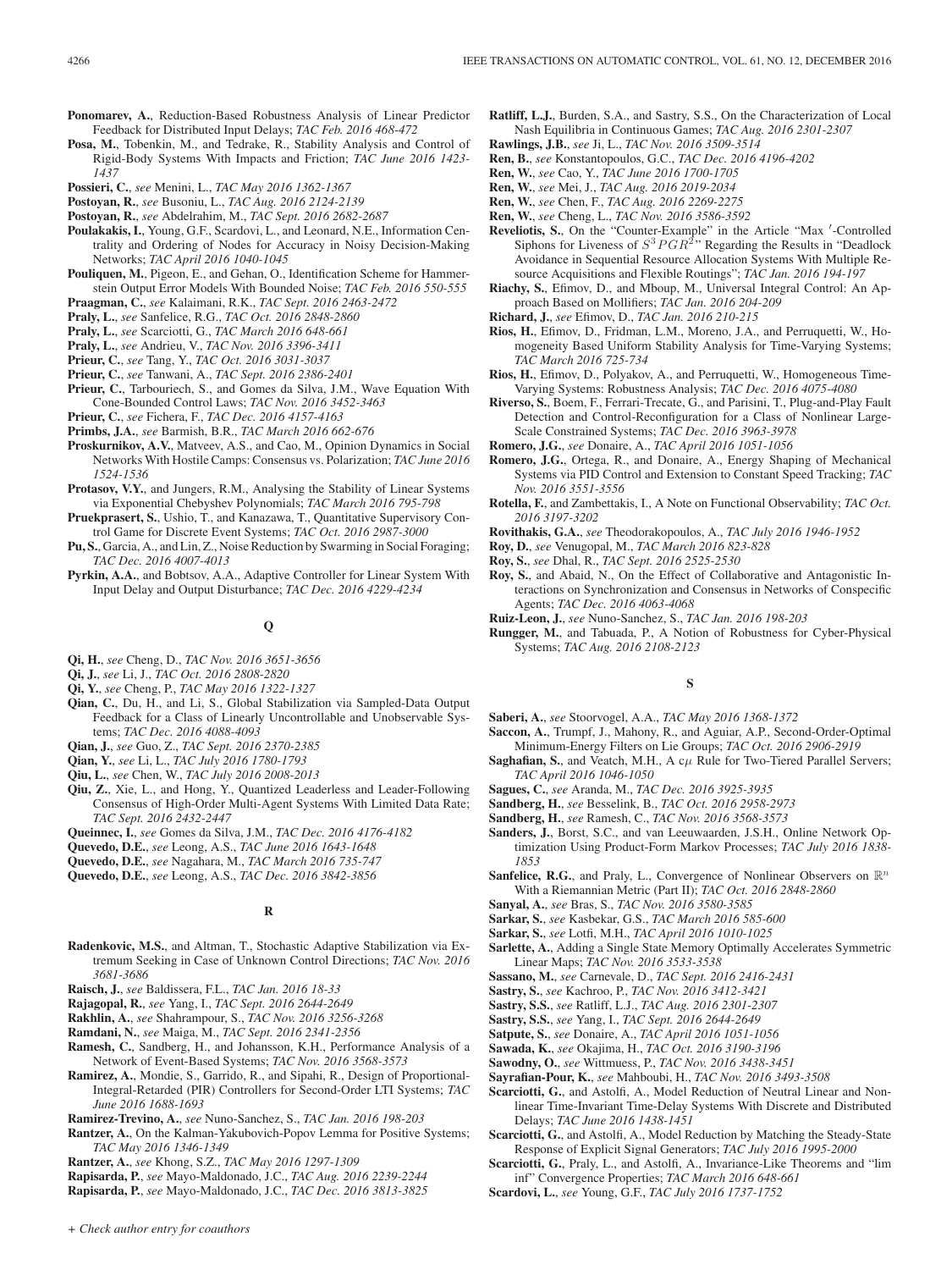- **Scardovi, L.**, *see* Young, G.F., *TAC July 2016 1727-1736*
- **Scardovi, L.**, *see* Poulakakis, I., *TAC April 2016 1040-1045*
- **Schenato, L.**, *see* Varagnolo, D., *TAC April 2016 994-1009*
- **Scherpen, J.M.A.**, *see* Vos, E., *TAC Sept. 2016 2702-2707*
- **Scherpen, J.M.A.**, *see* Zhang, F., *TAC Sept. 2016 2579-2584*
- **Schmid, R.**, *see* Ntogramatzidis, L., *TAC Sept. 2016 2559-2564*
- **Schneider, R.**, and Marquardt, W., Convergence and Stability of a Constrained Partition-Based Moving Horizon Estimator; *TAC May 2016 1316-1321*
- **Schumacher, C.**, *see* Cao, Y., *TAC June 2016 1700-1705*
- **Seatzu, C.**, *see* Wang, S., *TAC July 2016 1953-1958*
- **Seiler, P.**, *see* Hu, B., *TAC Nov. 2016 3631-3637*
- **Selivanov, A.**, and Fridman, E., Event-Triggered  $H_{\infty}$  Control: A Switching Approach; *TAC Oct. 2016 3221-3226*
- **Senger, G.A.**, and Trofino, A., Switching Rule Design for Affine Switched Systems With Guaranteed Cost and Uncertain Equilibrium Condition; *TAC July 2016 1925-1930*
- **Seo, J.H.**, *see* Kim, J., *TAC Oct. 2016 3096-3102*
- **Sepulchre, R.**, *see* Zorzi, M., *TAC Sept. 2016 2325-2326*
- **Sepulchre, R.**, *see* Zorzi, M., *TAC Sept. 2016 2327-2340*
- **Sepulchre, R.**, *see* Forni, F., *TAC Feb. 2016 346-359*
- **Seron, M.M.**, *see* Heidari, R., *TAC Nov. 2016 3669-3675*
- **Seuret, A.**, *see* Gomes da Silva, J.M., *TAC Dec. 2016 4176-4182*
- **Shahrampour, S.**, Rakhlin, A., and Jadbabaie, A., Distributed Detection: Finite-Time Analysis and Impact of Network Topology; *TAC Nov. 2016 3256- 3268*
- **Shamma, J.**, *see* Gharesifard, B., *TAC June 2016 1682-1687*
- **Shanbhag, U.V.**, *see* Yousefian, F., *TAC July 2016 1753-1766*
- **Shang, P.**, *see* Diagne, M., *TAC March 2016 760-765*
- **Shao, T.**, *see* Ge, Q., *TAC Dec. 2016 4014-4019*
- **Shen, J.**, and Lam, J., Stability and Performance Analysis for Positive Fractional-Order Systems With Time-Varying Delays; *TAC Sept. 2016 2676-2681*
- **Shen, T.**, *see* Wu, Y., *TAC May 2016 1403-1408*
- **Shen, T.**, and Petersen, I.R., Linear Threshold Discrete-Time Recurrent Neural Networks: Stability and Globally Attractive Sets; *TAC Sept. 2016 2650- 2656*
- **Shi, G.**, *see* Lou, Y., *TAC Oct. 2016 2920-2935*
- **Shi, G.**, *see* Yang, T., *TAC Oct. 2016 3103-3108*
- **Shi, G.**, Dong, D., Petersen, I.R., and Johansson, K.H., Reaching a Quantum Consensus: Master Equations That Generate Symmetrization and Synchronization; *TAC Feb. 2016 374-387*
- **Shi, J.**, and Wang, G., A Nonzero Sum Differential Game of BSDE With Time-Delayed Generator and Applications; *TAC July 2016 1959-1964*
- **Shi, L.**, *see* Weerakkody, S., *TAC Sept. 2016 2695-2701*
- **Shi, P.**, Su, X., and Li, F., Dissipativity-Based Filtering for Fuzzy Switched Systems With Stochastic Perturbation; *TAC June 2016 1694-1699*
- **Shi, P.**, *see* Su, X., *TAC May 2016 1310-1315*
- **Shi, P.**, *see* Wu, Z., *TAC Aug. 2016 2065-2078*
- **Shi, P.**, *see* Li, H., *TAC Sept. 2016 2745-2751*
- **Shim, H.**, *see* Joo, Y., *TAC Oct. 2016 3128-3133*
- **Shim, H.**, *see* Kim, J., *TAC Oct. 2016 3096-3102*
- **Shim, H.**, and Liberzon, D., Nonlinear Observers Robust to Measurement Disturbances in an ISS Sense; *TAC Jan. 2016 48-61*
- **Shoukry, Y.**, and Tabuada, P., Event-Triggered State Observers for Sparse Sensor Noise/Attacks; *TAC Aug. 2016 2079-2091*
- **Shu, Z.**, *see* Lin, H., *TAC July 2016 1794-1809*
- **Siami, M.**, and Motee, N., Fundamental Limits and Tradeoffs on Disturbance Propagation in Linear Dynamical Networks; *TAC Dec. 2016 4055-4062*
- **Siddiqui, B.A.**, *see* El-Ferik, S., *TAC March 2016 817-822*
- **Silva, E.I.**, Derpich, M.S., Ostergaard, J., and Encina, M.A., A Characterization of the Minimal Average Data Rate That Guarantees a Given Closed-Loop Performance Level; *TAC Aug. 2016 2171-2186*
- **Silvestre, C.**, *see* Bras, S., *TAC Nov. 2016 3580-3585*
- **Singh, N.M.**, *see* Donaire, A., *TAC April 2016 1051-1056*
- **Sinha, A.**, *see* Tripathy, T., *TAC Oct. 2016 3140-3145*
- **Sinopoli, B.**, *see* Weerakkody, S., *TAC Sept. 2016 2695-2701*
- **Sinopoli, B.**, *see* Mo, Y., *TAC Sept. 2016 2618-2624*
- **Sipahi, R.**, *see* Ramirez, A., *TAC June 2016 1688-1693*
- **Skajaa, A.**, *see* Sokoler, L.E., *TAC Aug. 2016 2226-2231*
- **Sloth, C.**, *see* Wisniewski, R., *TAC May 2016 1356-1361*
- **Smith, M.C.**, *see* Yamamoto, K., *TAC June 2016 1565-1574*
- **Smith, R.S.**, *see* Colombino, M., *TAC July 2016 1965-1971*

*+ Check author entry for coauthors*

**Sokoler, L.E.**, Frison, G., Skajaa, A., Halvgaard, R., and Jorgensen, J.B., A Homogeneous and Self-Dual Interior-Point Linear Programming Algorithm for Economic Model Predictive Control; *TAC Aug. 2016 2226-2231*

- **Son, T.D.**, Pipeleers, G., and Swevers, J., Robust Monotonic Convergent Iterative Learning Control; *TAC April 2016 1063-1068*
- **Song, Y.**, *see* Su, X., *TAC May 2016 1310-1315*
- **Song, Y.**, *see* Lewis, F.L., *TAC May 2016 1391-1396*
- **Song, Y.**, Huang, X., and Wen, C., Tracking Control for a Class of Unknown Nonsquare MIMO Nonaffine Systems: A Deep-Rooted Information Based Robust Adaptive Approach; *TAC Oct. 2016 3227-3233*
- **Song, Y.**, Yang, J., Yang, T., and Fei, M., Almost Sure Stability of Switching Markov Jump Linear Systems; *TAC Sept. 2016 2638-2643*
- **Spinello, D.**, Asymptotic Agreement in a Class of Networked Kalman Filters With Intermittent Stochastic Communications; *TAC April 2016 1093-1098*
- **Stacey, G.**, and Mahony, R., A Passivity-Based Approach to Formation Control Using Partial Measurements of Relative Position; *TAC Feb. 2016 538-543*
- **Stan, G.**, *see* Pan, W., *TAC Jan. 2016 182-187*
- Stankovic, M.S., Ilic, N., and Stankovic, S.S., Distributed Stochastic Approximation: Weak Convergence and Network Design; *TAC Dec. 2016 4069- 4074*
- **Stankovic, S.S.**, *see* Stankovic, M.S., *TAC Dec. 2016 4069-4074*
- **Stefanescu, A.**, *see* Lin, L., *TAC March 2016 777-782*
- **Stilwell, D.J.**, *see* Lutz, C.C., *TAC May 2016 1413-1418*
- **Stipanovic, D.M.**, *see* Panagou, D., *TAC March 2016 617-632*
- **Stoorvogel, A.A.**, and Saberi, A., Necessary and Sufficient Conditions for Global External Stochastic Stabilization of Linear Systems With Input Saturation; *TAC May 2016 1368-1372*
- **Sturzer, D.**, *see* Miletic, M., *TAC Oct. 2016 2782-2795*
- **Su, H.**, *see* Ji, X., *TAC June 2016 1655-1657*
- **Su, H.**, *see* Lin, H., *TAC July 2016 1794-1809*
- **Su, H.**, *see* Chen, M.Z.Q., *TAC Jan. 2016 228-233*
- **Su, R.**, *see* Lin, L., *TAC March 2016 777-782*
- **Su, S.**, and Lin, Z., Distributed Consensus Control of Multi-Agent Systems With Higher Order Agent Dynamics and Dynamically Changing Directed Interaction Topologies; *TAC Feb. 2016 515-519*
- **Su, W.**, *see* Li, Y., *TAC May 2016 1281-1296*
- **Su, W.**, *see* Nguyen, T., *TAC Oct. 2016 3177-3182*
- **Su, X.**, *see* Shi, P., *TAC June 2016 1694-1699*
- **Su, X.**, Shi, P., Wu, L., and Song, Y., Fault Detection Filtering for Nonlinear Switched Stochastic Systems; *TAC May 2016 1310-1315*
- **Su, Y.**, Output Feedback Cooperative Control for Linear Uncertain Multi-Agent Systems With Nonidentical Relative Degrees; *TAC Dec. 2016 4027-4033* **Suarez, A.**, *see* Bravo, J.M., *TAC Aug. 2016 2282-2287*
- **Subbaraman, A.**, and Teel, A.R., Recurrence Principles and Their Application to Stability Theory for a Class of Stochastic Hybrid Systems; *TAC Nov. 2016 3477-3492*
- **Sugano, S.**, *see* Kim, C.H., *TAC Sept. 2016 2610-2617*
- **Sukhavasi, R.T.**, and Hassibi, B., Linear Time-Invariant Anytime Codes for Control Over Noisy Channels; *TAC Dec. 2016 3826-3841*
- **Sun, X.**, *see* Zhang, D., *TAC Oct. 2016 3164-3170*
- **Sun, X.**, *see* Liu, K., *TAC Oct. 2016 3215-3220*
- **Sun, Z.**, *see* Mou, S., *TAC Oct. 2016 2821-2836*
- **Sundaram, S.**, *see* Pirani, M., *TAC Feb. 2016 509-514*
- **Swevers, J.**, *see* Son, T.D., *TAC April 2016 1063-1068*

**T**

- **Tabuada, P.**, *see* Shoukry, Y., *TAC Aug. 2016 2079-2091*
- **Tabuada, P.**, *see* Rungger, M., *TAC Aug. 2016 2108-2123*
- **Takai, S.**, *see* Ushio, T., *TAC March 2016 799-804*
- **Tallapragada, P.**, and Cortes, J., Event-Triggered Stabilization of Linear Systems Under Bounded Bit Rates; *TAC June 2016 1575-1589*
- **Tambara, R.V.**, *see* Kanieski, J.M., *TAC May 2016 1373-1378*
- **Tan, M.**, *see* Cheng, L., *TAC Nov. 2016 3586-3592*
- **Tan, S.**, Wang, Y., and Lu, J., Analysis and Control of Networked Game Dynamics via A Microscopic Deterministic Approach; *TAC Dec. 2016 4118-4124*
- **Tanasa, V.**, Monaco, S., and Normand-Cyrot, D., Backstepping Control Under Multi-Rate Sampling; *TAC May 2016 1208-1222*
- **Tang, Y.**, Prieur, C., and Girard, A., Singular Perturbation Approximation of Linear Hyperbolic Systems of Balance Laws; *TAC Oct. 2016 3031-3037*

Constrained Lagrangian Systems: A Passivity-Based Approach; *TAC Sept.*

**Tang, Y.**, *see* Wu, X., *TAC Dec. 2016 4143-4149* **Tanwani, A.**, Brogliato, B., and Prieur, C., Observer Design for Unilaterally

**Tao, G.**, *see* Yang, H., *TAC Sept. 2016 2531-2537* **Tarbouriech, S.**, *see* Prieur, C., *TAC Nov. 2016 3452-3463* **Tarbouriech, S.**, *see* Fichera, F., *TAC Dec. 2016 4157-4163* **Tarbouriech, S.**, *see* Gomes da Silva, J.M., *TAC Dec. 2016 4176-4182*

*2016 2386-2401*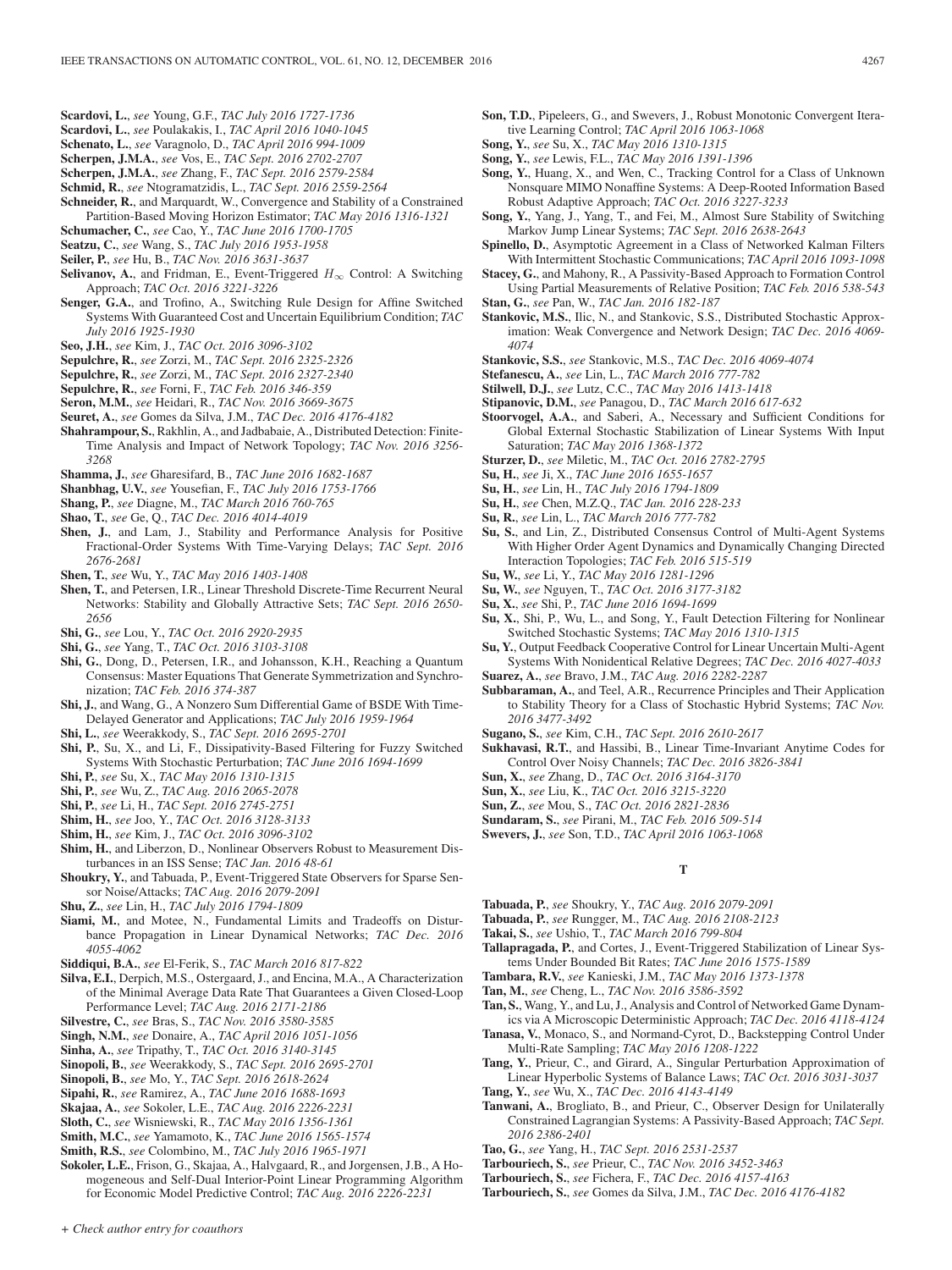- **Tarin, C.**, *see* Wittmuess, P., *TAC Nov. 2016 3438-3451*
- **Tedrake, R.**, *see* Posa, M., *TAC June 2016 1423-1437*
- **Teel, A.R.**, *see* Heemels, W.P.M.H., *TAC Oct. 2016 2766-2781*
- **Teel, A.R.**, *see* Liu, K., *TAC Oct. 2016 3215-3220*
- **Teel, A.R.**, *see* Liu, J., *TAC April 2016 1057-1062*
- **Teel, A.R.**, *see* Subbaraman, A., *TAC Nov. 2016 3477-3492*
- **Tembine, H.**, *see* Bauso, D., *TAC Aug. 2016 2312-2317* **Tempo, R.**, *see* Chamanbaz, M., *TAC Sept. 2016 2565-2571*
- **Theodorakopoulos, A.**, and Rovithakis, G.A., Low-Complexity Prescribed Performance Control of Uncertain MIMO Feedback Linearizable Systems; *TAC July 2016 1946-1952*
- **Theodosis, D.**, *see* Tsinias, J., *TAC May 2016 1334-1339*
- **Theodosis, D.**, *see* Tsinias, J., *TAC Dec. 2016 3797-3812*
- **Thrampoulidis, C.**, Bose, S., and Hassibi, B., Optimal Placement of Distributed Energy Storage in Power Networks; *TAC Feb. 2016 416-429*
- **Tilli, A.**, and Conficoni, C., Semiglobal Uniform Asymptotic Stability of an Easy-to-Implement PLL-Like Sensorless Observer for Induction Motors; *TAC Nov. 2016 3612-3618*
- **Tobenkin, M.**, *see* Posa, M., *TAC June 2016 1423-1437*
- **Tomlin, C.J.**, *see* Vitus, M.P., *TAC Oct. 2016 2892-2905*
- **Tomlin, C.J.**, *see* Yang, I., *TAC Sept. 2016 2644-2649*
- **Tong, L.**, *see* Xu, Y., *TAC Dec. 2016 4094-4099*
- **Tong, Y.**, Li, Z., and Giua, A., On the Equivalence of Observation Structures for Petri Net Generators; *TAC Sept. 2016 2448-2462*
- **Topcu, U.**, *see* Fu, J., *TAC Nov. 2016 3464-3476*
- **Topcu, U.**, *see* Wongpiromsarn, T., *TAC Nov. 2016 3344-3355*
- **Tornambe, A.**, *see* Menini, L., *TAC May 2016 1362-1367*
- **Toth, R.**, *see* Abbas, H.S., *TAC Dec. 2016 4183-4188*
- **Touri, B.**, *see* Gharesifard, B., *TAC June 2016 1682-1687*
- **Trave-Massuye, L.**, *see* Maiga, M., *TAC Sept. 2016 2341-2356*
- **Tregouet, J.**, *see* Ntogramatzidis, L., *TAC Sept. 2016 2559-2564*
- **Trentelman, H.L.**, *see* Zhang, F., *TAC Sept. 2016 2579-2584*
- **Tribastone, M.**, *see* Tschaikowski, M., *TAC April 2016 1099-1104*
- **Trinh, H.**, *see* Ngoc, P.H.A., *TAC June 2016 1590-1594*
- **Tripathy, T.**, and Sinha, A., Generating Patterns With a Unicycle; *TAC Oct. 2016 3140-3145*
- **Trodden, P.**, A One-Step Approach to Computing a Polytopic Robust Positively Invariant Set; *TAC Dec. 2016 4100-4105*
- **Trofino, A.**, *see* Senger, G.A., *TAC July 2016 1925-1930*
- **Trumpf, J.**, *see* Saccon, A., *TAC Oct. 2016 2906-2919*
- **Tschaikowski, M.**, and Tribastone, M., Approximate Reduction of Heterogenous Nonlinear Models With Differential Hulls; *TAC April 2016 1099-1104*
- **Tsinias, J.**, and Theodosis, D., Sufficient Lie Algebraic Conditions for Sampled-Data Feedback Stabilizability of Affine in the Control Nonlinear Systems; *TAC May 2016 1334-1339*
- **Tsinias, J.**, and Theodosis, D., Luenberger-Type Observers for a Class of Nonlinear Triangular Control Systems; *TAC Dec. 2016 3797-3812*
- **Tsubakino, D.**, *see* Hoshino, K., *TAC Aug. 2016 2318-2323*
- **Tumova, J.**, *see* Guo, M., *TAC Dec. 2016 3948-3962*
- **Tuncel, E.**, *see* Li, Y., *TAC May 2016 1281-1296*

## **U**

- **Usai, E.**, *see* Pilloni, A., *TAC Sept. 2016 2708-2713*
- **Ushio, T.**, *see* Morimoto, T., *TAC Oct. 2016 3158-3163*
- **Ushio, T.**, *see* Pruekprasert, S., *TAC Oct. 2016 2987-3000*
- **Ushio, T.**, and Takai, S., Nonblocking Supervisory Control of Discrete Event Systems Modeled by Mealy Automata With Nondeterministic Output Functions; *TAC March 2016 799-804*
- **Ushirobira, R.**, *see* Ahmed, H., *TAC June 2016 1625-1630*
- **Utkin, V.**, Discussion Aspects of High-Order Sliding Mode Control; *TAC March 2016 829-833*

## **V**

- **Vaidya, N.H.**, *see* Hadjicostis, C.N., *TAC June 2016 1492-1507*
- **Valcher, M.E.**, and Zorzan, I., Stability and Stabilizability of Continuous-Time Linear Compartmental Switched Systems; *TAC Dec. 2016 3885-3897*
- **Valmorbida, G.**, Ahmadi, M., and Papachristodoulou, A., Stability Analysis for a Class of Partial Differential Equations via Semidefinite Programming; *TAC June 2016 1649-1654*
- **van den Boom, T.J.J.**, *see* Xu, J., *TAC May 2016 1340-1345*
- **Van den Hof, P.M.J.**, *see* Dankers, A., *TAC April 2016 937-952*

**van der Schaft, A.J.**, *see* Vos, E., *TAC Sept. 2016 2702-2707*

*+ Check author entry for coauthors*

- **van Herpen, R.**, Bosgra, O., and Oomen, T., Bi-Orthonormal Polynomial Basis Function Framework With Applications in System Identification; *TAC Nov. 2016 3285-3300*
- **van Leeuwaarden, J.S.H.**, *see* Sanders, J., *TAC July 2016 1838-1853*
- **Van Parys, B.P.G.**, Kuhn, D., Goulart, P.J., and Morari, M., Distributionally Robust Control of Constrained Stochastic Systems; *TAC Feb. 2016 430-442*
- **Varagnolo, D.**, Zanella, F., Cenedese, A., Pillonetto, G., and Schenato, L., Newton-Raphson Consensus for Distributed Convex Optimization; *TAC April 2016 994-1009*
- **Vasallo, M.**, *see* Bravo, J.M., *TAC Aug. 2016 2282-2287*
- **Vasu, R.M.**, *see* Venugopal, M., *TAC March 2016 823-828*
- **Vazquez, R.**, *see* Hu, L., *TAC Nov. 2016 3301-3314*
- **Veatch, M.H.**, *see* Saghafian, S., *TAC April 2016 1046-1050*
- **Venkataramanan, V.**, *see* Chamanbaz, M., *TAC Sept. 2016 2565-2571*
- **Venugopal, M.**, Vasu, R.M., and Roy, D., An Ensemble Kushner-Stratonovich-Poisson Filter for Recursive Estimation in Nonlinear Dynamical Systems; *TAC March 2016 823-828*
- **Veselic, B.**, Perunicic-Drazenovic, B., and Milosavljevic, C., Integral Sliding Manifold Design for Linear Systems With Additive Unmatched Disturbances; *TAC Sept. 2016 2544-2549*
- **Vitus, M.P.**, Zhou, Z., and Tomlin, C.J., Stochastic Control With Uncertain Parameters via Chance Constrained Control; *TAC Oct. 2016 2892-2905*
- **Vos, E.**, van der Schaft, A.J., and Scherpen, J.M.A., Formation Control and Velocity Tracking for a Group of Nonholonomic Wheeled Robots; *TAC Sept. 2016 2702-2707*
- **Voulgaris, P.G.**, *see* Naghnaeian, M., *TAC Aug. 2016 2203-2218*
- **Voulgaris, P.G.**, *see* Panagou, D., *TAC March 2016 617-632*
- **Vyhlidal, T.**, Hromcik, M., Kucera, V., and Anderle, M., On Feedback Architectures With Zero-Vibration Signal Shapers; *TAC Aug. 2016 2049-2064*

**W**

- **Waldherr, S.**, *see* Zeng, S., *TAC June 2016 1452-1465*
- **Wang, C.**, *see* Chen, G., *TAC April 2016 877-891*
- **Wang, F.**, *see* Zhu, J., *TAC Sept. 2016 2518-2524*
- **Wang, G.**, *see* Shi, J., *TAC July 2016 1959-1964*
- **Wang, H.**, *see* Zhu, J., *TAC Sept. 2016 2518-2524*
- **Wang, H.**, Second-Order Consensus of Networked Thrust-Propelled Vehicles on Directed Graphs; *TAC Jan. 2016 222-227*
- **Wang, H.**, *see* Liang, X., *TAC Dec. 2016 4131-4137*
- **Wang, L.**, *see* Lin, Z., *TAC May 2016 1269-1280*
- **Wang, L.**, *see* Lin, Z., *TAC Oct. 2016 2877-2891*
- **Wang, Q.**, *see* Chamanbaz, M., *TAC Sept. 2016 2565-2571*
- **Wang, S.**, You, D., Zhou, M., and Seatzu, C., Characterization of Admissible Marking Sets in Petri Nets with Uncontrollable Transitions; *TAC July 2016 1953-1958*
- **Wang, S.**, *see* Huang, J., *TAC Dec. 2016 3784-3796*
- **Wang, T.**, *see* Huang, J., *TAC Sept. 2016 2670-2675*
- **Wang, T.**, and Chiang, H., On the Number of Unstable Equilibrium Points on Spatially-Periodic Stability Boundary; *TAC Sept. 2016 2553-2558*
- **Wang, T.**, *see* Chiang, H., *TAC Feb. 2016 485-490*
- **Wang, W.**, Wen, C., Huang, J., and Li, Z., Hierarchical Decomposition Based Consensus Tracking for Uncertain Interconnected Systems via Distributed Adaptive Output Feedback Control; *TAC July 2016 1938-1945*
- **Wang, W.**, *see* Zhang, D., *TAC Oct. 2016 3164-3170*
- **Wang, X.**, *see* Jiang, X., *TAC Oct. 2016 3070-3075*
- **Wang, X.**, *see* Xu, D., *TAC Dec. 2016 4034-4040*
- **Wang, X.**, Liang, Y., Pan, Q., and Wang, Y., Measurement Random Latency Probability Identification; *TAC Dec. 2016 4210-4216*
- **Wang, Y.**, *see* Yang, X., *TAC Nov. 2016 3539-3544*
- **Wang, Y.**, *see* Cheng, L., *TAC Nov. 2016 3586-3592*
- **Wang, Y.**, *see* Wang, X., *TAC Dec. 2016 4210-4216*
- **Wang, Y.**, *see* Tan, S., *TAC Dec. 2016 4118-4124*
- **Wang, Z.**, *see* Dong, H., *TAC Feb. 2016 479-484*
- **Wang, Z.**, *see* Diagne, M., *TAC March 2016 760-765*
- **Wang, Z.**, *see* Ong, C., *TAC Dec. 2016 4189-4195*
- **Wasa, Y.**, *see* Hatanaka, T., *TAC March 2016 709-724*
- **Weeraddana, P.C.**, *see* Jakobsson, M., *TAC April 2016 861-876*
- **Weerakkody, S.**, Mo, Y., Sinopoli, B., Han, D., and Shi, L., Multi-Sensor Scheduling for State Estimation With Event-Based, Stochastic Triggers; *TAC Sept. 2016 2695-2701*
- **Wei, W.**, *see* Lin, W., *TAC Oct. 2016 3076-3082* **Weller, S.R.**, *see* Braun, P., *TAC Dec. 2016 3898-3911*

**Wen, C.**, *see* Wang, W., *TAC July 2016 1938-1945* **Wen, C.**, *see* Song, Y., *TAC Oct. 2016 3227-3233*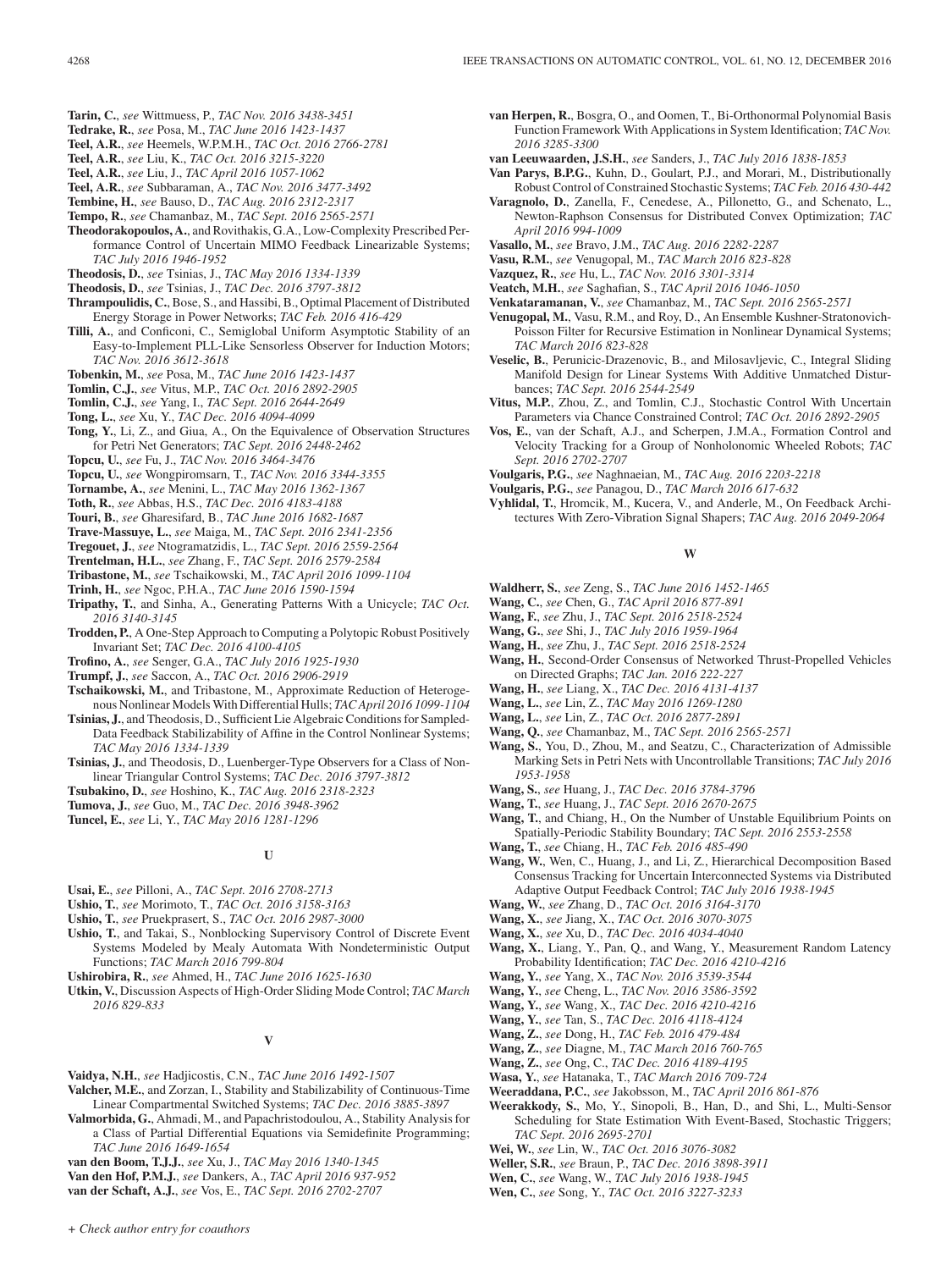**Wen, C.**, *see* Ge, Q., *TAC Dec. 2016 4014-4019*

- **Wen, G.**, Zhao, Y., Duan, Z., Yu, W., and Chen, G., Containment of Higher-Order Multi-Leader Multi-Agent Systems: A Dynamic Output Approach; *TAC April 2016 1135-1140*
- **Wirth, F.R.**, *see* Kellett, C.M., *TAC April 2016 1087-1092*
- **Wisniewski, R.**, and Sloth, C., Converse Barrier Certificate Theorems; *TAC May 2016 1356-1361*

**Wisniewski, R.**, *see* Bastug, M., *TAC Nov. 2016 3422-3437*

**Wittmuess, P.**, Tarin, C., Keck, A., Arnold, E., and Sawodny, O., Parametric Model Order Reduction via Balanced Truncation with Taylor Series Representation; *TAC Nov. 2016 3438-3451*

**Won, C.**, *see* Aduba, C., *TAC Sept. 2016 2688-2694*

**Wongpiromsarn, T.**, Topcu, U., and Lamperski, A., Automata Theory Meets Barrier Certificates: Temporal Logic Verification of Nonlinear Systems; *TAC Nov. 2016 3344-3355*

**Wonham, W.M.**, *see* Cai, K., *TAC Nov. 2016 3382-3395*

- **Worthmann, K.**, *see* Braun, P., *TAC Dec. 2016 3898-3911*
- **Wu, A.**, Duan, G., and Liu, W., Implicit Iterative Algorithms for Continuous Markovian Jump Lyapunov Equations; *TAC Oct. 2016 3183-3189*
- **Wu, L.**, *see* Su, X., *TAC May 2016 1310-1315*
- **Wu, M.**, *see* Zhang, C., *TAC Sept. 2016 2663-2669*
- **Wu, P.**, *see* Ghanbari, V., *TAC Nov. 2016 3676-3680*
- **Wu, X.**, Tang, Y., and Zhang, W., Stability Analysis of Stochastic Delayed Systems With an Application to Multi-Agent Systems; *TAC Dec. 2016 4143-4149*
- **Wu, Y.**, and Shen, T., Reach Control Problem for Linear Differential Inclusion Systems on Simplices; *TAC May 2016 1403-1408*
- **Wu, Y.**, and Lafortune, S., Synthesis of Optimal Insertion Functions for Opacity Enforcement; *TAC March 2016 571-584*
- **Wu, Z.**, *see* Guo, B., *TAC June 2016 1613-1618*
- **Wu, Z.**, *see* Zhang, H., *TAC June 2016 1607-1612*
- **Wu, Z.**, *see* Lin, H., *TAC July 2016 1794-1809*
- **Wu, Z.**, Karimi, H.R., and Shi, P., Dissipativity-Based Small-Gain Theorems for Stochastic Network Systems; *TAC Aug. 2016 2065-2078*
- **Wu, Z.**, *see* Zhang, D., *TAC Oct. 2016 3164-3170*
- **Wu, Z.**, *see* Huang, J., *TAC Dec. 2016 3784-3796*
- **Wynn, A.**, *see* Ji, L., *TAC Nov. 2016 3509-3514*

# **X**

- **Xargay, E.**, *see* Choe, R., *TAC March 2016 840-846*
- **Xi, H.**, *see* Jiang, X., *TAC Oct. 2016 3070-3075*
- **Xia, X.**, *see* Zhu, B., *TAC Oct. 2016 3171-3176*
- **Xia, Y.**, *see* Zhang, H., *TAC June 2016 1607-1612*
- **Xiang, L.**, *see* Chen, F., *TAC Aug. 2016 2269-2275*
- **Xiang, W.**, Zhai, G., and Briat, C., Stability Analysis for LTI Control Systems With Controller Failures and Its Application in Failure Tolerant Control; *TAC March 2016 811-816*
- **Xiang, W.**, Necessary and Sufficient Condition for Stability of Switched Uncertain Linear Systems Under Dwell-Time Constraint; *TAC Nov. 2016 3619-3624*
- **Xiao, G.**, *see* Chen, G., *TAC April 2016 877-891*
- **Xie, J.**, *see* Cao, P., *TAC Dec. 2016 4235-4240*
- **Xie, L.**, *see* Cheng, P., *TAC May 2016 1322-1327*
- **Xie, L.**, *see* Lou, Y., *TAC Oct. 2016 2920-2935*
- **Xie, L.**, *see* Qiu, Z., *TAC Sept. 2016 2432-2447*
- **Xie, X.**, *see* Geng, N., *TAC Dec. 2016 3725-3739*
- **Xin, K.**, *see* Cheng, P., *TAC May 2016 1322-1327*
- **Xin, X.**, *see* Liu, Y., *TAC April 2016 1129-1134*
- **Xing, K.**, *see* Liang, X., *TAC Dec. 2016 4131-4137*
- **Xiong, J.**, Lanzon, A., and Petersen, I.R., Negative Imaginary Lemmas for Descriptor Systems; *TAC Feb. 2016 491-496*
- **Xiong, W.**, *see* Chen, Y., *TAC Nov. 2016 3599-3605*
- **Xu, D.**, Wang, X., Hong, Y., Jiang, Z., and Xu, S., Output Feedback Stabilization and Estimation of the Region of Attraction for Nonlinear Systems: A Vector Control Lyapunov Function Perspective; *TAC Dec. 2016 4034-4040*
- **Xu, H.**, *see* Yu, P., *TAC Sept. 2016 2538-2543*
- **Xu, J.**, van den Boom, T.J.J., De Schutter, B., and Luo, X., Minimal Conjunctive Normal Expression of Continuous Piecewise Affine Functions; *TAC May 2016 1340-1345*
- **Xu, J.**, *see* Zhang, S., *TAC Jan. 2016 62-75*
- **Xu, J.**, *see* Zhu, C., *TAC Nov. 2016 3593-3598*
- **Xu, S.**, *see* Guo, Z., *TAC Sept. 2016 2370-2385*
- **Xu, S.**, *see* Xu, D., *TAC Dec. 2016 4034-4040*
- **Xu, Y.**, *see* Lin, H., *TAC July 2016 1794-1809*
- **Xu, Y.**, Pan, F., and Tong, L., Dynamic Scheduling for Charging Electric Vehicles: A Priority Rule; *TAC Dec. 2016 4094-4099*
- **Xue, A.**, *see* Zhang, R., *TAC Oct. 2016 3045-3051*

**Y**

- **Yamamoto, K.**, and Smith, M.C., Bounded Disturbance Amplification for Mass Chains with Passive Interconnection; *TAC June 2016 1565-1574*
- **Yamamoto, N.**, *see* Guta, M., *TAC April 2016 921-936*
- **Yamashita, Y.**, *see* Hoshino, K., *TAC Aug. 2016 2318-2323*
- **Yan, G.**, *see* Lin, C., *TAC April 2016 1105-1110*
- **Yang, G.**, *see* Zhu, J., *TAC Sept. 2016 2518-2524*
- **Yang, G.**, *see* Ma, H., *TAC Nov. 2016 3240-3255*
- **Yang, H.**, Jiang, B., Tao, G., and Zhou, D., Robust Stability of Switched Nonlinear Systems With Switching Uncertainties; *TAC Sept. 2016 2531-2537*
- **Yang, I.**, Burden, S.A., Rajagopal, R., Sastry, S.S., and Tomlin, C.J., Approximation Algorithms for Optimization of Combinatorial Dynamical Systems; *TAC Sept. 2016 2644-2649*
- **Yang, J.**, *see* Kim, J., *TAC Oct. 2016 3096-3102*
- **Yang, J.**, *see* Song, Y., *TAC Sept. 2016 2638-2643*
- **Yang, J.**, Modeling and Control of Switched Asynchronous Sequential Machines; *TAC Sept. 2016 2714-2719*
- **Yang, J.**, Corrective Control of Composite Asynchronous Sequential Machines Under Partial Observation; *TAC Feb. 2016 473-478*
- **Yang, T.**, Meng, Z., Shi, G., Hong, Y., and Johansson, K.H., Network Synchronization With Nonlinear Dynamics and Switching Interactions; *TAC Oct. 2016 3103-3108*
- **Yang, T.**, *see* Song, Y., *TAC Sept. 2016 2638-2643*
- **Yang, T.**, Mehta, P.G., and Meyn, S.P., Feedback Particle Filter for a Continuous-Time Markov Chain; *TAC Feb. 2016 556-561*
- **Yang, X.**, and Zhu, J.J., Chang Transformation for Decoupling of Singularly Perturbed Linear Time-Varying Systems; *TAC June 2016 1637-1642*
- **Yang, X.**, and Lu, J., Finite-Time Synchronization of Coupled Networks With Markovian Topology and Impulsive Effects; *TAC Aug. 2016 2256-2261*
- **Yang, X.**, Huang, W., and Wang, Y., Distributed-Observer-Based Output Regulation of Heterogeneous Nonlinear Multi-Agent Systems; *TAC Nov. 2016 3539-3544*
- **Yang, X.**, *see* Zhou, B., *TAC Dec. 2016 4222-4228*
- **Yang, Y.**, *see* Zhu, J., *TAC July 2016 1918-1924*
- **Yang, Y.**, *see* Li, L., *TAC July 2016 1780-1793*
- **Yang, Y.**, *see* Cao, Z., *TAC Jan. 2016 270-275*
- **Yang, Y.**, Ding, S.X., and Li, L., Parameterization of Nonlinear Observer-Based Fault Detection Systems; *TAC Nov. 2016 3687-3692*
- **Yazicioglu, A.Y.**, Abbas, W., and Egerstedt, M., Graph Distances and Controllability of Networks; *TAC Dec. 2016 4125-4130*
- **Ye, G.**, *see* Lin, W., *TAC Oct. 2016 3076-3082*
- **Yeganefar, N.**, *see* Bachelier, O., *TAC March 2016 766-770*
- **Yi, Y.**, *see* Zhu, J., *TAC July 2016 1918-1924*
- **Yin, X.**, and Lafortune, S., Synthesis of Maximally Permissive Supervisors for Partially-Observed Discrete-Event Systems; *TAC May 2016 1239-1254*
- **Yin, X.**, and Lafortune, S., A Uniform Approach for Synthesizing Property-Enforcing Supervisors for Partially-Observed Discrete-Event Systems; *TAC Aug. 2016 2140-2154*
- Yin, X., and Lafortune, S., Decentralized Supervisory Control With Intersection-Based Architecture; *TAC Nov. 2016 3644-3650*
- **Yin, X.**, *see* Zhang, L., *TAC Dec. 2016 4150-4156*
- **You, D.**, *see* Wang, S., *TAC July 2016 1953-1958*
- **Young, G.F.**, Scardovi, L., and Leonard, N.E., A New Notion of Effective Resistance for Directed Graphs—Part II: Computing Resistances; *TAC July 2016 1737-1752*
- **Young, G.F.**, Scardovi, L., and Leonard, N.E., A New Notion of Effective Resistance for Directed Graphs—Part I: Definition and Properties; *TAC July 2016 1727-1736*
- **Young, G.F.**, *see* Poulakakis, I., *TAC April 2016 1040-1045*
- **Yousefian, F.**, Nedic, A., and Shanbhag, U.V., Self-Tuned Stochastic Approximation Schemes for Non-Lipschitzian Stochastic Multi-User Optimization and Nash Games; *TAC July 2016 1753-1766*
- **Yu, H.**, *see* Pan, Y., *TAC Sept. 2016 2603-2609*
- **Yu, L.**, *see* Chen, B., *TAC March 2016 805-810*
- **Yu, L.**, *see* Chen, B., *TAC Dec. 2016 4020-4026*
- Yu, P., and Xu, H., Distributionally Robust Counterpart in Markov Decision Processes; *TAC Sept. 2016 2538-2543*
- **Yu, W.**, *see* Wen, G., *TAC April 2016 1135-1140*
- **Yu, X.**, *see* Zhu, J., *TAC July 2016 1918-1924*
- **Yu, X.**, *see* Galias, Z., *TAC Sept. 2016 2739-2744*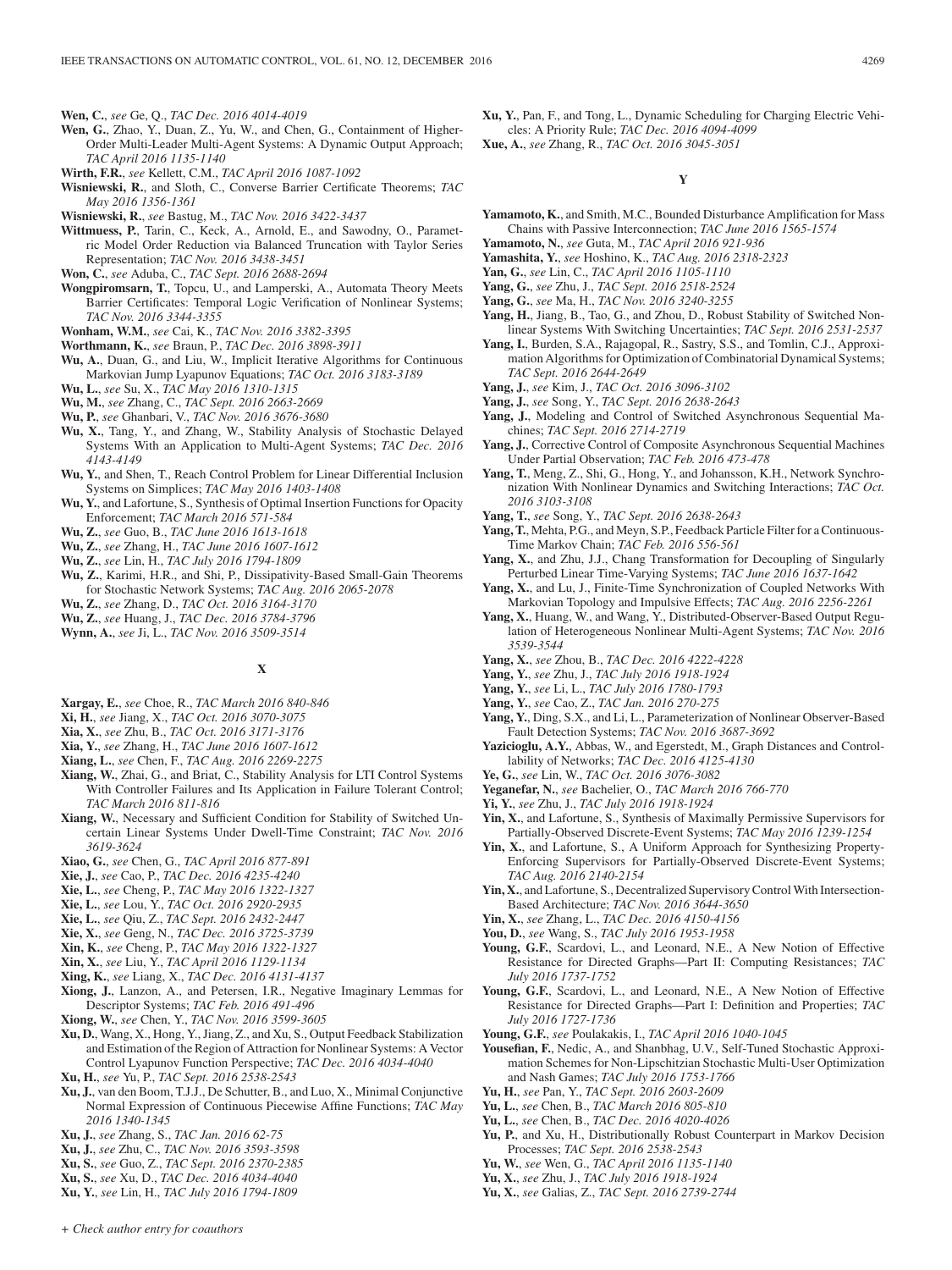**Yuan, Y.**, *see* Pan, W., *TAC Jan. 2016 182-187* **Yuksel, S.**, *see* Zurkowski, R., *TAC Jan. 2016 145-155*

**Yuz, J.I.**, *see* Carrasco, D.S., *TAC Jan. 2016 103-115*

## **Z**

- **Zaccarian, L.**, *see* Fichera, F., *TAC Dec. 2016 4157-4163*
- **Zamani, M.**, Bottegal, G., and Anderson, B.D.O., On the Zero-Freeness of Tall Multirate Linear Systems; *TAC Nov. 2016 3606-3611*
- **Zambettakis, I.**, *see* Rotella, F., *TAC Oct. 2016 3197-3202*
- **Zampieri, S.**, *see* Bolognani, S., *TAC July 2016 1711-1726*
- **Zanella, F.**, *see* Varagnolo, D., *TAC April 2016 994-1009*
- **Zangeneh, H.R.Z.**, *see* Ghadiri-Modarres, M.A., *TAC Nov. 2016 3563-3567*
- **Zattoni, E.**, Perdon, A.M., and Conte, G., Disturbance Decoupling With Closed-
- Loop Modes Stability in Switched Linear Systems; *TAC Oct. 2016 3115- 3121*
- **Zavlanos, M.M.**, *see* Chatzipanagiotis, N., *TAC Sept. 2016 2496-2511*
- **Zavlanos, M.M.**, *see* Aranda, M., *TAC Dec. 2016 3925-3935*
- **Zeilinger, M.N.**, *see* Limon, D., *TAC April 2016 1123-1128*
- **Zelazo, D.**, *see* Zhao, S., *TAC May 2016 1255-1268*
- **Zeng, H.**, *see* Zhang, C., *TAC Sept. 2016 2663-2669*
- **Zeng, S.**, Waldherr, S., Ebenbauer, C., and Allgower, F., Ensemble Observability of Linear Systems; *TAC June 2016 1452-1465*
- **Zhai, G.**, *see* Xiang, W., *TAC March 2016 811-816*
- **Zhang, C.**, He, Y., Jiang, L., Wu, M., and Zeng, H., Delay-Variation-Dependent Stability of Delayed Discrete-Time Systems; *TAC Sept. 2016 2663-2669*
- **Zhang, D.**, Wu, Z., Sun, X., and Wang, W., Noise-to-State Stability for a Class of Random Systems With State-Dependent Switching; *TAC Oct. 2016 3164-3170*
- **Zhang, F.**, Trentelman, H.L., and Scherpen, J.M.A., Dynamic Feedback Synchronization of Lur'e Networks via Incremental Sector Boundedness; *TAC Sept. 2016 2579-2584*
- **Zhang, H.**, Xia, Y., and Wu, Z., Noise-to-State Stability of Random Switched Systems and Its Applications; *TAC June 2016 1607-1612*
- **Zhang, H.**, *see* Ju, P., *TAC Oct. 2016 3134-3139*
- **Zhang, J.**, *see* Ni, Y., *TAC Nov. 2016 3269-3284*
- **Zhang, K.**, and Zhang, L., Observability of Boolean Control Networks: A Unified Approach Based on Finite Automata; *TAC Sept. 2016 2733-2738*
- **Zhang, K.**, *see* Cheng, D., *TAC Nov. 2016 3651-3656*
- **Zhang, L.**, *see* Zhang, K., *TAC Sept. 2016 2733-2738*
- **Zhang, L.**, *see* Chen, M.Z.Q., *TAC Jan. 2016 228-233*
- **Zhang, L.**, Leng, Y., and Colaneri, P., Stability and Stabilization of Discrete-Time Semi-Markov Jump Linear Systems via Semi-Markov Kernel Approach; *TAC Feb. 2016 503-508*
- **Zhang, L.**, *see* Chen, G., *TAC April 2016 877-891*
- **Zhang, L.**, Zhu, Y., Ning, Z., and Yin, X., Resilient Estimation for Networked Systems With Variable Communication Capability; *TAC Dec. 2016 4150- 4156*
- **Zhang, R.**, Lu, R., Xue, A., and Gao, F., New Minmax Linear Quadratic Fault-Tolerant Tracking Control for Batch Processes; *TAC Oct. 2016 3045-3051*
- **Zhang, R.**, *see* Cao, Z., *TAC Jan. 2016 270-275*
- **Zhang, R.**, *see* Cai, K., *TAC Nov. 2016 3382-3395*
- **Zhang, S.**, Lee, L.H., Chew, E.P., Xu, J., and Chen, C., A Simulation Budget Allocation Procedure for Enhancing the Efficiency of Optimal Subset Selection; *TAC Jan. 2016 62-75*
- **Zhang, T.**, *see* Zhu, J., *TAC July 2016 1918-1924*
- **Zhang, W.**, Chen, B., and Chen, M.Z.Q., Hierarchical Fusion Estimation for Clustered Asynchronous Sensor Networks; *TAC Oct. 2016 3064-3069*
- **Zhang, W.**, *see* Chen, B., *TAC March 2016 805-810*
- **Zhang, W.**, *see* Lu, Y., *TAC Nov. 2016 3515-3520*
- **Zhang, W.**, *see* Wu, X., *TAC Dec. 2016 4143-4149*
- **Zhang, X.**, *see* Grammatico, S., *TAC Feb. 2016 334-345*
- **Zhang, Y.**, *see* Zhou, T., *TAC June 2016 1595-1600*
- **Zhang, Z.**, Chong, E.K.P., Pezeshki, A., and Moran, W., String Submodular Functions With Curvature Constraints; *TAC March 2016 601-616*
- **Zhao, C.**, *see* Lewis, F.L., *TAC May 2016 1391-1396*
- **Zhao, J.**, *see* Long, L., *TAC July 2016 1979-1986*
- **Zhao, S.**, and Zelazo, D., Bearing Rigidity and Almost Global Bearing-Only Formation Stabilization; *TAC May 2016 1255-1268*
- **Zhao, X.**, and Deng, F., A New Type of Stability Theorem for Stochastic Systems With Application to Stochastic Stabilization; *TAC Jan. 2016 240-245*
- **Zhao, X.**, and Deng, F., Operator-Type Stability Theorem for Retarded Stochastic Systems With Application; *TAC Dec. 2016 4203-4209*
- **Zhao, Y.**, *see* Wen, G., *TAC April 2016 1135-1140*
- **Zhao, Y.**, and Gupta, V., Feedback Passivation of Discrete-Time Systems Under Communication Constraints; *TAC Nov. 2016 3521-3526*
- **Zheng, R.**, *see* Lin, C., *TAC April 2016 1105-1110*
- **Zhong, J.**, *see* Lu, J., *TAC June 2016 1658-1663*
- **Zhong, M.**, Ding, S.X., and Zhou, D., A New Scheme of Fault Detection for Linear Discrete Time-Varying Systems; *TAC Sept. 2016 2597-2602*
- **Zhong, Q.**, *see* Konstantopoulos, G.C., *TAC Dec. 2016 4196-4202*
- **Zhou, B.**, and Li, Z., Stability Analysis of Integral Delay Systems With Multiple Delays; *TAC Jan. 2016 188-193*
- **Zhou, B.**, and Yang, X., Global Stabilization of the Multiple Integrators System by Delayed and Bounded Controls; *TAC Dec. 2016 4222-4228*
- **Zhou, D.**, *see* Yang, H., *TAC Sept. 2016 2531-2537*
- **Zhou, D.**, *see* Zhong, M., *TAC Sept. 2016 2597-2602*
- **Zhou, H.**, *see* Guo, B., *TAC June 2016 1613-1618*
- **Zhou, M.**, *see* Wang, S., *TAC July 2016 1953-1958*
- **Zhou, T.**, and Zhang, Y., On the Stability and Robust Stability of Networked Dynamic Systems; *TAC June 2016 1595-1600*
- **Zhou, T.**, Robust Recursive State Estimation With Random Measurement Droppings; *TAC Jan. 2016 156-171*
- Zhou, T., Asymptotic Behavior of Recursive State Estimations With Intermittent Measurements; *TAC Feb. 2016 400-415*
- **Zhou, Z.**, *see* Vitus, M.P., *TAC Oct. 2016 2892-2905*
- **Zhu, B.**, and Xia, X., Adaptive Model Predictive Control for Unconstrained Discrete-Time Linear Systems With Parametric Uncertainties; *TAC Oct. 2016 3171-3176*
- **Zhu, C.**, Xu, J., Chen, C., Lee, L.H., and Hu, J., Balancing Search and Estimation in Random Search Based Stochastic Simulation Optimization; *TAC Nov. 2016 3593-3598*
- **Zhu, J.**, Yu, X., Zhang, T., Cao, Z., Yang, Y., and Yi, Y., The Mean-Square Stability Probability of  $H_{\infty}$  Control of Continuous Markovian Jump Systems; *TAC July 2016 1918-1924*
- **Zhu, J.**, Yang, G., Wang, H., and Wang, F., Fault Estimation for a Class of Nonlinear Systems Based on Intermediate Estimator; *TAC Sept. 2016 2518- 2524*
- **Zhu, J.J.**, *see* Yang, X., *TAC June 2016 1637-1642*
- **Zhu, L.**, Chen, Z., and Middleton, R.H., A General Framework for Robust Output Synchronization of Heterogeneous Nonlinear Networked Systems; *TAC Aug. 2016 2092-2107*
- **Zhu, P.**, *see* Lu, W., *TAC Oct. 2016 3203-3208*
- **Zhu, Y.**, *see* Zhang, L., *TAC Dec. 2016 4150-4156*
- **Zorzan, I.**, *see* Valcher, M.E., *TAC Dec. 2016 3885-3897*
- **Zorzi, M.**, and Sepulchre, R., Scanning the Issue; *TAC Sept. 2016 2325-2326*
- **Zorzi, M.**, and Sepulchre, R., AR Identification of Latent-Variable Graphical Models; *TAC Sept. 2016 2327-2340*
- **Zurkowski, R.**, Yuksel, S., and Linder, T., On Rates of Convergence for Markov Chains Under Random Time State Dependent Drift Criteria; *TAC Jan. 2016 145-155*

# **SUBJECT INDEX**

#### **A**

- **Active disturbance rejection control**
	- Active Disturbance Rejection Control Approach to Output-Feedback Stabilization of a Class of Uncertain Nonlinear Systems Subject to Stochastic Disturbance. *Guo, B.*, +, *TAC June 2016 1613-1618*
	- Comments on "Chattering-Free Digital Sliding-Mode Control With State Observer and Disturbance Rejection". *Acary, V.*, +, *TAC Nov. 2016 3707* On the Uncertainty on the Phase of a Stable Linear System in the Periodic Disturbance Cancellation Problem. *Fedele, G.*, +, *TAC Sept. 2016 2720- 2726*

# **Actuators**

- Adaptive Fault Tolerant Control of Cooperative Heterogeneous Systems With Actuator Faults and Unreliable Interconnections. *Ma, H.*, +, *TAC Nov. 2016 3240-3255*
- New Minmax Linear Quadratic Fault-Tolerant Tracking Control for Batch Processes. *Zhang, R.*, +, *TAC Oct. 2016 3045-3051*
- Observers are Unnecessary for Output-Feedback Control of Lagrangian Systems. *Loria, A.*, *TAC April 2016 905-920*

#### **Adaptive control**

- $\mathcal{L}_1$  Adaptive Control for a Class of Uncertain Nonaffine-in-Control Nonlinear Systems. *Choe, R.*, +, *TAC March 2016 840-846*
- A Passivity-Based Approach to Formation Control Using Partial Measurements of Relative Position. *Stacey, G.*, +, *TAC Feb. 2016 538-543*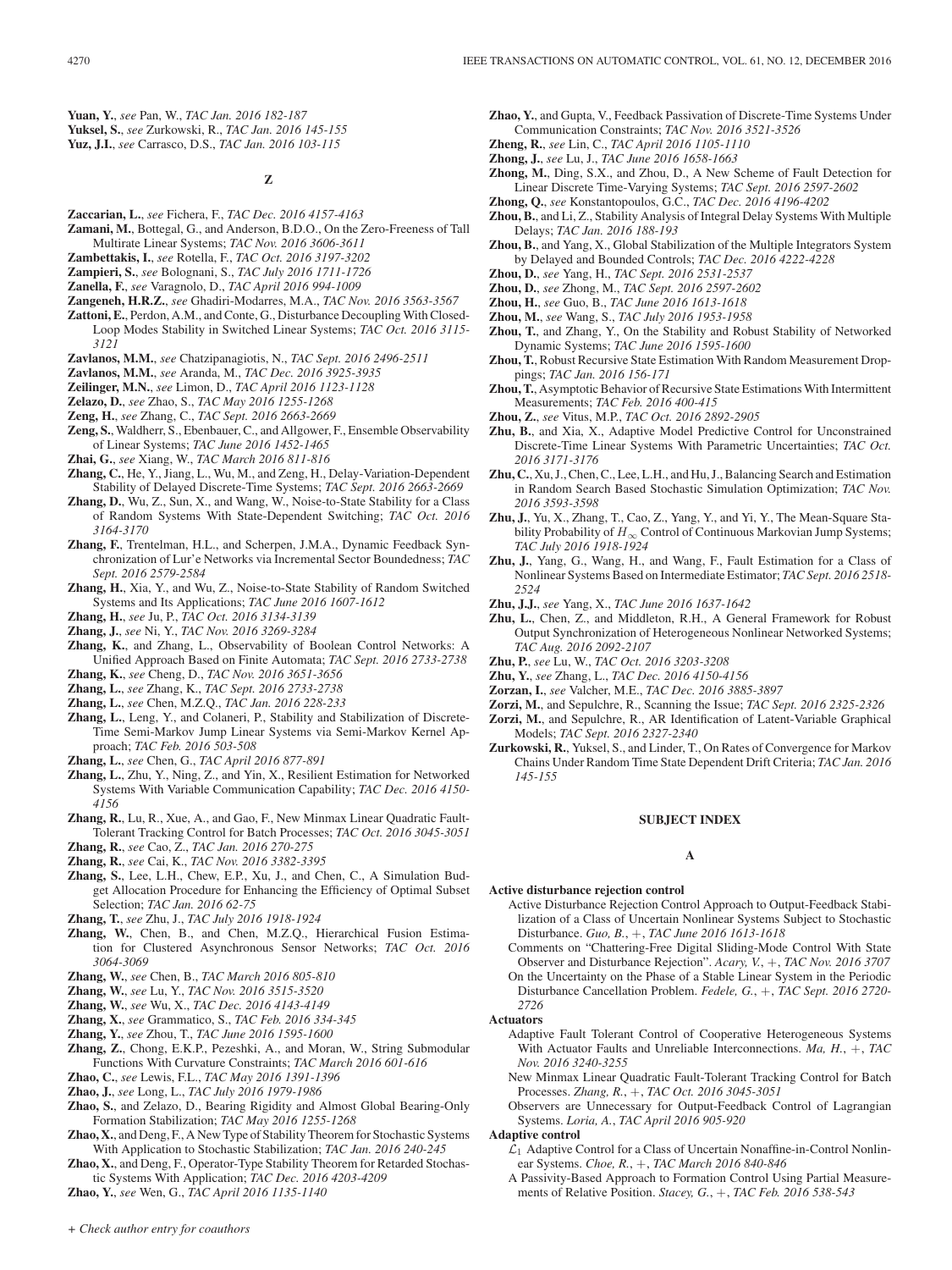Adaptive Controller for Linear System With Input Delay and Output Disturbance. *Pyrkin, A.A.*, +, *TAC Dec. 2016 4229-4234*

- Adaptive Dynamic Programming and Adaptive Optimal Output Regulation of Linear Systems. *Gao, W.*, +, *TAC Dec. 2016 4164-4169*
- Adaptive Dynamic Programming for Stochastic Systems With State and Control Dependent Noise. *Bian, T.*, +, *TAC Dec. 2016 4170-4175*
- Adaptive Fault Tolerant Control of Cooperative Heterogeneous Systems With Actuator Faults and Unreliable Interconnections. *Ma, H.*, +, *TAC Nov. 2016 3240-3255*
- Adaptive Model Predictive Control for Unconstrained Discrete-Time Linear Systems With Parametric Uncertainties. *Zhu, B.*, +, *TAC Oct. 2016 3171- 3176*
- Adaptive Observer for a Class of Parabolic PDEs. *Ahmed-Ali, T.*, +, *TAC Oct. 2016 3083-3090*
- An Adaptive Observer Design for  $n + 1$  Coupled Linear Hyperbolic PDEs Based on Swapping. *Anfinsen, H.*, +, *TAC Dec. 2016 3979-3990*
- Composite Learning From Adaptive Dynamic Surface Control. *Pan, Y.*, +, *TAC Sept. 2016 2603-2609*
- Constructive Design of Adaptive Controllers for Nonlinear MIMO Systems With Arbitrary Switchings. *Dashkovskiy, S.*, +, *TAC July 2016 2001-2007*
- Distributed Consensus of Second-Order Multi-Agent Systems With Heterogeneous Unknown Inertias and Control Gains Under a Directed Graph. *Mei, J.*, +, *TAC Aug. 2016 2019-2034*
- Hierarchical Decomposition Based Consensus Tracking for Uncertain Interconnected Systems via Distributed Adaptive Output Feedback Control. *Wang, W.*, +, *TAC July 2016 1938-1945*
- Homogeneity Based Uniform Stability Analysis for Time-Varying Systems. *Rios, H.*, +, *TAC March 2016 725-734*
- Observer-Based Adaptive Spacecraft Attitude Control With Guaranteed Performance Bounds. *de Ruiter, A.H.J.*, *TAC Oct. 2016 3146-3151*
- Port-Hamiltonian Systems in Adaptive and Learning Control: A Survey. *Nageshrao, S.P.*, +, *TAC May 2016 1223-1238*
- Randomized Control Strategies Under Arbitrary External Noise. *Konstantin, A.*, +, *TAC May 2016 1328-1333*
- Robust Adaptive Controller Combined With a Linear Quadratic Regulator Based on Kalman Filtering. *Kanieski, J.M.*, +, *TAC May 2016 1373-1378*
- Robust Stability for Multiple Model Adaptive Control: Part I—The Framework. *Buchstaller, D.*, +, *TAC March 2016 677-692*
- Robust Stability for Multiple Model Adaptive Control: Part II—Gain Bounds. *Buchstaller, D.*, +, *TAC March 2016 693-708*
- Sampled-Data Adaptive Observer for a Class of State-Affine Output-Injection Nonlinear Systems. *Folin, T.*, +, *TAC Feb. 2016 462-467*
- Second-Order Consensus of Networked Thrust-Propelled Vehicles on Directed Graphs. *Wang, H.*, *TAC Jan. 2016 222-227*
- Simultaneous Identification and Stabilization of Nonlinearly Parameterized Discrete-Time Systems by Nonlinear Least Squares Algorithm. *Li, C.*, +, *TAC July 2016 1810-1823*
- Stability Margins in Adaptive Mixing Control Via a Lyapunov-Based Switching Criterion. *Baldi, S.*, +, *TAC May 2016 1194-1207*
- Stochastic Adaptive Stabilization via Extremum Seeking in Case of Unknown Control Directions. *Radenkovic, M.S.*, +, *TAC Nov. 2016 3681- 3686*
- The Leader-Following Consensus for Multiple Uncertain Euler-Lagrange Systems With an Adaptive Distributed Observer. *Cai, H.*, +, *TAC Oct. 2016 3152-3157*
- Tracking Control for a Class of Unknown Nonsquare MIMO Nonaffine Systems: A Deep-Rooted Information Based Robust Adaptive Approach. *Song, Y.*, +, *TAC Oct. 2016 3227-3233*

#### **Aerospace components**

- Learning a Nonlinear Controller From Data: Theory, Computation, and Experimental Results. *Fagiano, L.*, +, *TAC July 2016 1854-1868*
- **Aerospace control** Learning a Nonlinear Controller From Data: Theory, Computation, and Experimental Results. *Fagiano, L.*, +, *TAC July 2016 1854-1868*

#### **Affine transforms**

Minimal Conjunctive Normal Expression of Continuous Piecewise Affine Functions. *Xu, J.*, +, *TAC May 2016 1340-1345*

#### **Algebra**

- A New Notion of Effective Resistance for Directed Graphs—Part I: Definition and Properties. *Young, G.F.*, +, *TAC July 2016 1727-1736*
- Common I/O Decoupling for Multi Model Descriptor Systems. *Koumboulis, F.N.*, *TAC March 2016 783-788*
- Stability Analysis and Control of Rigid-Body Systems With Impacts and Friction. *Posa, M.*, +, *TAC June 2016 1423-1437*
- Switching Signal Estimator Design for a Class of Elementary Systems. *Menini, L.*, +, *TAC May 2016 1362-1367*

Vulnerability of Network Synchronization Processes: A Minimum Energy Perspective. *Dhal, R.*, +, *TAC Sept. 2016 2525-2530*

**Angular measurement**

Distributed Source Localization of Multi-Agent Systems With Bearing Angle Measurements. *Lin, C.*, +, *TAC April 2016 1105-1110*

#### **Angular velocity control**

A Minimal State Approach to Dynamic Stabilization of the Rotating Disk-Beam System With Infinite Memory. *Chentouf, B.*, *TAC Nov. 2016 3700- 3706*

Angular Velocity Nonlinear Observer From Single Vector Measurements. *Magnis, L.*, +, *TAC Sept. 2016 2473-2483*

#### **Approximation theory**

- A Distributed Algorithm for Convex Constrained Optimization Under Noise. *Chatzipanagiotis, N.*, +, *TAC Sept. 2016 2496-2511*
- A Short Note on Constrained Linear Control Systems With Multiplicative Ellipsoidal Uncertainty. *Houska, B.*, +, *TAC Dec. 2016 4106-4111*
- Approximate Kalman-Bucy Filter for Continuous-Time Semi-Markov Jump Linear Systems. *de Saporta, B.*, +, *TAC Aug. 2016 2035-2048*
- Approximation Algorithms for Optimization of Combinatorial Dynamical Systems. *Yang, I.*, +, *TAC Sept. 2016 2644-2649*
- Asymptotic Behavior of Recursive State Estimations With Intermittent Measurements. *Zhou, T.*, *TAC Feb. 2016 400-415*
- Distributed Coordination Control for Multi-Robot Networks Using Lyapunov-Like Barrier Functions. *Panagou, D.*, +, *TAC March 2016 617- 632*
- Distributed Stochastic Approximation: Weak Convergence and Network Design. *Stankovic, M.S.*, +, *TAC Dec. 2016 4069-4074*
- Higher Accuracy Output Feedback Sliding Mode Control of Sampled-Data Systems. *Nguyen, T.*, +, *TAC Oct. 2016 3177-3182*
- Newton-Raphson Consensus for Distributed Convex Optimization. *Varagnolo, D.*, +, *TAC April 2016 994-1009*
- Randomized Control Strategies Under Arbitrary External Noise. *Konstantin, A.*, +, *TAC May 2016 1328-1333*
- Sampled Data Models for Nonlinear Stochastic Systems: Truncation Errors and Sampling Zero Dynamics. *Carrasco, D.S.*, +, *TAC Jan. 2016 103-115*
- Self-Tuned Stochastic Approximation Schemes for Non-Lipschitzian Stochastic Multi-User Optimization and Nash Games. *Yousefian, F.*, +, *TAC July 2016 1753-1766*

## **Arithmetic**

A Quadratic Programming Algorithm Based on Nonnegative Least Squares With Applications to Embedded Model Predictive Control. *Bemporad, A.*, *TAC April 2016 1111-1116*

## **Asymptotic stability**

- A Minimal State Approach to Dynamic Stabilization of the Rotating Disk-Beam System With Infinite Memory. *Chentouf, B.*, *TAC Nov. 2016 3700- 3706*
- A Passivity-Based Approach to Formation Control Using Partial Measurements of Relative Position. *Stacey, G.*, +, *TAC Feb. 2016 538-543*
- Adaptive Dynamic Programming and Adaptive Optimal Output Regulation of Linear Systems. *Gao, W.*, +, *TAC Dec. 2016 4164-4169*
- Adaptive Model Predictive Control for Unconstrained Discrete-Time Linear Systems With Parametric Uncertainties. *Zhu, B.*, +, *TAC Oct. 2016 3171- 3176*
- Almost Sure Exponential Stabilization by Discrete-Time Stochastic Feedback Control. *Mao, X.*, *TAC June 2016 1619-1624*
- Asymptotic Behavior of Recursive State Estimations With Intermittent Measurements. *Zhou, T.*, *TAC Feb. 2016 400-415*
- Bounded Integral Control of Input-to-State Practically Stable Nonlinear Systems to Guarantee Closed-Loop Stability. *Konstantopoulos, G.C.*, +, *TAC Dec. 2016 4196-4202*
- Chang Transformation for Decoupling of Singularly Perturbed Linear Time-Varying Systems. *Yang, X.*, +, *TAC June 2016 1637-1642*
- Compensating Drift Vector Fields With Gradient Vector Fields for Asymptotic Submanifold Stabilization. *Montenbruck, J.M.*, +, *TAC Feb. 2016 388-399*
- Composite Learning From Adaptive Dynamic Surface Control. *Pan, Y.*, +, *TAC Sept. 2016 2603-2609*
- Constructive Necessary and Sufficient Condition for the Stability of Quasi-Periodic Linear Impulsive Systems. *Fiacchini, M.*, +, *TAC Sept. 2016 2512-2517*
- Controller Design for Robust Output Regulation of Regular Linear Systems. *Paunonen, L.*, *TAC Oct. 2016 2974-2986*
- Delay-Independent Asymptotic Stability in Monotone Systems. *Devane, E.*, +, *TAC Sept. 2016 2625-2631*
- Dissipativity-Based Filtering for Fuzzy Switched Systems With Stochastic Perturbation. *Shi, P.*, +, *TAC June 2016 1694-1699*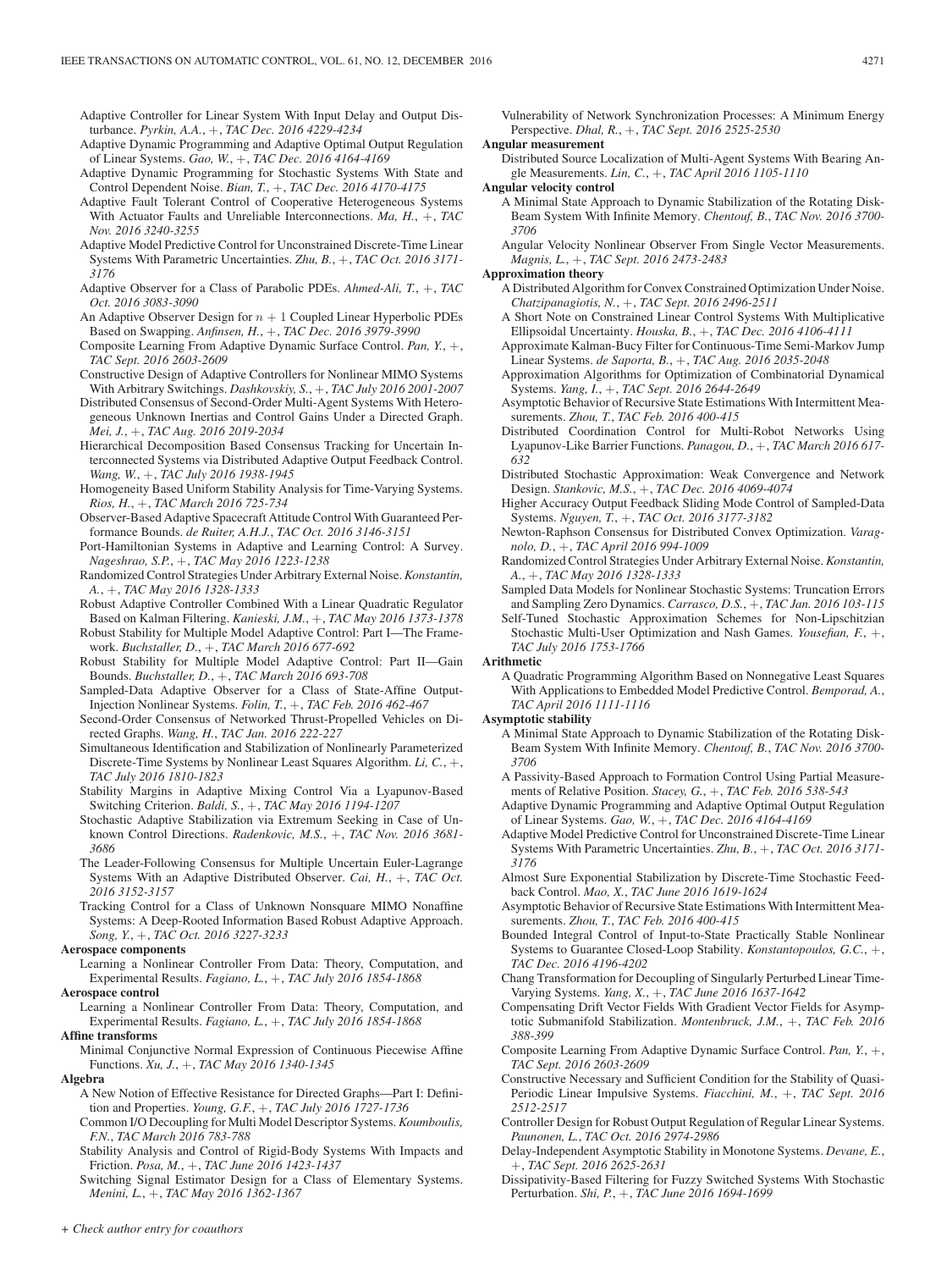Disturbance Decoupling With Closed-Loop Modes Stability in Switched Linear Systems. *Zattoni, E.*, +, *TAC Oct. 2016 3115-3121*

- Effects of Mixed-Modes on the Stability Analysis of Switched Time-Varying Delay Systems. *Li, Q.*, +, *TAC Oct. 2016 3038-3044*
- Event-Triggered Stabilization of Linear Systems Under Bounded Bit Rates. *Tallapragada, P.*, +, *TAC June 2016 1575-1589*
- Exponential Decay Rate Conditions for Uncertain Linear Systems Using Integral Quadratic Constraints. *Hu, B.*, +, *TAC Nov. 2016 3631-3637*
- Exponential Stability for Discrete-Time Infinite Markov Jump Systems. *Hou, T.*, +, *TAC Dec. 2016 4241-4246*
- Exponential Stability With Decay Rate Estimation for Linear Difference Equations. *Damak, S.*, +, *TAC Jan. 2016 252-257*
- Fault Detection Filtering for Nonlinear Switched Stochastic Systems. *Su, X.*, +, *TAC May 2016 1310-1315*
- Feedback Stabilization for the Mass Balance Equations of an Extrusion Process. *Diagne, M.*, +, *TAC March 2016 760-765*
- Global Asymptotic Stabilization of Nonlinear Deterministic Systems Using Wiener Processes. *Hoshino, K.*, +, *TAC Aug. 2016 2318-2323*
- Global Stabilization of a Class of Nonminimum-Phase Nonlinear Systems by Sampled-Data Output Feedback. *Lin, W.*, +, *TAC Oct. 2016 3076-3082*
- Global Stabilization via Sampled-Data Output Feedback for a Class of Linearly Uncontrollable and Unobservable Systems. *Qian, C.*, +, *TAC Dec. 2016 4088-4093*
- Lyapunov-Based Sufficient Conditions for Stability of Hybrid Systems With Memory. *Liu, J.*, +, *TAC April 2016 1057-1062*
- Model Predictive Control for Switching Systems With Dwell-Time Restriction. *Ong, C.*, +, *TAC Dec. 2016 4189-4195*
- MPC for Tracking Periodic References. *Limon, D.*, +, *TAC April 2016 1123-1128*
- Necessary and Sufficient Conditions for Global External Stochastic Stabilization of Linear Systems With Input Saturation. *Stoorvogel, A.A.*, +, *TAC May 2016 1368-1372*
- New Approach to the Stability of Chemical Reaction Networks: Piecewise Linear in Rates Lyapunov Functions. *Al-Radhawi, M.*, +, *TAC Jan. 2016 76-89*
- Nonlinear Predictor Feedback for Input-Affine Systems With Distributed Input Delays. *Ponomarev, A.*, *TAC Sept. 2016 2591-2596*
- Novel Criteria for Exponential Stability of Linear Neutral Time-Varying Differential Systems. *Ngoc, P.H.A.*, +, *TAC June 2016 1590-1594*
- Observers are Unnecessary for Output-Feedback Control of Lagrangian Systems. *Loria, A.*, *TAC April 2016 905-920*
- On Positive-Realness and Lyapunov Functions for Switched Linear Differential Systems. *Mayo-Maldonado, J.C.*, +, *TAC Aug. 2016 2239-2244*
- On Switching Stabilizability for Continuous-Time Switched Linear Systems. *Lu, Y.*, +, *TAC Nov. 2016 3515-3520*
- On the Equivalence Between Strict Positive Realness and Strict Passivity of Linear Systems. *Madeira, D.d.S.*, +, *TAC Oct. 2016 3091-3095*
- On the Steady-State Control of Timed Event Graphs With Firing Date Constraints. *Goncalves, V.M.*, +, *TAC Aug. 2016 2187-2202*
- Operator-Type Stability Theorem for Retarded Stochastic Systems With Application. *Zhao, X.*, +, *TAC Dec. 2016 4203-4209*
- Recurrence Principles and Their Application to Stability Theory for a Class of Stochastic Hybrid Systems. *Subbaraman, A.*, +, *TAC Nov. 2016 3477- 3492*
- Regional Stability Analysis of Discrete-Time Dynamic Output Feedback Under Aperiodic Sampling and Input Saturation. *Gomes da Silva, J.M.*, +, *TAC Dec. 2016 4176-4182*
- Root Locii for Systems Defined on Hilbert Spaces. *Jacob, B.*, +, *TAC Jan. 2016 116-128*
- Semiglobal Uniform Asymptotic Stability of an Easy-to-Implement PLL-Like Sensorless Observer for Induction Motors. *Tilli, A.*, +, *TAC Nov. 2016 3612-3618*
- Stability Analysis for LTI Control Systems With Controller Failures and Its Application in Failure Tolerant Control. *Xiang, W.*, +, *TAC March 2016 811-816*
- Stability Analysis of Stochastic Delayed Systems With an Application to Multi-Agent Systems. *Wu, X.*, +, *TAC Dec. 2016 4143-4149*
- Stability and Performance Analysis for Positive Fractional-Order Systems With Time-Varying Delays. *Shen, J.*, +, *TAC Sept. 2016 2676-2681*
- Stability and Stabilizability of Continuous-Time Linear Compartmental Switched Systems. *Valcher, M.E.*, +, *TAC Dec. 2016 3885-3897*
- Stability of an Euler-Bernoulli Beam With a Nonlinear Dynamic Feedback System. *Miletic, M.*, +, *TAC Oct. 2016 2782-2795*
- Stabilization by Artificial Wiener Processes. *Nishimura, Y.*, *TAC Nov. 2016 3574-3579*

Stabilization of Nonlinear Systems Using Event-Triggered Output Feedback Controllers. *Abdelrahim, M.*, +, *TAC Sept. 2016 2682-2687*

- Sufficient Lie Algebraic Conditions for Sampled-Data Feedback Stabilizability of Affine in the Control Nonlinear Systems. *Tsinias, J.*, +, *TAC May 2016 1334-1339*
- Switching Rule Design for Affine Switched Systems With Guaranteed Cost and Uncertain Equilibrium Condition. *Senger, G.A.*, +, *TAC July 2016 1925-1930*
- Transverse Exponential Stability and Applications. *Andrieu, V.*, +, *TAC Nov. 2016 3396-3411*
- Wave Equation With Cone-Bounded Control Laws. *Prieur, C.*, +, *TAC Nov. 2016 3452-3463*

Weighted Homogeneity for Time-Delay Systems: Finite-Time and Independent of Delay Stability. *Efimov, D.*, +, *TAC Jan. 2016 210-215*

#### **Asynchronous machines**

- Corrective Control of Composite Asynchronous Sequential Machines Under Partial Observation. *Yang, J.*, *TAC Feb. 2016 473-478*
- Modeling and Control of Switched Asynchronous Sequential Machines. *Yang, J.*, *TAC Sept. 2016 2714-2719*

#### **Attitude control**

Attitude Synchronization for Flexible Spacecraft With Communication Delays. *Du, H.*, +, *TAC Nov. 2016 3625-3630*

Observer-Based Adaptive Spacecraft Attitude Control With Guaranteed Performance Bounds. *de Ruiter, A.H.J.*, *TAC Oct. 2016 3146-3151*

# **Automata theory**

- Automata Theory Meets Barrier Certificates: Temporal Logic Verification of Nonlinear Systems. *Wongpiromsarn, T.*, +, *TAC Nov. 2016 3344-3355*
- Nonblocking Supervisory Control of Discrete Event Systems Modeled by Mealy Automata With Nondeterministic Output Functions. *Ushio, T.*, +, *TAC March 2016 799-804*
- Verification of Hybrid Automata Diagnosability With Measurement Uncertainty. *Deng, Y.*, +, *TAC April 2016 982-993*

#### **Autoregressive processes**

- AR Identification of Latent-Variable Graphical Models. *Zorzi, M.*, +, *TAC Sept. 2016 2327-2340*
- New Minmax Linear Quadratic Fault-Tolerant Tracking Control for Batch Processes. *Zhang, R.*, +, *TAC Oct. 2016 3045-3051*

## **B**

#### **Banach spaces**

Convexity of Decentralized Controller Synthesis. *Lessard, L.*, +, *TAC Oct. 2016 3122-3127*

## **Batch processing (industrial)**

New Minmax Linear Quadratic Fault-Tolerant Tracking Control for Batch Processes. *Zhang, R.*, +, *TAC Oct. 2016 3045-3051*

#### **Bayes methods**

A Sparse Bayesian Approach to the Identification of Nonlinear State-Space Systems. *Pan, W.*, +, *TAC Jan. 2016 182-187*

#### **Beams (structures)**

A Minimal State Approach to Dynamic Stabilization of the Rotating Disk-Beam System With Infinite Memory. *Chentouf, B.*, *TAC Nov. 2016 3700- 3706*

#### **Bifurcation**

- On the Analysis of the Eigenvalues of Uncertain Matrices by  $\mu$  and  $\nu$ : Applications to Bifurcation Avoidance and Convergence Rates. *Kishida, M.*, +, *TAC March 2016 748-753*
- Tracking the Algebraic Multiplicity of Crossing Imaginary Roots for Generic Quasipolynomials: A Vandermonde-Based Approach. *Boussaada, I.*, +, *TAC June 2016 1601-1606*

#### **Binary decision diagrams**

Approximation Algorithms for Optimization of Combinatorial Dynamical Systems. *Yang, I.*, +, *TAC Sept. 2016 2644-2649*

# **Biochemistry**

On the Realization of an Embedded Subtractor Module for the Control of Chemical Reaction Networks. *Cosentino, C.*, +, *TAC Nov. 2016 3638- 3643*

#### **Bioreactors**

Hybrid Control of a Bioreactor With Quantized Measurements. *Mairet, F.*, +, *TAC May 2016 1385-1390*

#### **Bond graphs**

A Passivity-Based Approach to Formation Control Using Partial Measurements of Relative Position. *Stacey, G.*, +, *TAC Feb. 2016 538-543*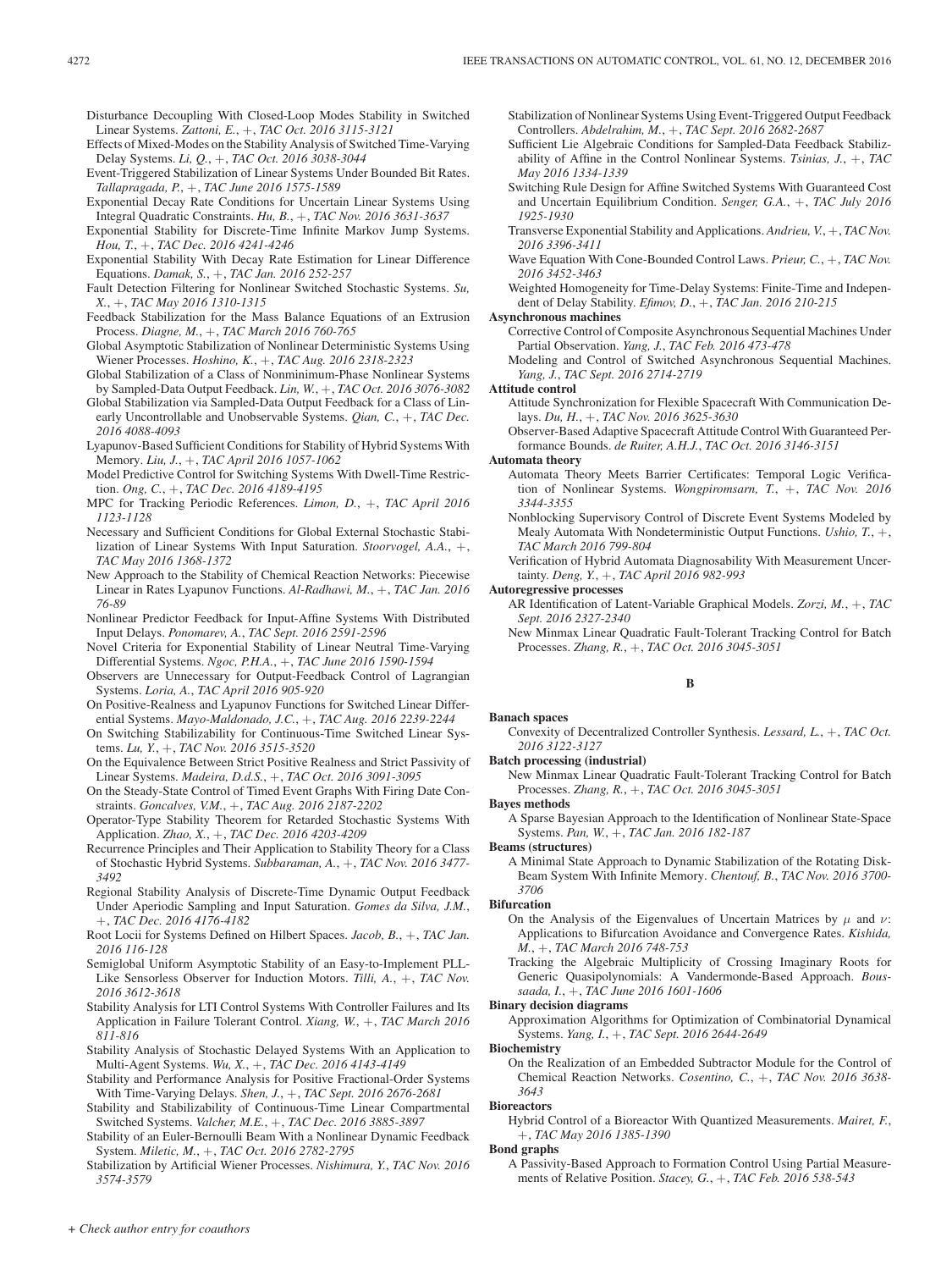#### **Boolean algebra**

Convergence Analysis of Distributed Set-Valued Information Systems. *Fagiolini, A.*, +, *TAC June 2016 1477-1491*

#### **Boolean functions**

- Minimal Conjunctive Normal Expression of Continuous Piecewise Affine Functions. *Xu, J.*, +, *TAC May 2016 1340-1345*
- Observability of Boolean Control Networks: A Unified Approach Based on Finite Automata. *Zhang, K.*, +, *TAC Sept. 2016 2733-2738*

On Pinning Controllability of Boolean Control Networks. *Lu, J.*, +, *TAC June 2016 1658-1663*

#### **Broadcast communication**

A Randomized Linear Algorithm for Clock Synchronization in Multi-Agent Systems. *Bolognani, S.*, +, *TAC July 2016 1711-1726*

#### **Brownian motion**

- Crowd-Averse Robust Mean-Field Games: Approximation via State Space Extension. *Bauso, D.*, +, *TAC July 2016 1882-1894*
- Dissipativity-Based Filtering for Fuzzy Switched Systems With Stochastic Perturbation. *Shi, P.*, +, *TAC June 2016 1694-1699*
- Fault Detection Filtering for Nonlinear Switched Stochastic Systems. *Su, X.*, +, *TAC May 2016 1310-1315*

On a New Paradigm for Stock Trading Via a Model-Free Feedback Controller. *Barmish, B.R.*, +, *TAC March 2016 662-676*

**Buildings (structures)**

Bounded Disturbance Amplification for Mass Chains with Passive Interconnection. *Yamamoto, K.*, +, *TAC June 2016 1565-1574*

**C**

#### **Cascade control**

Corrective Control of Composite Asynchronous Sequential Machines Under Partial Observation. *Yang, J.*, *TAC Feb. 2016 473-478*

Parameterization of Nonlinear Observer-Based Fault Detection Systems. *Yang, Y.*, +, *TAC Nov. 2016 3687-3692*

**Cascade systems**

A Common Model for the Approximate Analysis of Tandem Queueing Systems With Blocking. *Li, L.*, +, *TAC July 2016 1780-1793*

**Cellular biophysics**

A Supervisory Control Theory Approach to Control Gene Regulatory Networks. *Baldissera, F.L.*, +, *TAC Jan. 2016 18-33*

#### **Chaos**

A Way to Exploit the Fractional Stability Domain for Robust Chaos Suppression and Synchronization via LMIs. *Aguiar, B.*, +, *TAC Oct. 2016 2796-2807*

# **Chebyshev approximation**

Analysing the Stability of Linear Systems via Exponential Chebyshev Polynomials. *Protasov, V.Y.*, +, *TAC March 2016 795-798*

**Chemical equilibrium**

New Approach to the Stability of Chemical Reaction Networks: Piecewise Linear in Rates Lyapunov Functions. *Al-Radhawi, M.*, +, *TAC Jan. 2016 76-89*

#### **Chemical reactions**

New Approach to the Stability of Chemical Reaction Networks: Piecewise Linear in Rates Lyapunov Functions. *Al-Radhawi, M.*, +, *TAC Jan. 2016 76-89*

On the Realization of an Embedded Subtractor Module for the Control of Chemical Reaction Networks. *Cosentino, C.*, +, *TAC Nov. 2016 3638- 3643*

## **Chemical reactors**

A Robust MPC for Input-Output LPV Models. *Abbas, H.S.*, +, *TAC Dec. 2016 4183-4188*

## **Closed loop systems**

- $\mathcal{L}_1$  Adaptive Control for a Class of Uncertain Nonaffine-in-Control Nonlinear Systems. *Choe, R.*, +, *TAC March 2016 840-846*
- A Characterization of the Minimal Average Data Rate That Guarantees a Given Closed-Loop Performance Level. *Silva, E.I.*, +, *TAC Aug. 2016 2171-2186*
- A Comparison of LQR Optimal Performance in the Decentralized and Centralized Settings. *Miller, D.E.*, *TAC Aug. 2016 2308-2311*
- A Framework for Structural Input/Output and Control Configuration Selection in Large-Scale Systems. *Pequito, S.*, +, *TAC Feb. 2016 303-318*
- A Homogeneous and Self-Dual Interior-Point Linear Programming Algorithm for Economic Model Predictive Control. *Sokoler, L.E.*, +, *TAC Aug. 2016 2226-2231*
- A Minimal State Approach to Dynamic Stabilization of the Rotating Disk-Beam System With Infinite Memory. *Chentouf, B.*, *TAC Nov. 2016 3700- 3706*
- A Perturbation-Based Proportional Integral Extremum-Seeking Control Approach. *Guay, M.*, *TAC Nov. 2016 3370-3381*
- A Robust MPC for Input-Output LPV Models. *Abbas, H.S.*, +, *TAC Dec. 2016 4183-4188*
- A Short Note on Constrained Linear Control Systems With Multiplicative Ellipsoidal Uncertainty. *Houska, B.*, +, *TAC Dec. 2016 4106-4111*
- Adaptive Dynamic Programming and Adaptive Optimal Output Regulation of Linear Systems. *Gao, W.*, +, *TAC Dec. 2016 4164-4169*
- Adaptive Model Predictive Control for Unconstrained Discrete-Time Linear Systems With Parametric Uncertainties. *Zhu, B.*, +, *TAC Oct. 2016 3171- 3176*
- Bounded Integral Control of Input-to-State Practically Stable Nonlinear Systems to Guarantee Closed-Loop Stability. *Konstantopoulos, G.C.*, +, *TAC Dec. 2016 4196-4202*
- Characterization of Controllability Based on Continuity of Closed-Loop Eigenvectors: Application to Controller-Driven Sampling Stabilization. *Haimovich, H.*, +, *TAC Jan. 2016 276-281*
- Convexity of Decentralized Controller Synthesis. *Lessard, L.*, +, *TAC Oct. 2016 3122-3127*
- Corrective Control of Composite Asynchronous Sequential Machines Under Partial Observation. *Yang, J.*, *TAC Feb. 2016 473-478*
- Discrete-Time Positive Periodic Systems With State and Control Constraints. *Ait Rami, M.*, +, *TAC Jan. 2016 234-239*
- Distributed Satisficing MPC With Guarantee of Stability. *de Lima, M.L.*, +, *TAC Feb. 2016 532-537*
- Disturbance Decoupling With Closed-Loop Modes Stability in Switched Linear Systems. *Zattoni, E.*, +, *TAC Oct. 2016 3115-3121*
- Eigenstructure Assignment for Componentwise Ultimate Bound Minimization in Discrete-Time Linear Systems. *Heidari, R.*, +, *TAC Nov. 2016 3669-3675*
- Embedding Internal Model in Disturbance Observer With Robust Stability. *Joo, Y.*, +, *TAC Oct. 2016 3128-3133*
- Event-Triggered  $H_{\infty}$  Control: A Switching Approach. *Selivanov*, A., +, *TAC Oct. 2016 3221-3226*
- Feedback Linearization for Nonlinear Systems With Time-Varying Input and Output Delays by Using High-Gain Predictors. *Lei, J.*, +, *TAC Aug. 2016 2262-2268*
- Feedback Passivation of Discrete-Time Systems Under Communication Constraints. *Zhao, Y.*, +, *TAC Nov. 2016 3521-3526*
- Feedback Stabilization for the Mass Balance Equations of an Extrusion Process. *Diagne, M.*, +, *TAC March 2016 760-765*
- Finite-Time Stabilization and Optimal Feedback Control. *Haddad, W.M.*, +, *TAC April 2016 1069-1074*
- Global Stabilization of the Multiple Integrators System by Delayed and Bounded Controls. *Zhou, B.*, +, *TAC Dec. 2016 4222-4228*
- Global Stabilization via Sampled-Data Output Feedback for a Class of Linearly Uncontrollable and Unobservable Systems. *Qian, C.*, +, *TAC Dec. 2016 4088-4093*
- Hierarchical Decomposition Based Consensus Tracking for Uncertain Interconnected Systems via Distributed Adaptive Output Feedback Control. *Wang, W.*, +, *TAC July 2016 1938-1945*
- Impulse Controllability: From Descriptor Systems to Higher Order DAEs. *Kalaimani, R.K.*, +, *TAC Sept. 2016 2463-2472*
- Indefinite Mean-Field Stochastic Linear-Quadratic Optimal Control: From Finite Horizon to Infinite Horizon. *Ni, Y.*, +, *TAC Nov. 2016 3269-3284*
- Leader-Following Formation Tracking Control of Mobile Robots Without Direct Position Measurements. *Liang, X.*, +, *TAC Dec. 2016 4131-4137*
- Learning a Nonlinear Controller From Data: Theory, Computation, and Experimental Results. *Fagiano, L.*, +, *TAC July 2016 1854-1868*
- Model Predictive Control for Switching Systems With Dwell-Time Restriction. *Ong, C.*, +, *TAC Dec. 2016 4189-4195*
- Modeling and Control of Switched Asynchronous Sequential Machines. *Yang, J.*, *TAC Sept. 2016 2714-2719*
- MPC for Tracking Periodic References. *Limon, D.*, +, *TAC April 2016 1123-1128*
- Observers are Unnecessary for Output-Feedback Control of Lagrangian Systems. *Loria, A.*, *TAC April 2016 905-920*
- On Feedback Architectures With Zero-Vibration Signal Shapers. *Vyhlidal, T.*, +, *TAC Aug. 2016 2049-2064*
- On Switching Stabilizability for Continuous-Time Switched Linear Systems. *Lu, Y.*, +, *TAC Nov. 2016 3515-3520*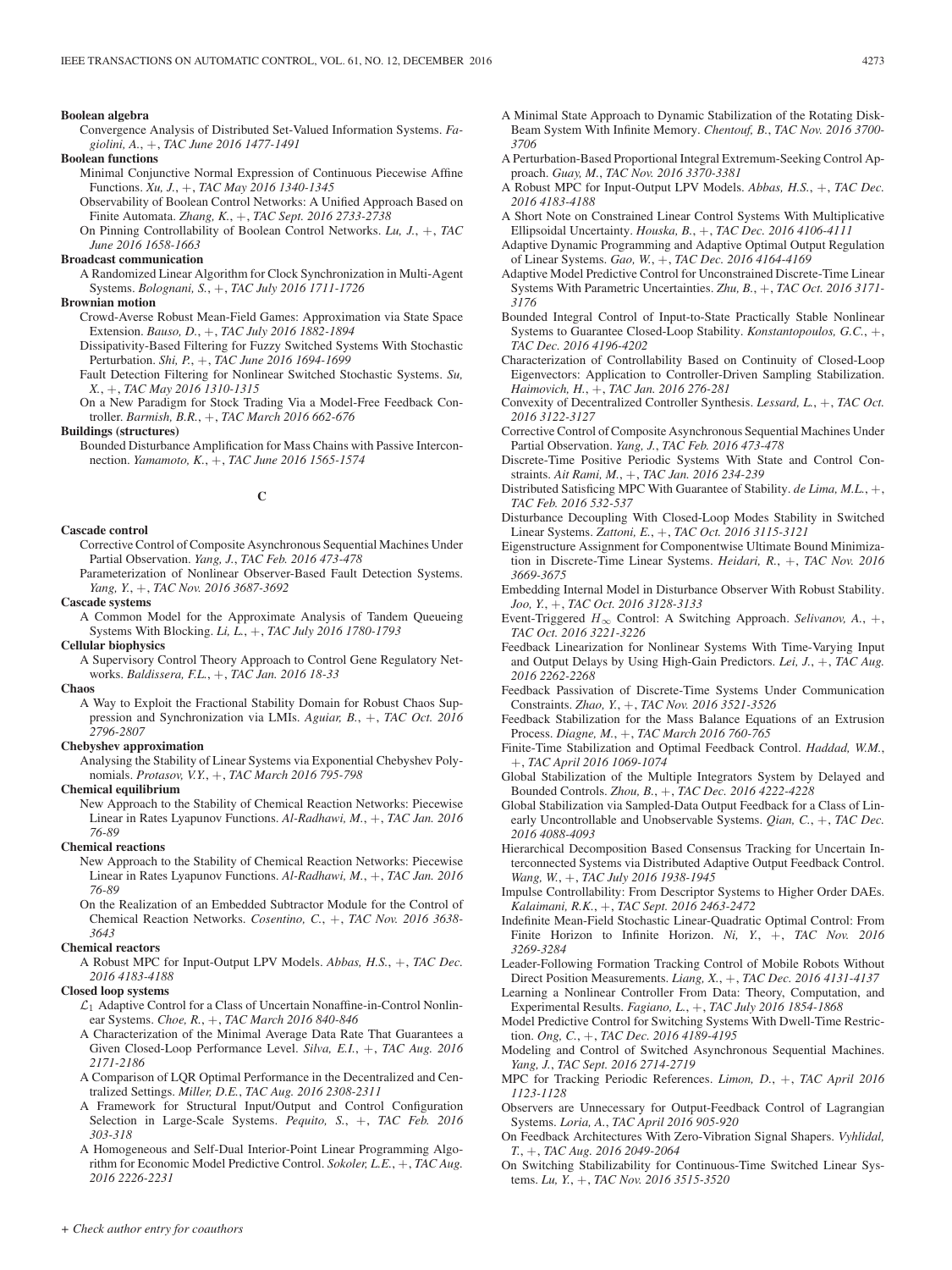- On the Uncertainty on the Phase of a Stable Linear System in the Periodic Disturbance Cancellation Problem. *Fedele, G.*, +, *TAC Sept. 2016 2720- 2726*
- Refined Schur Method for Robust Pole Assignment with Repeated Poles. *Guo, Z.*, +, *TAC Sept. 2016 2370-2385*
- Regional Stability Analysis of Discrete-Time Dynamic Output Feedback Under Aperiodic Sampling and Input Saturation. *Gomes da Silva, J.M.*, +, *TAC Dec. 2016 4176-4182*
- Simultaneous Triangularization of Switching Linear Systems: Arbitrary Eigenvalue Assignment and Genericity. *Haimovich, H.*, *TAC Sept. 2016 2572-2578*
- Stability Margins in Adaptive Mixing Control Via a Lyapunov-Based Switching Criterion. *Baldi, S.*, +, *TAC May 2016 1194-1207*
- Stability of an Euler-Bernoulli Beam With a Nonlinear Dynamic Feedback System. *Miletic, M.*, +, *TAC Oct. 2016 2782-2795*
- Stabilization of Nonlinear Systems Using Event-Triggered Output Feedback Controllers. *Abdelrahim, M.*, +, *TAC Sept. 2016 2682-2687*
- State and Output-Feedback Shared-Control for a Class of Linear Constrained Systems. *Jiang, J.*, +, *TAC Oct. 2016 3209-3214*
- Universal Integral Control: An Approach Based on Mollifiers. *Riachy, S.*, +, *TAC Jan. 2016 204-209*
- Wave Equation With Cone-Bounded Control Laws. *Prieur, C.*, +, *TAC Nov. 2016 3452-3463*
- **Cognitive radio**

Spectrum White Space Trade in Cognitive Radio Networks. *Kasbekar, G.S.*, +, *TAC March 2016 585-600*

#### **Collision avoidance**

Stability Analysis and Control of Rigid-Body Systems With Impacts and Friction. *Posa, M.*, +, *TAC June 2016 1423-1437*

#### **Combinatorial mathematics**

Approximation Algorithms for Optimization of Combinatorial Dynamical Systems. *Yang, I.*, +, *TAC Sept. 2016 2644-2649*

String Submodular Functions With Curvature Constraints. *Zhang, Z.*, +, *TAC March 2016 601-616*

#### **Commerce**

On a New Paradigm for Stock Trading Via a Model-Free Feedback Controller. *Barmish, B.R.*, +, *TAC March 2016 662-676*

#### **Communication complexity**

Linear Time-Invariant Anytime Codes for Control Over Noisy Channels. *Sukhavasi, R.T.*, +, *TAC Dec. 2016 3826-3841*

#### **Compensation**

- A Passivity-Based Approach to Formation Control Using Partial Measurements of Relative Position. *Stacey, G.*, +, *TAC Feb. 2016 538-543*
- Adaptive Fault Tolerant Control of Cooperative Heterogeneous Systems With Actuator Faults and Unreliable Interconnections. *Ma, H.*, +, *TAC Nov. 2016 3240-3255*
- Characterization and Optimization of  $l_{\infty}$  Gains of Linear Switched Systems. *Naghnaeian, M.*, +, *TAC Aug. 2016 2203-2218*
- Disturbance Decoupling With Closed-Loop Modes Stability in Switched Linear Systems. *Zattoni, E.*, +, *TAC Oct. 2016 3115-3121*
- Explicit Reference Governor for Constrained Nonlinear Systems. *Garone, E.*, +, *TAC May 2016 1379-1384*
- Time-Varying Input and State Delay Compensation for Uncertain Nonlinear Systems. *Kamalapurkar, R.*, +, *TAC March 2016 834-839*

#### **Complex networks**

- Analysis and Control of Networked Game Dynamics via A Microscopic Deterministic Approach. *Tan, S.*, +, *TAC Dec. 2016 4118-4124*
- Identification of Dynamic Models in Complex Networks With Prediction Error Methods: Predictor Input Selection. *Dankers, A.*, +, *TAC April 2016 937-952*

# **Compressed sensing**

Event-Triggered State Observers for Sparse Sensor Noise/Attacks. *Shoukry, Y.*, +, *TAC Aug. 2016 2079-2091*

**Computability**

- An Integral-Type Multiple Lyapunov Functions Approach for Switched Nonlinear Systems. *Long, L.*, +, *TAC July 2016 1979-1986*
- Common I/O Decoupling for Multi Model Descriptor Systems. *Koumboulis, F.N.*, *TAC March 2016 783-788*
- Fault Detection Filtering for Nonlinear Switched Stochastic Systems. *Su, X.*, +, *TAC May 2016 1310-1315*
- Hybrid Output Regulation for Linear Systems With Periodic Jumps: Solvability Conditions, Structural Implications and Semi-Classical Solutions. *Carnevale, D.*, +, *TAC Sept. 2016 2416-2431*
- Indefinite Mean-Field Stochastic Linear-Quadratic Optimal Control: From Finite Horizon to Infinite Horizon. *Ni, Y.*, +, *TAC Nov. 2016 3269-3284*

Luenberger-Type Observers for a Class of Nonlinear Triangular Control Systems. *Tsinias, J.*, +, *TAC Dec. 2016 3797-3812*

Robust Regulation Theory for Transfer Functions With a Coprime Factorization. *Laakkonen, P.*, *TAC Oct. 2016 3109-3114*

## **Computational complexity**

- "Polynomial Time Verification of Decentralized Diagnosability of Discrete Event Systems" Versus "Decentralized Failure Diagnosis of Discrete Event Systems": A Critical Appraisal. *Moreira, M.V.*, +, *TAC Jan. 2016 178-181*
- A Framework for Structural Input/Output and Control Configuration Selection in Large-Scale Systems. *Pequito, S.*, +, *TAC Feb. 2016 303-318*
- A New Generalized Consensus Problem and Its CRT-Based Solution. *Campobello, G.*, +, *TAC March 2016 754-759*
- Approximation Algorithms for Optimization of Combinatorial Dynamical Systems. *Yang, I.*, +, *TAC Sept. 2016 2644-2649*
- Automata Theory Meets Barrier Certificates: Temporal Logic Verification of Nonlinear Systems. *Wongpiromsarn, T.*, +, *TAC Nov. 2016 3344-3355*
- Computation of the Structured Singular Value via Moment LMI Relaxations. *Piga, D.*, *TAC Feb. 2016 520-525*
- Convergence Time for Unbiased Quantized Consensus Over Static and Dynamic Networks. *Etesami, S.R.*, +, *TAC Feb. 2016 443-455*
- Convergence Time of Quantized Metropolis Consensus Over Time-Varying Networks. *Basar, T.*, +, *TAC Dec. 2016 4048-4054*
- Decentralized Supervisory Control With Intersection-Based Architecture. *Yin, X.*, +, *TAC Nov. 2016 3644-3650*
- Hierarchical Fusion Estimation for Clustered Asynchronous Sensor Networks. *Zhang, W.*, +, *TAC Oct. 2016 3064-3069*
- Higher Accuracy Output Feedback Sliding Mode Control of Sampled-Data Systems. *Nguyen, T.*, +, *TAC Oct. 2016 3177-3182*
- Measurement Random Latency Probability Identification. *Wang, X.*, +, *TAC Dec. 2016 4210-4216*
- On Network Topology Reconfiguration for Remote State Estimation. *Leong, A.S.*, +, *TAC Dec. 2016 3842-3856*
- On the Smallest Eigenvalue of Grounded Laplacian Matrices. *Pirani, M.*, +, *TAC Feb. 2016 509-514*

Optimal Filtering for Discrete-Time Linear Systems With Time-Correlated Multiplicative Measurement Noises. *Liu, W.*, *TAC July 2016 1972-1978*

Synthesis of Optimal Insertion Functions for Opacity Enforcement. *Wu, Y.*, +, *TAC March 2016 571-584*

# **Computational geometry**

Distributed Coverage Control of Mobile Sensor Networks Subject to Measurement Error. *Habibi, J.*, +, *TAC Nov. 2016 3330-3343*

Generating Patterns With a Unicycle. *Tripathy, T.*, +, *TAC Oct. 2016 3140- 3145*

# **Computer network performance evaluation**

Performance Analysis of a Network of Event-Based Systems. *Ramesh, C.*, +, *TAC Nov. 2016 3568-3573*

#### **Concave programming**

A Parametric Nonconvex Decomposition Algorithm for Real-Time and Distributed NMPC. *Hours, J.*, +, *TAC Feb. 2016 287-302*

A Scenario Approach for Non-Convex Control Design. *Grammatico, S.*, +, *TAC Feb. 2016 334-345*

On the Characterization of Local Nash Equilibria in Continuous Games. *Ratliff, L.J.*, +, *TAC Aug. 2016 2301-2307*

#### **Concurrency control**

On the "Counter-Example" in the Article "Max -Controlled Siphons for Liveness of  $S^3 PGR^2$ " Regarding the Results in "Deadlock Avoidance in Sequential Resource Allocation Systems With Multiple Resource Acquisitions and Flexible Routings". *Reveliotis, S.*, *TAC Jan. 2016 194-197*

#### **Condition monitoring**

Leak Detection, Size Estimation and Localization in Pipe Flows. *Aamo, O.M.*, *TAC Jan. 2016 246-251*

#### **Constraint satisfaction problems**

MPC for Tracking Periodic References. *Limon, D.*, +, *TAC April 2016 1123-1128*

Sequential Randomized Algorithms for Convex Optimization in the Presence of Uncertainty. *Chamanbaz, M.*, +, *TAC Sept. 2016 2565-2571*

#### **Continuous systems**

- A Notion of Robustness for Cyber-Physical Systems. *Rungger, M.*, +, *TAC Aug. 2016 2108-2123*
- Hybrid Output Regulation for Linear Systems With Periodic Jumps: Solvability Conditions, Structural Implications and Semi-Classical Solutions. *Carnevale, D.*, +, *TAC Sept. 2016 2416-2431*
- Low-Complexity Prescribed Performance Control of Uncertain MIMO Feedback Linearizable Systems. *Theodorakopoulos, A.*, +, *TAC July 2016 1946-1952*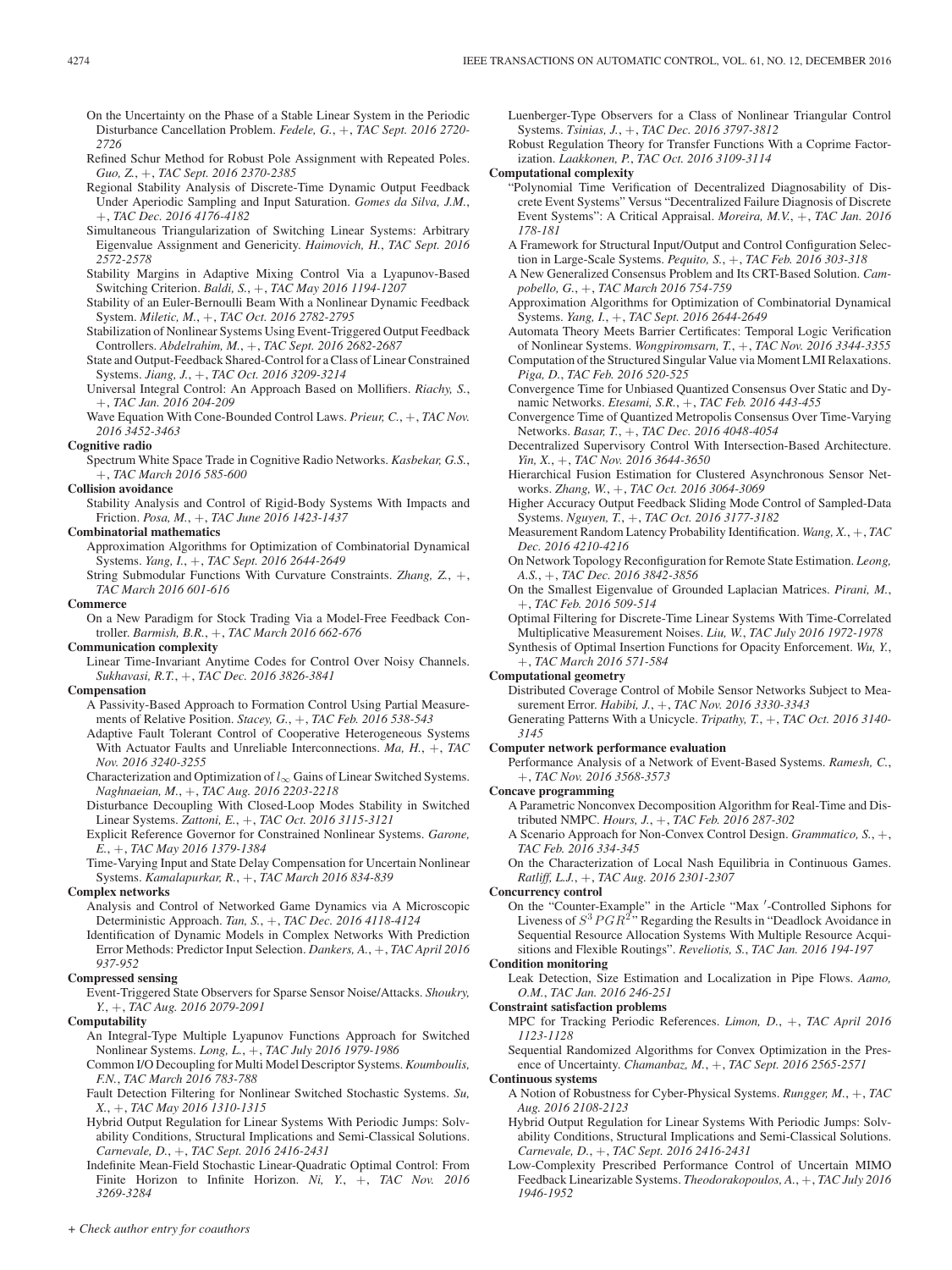Minimal Conjunctive Normal Expression of Continuous Piecewise Affine Functions. *Xu, J.*, +, *TAC May 2016 1340-1345*

- Stability Analysis and Control of Rigid-Body Systems With Impacts and Friction. *Posa, M.*, +, *TAC June 2016 1423-1437*
- The Mean-Square Stability Probability of  $H_{\infty}$  Control of Continuous Markovian Jump Systems. *Zhu, J.*, +, *TAC July 2016 1918-1924*
- Tree Based Trajectory Optimization Based on Local Linearity of Continuous Non-Linear Dynamics. *Kim, C.H.*, +, *TAC Sept. 2016 2610-2617*
- **Continuous time systems**
	- $\mathcal{L}_2$ -Gain Analysis for a Class of Hybrid Systems With Applications to Reset and Event-Triggered Control: A Lifting Approach. *Heemels, W.P.M.H.*, +, *TAC Oct. 2016 2766-2781*
	- Adaptive Dynamic Programming and Adaptive Optimal Output Regulation of Linear Systems. *Gao, W.*, +, *TAC Dec. 2016 4164-4169*
	- Adaptive Dynamic Programming for Stochastic Systems With State and Control Dependent Noise. *Bian, T.*, +, *TAC Dec. 2016 4170-4175*
	- Analysing the Stability of Linear Systems via Exponential Chebyshev Polynomials. *Protasov, V.Y.*, +, *TAC March 2016 795-798*
	- Approximate Kalman-Bucy Filter for Continuous-Time Semi-Markov Jump Linear Systems. *de Saporta, B.*, +, *TAC Aug. 2016 2035-2048*
	- Backstepping Control Under Multi-Rate Sampling. *Tanasa, V.*, +, *TAC May 2016 1208-1222*
	- Communication-Free Multi-Agent Control Under Local Temporal Tasks and Relative-Distance Constraints. *Guo, M.*, +, *TAC Dec. 2016 3948-3962*
	- Consensus Algorithms and the Decomposition-Separation Theorem. *Bolouki, S.*, +, *TAC Sept. 2016 2357-2369*
	- Containment Control of Single-Integrator Network With Limited Communication Data Rate. *Mu, X.*, +, *TAC Aug. 2016 2232-2238*
	- Continuous-Time Consensus Under Non-Instantaneous Reciprocity. *Martin, S.*, +, *TAC Sept. 2016 2484-2495*
	- Convexity of Decentralized Controller Synthesis. *Lessard, L.*, +, *TAC Oct. 2016 3122-3127*
	- Exponential Stability With Decay Rate Estimation for Linear Difference Equations. *Damak, S.*, +, *TAC Jan. 2016 252-257*
	- Feedback Particle Filter for a Continuous-Time Markov Chain. *Yang, T.*, +, *TAC Feb. 2016 556-561*
	- Global Stabilization via Sampled-Data Output Feedback for a Class of Linearly Uncontrollable and Unobservable Systems. *Qian, C.*, +, *TAC Dec. 2016 4088-4093*
	- Implicit Iterative Algorithms for Continuous Markovian Jump Lyapunov Equations. *Wu, A.*, +, *TAC Oct. 2016 3183-3189*
	- Interval Bipartite Consensus of Networked Agents Associated With Signed Digraphs. *Meng, D.*, +, *TAC Dec. 2016 3755-3770*
	- Linear Quadratic Optimal Control of Continuous-Time LTI Systems With Random Input Gains. *Chen, W.*, +, *TAC July 2016 2008-2013*
	- LMI-Based Reset H∞ Design for Linear Continuous-Time Plants. *Fichera, F.*, +, *TAC Dec. 2016 4157-4163*
	- Local Positive Reachability of Nonlinear Continuous-Time Systems. *Bartosiewicz, Z.*, *TAC Dec. 2016 4217-4221*
	- Lyapunov Stability and Performance Analysis of the Implicit Discrete Sliding Mode Control. *Huber, O.*, +, *TAC Oct. 2016 3016-3030*
	- Lyapunov-Based Sufficient Conditions for Stability of Hybrid Systems With Memory. *Liu, J.*, +, *TAC April 2016 1057-1062*
	- Maximum Hands-Off Control: A Paradigm of Control Effort Minimization. *Nagahara, M.*, +, *TAC March 2016 735-747*
	- Motion Planning for Continuous-Time Stochastic Processes: A Dynamic Programming Approach. *Mohajerin Esfahani, P.*, +, *TAC Aug. 2016 2155- 2170*
	- Necessary and Sufficient Conditions for Global External Stochastic Stabilization of Linear Systems With Input Saturation. *Stoorvogel, A.A.*, +, *TAC May 2016 1368-1372*
	- Non-Asymptotic Kernel-Based Parametric Estimation of Continuous-Time Linear Systems. *Pin, G.*, +, *TAC Feb. 2016 360-373*
	- On Switching Stabilizability for Continuous-Time Switched Linear Systems. *Lu, Y.*, +, *TAC Nov. 2016 3515-3520*
	- On the Input-Output Distinguishability of Single Output Continuous Linear Time-Invariant Systems. *Motchon, K.M.D.*, +, *TAC July 2016 1906-1911*
	- On the Kalman-Yakubovich-Popov Lemma for Positive Systems. *Rantzer, A.*, *TAC May 2016 1346-1349*
	- Optimal Control With Noisy Time. *Lamperski, A.*, +, *TAC Feb. 2016 319- 333*
	- Regional Stability Analysis of Discrete-Time Dynamic Output Feedback Under Aperiodic Sampling and Input Saturation. *Gomes da Silva, J.M.*, +, *TAC Dec. 2016 4176-4182*
	- Robust Distributed Averaging: When are Potential-Theoretic Strategies Optimal?. *Khanafer, A.*, +, *TAC July 2016 1767-1779*
- Stability and Performance Analysis for Positive Fractional-Order Systems With Time-Varying Delays. *Shen, J.*, +, *TAC Sept. 2016 2676-2681*
- Stability and Stabilizability of Continuous-Time Linear Compartmental Switched Systems. *Valcher, M.E.*, +, *TAC Dec. 2016 3885-3897*
- Stabilization by Artificial Wiener Processes. *Nishimura, Y.*, *TAC Nov. 2016 3574-3579*
- Stochastic Averaging in Discrete Time and its Applications to Extremum Seeking. *Liu, S.*, +, *TAC Jan. 2016 90-102*

Switching Signal Estimator Design for a Class of Elementary Systems. *Menini, L.*, +, *TAC May 2016 1362-1367*

## **Contracts**

Joint Pricing and Production Control for a Manufacturer With Volume Flexibility. *Chen, L.*, +, *TAC Dec. 2016 4247-4252*

#### **Control engineering computing**

Optimal Estimation in UDP-Like Networked Control Systems With Intermittent Inputs: Stability Analysis and Suboptimal Filter Design. *Lin, H.*, +, *TAC July 2016 1794-1809*

**Control nonlinearities**

- A New Prediction Scheme for Input Delay Compensation in Restricted-Feedback Linearizable Systems. *Pasillas-Lepine, W.*, +, *TAC Nov. 2016 3693-3699*
- Adaptive Fault Tolerant Control of Cooperative Heterogeneous Systems With Actuator Faults and Unreliable Interconnections. *Ma, H.*, +, *TAC Nov. 2016 3240-3255*
- Attitude Synchronization for Flexible Spacecraft With Communication Delays. *Du, H.*, +, *TAC Nov. 2016 3625-3630*
- Backstepping Design of Robust Output Feedback Regulators for Boundary Controlled Parabolic PDEs. *Deutscher, J.*, *TAC Aug. 2016 2288-2294*
- Compensating Drift Vector Fields With Gradient Vector Fields for Asymptotic Submanifold Stabilization. *Montenbruck, J.M.*, +, *TAC Feb. 2016 388-399*
- Control of Homodirectional and General Heterodirectional Linear Coupled Hyperbolic PDEs. *Hu, L.*, +, *TAC Nov. 2016 3301-3314*
- Cooperative Global Robust Output Regulation for a Class of Nonlinear Multi-Agent Systems With a Nonlinear Leader. *Lu, M.*, +, *TAC Nov. 2016 3557-3562*
- Exponential Decay Rate Conditions for Uncertain Linear Systems Using Integral Quadratic Constraints. *Hu, B.*, +, *TAC Nov. 2016 3631-3637*
- Fault Estimation for a Class of Nonlinear Systems Based on Intermediate Estimator. *Zhu, J.*, +, *TAC Sept. 2016 2518-2524*
- Observers are Unnecessary for Output-Feedback Control of Lagrangian Systems. *Loria, A.*, *TAC April 2016 905-920*
- On  $H_{\infty}$  Estimation of Randomly Occurring Faults for A Class of Nonlinear Time-Varying Systems With Fading Channels. *Dong, H.*, +, *TAC Feb. 2016 479-484*
- Stabilization of Reaction Diffusion Equations With State Delay Using Boundary Control Input. *Hashimoto, T.*, +, *TAC Dec. 2016 4041-4047*

#### **Control system analysis**

- $\mathcal{L}_2$ -Gain Analysis for a Class of Hybrid Systems With Applications to Reset and Event-Triggered Control: A Lifting Approach. *Heemels, W.P.M.H.*, +, *TAC Oct. 2016 2766-2781*
- Analysis of Delayed Sliding Mode Control Systems Under Zero-Order Holder Discretization. *Galias, Z.*, +, *TAC Sept. 2016 2739-2744*
- Clustering-Based Model Reduction of Networked Passive Systems. *Besselink, B.*, +, *TAC Oct. 2016 2958-2973*
- Frequency-Domain Analysis of Control Loops With Intermittent Data Losses. *Antunes, D.*, +, *TAC Aug. 2016 2295-2300*
- Observers are Unnecessary for Output-Feedback Control of Lagrangian Systems. *Loria, A.*, *TAC April 2016 905-920*
- Optimal Stationary Dynamic Output-Feedback Controllers for Discrete-Time Linear Systems With Markovian Jumping Parameters and Additive White Noise Perturbations. *Dragan, V.*, +, *TAC Dec. 2016 3912-3924*
- Properties of Composite Laplacian Quadratics and Their Applications in Consensus of Linear Differential Inclusions. *Chen, F.*, +, *TAC Aug. 2016 2269-2275*
- Stability of an Euler-Bernoulli Beam With a Nonlinear Dynamic Feedback System. *Miletic, M.*, +, *TAC Oct. 2016 2782-2795*
- **Control system synthesis**
	- $L_1$  Discretization for Sampled-Data Controller Synthesis via Piecewise Linear Approximation. *Kim, J.H.*, +, *TAC May 2016 1143-1157*
	- A Framework for Structural Input/Output and Control Configuration Selection in Large-Scale Systems. *Pequito, S.*, +, *TAC Feb. 2016 303-318*
	- A General Framework for Robust Output Synchronization of Heterogeneous Nonlinear Networked Systems. *Zhu, L.*, +, *TAC Aug. 2016 2092-2107*
	- A Robust MPC for Input-Output LPV Models. *Abbas, H.S.*, +, *TAC Dec. 2016 4183-4188*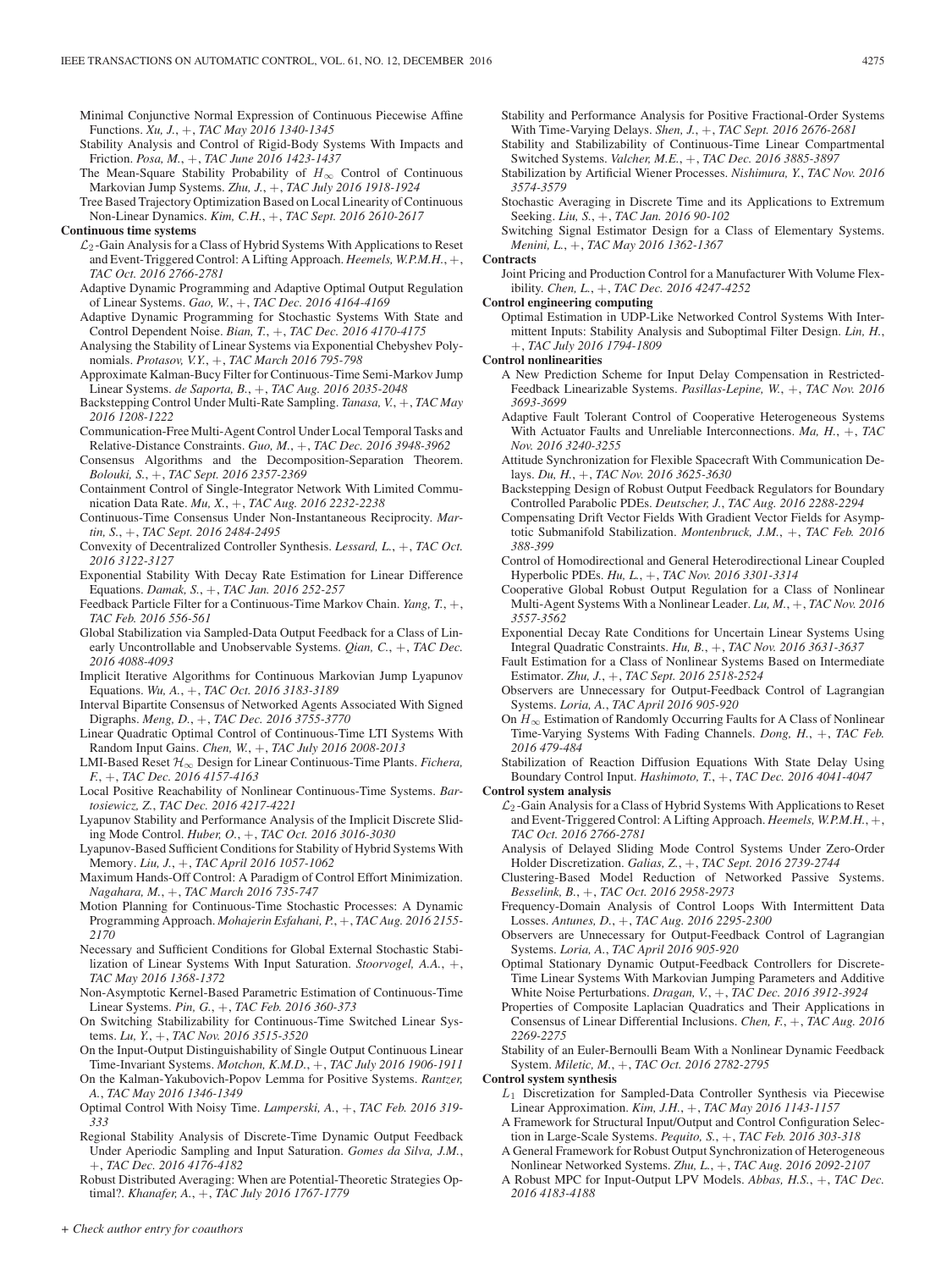A Scenario Approach for Non-Convex Control Design. *Grammatico, S.*, +, *TAC Feb. 2016 334-345*

- A Short Note on Constrained Linear Control Systems With Multiplicative Ellipsoidal Uncertainty. *Houska, B.*, +, *TAC Dec. 2016 4106-4111*
- A Uniform Approach for Synthesizing Property-Enforcing Supervisors for Partially-Observed Discrete-Event Systems. *Yin, X.*, +, *TAC Aug. 2016 2140-2154*
- A Way to Exploit the Fractional Stability Domain for Robust Chaos Suppression and Synchronization via LMIs. *Aguiar, B.*, +, *TAC Oct. 2016 2796-2807*
- Active Disturbance Rejection Control Approach to Output-Feedback Stabilization of a Class of Uncertain Nonlinear Systems Subject to Stochastic Disturbance. *Guo, B.*, +, *TAC June 2016 1613-1618*
- Adaptive Dynamic Programming for Stochastic Systems With State and Control Dependent Noise. *Bian, T.*, +, *TAC Dec. 2016 4170-4175*
- Adaptive Model Predictive Control for Unconstrained Discrete-Time Linear Systems With Parametric Uncertainties. *Zhu, B.*, +, *TAC Oct. 2016 3171- 3176*
- Backstepping Design of Robust Output Feedback Regulators for Boundary Controlled Parabolic PDEs. *Deutscher, J.*, *TAC Aug. 2016 2288-2294*
- Characterization and Optimization of  $l_{\infty}$  Gains of Linear Switched Systems. *Naghnaeian, M.*, +, *TAC Aug. 2016 2203-2218*
- Common I/O Decoupling for Multi Model Descriptor Systems. *Koumboulis, F.N.*, *TAC March 2016 783-788*
- Compensating Drift Vector Fields With Gradient Vector Fields for Asymptotic Submanifold Stabilization. *Montenbruck, J.M.*, +, *TAC Feb. 2016 388-399*
- Constructive Design of Adaptive Controllers for Nonlinear MIMO Systems With Arbitrary Switchings. *Dashkovskiy, S.*, +, *TAC July 2016 2001-2007*

Controller Design for Robust Output Regulation of Regular Linear Systems. *Paunonen, L.*, *TAC Oct. 2016 2974-2986*

- Convexity of Decentralized Controller Synthesis. *Lessard, L.*, +, *TAC Oct. 2016 3122-3127*
- Corrective Control of Composite Asynchronous Sequential Machines Under Partial Observation. *Yang, J.*, *TAC Feb. 2016 473-478*
- Crowd-Averse Cyber-Physical Systems: The Paradigm of Robust Mean-Field Games. *Bauso, D.*, +, *TAC Aug. 2016 2312-2317*

Design of Proportional-Integral-Retarded (PIR) Controllers for Second-Order LTI Systems. *Ramirez, A.*, +, *TAC June 2016 1688-1693*

- Design of Stabilizing Switching Laws for Mixed Switched Affine Systems. *Hajiahmadi, M.*, +, *TAC June 2016 1676-1681*
- Discrete-Time Positive Periodic Systems With State and Control Constraints. *Ait Rami, M.*, +, *TAC Jan. 2016 234-239*
- Distributed Coordination Control for Multi-Robot Networks Using Lyapunov-Like Barrier Functions. *Panagou, D.*, +, *TAC March 2016 617- 632*
- Distributed-Observer-Based Output Regulation of Heterogeneous Nonlinear Multi-Agent Systems. *Yang, X.*, +, *TAC Nov. 2016 3539-3544*
- Embedding Internal Model in Disturbance Observer With Robust Stability. *Joo, Y.*, +, *TAC Oct. 2016 3128-3133*
- Event-Triggered Stabilization of Linear Systems Under Bounded Bit Rates. *Tallapragada, P.*, +, *TAC June 2016 1575-1589*

Global Asymptotic Stabilization of Nonlinear Deterministic Systems Using Wiener Processes. *Hoshino, K.*, +, *TAC Aug. 2016 2318-2323*

- Global Stabilization of the Multiple Integrators System by Delayed and Bounded Controls. *Zhou, B.*, +, *TAC Dec. 2016 4222-4228*
- Globally Monotonic Tracking Control of Multivariable Systems. *Ntogramatzidis, L.*, +, *TAC Sept. 2016 2559-2564*
- LMI-Based Reset H∞ Design for Linear Continuous-Time Plants. *Fichera, F.*, +, *TAC Dec. 2016 4157-4163*
- Luenberger-Type Observers for a Class of Nonlinear Triangular Control Systems. *Tsinias, J.*, +, *TAC Dec. 2016 3797-3812*
- MPC for Tracking Periodic References. *Limon, D.*, +, *TAC April 2016 1123-1128*
- New Minmax Linear Quadratic Fault-Tolerant Tracking Control for Batch Processes. *Zhang, R.*, +, *TAC Oct. 2016 3045-3051*
- Nonlinear Model Predictive Control for Constrained Output Path Following. *Faulwasser, T.*, +, *TAC April 2016 1026-1039*
- Nonlinear Observers Robust to Measurement Disturbances in an ISS Sense. *Shim, H.*, +, *TAC Jan. 2016 48-61*
- Observers are Unnecessary for Output-Feedback Control of Lagrangian Systems. *Loria, A.*, *TAC April 2016 905-920*
- On Distributed and Parameterized Supervisor Synthesis Problems. *Lin, L.*, +, *TAC March 2016 777-782*

On Feedback Architectures With Zero-Vibration Signal Shapers. *Vyhlidal, T.*, +, *TAC Aug. 2016 2049-2064*

- Operator-Type Stability Theorem for Retarded Stochastic Systems With Application. *Zhao, X.*, +, *TAC Dec. 2016 4203-4209*
- Output Feedback Stabilization and Estimation of the Region of Attraction for Nonlinear Systems: A Vector Control Lyapunov Function Perspective. *Xu, D.*, +, *TAC Dec. 2016 4034-4040*
- Properties of Composite Laplacian Quadratics and Their Applications in Consensus of Linear Differential Inclusions. *Chen, F.*, +, *TAC Aug. 2016 2269-2275*
- Reference Tracking With Guaranteed Error Bound for Constrained Linear Systems. *Di Cairano, S.*, +, *TAC Aug. 2016 2245-2250*
- Regularization for Design. *Matni, N.*, +, *TAC Dec. 2016 3991-4006*
- Relative Observability and Coobservability of Timed Discrete-Event Systems. *Cai, K.*, +, *TAC Nov. 2016 3382-3395*
- Robust Adaptive Controller Combined With a Linear Quadratic Regulator Based on Kalman Filtering. *Kanieski, J.M.*, +, *TAC May 2016 1373-1378*
- Robust Monotonic Convergent Iterative Learning Control. *Son, T.D.*, +, *TAC April 2016 1063-1068*
- Robust Stability for Multiple Model Adaptive Control: Part I—The Framework. *Buchstaller, D.*, +, *TAC March 2016 677-692*
- Robust Stability for Multiple Model Adaptive Control: Part II—Gain Bounds. *Buchstaller, D.*, +, *TAC March 2016 693-708*
- Safety Controller Synthesis for Incrementally Stable Switched Systems Using Multiscale Symbolic Models. *Girard, A.*, +, *TAC June 2016 1537-1549*
- Sampled-Data Adaptive Observer for a Class of State-Affine Output-Injection Nonlinear Systems. *Folin, T.*, +, *TAC Feb. 2016 462-467*
- Shaping the Energy of Mechanical Systems Without Solving Partial Differential Equations. *Donaire, A.*, +, *TAC April 2016 1051-1056*
- Simultaneous Identification and Stabilization of Nonlinearly Parameterized Discrete-Time Systems by Nonlinear Least Squares Algorithm. *Li, C.*, +, *TAC July 2016 1810-1823*
- Singular Perturbation Approximation of Linear Hyperbolic Systems of Balance Laws. *Tang, Y.*, +, *TAC Oct. 2016 3031-3037*
- Stability Analysis and Control of Rigid-Body Systems With Impacts and Friction. *Posa, M.*, +, *TAC June 2016 1423-1437*
- Stability Analysis for LTI Control Systems With Controller Failures and Its Application in Failure Tolerant Control. *Xiang, W.*, +, *TAC March 2016 811-816*
- Stabilization by Artificial Wiener Processes. *Nishimura, Y.*, *TAC Nov. 2016 3574-3579*
- Stabilization of Nonlinear Systems Using Event-Triggered Output Feedback Controllers. *Abdelrahim, M.*, +, *TAC Sept. 2016 2682-2687*
- Stabilization of Nonlinear Systems via Potential-Based Realization. *Guay, M.*, +, *TAC April 2016 1075-1080*
- Stable Model Matching by Non-Regular Static State Feedback. *Kucera, V.*, *TAC Dec. 2016 4138-4142*
- Synthesis of Joint Control and Active Sensing Strategies Under Temporal Logic Constraints. *Fu, J.*, +, *TAC Nov. 2016 3464-3476*
- Synthesis of Maximally Permissive Supervisors for Partially-Observed Discrete-Event Systems. *Yin, X.*, +, *TAC May 2016 1239-1254*
- The Mean-Square Stability Probability of  $H_{\infty}$  Control of Continuous Markovian Jump Systems. *Zhu, J.*, +, *TAC July 2016 1918-1924*
- Tracking Control for a Class of Unknown Nonsquare MIMO Nonaffine Systems: A Deep-Rooted Information Based Robust Adaptive Approach. *Song, Y.*, +, *TAC Oct. 2016 3227-3233*
- Transverse Exponential Stability and Applications. *Andrieu, V.*, +, *TAC Nov. 2016 3396-3411*

## **Controllability**

- Asymptotic Behavior of Recursive State Estimations With Intermittent Measurements. *Zhou, T.*, *TAC Feb. 2016 400-415*
- Characterization of Controllability Based on Continuity of Closed-Loop Eigenvectors: Application to Controller-Driven Sampling Stabilization. *Haimovich, H.*, +, *TAC Jan. 2016 276-281*
- Clustering-Based Model Reduction of Networked Passive Systems. *Besselink, B.*, +, *TAC Oct. 2016 2958-2973*
- Controllability and Observability of an n-Link Planar Robot with a Single Actuator Having Different Actuator–Sensor Configurations. *Liu, Y.*, +, *TAC April 2016 1129-1134*
- Controllability of Linear Systems With Switching Delays. *Jungers, R.M.*, +, *TAC April 2016 1117-1122*
- Ensemble Control of Time-Invariant Linear Systems with Linear Parameter Variation. *Li, J.*, +, *TAC Oct. 2016 2808-2820*
- Graph Distances and Controllability of Networks. *Yazicioglu, A.Y.*, +, *TAC Dec. 2016 4125-4130*
- Impulse Controllability: From Descriptor Systems to Higher Order DAEs. *Kalaimani, R.K.*, +, *TAC Sept. 2016 2463-2472*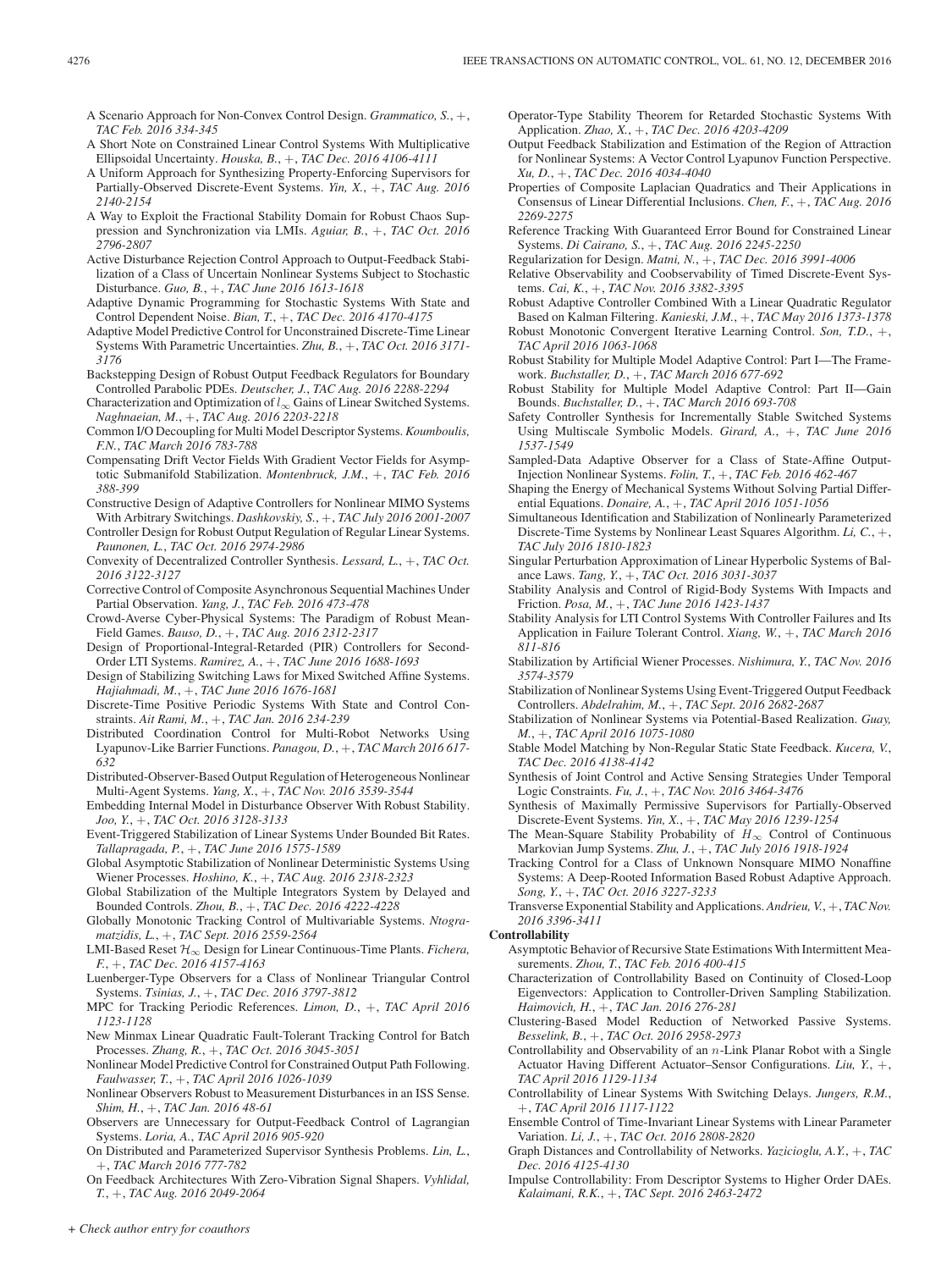Integrity of LTI Time-Delay Systems. *Eslami, M.*, +, *TAC Feb. 2016 562- 567*

- On Pinning Controllability of Boolean Control Networks. *Lu, J.*, +, *TAC June 2016 1658-1663*
- On the Equivalence Between Strict Positive Realness and Strict Passivity of Linear Systems. *Madeira, D.d.S.*, +, *TAC Oct. 2016 3091-3095*
- Quantized Leaderless and Leader-Following Consensus of High-Order Multi-Agent Systems With Limited Data Rate. *Qiu, Z.*, +, *TAC Sept. 2016 2432-2447*
- Robust Recursive State Estimation With Random Measurement Droppings. *Zhou, T.*, *TAC Jan. 2016 156-171*
- Simultaneous Triangularization of Switching Linear Systems: Arbitrary Eigenvalue Assignment and Genericity. *Haimovich, H.*, *TAC Sept. 2016 2572-2578*
- Vulnerability of Network Synchronization Processes: A Minimum Energy Perspective. *Dhal, R.*, +, *TAC Sept. 2016 2525-2530*
- **Controllers**
	- Design of Proportional-Integral-Retarded (PIR) Controllers for Second-Order LTI Systems. *Ramirez, A.*, +, *TAC June 2016 1688-1693*
	- Local Pinning of Networks of Multi-Agent Systems With Transmission and Pinning Delays. *Lu, W.*, +, *TAC Sept. 2016 2657-2662*

#### **Convergence**

- A Distributed Algorithm for Convex Constrained Optimization Under Noise. *Chatzipanagiotis, N.*, +, *TAC Sept. 2016 2496-2511*
- A Simulation Budget Allocation Procedure for Enhancing the Efficiency of Optimal Subset Selection. *Zhang, S.*, +, *TAC Jan. 2016 62-75*
- Adaptive Dynamic Programming for Stochastic Systems With State and Control Dependent Noise. *Bian, T.*, +, *TAC Dec. 2016 4170-4175*
- Asymptotic Behavior of Recursive State Estimations With Intermittent Measurements. *Zhou, T.*, *TAC Feb. 2016 400-415*
- Convergence and Stability of a Constrained Partition-Based Moving Horizon Estimator. *Schneider, R.*, +, *TAC May 2016 1316-1321*
- Convergence of Infinite Products of Stochastic Matrices: A Graphical Decomposition Criterion. *Chen, Y.*, +, *TAC Nov. 2016 3599-3605*
- Convergence of Nonlinear Observers on  $\mathbb{R}^n$  With a Riemannian Metric (Part II). *Sanfelice, R.G.*, +, *TAC Oct. 2016 2848-2860*
- Convergence Time for Unbiased Quantized Consensus Over Static and Dynamic Networks. *Etesami, S.R.*, +, *TAC Feb. 2016 443-455*
- Convergence Time of Quantized Metropolis Consensus Over Time-Varying Networks. *Basar, T.*, +, *TAC Dec. 2016 4048-4054*
- Decentralized Convergence to Nash Equilibria in Constrained Deterministic Mean Field Control. *Grammatico, S.*, +, *TAC Nov. 2016 3315-3329*
- Distributed Stochastic Approximation: Weak Convergence and Network Design. *Stankovic, M.S.*, +, *TAC Dec. 2016 4069-4074*
- Explicit Convergence Rate of a Distributed Alternating Direction Method of Multipliers. *Iutzeler, F.*, +, *TAC April 2016 892-904*
- Globally Monotonic Tracking Control of Multivariable Systems. *Ntogramatzidis, L.*, +, *TAC Sept. 2016 2559-2564*
- Leak Detection, Size Estimation and Localization in Pipe Flows. *Aamo, O.M.*, *TAC Jan. 2016 246-251*
- New Approach to the Stability of Chemical Reaction Networks: Piecewise Linear in Rates Lyapunov Functions. *Al-Radhawi, M.*, +, *TAC Jan. 2016 76-89*
- On Convergence Rate of Leader-Following Consensus of Linear Multi-Agent Systems With Communication Noises. *Cheng, L.*, +, *TAC Nov. 2016 3586-3592*
- On Rates of Convergence for Markov Chains Under Random Time State Dependent Drift Criteria. *Zurkowski, R.*, +, *TAC Jan. 2016 145-155*
- On the Effect of Collaborative and Antagonistic Interactions on Synchronization and Consensus in Networks of Conspecific Agents. *Roy, S.*, +, *TAC Dec. 2016 4063-4068*
- Online Distributed Convex Optimization on Dynamic Networks. *Hosseini, S.*, +, *TAC Nov. 2016 3545-3550*
- Performance Analysis of Gradient-Based Nash Seeking Algorithms Under Quantization. *Nekouei, E.*, +, *TAC Dec. 2016 3771-3783*
- Robust Stability of Moving Horizon Estimation Under Bounded Disturbances. *Ji, L.*, +, *TAC Nov. 2016 3509-3514*
- Stochastic Adaptive Stabilization via Extremum Seeking in Case of Unknown Control Directions. *Radenkovic, M.S.*, +, *TAC Nov. 2016 3681- 3686*
- Stochastic Averaging in Discrete Time and its Applications to Extremum Seeking. *Liu, S.*, +, *TAC Jan. 2016 90-102*
- Stochastic Gradient-Push for Strongly Convex Functions on Time-Varying Directed Graphs. *Nedic, A.*, +, *TAC Dec. 2016 3936-3947*
- Transverse Exponential Stability and Applications. *Andrieu, V.*, +, *TAC Nov. 2016 3396-3411*

Weighted Homogeneity for Time-Delay Systems: Finite-Time and Independent of Delay Stability. *Efimov, D.*, +, *TAC Jan. 2016 210-215*

**Convergence of numerical methods**

- L1 Discretization for Sampled-Data Controller Synthesis via Piecewise Linear Approximation. *Kim, J.H.*, +, *TAC May 2016 1143-1157*
- A Distributed Optimization Algorithm for the Predictive Control of Smart Grids. *Braun, P.*, +, *TAC Dec. 2016 3898-3911*
- Adding a Single State Memory Optimally Accelerates Symmetric Linear Maps. *Sarlette, A.*, *TAC Nov. 2016 3533-3538*
- Implicit Iterative Algorithms for Continuous Markovian Jump Lyapunov Equations. *Wu, A.*, +, *TAC Oct. 2016 3183-3189*
- Robust Monotonic Convergent Iterative Learning Control. *Son, T.D.*, +, *TAC April 2016 1063-1068*
- Self-Tuned Stochastic Approximation Schemes for Non-Lipschitzian Stochastic Multi-User Optimization and Nash Games. *Yousefian, F.*, +, *TAC July 2016 1753-1766*

# **Convex programming**

- A Distributed Algorithm for Convex Constrained Optimization Under Noise. *Chatzipanagiotis, N.*, +, *TAC Sept. 2016 2496-2511*
- A Quadratic Programming Algorithm Based on Nonnegative Least Squares With Applications to Embedded Model Predictive Control. *Bemporad, A.*, *TAC April 2016 1111-1116*
- A Scenario Approach for Non-Convex Control Design. *Grammatico, S.*, +, *TAC Feb. 2016 334-345*
- A Way to Exploit the Fractional Stability Domain for Robust Chaos Suppression and Synchronization via LMIs. *Aguiar, B.*, +, *TAC Oct. 2016 2796-2807*
- An Asynchronous Mini-Batch Algorithm for Regularized Stochastic Optimization. *Feyzmahdavian, H.R.*, +, *TAC Dec. 2016 3740-3754*
- AR Identification of Latent-Variable Graphical Models. *Zorzi, M.*, +, *TAC Sept. 2016 2327-2340*
- Computation of the Structured Singular Value via Moment LMI Relaxations. *Piga, D.*, *TAC Feb. 2016 520-525*
- Decentralized Convergence to Nash Equilibria in Constrained Deterministic Mean Field Control. *Grammatico, S.*, +, *TAC Nov. 2016 3315-3329*
- Distributed Mixed  $H_2/H_\infty$  Fusion Estimation With Limited Communication Capacity. *Chen, B.*, +, *TAC March 2016 805-810*
- Explicit Convergence Rate of a Distributed Alternating Direction Method of Multipliers. *Iutzeler, F.*, +, *TAC April 2016 892-904*
- Learning a Nonlinear Controller From Data: Theory, Computation, and Experimental Results. *Fagiano, L.*, +, *TAC July 2016 1854-1868*
- LMI-Based Reset H∞ Design for Linear Continuous-Time Plants. *Fichera, F.*, +, *TAC Dec. 2016 4157-4163*
- Online Distributed Convex Optimization on Dynamic Networks. *Hosseini, S.*, +, *TAC Nov. 2016 3545-3550*
- Optimal Distributed Controllers Realizable Over Arbitrary Networks. *Mohan Vamsi, A.S.*, +, *TAC Jan. 2016 129-144*
- Regularization for Design. *Matni, N.*, +, *TAC Dec. 2016 3991-4006*
- Robust Monotonic Convergent Iterative Learning Control. *Son, T.D.*, +, *TAC April 2016 1063-1068*
- Self-Tuned Stochastic Approximation Schemes for Non-Lipschitzian Stochastic Multi-User Optimization and Nash Games. *Yousefian, F.*, +, *TAC July 2016 1753-1766*
- Sequential Randomized Algorithms for Convex Optimization in the Presence of Uncertainty. *Chamanbaz, M.*, +, *TAC Sept. 2016 2565-2571*
- Simple Covariance Approach to  $H_{\infty}$  Analysis. *Gattami, A.*, +, *TAC March 2016 789-794*

# **Cooperative systems**

Distributed Satisficing MPC With Guarantee of Stability. *de Lima, M.L.*, +, *TAC Feb. 2016 532-537*

#### **Covariance analysis**

- Hierarchical Fusion Estimation for Clustered Asynchronous Sensor Networks. *Zhang, W.*, +, *TAC Oct. 2016 3064-3069*
- On Network Topology Reconfiguration for Remote State Estimation. *Leong, A.S.*, +, *TAC Dec. 2016 3842-3856*

#### **Covariance matrices**

- Asymptotic Behavior of Recursive State Estimations With Intermittent Measurements. *Zhou, T.*, *TAC Feb. 2016 400-415*
- Optimal Estimation in UDP-Like Networked Control Systems With Intermittent Inputs: Stability Analysis and Suboptimal Filter Design. *Lin, H.*, +, *TAC July 2016 1794-1809*
- Robust Recursive State Estimation With Random Measurement Droppings. *Zhou, T.*, *TAC Jan. 2016 156-171*
- Simple Covariance Approach to H∞ Analysis. *Gattami, A.*, +, *TAC March 2016 789-794*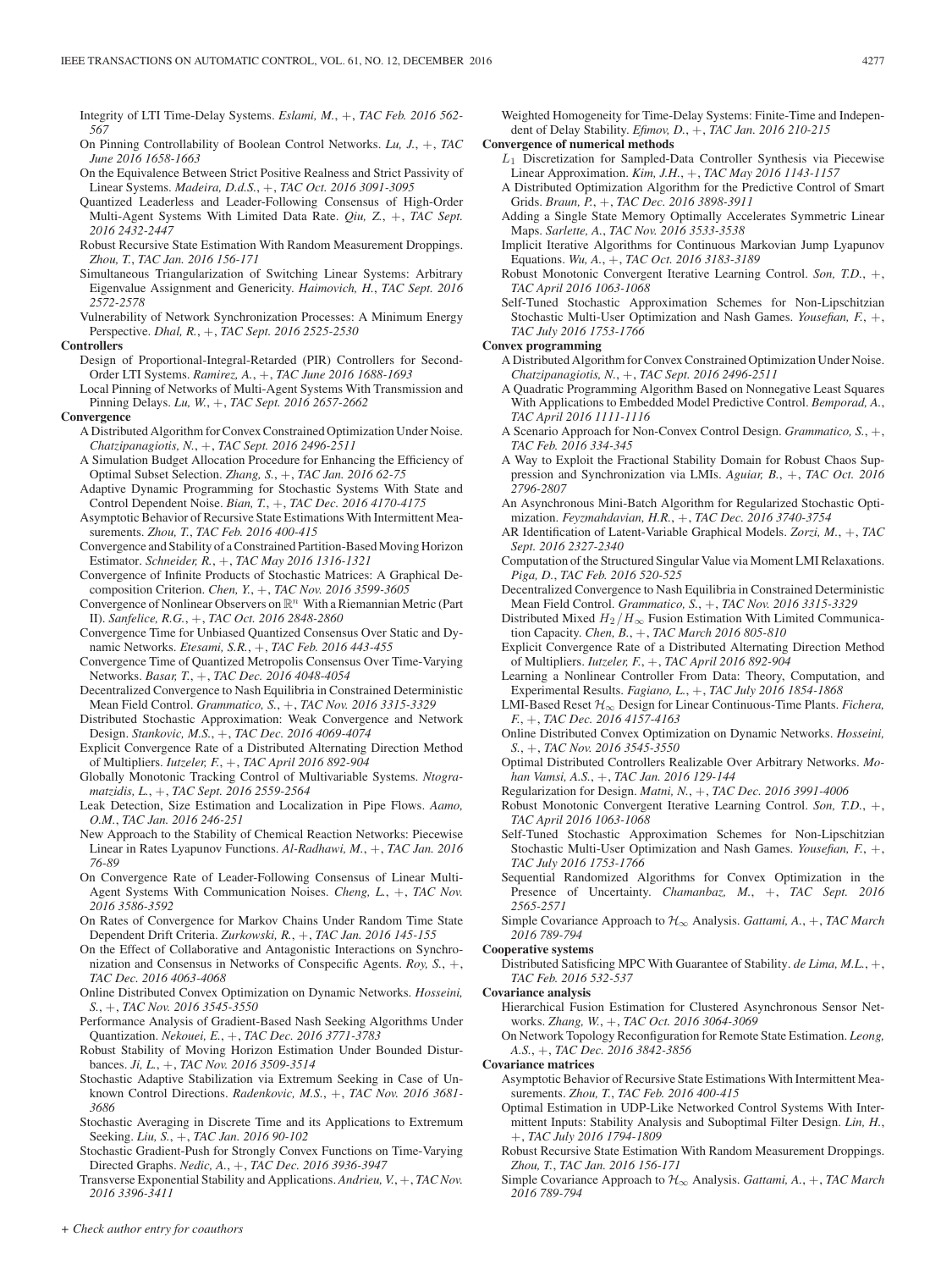#### **Cyber-physical systems**

- Crowd-Averse Cyber-Physical Systems: The Paradigm of Robust Mean-Field Games. *Bauso, D.*, +, *TAC Aug. 2016 2312-2317*
- Distributed Covariance Intersection Fusion Estimation for Cyber-Physical Systems With Communication Constraints. *Chen, B.*, +, *TAC Dec. 2016 4020-4026*
- Event-Triggered State Observers for Sparse Sensor Noise/Attacks. *Shoukry, Y.*, +, *TAC Aug. 2016 2079-2091*
- On the Performance Degradation of Cyber-Physical Systems Under Stealthy Integrity Attacks. *Mo, Y.*, +, *TAC Sept. 2016 2618-2624*
- Team-Triggered Coordination for Real-Time Control of Networked Cyber-Physical Systems. *Nowzari, C.*, +, *TAC Jan. 2016 34-47*

**D**

## **Data compression**

Distributed Nonlinear MPC of Multi-Agent Systems With Data Compression and Random Delays. *El-Ferik, S.*, +, *TAC March 2016 817-822*

**DC motors**

- A Parametric Nonconvex Decomposition Algorithm for Real-Time and Distributed NMPC. *Hours, J.*, +, *TAC Feb. 2016 287-302*
- **DC-DC power converters**
	- Bounded Integral Control of Input-to-State Practically Stable Nonlinear Systems to Guarantee Closed-Loop Stability. *Konstantopoulos, G.C.*, +, *TAC Dec. 2016 4196-4202*

# **Decentralized control**

- A Comparison of LQR Optimal Performance in the Decentralized and Centralized Settings. *Miller, D.E.*, *TAC Aug. 2016 2308-2311*
- Adaptive Fault Tolerant Control of Cooperative Heterogeneous Systems With Actuator Faults and Unreliable Interconnections. *Ma, H.*, +, *TAC Nov. 2016 3240-3255*
- Backward Mean-Field Linear-Quadratic-Gaussian (LQG) Games: Full and Partial Information. *Huang, J.*, +, *TAC Dec. 2016 3784-3796*
- Combined Flocking and Distance-Based Shape Control of Multi-Agent Formations. *Deghat, M.*, +, *TAC July 2016 1824-1837*
- Convexity of Decentralized Controller Synthesis. *Lessard, L.*, +, *TAC Oct. 2016 3122-3127*
- Decentralized Charging of Plug-in Electric Vehicles With Distribution Feeder Overload Control. *Ghavami, A.*, +, *TAC Nov. 2016 3527-3532*
- Decentralized Convergence to Nash Equilibria in Constrained Deterministic Mean Field Control. *Grammatico, S.*, +, *TAC Nov. 2016 3315-3329*
- Decentralized Supervisory Control With Intersection-Based Architecture. *Yin, X.*, +, *TAC Nov. 2016 3644-3650*
- Design and Analysis of Distributed Averaging With Quantized Communication. *El Chamie, M.*, +, *TAC Dec. 2016 3870-3884*
- Distributed Formation Stabilization Using Relative Position Measurements in Local Coordinates. *Aranda, M.*, +, *TAC Dec. 2016 3925-3935*
- Distributed-Observer-Based Output Regulation of Heterogeneous Nonlinear Multi-Agent Systems. *Yang, X.*, +, *TAC Nov. 2016 3539-3544*
- Graph Distances and Controllability of Networks. *Yazicioglu, A.Y.*, +, *TAC Dec. 2016 4125-4130*
- Integrity of LTI Time-Delay Systems. *Eslami, M.*, +, *TAC Feb. 2016 562- 567*
- Interval Bipartite Consensus of Networked Agents Associated With Signed Digraphs. *Meng, D.*, +, *TAC Dec. 2016 3755-3770*
- Necessary and Sufficient Graphical Conditions for Affine Formation Control. *Lin, Z.*, +, *TAC Oct. 2016 2877-2891*

#### **Decidability**

On Distributed and Parameterized Supervisor Synthesis Problems. *Lin, L.*, +, *TAC March 2016 777-782*

#### **Decision making**

- A cμ Rule for Two-Tiered Parallel Servers. *Saghafian, S.*, +, *TAC April 2016 1046-1050*
- Analysis and Control of Networked Game Dynamics via A Microscopic Deterministic Approach. *Tan, S.*, +, *TAC Dec. 2016 4118-4124*
- Information Centrality and Ordering of Nodes for Accuracy in Noisy Decision-Making Networks. *Poulakakis, I.*, +, *TAC April 2016 1040-1045*
- Price-Based Coordinated Aggregation of Networked Distributed Energy Resources. *Gharesifard, B.*, +, *TAC Oct. 2016 2936-2946*

# **Decision theory**

- Distributionally Robust Counterpart in Markov Decision Processes. *Yu, P.*, +, *TAC Sept. 2016 2538-2543*
- Finding Optimal Observation-Based Policies for Constrained POMDPs Under the Expected Average Reward Criterion. *Jiang, X.*, +, *TAC Oct. 2016 3070-3075*

Online Distributed Convex Optimization on Dynamic Networks. *Hosseini, S.*, +, *TAC Nov. 2016 3545-3550*

**Decoding**

Quantized Leaderless and Leader-Following Consensus of High-Order Multi-Agent Systems With Limited Data Rate. *Qiu, Z.*, +, *TAC Sept. 2016 2432-2447*

#### **Delay systems**

- Adaptive Controller for Linear System With Input Delay and Output Disturbance. *Pyrkin, A.A.*, +, *TAC Dec. 2016 4229-4234*
- Delay-Independent Asymptotic Stability in Monotone Systems. *Devane, E.*, +, *TAC Sept. 2016 2625-2631*
- Delay-Variation-Dependent Stability of Delayed Discrete-Time Systems. *Zhang, C.*, +, *TAC Sept. 2016 2663-2669*
- Design of Proportional-Integral-Retarded (PIR) Controllers for Second-Order LTI Systems. *Ramirez, A.*, +, *TAC June 2016 1688-1693*
- Further Results on the Achievable Delay Margin Using LTI Control. *Ju, P.*, +, *TAC Oct. 2016 3134-3139*
- Integrity of LTI Time-Delay Systems. *Eslami, M.*, +, *TAC Feb. 2016 562- 567*
- Model Reduction of Neutral Linear and Nonlinear Time-Invariant Time-Delay Systems With Discrete and Distributed Delays. *Scarciotti, G.*, +, *TAC June 2016 1438-1451*
- Stability Analysis for Time-Varying Systems With Delay Using Linear Lyapunov Functionals and a Positive Systems Approach. *Mazenc, F.*, +, *TAC March 2016 771-776*
- Stability Analysis of Integral Delay Systems With Multiple Delays. *Zhou, B.*, +, *TAC Jan. 2016 188-193*
- Stability Analysis of Stochastic Delayed Systems With an Application to Multi-Agent Systems. *Wu, X.*, +, *TAC Dec. 2016 4143-4149*
- Stability and Performance Analysis for Positive Fractional-Order Systems With Time-Varying Delays. *Shen, J.*, +, *TAC Sept. 2016 2676-2681*

# **Delays**

- A New Prediction Scheme for Input Delay Compensation in Restricted-Feedback Linearizable Systems. *Pasillas-Lepine, W.*, +, *TAC Nov. 2016 3693-3699*
- A Note on Delay Coordinates for Locally Observable Analytic Systems. *Padoan, A.*, +, *TAC May 2016 1409-1412*
- A Unifying Framework for Robust Synchronization of Heterogeneous Networks via Integral Quadratic Constraints. *Khong, S.Z.*, +, *TAC May 2016 1297-1309*
- An IQC Approach to Robust Stability of Aperiodic Sampled-Data Systems. *Kao, C.*, *TAC Aug. 2016 2219-2225*
- Analysis of Delayed Sliding Mode Control Systems Under Zero-Order Holder Discretization. *Galias, Z.*, +, *TAC Sept. 2016 2739-2744*
- Controllability of Linear Systems With Switching Delays. *Jungers, R.M.*, +, *TAC April 2016 1117-1122*
- Delay-Variation-Dependent Stability of Delayed Discrete-Time Systems. *Zhang, C.*, +, *TAC Sept. 2016 2663-2669*
- Design of Proportional-Integral-Retarded (PIR) Controllers for Second-Order LTI Systems. *Ramirez, A.*, +, *TAC June 2016 1688-1693*
- Distributed Nonlinear MPC of Multi-Agent Systems With Data Compression and Random Delays. *El-Ferik, S.*, +, *TAC March 2016 817-822*
- Effects of Mixed-Modes on the Stability Analysis of Switched Time-Varying Delay Systems. *Li, Q.*, +, *TAC Oct. 2016 3038-3044*
- Event-Triggered H<sup>∞</sup> Control: A Switching Approach. *Selivanov, A.*, +, *TAC Oct. 2016 3221-3226*
- Feedback Linearization for Nonlinear Systems With Time-Varying Input and Output Delays by Using High-Gain Predictors. *Lei, J.*, +, *TAC Aug. 2016 2262-2268*
- Finite-Time Synchronization of Coupled Networks With Markovian Topology and Impulsive Effects. *Yang, X.*, +, *TAC Aug. 2016 2256-2261*
- Global Stabilization of the Multiple Integrators System by Delayed and Bounded Controls. *Zhou, B.*, +, *TAC Dec. 2016 4222-4228*
- Higher Accuracy Output Feedback Sliding Mode Control of Sampled-Data Systems. *Nguyen, T.*, +, *TAC Oct. 2016 3177-3182*
- Integrability for Nonlinear Time-Delay Systems. *Kaldmae, A.*, +, *TAC July 2016 1912-1917*
- Local Pinning of Networks of Multi-Agent Systems With Transmission and Pinning Delays. *Lu, W.*, +, *TAC Sept. 2016 2657-2662*
- Lyapunov-Based Sufficient Conditions for Stability of Hybrid Systems With Memory. *Liu, J.*, +, *TAC April 2016 1057-1062*
- Memoryless Approach to the LQ and LQG Problems With Variable Input Delay. *Cacace, F.*, +, *TAC Jan. 2016 216-221*
- Necessary Stability Conditions for Delay Systems With Multiple Pointwise and Distributed Delays. *Cuvas, C.*, +, *TAC July 2016 1987-1994*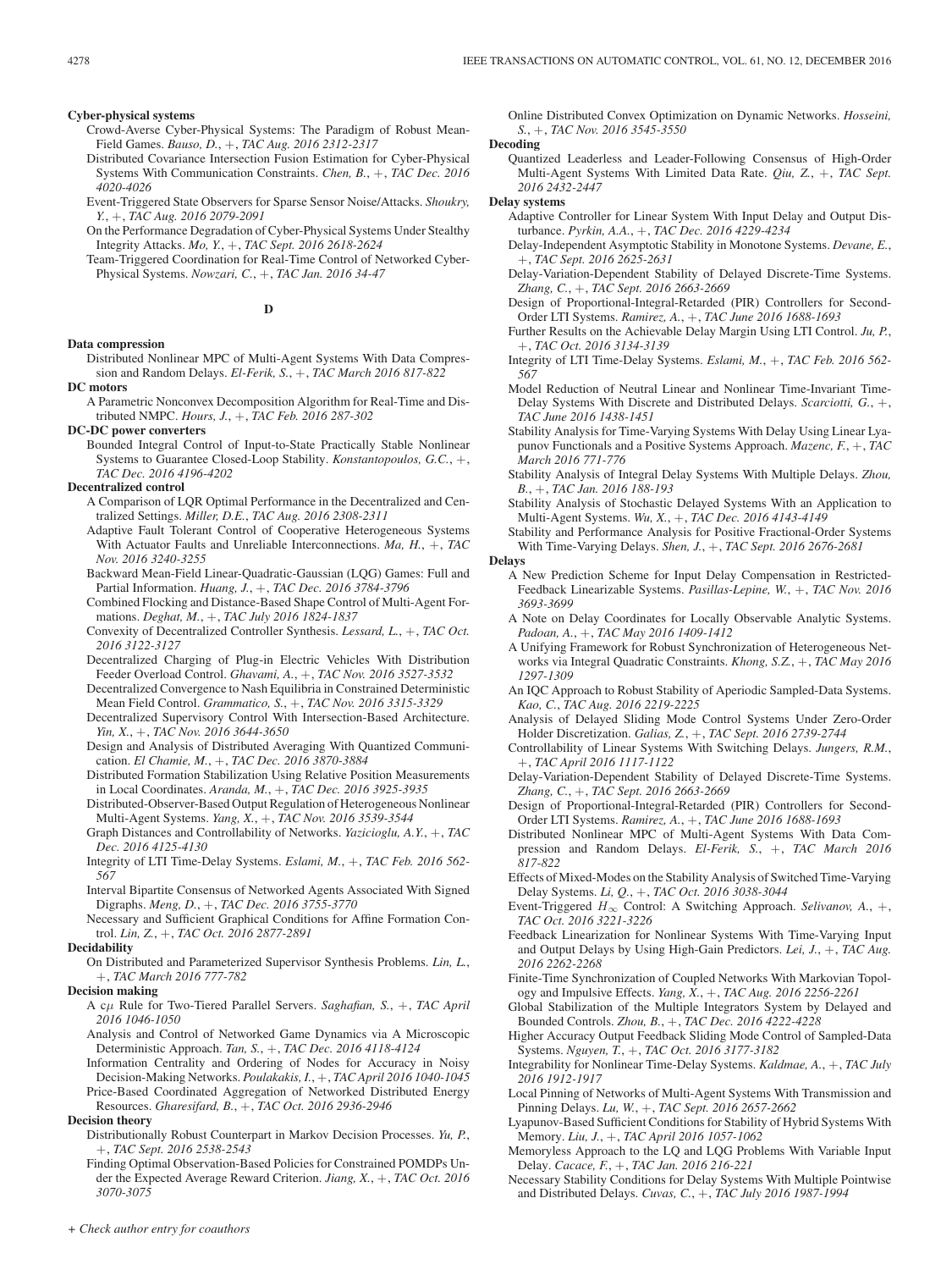Nonlinear Predictor Feedback for Input-Affine Systems With Distributed Input Delays. *Ponomarev, A.*, *TAC Sept. 2016 2591-2596*

- Novel Criteria for Exponential Stability of Linear Neutral Time-Varying Differential Systems. *Ngoc, P.H.A.*, +, *TAC June 2016 1590-1594*
- On Feedback Architectures With Zero-Vibration Signal Shapers. *Vyhlidal, T.*, +, *TAC Aug. 2016 2049-2064*
- Operator-Type Stability Theorem for Retarded Stochastic Systems With Application. *Zhao, X.*, +, *TAC Dec. 2016 4203-4209*
- Reduction-Based Robustness Analysis of Linear Predictor Feedback for Distributed Input Delays. *Ponomarev, A.*, *TAC Feb. 2016 468-472*
- Stability Theorems for Delay Differential Inclusions. *Liu, K.*, +, *TAC Oct. 2016 3215-3220*
- Stabilization of Reaction Diffusion Equations With State Delay Using Boundary Control Input. *Hashimoto, T.*, +, *TAC Dec. 2016 4041-4047*
- Team-Triggered Coordination for Real-Time Control of Networked Cyber-Physical Systems. *Nowzari, C.*, +, *TAC Jan. 2016 34-47*
- Time-Varying Input and State Delay Compensation for Uncertain Nonlinear Systems. *Kamalapurkar, R.*, +, *TAC March 2016 834-839*
- Universal Integral Control: An Approach Based on Mollifiers. *Riachy, S.*, +, *TAC Jan. 2016 204-209*
- Weighted Homogeneity for Time-Delay Systems: Finite-Time and Independent of Delay Stability. *Efimov, D.*, +, *TAC Jan. 2016 210-215*

#### **Deterministic algorithms**

- A Coordinate Descent Primal-Dual Algorithm and Application to Distributed Asynchronous Optimization. *Bianchi, P.*, +, *TAC Oct. 2016 2947- 2957*
- A Distributed Algorithm for Convex Constrained Optimization Under Noise. *Chatzipanagiotis, N.*, +, *TAC Sept. 2016 2496-2511*

# **Difference equations**

- Exponential Stability With Decay Rate Estimation for Linear Difference Equations. *Damak, S.*, +, *TAC Jan. 2016 252-257*
- Indefinite Mean-Field Stochastic Linear-Quadratic Optimal Control: From Finite Horizon to Infinite Horizon. *Ni, Y.*, +, *TAC Nov. 2016 3269-3284*
- Stabilizing Solution and Parameter Dependence of Modified Algebraic Riccati Equation With Application to Discrete-Time Network Synchronization. *Chen, M.Z.Q.*, +, *TAC Jan. 2016 228-233*

**Differential algebraic equations**

Impulse Controllability: From Descriptor Systems to Higher Order DAEs. *Kalaimani, R.K.*, +, *TAC Sept. 2016 2463-2472*

### **Differential equations**

- A Nonzero Sum Differential Game of BSDE With Time-Delayed Generator and Applications. *Shi, J.*, +, *TAC July 2016 1959-1964*
- Almost Sure Exponential Stabilization by Discrete-Time Stochastic Feedback Control. *Mao, X.*, *TAC June 2016 1619-1624*
- Backward Mean-Field Linear-Quadratic-Gaussian (LQG) Games: Full and Partial Information. *Huang, J.*, +, *TAC Dec. 2016 3784-3796*
- Chang Transformation for Decoupling of Singularly Perturbed Linear Time-Varying Systems. *Yang, X.*, +, *TAC June 2016 1637-1642*
- Distributed Stochastic Approximation: Weak Convergence and Network Design. *Stankovic, M.S.*, +, *TAC Dec. 2016 4069-4074*
- Hybrid Control of a Bioreactor With Quantized Measurements. *Mairet, F.*, +, *TAC May 2016 1385-1390*
- Novel Criteria for Exponential Stability of Linear Neutral Time-Varying Differential Systems. *Ngoc, P.H.A.*, +, *TAC June 2016 1590-1594*
- On Positive-Realness and Lyapunov Functions for Switched Linear Differential Systems. *Mayo-Maldonado, J.C.*, +, *TAC Aug. 2016 2239-2244*
- Reach Control Problem for Linear Differential Inclusion Systems on Simplices. *Wu, Y.*, +, *TAC May 2016 1403-1408*
- Second-Order-Optimal Minimum-Energy Filters on Lie Groups. *Saccon, A.*, +, *TAC Oct. 2016 2906-2919*
- Stability Theorems for Delay Differential Inclusions. *Liu, K.*, +, *TAC Oct. 2016 3215-3220*
- Stabilization by Artificial Wiener Processes. *Nishimura, Y.*, *TAC Nov. 2016 3574-3579*
- Stochastic Bridges of Linear Systems. *Chen, Y.*, +, *TAC Feb. 2016 526-531*
- Tracking the Algebraic Multiplicity of Crossing Imaginary Roots for Generic Quasipolynomials: A Vandermonde-Based Approach. *Boussaada, I.*, +, *TAC June 2016 1601-1606*
- Universal Integral Control: An Approach Based on Mollifiers. *Riachy, S.*, +, *TAC Jan. 2016 204-209*

# **Differential games**

A Nonzero Sum Differential Game of BSDE With Time-Delayed Generator and Applications. *Shi, J.*, +, *TAC July 2016 1959-1964*

Inventory Control Over a Short Time Horizon Under Unknown Demand Distribution. *Kogan, K.*, +, *TAC Oct. 2016 3058-3063*

Linear Exponential Quadratic Stochastic Differential Games. *Duncan, T.E.*, *TAC Sept. 2016 2550-2552*

**Differentiation**

A Note on Delay Coordinates for Locally Observable Analytic Systems. *Padoan, A.*, +, *TAC May 2016 1409-1412*

**Digital control**

- Comments on "Chattering-Free Digital Sliding-Mode Control With State Observer and Disturbance Rejection". *Acary, V.*, +, *TAC Nov. 2016 3707* **Directed graphs**
	- A New Notion of Effective Resistance for Directed Graphs—Part I: Definition and Properties. *Young, G.F.*, +, *TAC July 2016 1727-1736*
	- A New Notion of Effective Resistance for Directed Graphs—Part II: Computing Resistances. *Young, G.F.*, +, *TAC July 2016 1737-1752*
	- Adaptive Fault Tolerant Control of Cooperative Heterogeneous Systems With Actuator Faults and Unreliable Interconnections. *Ma, H.*, +, *TAC Nov. 2016 3240-3255*
	- Containment Control of Single-Integrator Network With Limited Communication Data Rate. *Mu, X.*, +, *TAC Aug. 2016 2232-2238*
	- Convergence Time of Quantized Metropolis Consensus Over Time-Varying Networks. *Basar, T.*, +, *TAC Dec. 2016 4048-4054*
	- Distributed Consensus Control of Multi-Agent Systems With Higher Order Agent Dynamics and Dynamically Changing Directed Interaction Topologies. *Su, S.*, +, *TAC Feb. 2016 515-519*
	- Distributed Consensus of Second-Order Multi-Agent Systems With Heterogeneous Unknown Inertias and Control Gains Under a Directed Graph. *Mei, J.*, +, *TAC Aug. 2016 2019-2034*
	- Distributed Stochastic Approximation: Weak Convergence and Network Design. *Stankovic, M.S.*, +, *TAC Dec. 2016 4069-4074*
	- Hierarchical Decomposition Based Consensus Tracking for Uncertain Interconnected Systems via Distributed Adaptive Output Feedback Control. *Wang, W.*, +, *TAC July 2016 1938-1945*
	- Interval Bipartite Consensus of Networked Agents Associated With Signed Digraphs. *Meng, D.*, +, *TAC Dec. 2016 3755-3770*
	- Nash Equilibrium Computation in Subnetwork Zero-Sum Games With Switching Communications. *Lou, Y.*, +, *TAC Oct. 2016 2920-2935*
	- Necessary and Sufficient Graphical Conditions for Affine Formation Control. *Lin, Z.*, +, *TAC Oct. 2016 2877-2891*
	- Network Synchronization With Nonlinear Dynamics and Switching Interactions. *Yang, T.*, +, *TAC Oct. 2016 3103-3108*
	- On the Convergence of Piecewise Linear Strategic Interaction Dynamics on Networks. *Gharesifard, B.*, +, *TAC June 2016 1682-1687*
	- On the Effect of Collaborative and Antagonistic Interactions on Synchronization and Consensus in Networks of Conspecific Agents. *Roy, S.*, +, *TAC Dec. 2016 4063-4068*
	- Output Feedback Cooperative Control for Linear Uncertain Multi-Agent Systems With Nonidentical Relative Degrees. *Su, Y.*, *TAC Dec. 2016 4027- 4033*
	- Robust Distributed Average Consensus via Exchange of Running Sums. *Hadjicostis, C.N.*, +, *TAC June 2016 1492-1507*
	- Second-Order Consensus of Networked Thrust-Propelled Vehicles on Directed Graphs. *Wang, H.*, *TAC Jan. 2016 222-227*
	- Stochastic Gradient-Push for Strongly Convex Functions on Time-Varying Directed Graphs. *Nedic, A.*, +, *TAC Dec. 2016 3936-3947*

**Discrete event systems**

- "Polynomial Time Verification of Decentralized Diagnosability of Discrete Event Systems" Versus "Decentralized Failure Diagnosis of Discrete Event Systems": A Critical Appraisal. *Moreira, M.V.*, +, *TAC Jan. 2016 178-181*
- A Uniform Approach for Synthesizing Property-Enforcing Supervisors for Partially-Observed Discrete-Event Systems. *Yin, X.*, +, *TAC Aug. 2016 2140-2154*
- Characterization of Admissible Marking Sets in Petri Nets with Uncontrollable Transitions. *Wang, S.*, +, *TAC July 2016 1953-1958*
- Decentralized Supervisory Control With Intersection-Based Architecture. *Yin, X.*, +, *TAC Nov. 2016 3644-3650*
- Nonblocking Supervisory Control of Discrete Event Systems Modeled by Mealy Automata With Nondeterministic Output Functions. *Ushio, T.*, +, *TAC March 2016 799-804*
- On the Equivalence of Observation Structures for Petri Net Generators. *Tong, Y.*, +, *TAC Sept. 2016 2448-2462*
- Quantitative Supervisory Control Game for Discrete Event Systems. *Pruekprasert, S.*, +, *TAC Oct. 2016 2987-3000*
- Relative Observability and Coobservability of Timed Discrete-Event Systems. *Cai, K.*, +, *TAC Nov. 2016 3382-3395*
- Stabilization of Nonlinear Systems Using Event-Triggered Output Feedback Controllers. *Abdelrahim, M.*, +, *TAC Sept. 2016 2682-2687*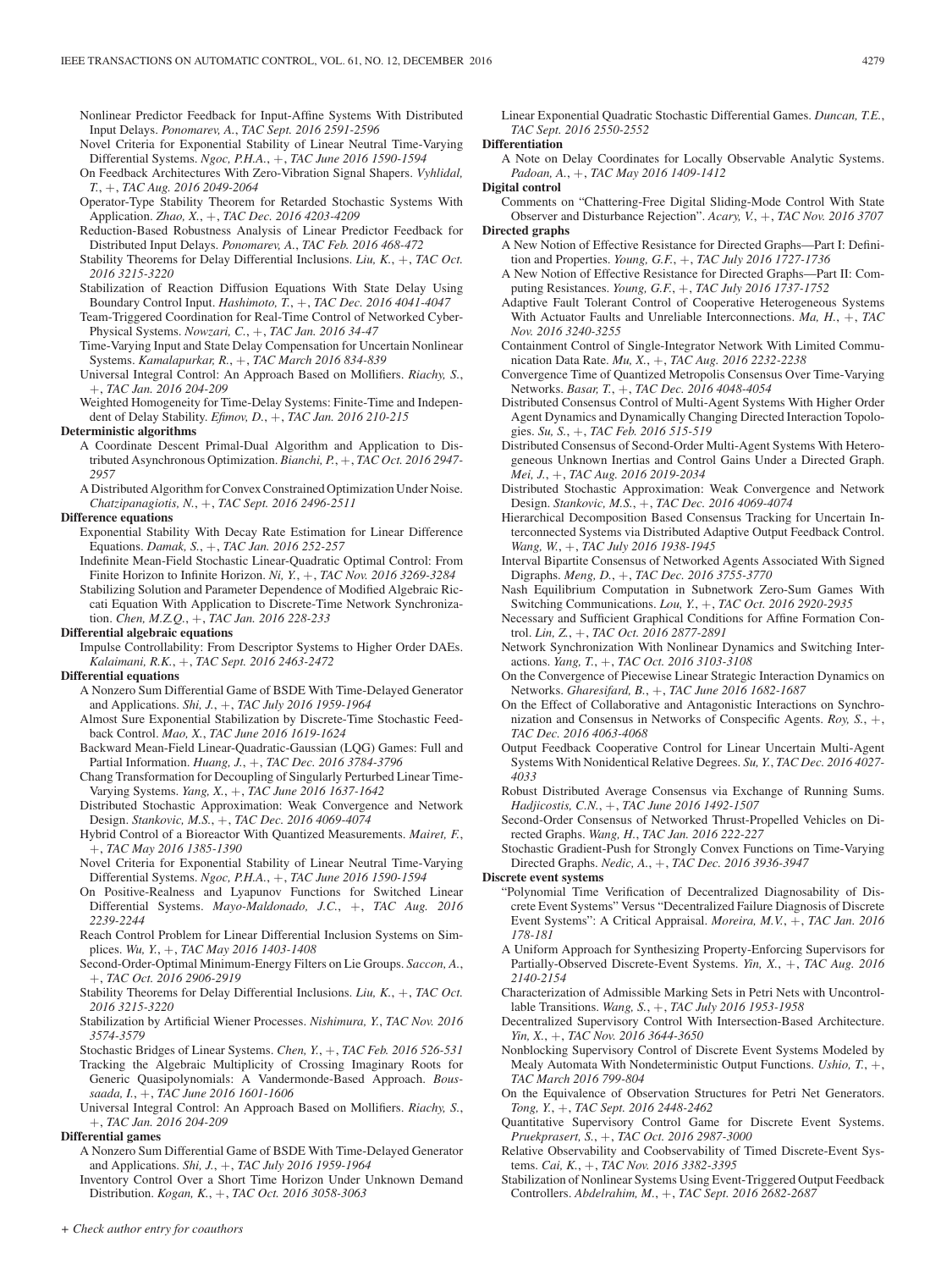Synthesis of Maximally Permissive Supervisors for Partially-Observed Discrete-Event Systems. *Yin, X.*, +, *TAC May 2016 1239-1254*

# **Discrete systems**

- A Comprehensive Method for Reachability Analysis of Uncertain Nonlinear Hybrid Systems. *Maiga, M.*, +, *TAC Sept. 2016 2341-2356*
- A Hybrid-Adaptive Dynamic Programming Approach for the Model-Free Control of Nonlinear Switched Systems. *Lu, W.*, +, *TAC Oct. 2016 3203- 3208*
- A New Scheme of Fault Detection for Linear Discrete Time-Varying Systems. *Zhong, M.*, +, *TAC Sept. 2016 2597-2602*
- A Notion of Robustness for Cyber-Physical Systems. *Rungger, M.*, +, *TAC Aug. 2016 2108-2123*
- Hybrid Output Regulation for Linear Systems With Periodic Jumps: Solvability Conditions, Structural Implications and Semi-Classical Solutions. *Carnevale, D.*, +, *TAC Sept. 2016 2416-2431*
- Lyapunov Stability and Performance Analysis of the Implicit Discrete Sliding Mode Control. *Huber, O.*, +, *TAC Oct. 2016 3016-3030*

Model Reduction of Neutral Linear and Nonlinear Time-Invariant Time-Delay Systems With Discrete and Distributed Delays. *Scarciotti, G.*, +, *TAC June 2016 1438-1451*

- On Switching Stabilizability for Continuous-Time Switched Linear Systems. *Lu, Y.*, +, *TAC Nov. 2016 3515-3520*
- Slide Window Bounded-Error Time-Varying Systems Identification. *Bravo, J.M.*, +, *TAC Aug. 2016 2282-2287*
- System Identification for Passive Linear Quantum Systems. *Guta, M.*, +, *TAC April 2016 921-936*

#### **Discrete time systems**

- $L_1$  Discretization for Sampled-Data Controller Synthesis via Piecewise Linear Approximation. *Kim, J.H.*, +, *TAC May 2016 1143-1157*
- $\mathcal{L}_2$ -Gain Analysis for a Class of Hybrid Systems With Applications to Reset and Event-Triggered Control: A Lifting Approach. *Heemels, W.P.M.H.*, +, *TAC Oct. 2016 2766-2781*
- A Direct Proof of the Discrete-Time Multivariate Circle and Tsypkin Criteria. *Nygren, J.*, +, *TAC Feb. 2016 544-549*
- A One-Step Approach to Computing a Polytopic Robust Positively Invariant Set. *Trodden, P.*, *TAC Dec. 2016 4100-4105*
- A Robust MPC for Input-Output LPV Models. *Abbas, H.S.*, +, *TAC Dec. 2016 4183-4188*
- A Sparse Bayesian Approach to the Identification of Nonlinear State-Space Systems. *Pan, W.*, +, *TAC Jan. 2016 182-187*
- Adaptive Model Predictive Control for Unconstrained Discrete-Time Linear Systems With Parametric Uncertainties. *Zhu, B.*, +, *TAC Oct. 2016 3171- 3176*
- Almost Sure Exponential Stabilization by Discrete-Time Stochastic Feedback Control. *Mao, X.*, *TAC June 2016 1619-1624*
- An Equalization Approach to Feedback Stabilization Over Fading Channels. *Gu, G.*, *TAC July 2016 1869-1881*
- Characterization of Controllability Based on Continuity of Closed-Loop Eigenvectors: Application to Controller-Driven Sampling Stabilization. *Haimovich, H.*, +, *TAC Jan. 2016 276-281*
- Consensus Algorithms and the Decomposition-Separation Theorem. *Bolouki, S.*, +, *TAC Sept. 2016 2357-2369*
- Constructive Necessary and Sufficient Condition for the Stability of Quasi-Periodic Linear Impulsive Systems. *Fiacchini, M.*, +, *TAC Sept. 2016 2512-2517*
- Controllability of Linear Systems With Switching Delays. *Jungers, R.M.*, +, *TAC April 2016 1117-1122*
- Convexity of Decentralized Controller Synthesis. *Lessard, L.*, +, *TAC Oct. 2016 3122-3127*
- Delay-Variation-Dependent Stability of Delayed Discrete-Time Systems. *Zhang, C.*, +, *TAC Sept. 2016 2663-2669*
- Discrete-Time Positive Periodic Systems With State and Control Constraints. *Ait Rami, M.*, +, *TAC Jan. 2016 234-239*
- Discrete-Time Robust Iterative Learning Kalman Filtering for Repetitive Processes. *Cao, Z.*, +, *TAC Jan. 2016 270-275*
- Eigenstructure Assignment for Componentwise Ultimate Bound Minimization in Discrete-Time Linear Systems. *Heidari, R.*, +, *TAC Nov. 2016 3669-3675*
- Exponential Stability for Discrete-Time Infinite Markov Jump Systems. *Hou, T.*, +, *TAC Dec. 2016 4241-4246*
- Fast Constrained LQR Based on MPC With Linear Decomposition. *Nguyen, H.*, +, *TAC Sept. 2016 2585-2590*
- Feedback Passivation of Discrete-Time Systems Under Communication Constraints. *Zhao, Y.*, +, *TAC Nov. 2016 3521-3526*
- Global Stabilization of a Class of Nonminimum-Phase Nonlinear Systems by Sampled-Data Output Feedback. *Lin, W.*, +, *TAC Oct. 2016 3076-3082*

Interval Bipartite Consensus of Networked Agents Associated With Signed Digraphs. *Meng, D.*, +, *TAC Dec. 2016 3755-3770*

- Linear Threshold Discrete-Time Recurrent Neural Networks: Stability and Globally Attractive Sets. *Shen, T.*, +, *TAC Sept. 2016 2650-2656*
- Lyapunov-Based Sufficient Conditions for Stability of Hybrid Systems With Memory. *Liu, J.*, +, *TAC April 2016 1057-1062*
- Maximum Hands-Off Control: A Paradigm of Control Effort Minimization. *Nagahara, M.*, +, *TAC March 2016 735-747*
- Near-Optimal Strategies for Nonlinear and Uncertain Networked Control Systems. *Busoniu, L.*, +, *TAC Aug. 2016 2124-2139*
- On Minimal Spectral Factors With Zeroes and Poles Lying on Prescribed Regions. *Baggio, G.*, +, *TAC Aug. 2016 2251-2255*
- On Pinning Controllability of Boolean Control Networks. *Lu, J.*, +, *TAC June 2016 1658-1663*
- On the Factorization of Rational Discrete-Time Spectral Densities. *Baggio, G.*, +, *TAC April 2016 969-981*
- On the Kalman-Yakubovich-Popov Lemma for Positive Systems. *Rantzer, A.*, *TAC May 2016 1346-1349*
- On the Stabilizability of Discrete-Time Switched Linear Systems: Novel Conditions and Comparisons. *Fiacchini, M.*, +, *TAC May 2016 1181- 1193*
- On the Zero-Freeness of Tall Multirate Linear Systems. *Zamani, M.*, +, *TAC Nov. 2016 3606-3611*
- Optimal Filtering for Discrete-Time Linear Systems With Time-Correlated Multiplicative Measurement Noises. *Liu, W.*, *TAC July 2016 1972-1978*
- Optimal Stationary Dynamic Output-Feedback Controllers for Discrete-Time Linear Systems With Markovian Jumping Parameters and Additive White Noise Perturbations. *Dragan, V.*, +, *TAC Dec. 2016 3912-3924*
- Persistent Excitation by Deterministic Signals for Subspace Parametric Identification of MISO Hammerstein Systems. *Naitali, A.*, +, *TAC Jan. 2016 258-263*
- Regional Stability Analysis of Discrete-Time Dynamic Output Feedback Under Aperiodic Sampling and Input Saturation. *Gomes da Silva, J.M.*, +, *TAC Dec. 2016 4176-4182*
- Simple Covariance Approach to H∞ Analysis. *Gattami, A.*, +, *TAC March 2016 789-794*
- Simultaneous Identification and Stabilization of Nonlinearly Parameterized Discrete-Time Systems by Nonlinear Least Squares Algorithm. *Li, C.*, +, *TAC July 2016 1810-1823*
- Stability and Stabilization of Discrete-Time Semi-Markov Jump Linear Systems via Semi-Markov Kernel Approach. *Zhang, L.*, +, *TAC Feb. 2016 503-508*
- Stabilizing Solution and Parameter Dependence of Modified Algebraic Riccati Equation With Application to Discrete-Time Network Synchronization. *Chen, M.Z.Q.*, +, *TAC Jan. 2016 228-233*
- Stochastic Adaptive Stabilization via Extremum Seeking in Case of Unknown Control Directions. *Radenkovic, M.S.*, +, *TAC Nov. 2016 3681- 3686*
- Stochastic Averaging in Discrete Time and its Applications to Extremum Seeking. *Liu, S.*, +, *TAC Jan. 2016 90-102*
- Symbolic Models for Networks of Control Systems. *Pola, G.*, +, *TAC Nov. 2016 3663-3668*
- Using Convex Switching Techniques for Partially Observable Decision Processes. *Hinz, J.*, *TAC Sept. 2016 2727-2732*

#### **Discs (structures)**

A Minimal State Approach to Dynamic Stabilization of the Rotating Disk-Beam System With Infinite Memory. *Chentouf, B.*, *TAC Nov. 2016 3700- 3706*

#### **Diseases**

A Supervisory Control Theory Approach to Control Gene Regulatory Networks. *Baldissera, F.L.*, +, *TAC Jan. 2016 18-33*

#### **Distance measurement**

Leader-Following Formation Tracking Control of Mobile Robots Without Direct Position Measurements. *Liang, X.*, +, *TAC Dec. 2016 4131-4137*

# **Distributed algorithms**

- A Distributed Algorithm for Convex Constrained Optimization Under Noise. *Chatzipanagiotis, N.*, +, *TAC Sept. 2016 2496-2511*
- Design and Analysis of Distributed Averaging With Quantized Communication. *El Chamie, M.*, +, *TAC Dec. 2016 3870-3884*
- Explicit Convergence Rate of a Distributed Alternating Direction Method of Multipliers. *Iutzeler, F.*, +, *TAC April 2016 892-904*
- Online Distributed Convex Optimization on Dynamic Networks. *Hosseini, S.*, +, *TAC Nov. 2016 3545-3550*
- Price-Based Coordinated Aggregation of Networked Distributed Energy Resources. *Gharesifard, B.*, +, *TAC Oct. 2016 2936-2946*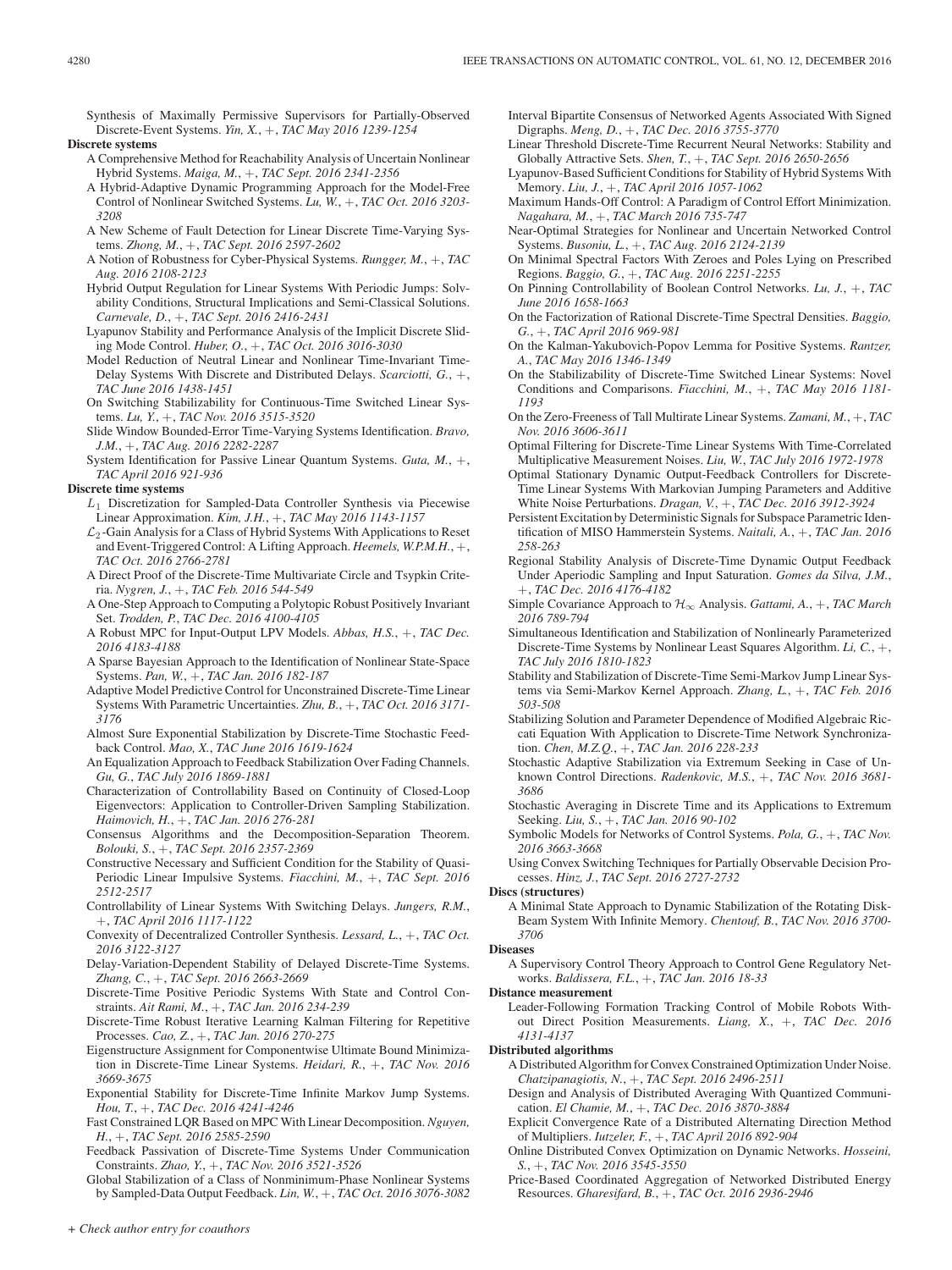- Random Pairwise Gossip on CAT(κ) Metric Spaces. *Bellachehab, A.*, +, *TAC Dec. 2016 3857-3869*
- Robust Distributed Average Consensus via Exchange of Running Sums. *Hadjicostis, C.N.*, +, *TAC June 2016 1492-1507*
- Robust Distributed Consensus Using Total Variation. *Ben-Ameur, W.*, +, *TAC June 2016 1550-1564*
- Self-Tuned Stochastic Approximation Schemes for Non-Lipschitzian Stochastic Multi-User Optimization and Nash Games. *Yousefian, F.*, +, *TAC July 2016 1753-1766*

# **Distributed control**

- A Distributed Optimization Algorithm for the Predictive Control of Smart Grids. *Braun, P.*, +, *TAC Dec. 2016 3898-3911*
- A Parametric Nonconvex Decomposition Algorithm for Real-Time and Distributed NMPC. *Hours, J.*, +, *TAC Feb. 2016 287-302*
- Asynchronous Gossip-Based Random Projection Algorithms Over Networks. *Lee, S.*, +, *TAC April 2016 953-968*
- Bearing Rigidity and Almost Global Bearing-Only Formation Stabilization. *Zhao, S.*, +, *TAC May 2016 1255-1268*
- Communication-Free Multi-Agent Control Under Local Temporal Tasks and Relative-Distance Constraints. *Guo, M.*, +, *TAC Dec. 2016 3948-3962*
- Containment Control of Single-Integrator Network With Limited Communication Data Rate. *Mu, X.*, +, *TAC Aug. 2016 2232-2238*
- Containment of Higher-Order Multi-Leader Multi-Agent Systems: A Dynamic Output Approach. *Wen, G.*, +, *TAC April 2016 1135-1140*
- Cooperative Global Robust Output Regulation for a Class of Nonlinear Multi-Agent Systems With a Nonlinear Leader. *Lu, M.*, +, *TAC Nov. 2016 3557-3562*
- Distributed Consensus Control of Multi-Agent Systems With Higher Order Agent Dynamics and Dynamically Changing Directed Interaction Topologies. *Su, S.*, +, *TAC Feb. 2016 515-519*
- Distributed Consensus of Second-Order Multi-Agent Systems With Heterogeneous Unknown Inertias and Control Gains Under a Directed Graph. *Mei, J.*, +, *TAC Aug. 2016 2019-2034*
- Distributed Coordination Control for Multi-Robot Networks Using Lyapunov-Like Barrier Functions. *Panagou, D.*, +, *TAC March 2016 617- 632*
- Distributed Formation Stabilization Using Relative Position Measurements in Local Coordinates. *Aranda, M.*, +, *TAC Dec. 2016 3925-3935*
- Distributed Mixed  $H_2/H_\infty$  Fusion Estimation With Limited Communication Capacity. *Chen, B.*, +, *TAC March 2016 805-810*
- Distributed Nonlinear MPC of Multi-Agent Systems With Data Compression and Random Delays. *El-Ferik, S.*, +, *TAC March 2016 817-822*
- Distributed Satisficing MPC With Guarantee of Stability. *de Lima, M.L.*, +, *TAC Feb. 2016 532-537*
- Distributed-Observer-Based Output Regulation of Heterogeneous Nonlinear Multi-Agent Systems. *Yang, X.*, +, *TAC Nov. 2016 3539-3544*
- Finite-Time Connectivity-Preserving Consensus of Networked Nonlinear Agents With Unknown Lipschitz Terms. *Cao, Y.*, +, *TAC June 2016 1700- 1705*
- Formation Control and Velocity Tracking for a Group of Nonholonomic Wheeled Robots. *Vos, E.*, +, *TAC Sept. 2016 2702-2707*
- Hierarchical Decomposition Based Consensus Tracking for Uncertain Interconnected Systems via Distributed Adaptive Output Feedback Control. *Wang, W.*, +, *TAC July 2016 1938-1945*
- Necessary and Sufficient Graphical Conditions for Affine Formation Control. *Lin, Z.*, +, *TAC Oct. 2016 2877-2891*
- On Distributed and Parameterized Supervisor Synthesis Problems. *Lin, L.*, +, *TAC March 2016 777-782*
- Operator-Type Stability Theorem for Retarded Stochastic Systems With Application. *Zhao, X.*, +, *TAC Dec. 2016 4203-4209*
- Output Feedback Cooperative Control for Linear Uncertain Multi-Agent Systems With Nonidentical Relative Degrees. *Su, Y.*, *TAC Dec. 2016 4027- 4033*
- Plug-and-Play Fault Detection and Control-Reconfiguration for a Class of Nonlinear Large-Scale Constrained Systems. *Riverso, S.*, +, *TAC Dec. 2016 3963-3978*
- Team-Triggered Coordination for Real-Time Control of Networked Cyber-Physical Systems. *Nowzari, C.*, +, *TAC Jan. 2016 34-47*
- Wave Equation With Cone-Bounded Control Laws. *Prieur, C.*, +, *TAC Nov. 2016 3452-3463*

# **Distributed parameter systems**

- On Homogeneous Distributed Parameter Systems. *Polyakov, A.*, +, *TAC Nov. 2016 3657-3662*
- Reduction-Based Robustness Analysis of Linear Predictor Feedback for Distributed Input Delays. *Ponomarev, A.*, *TAC Feb. 2016 468-472*

#### **Distributed power generation**

- Optimal Placement of Distributed Energy Storage in Power Networks. *Thrampoulidis, C.*, +, *TAC Feb. 2016 416-429*
- Price-Based Coordinated Aggregation of Networked Distributed Energy Resources. *Gharesifard, B.*, +, *TAC Oct. 2016 2936-2946*

# **Distributed processing**

Convergence Analysis of Distributed Set-Valued Information Systems. *Fagiolini, A.*, +, *TAC June 2016 1477-1491*

## **Distribution networks**

Optimal Placement of Distributed Energy Storage in Power Networks. *Thrampoulidis, C.*, +, *TAC Feb. 2016 416-429*

## **Doppler measurement**

Nonlinear Observer for 3D Rigid Body Motion Estimation Using Doppler Measurements. *Bras, S.*, +, *TAC Nov. 2016 3580-3585*

## **Duality (mathematics)**

A Distributed Algorithm for Convex Constrained Optimization Under Noise. *Chatzipanagiotis, N.*, +, *TAC Sept. 2016 2496-2511*

## **Dynamic programming**

- A Hybrid-Adaptive Dynamic Programming Approach for the Model-Free Control of Nonlinear Switched Systems. *Lu, W.*, +, *TAC Oct. 2016 3203- 3208*
- Adaptive Dynamic Programming and Adaptive Optimal Output Regulation of Linear Systems. *Gao, W.*, +, *TAC Dec. 2016 4164-4169*
- Adaptive Dynamic Programming for Stochastic Systems With State and Control Dependent Noise. *Bian, T.*, +, *TAC Dec. 2016 4170-4175*
- Dynamic Scheduling for Charging Electric Vehicles: A Priority Rule. *Xu, Y.*, +, *TAC Dec. 2016 4094-4099*
- Motion Planning for Continuous-Time Stochastic Processes: A Dynamic Programming Approach. *Mohajerin Esfahani, P.*, +, *TAC Aug. 2016 2155- 2170*

State Classification of Time-Nonhomogeneous Markov Chains and Average Reward Optimization of Multi-Chains. *Cao, X.*, *TAC Oct. 2016 3001-3015*

#### **Dynamic scheduling**

Dynamic Scheduling for Charging Electric Vehicles: A Priority Rule. *Xu, Y.*, +, *TAC Dec. 2016 4094-4099*

#### **E**

# **Earthquakes**

Bounded Disturbance Amplification for Mass Chains with Passive Interconnection. *Yamamoto, K.*, +, *TAC June 2016 1565-1574*

# **Eigenstructure assignment**

Eigenstructure Assignment for Componentwise Ultimate Bound Minimization in Discrete-Time Linear Systems. *Heidari, R.*, +, *TAC Nov. 2016 3669-3675*

## **Eigenvalues and eigenfunctions**

- Adding a Single State Memory Optimally Accelerates Symmetric Linear Maps. *Sarlette, A.*, *TAC Nov. 2016 3533-3538*
- Chang Transformation for Decoupling of Singularly Perturbed Linear Time-Varying Systems. *Yang, X.*, +, *TAC June 2016 1637-1642*
- Characterization of Controllability Based on Continuity of Closed-Loop Eigenvectors: Application to Controller-Driven Sampling Stabilization. *Haimovich, H.*, +, *TAC Jan. 2016 276-281*
- Dynamic Feedback Synchronization of Lur'e Networks via Incremental Sector Boundedness. *Zhang, F.*, +, *TAC Sept. 2016 2579-2584*
- Global Stability Analysis Using the Eigenfunctions of the Koopman Operator. *Mauroy, A.*, +, *TAC Nov. 2016 3356-3369*
- Interval Bipartite Consensus of Networked Agents Associated With Signed Digraphs. *Meng, D.*, +, *TAC Dec. 2016 3755-3770*
- Local Pinning of Networks of Multi-Agent Systems With Transmission and Pinning Delays. *Lu, W.*, +, *TAC Sept. 2016 2657-2662*
- Non-Minimal Order Model of Mechanical Systems With Redundant Constraints for Simulations and Controls. *Aghili, F.*, *TAC May 2016 1350-1355*
- On the Analysis of the Eigenvalues of Uncertain Matrices by  $\mu$  and  $\nu$ : Applications to Bifurcation Avoidance and Convergence Rates. *Kishida, M.*, +, *TAC March 2016 748-753*
- On the Smallest Eigenvalue of Grounded Laplacian Matrices. *Pirani, M.*, +, *TAC Feb. 2016 509-514*
- Quantized Leaderless and Leader-Following Consensus of High-Order Multi-Agent Systems With Limited Data Rate. *Qiu, Z.*, +, *TAC Sept. 2016 2432-2447*
- Refined Schur Method for Robust Pole Assignment with Repeated Poles. *Guo, Z.*, +, *TAC Sept. 2016 2370-2385*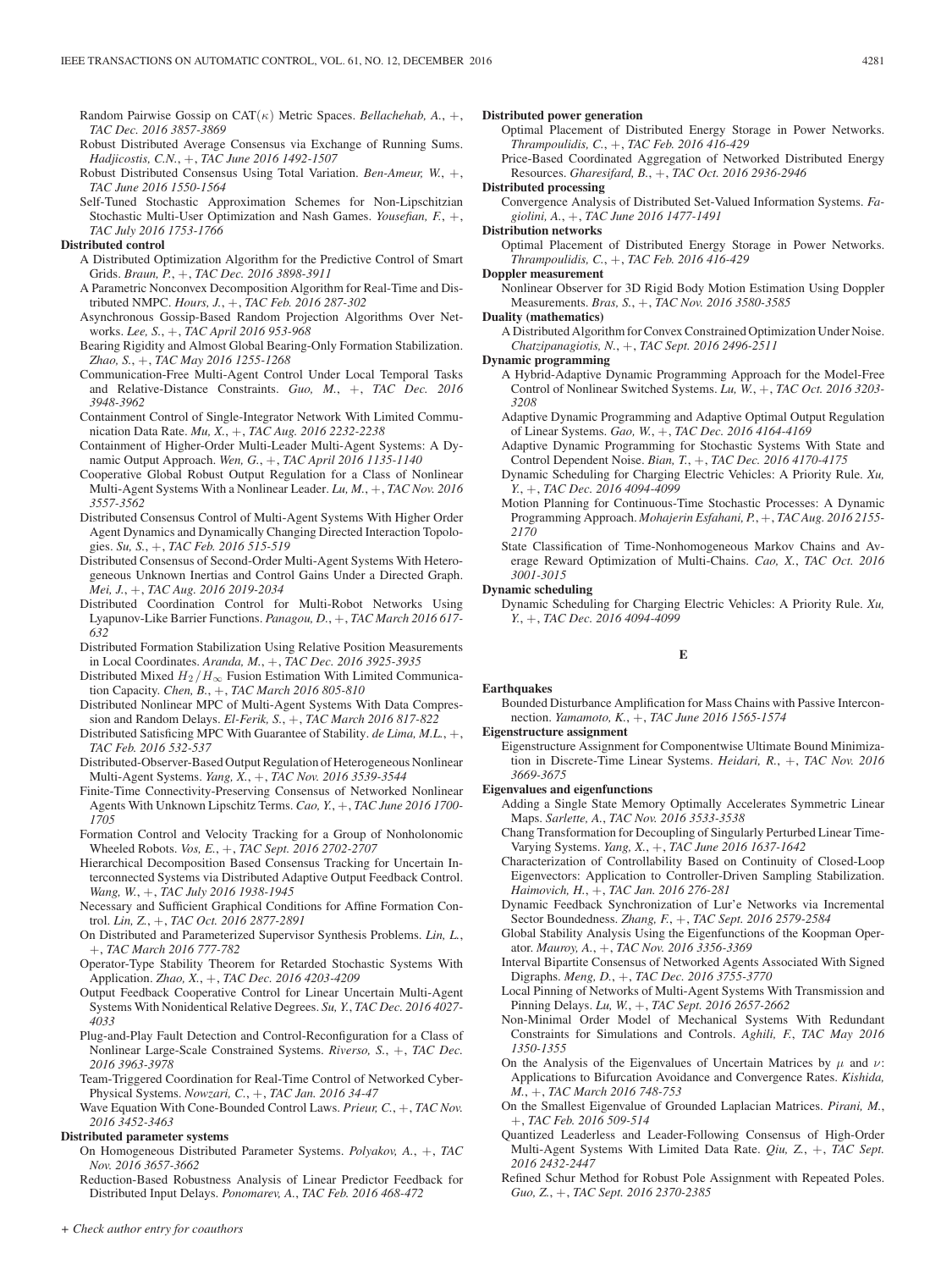- Simultaneous Triangularization of Switching Linear Systems: Arbitrary Eigenvalue Assignment and Genericity. *Haimovich, H.*, *TAC Sept. 2016 2572-2578*
- Tracking the Algebraic Multiplicity of Crossing Imaginary Roots for Generic Quasipolynomials: A Vandermonde-Based Approach. *Boussaada, I.*, +, *TAC June 2016 1601-1606*

**Electric vehicles**

Decentralized Charging of Plug-in Electric Vehicles With Distribution Feeder Overload Control. *Ghavami, A.*, +, *TAC Nov. 2016 3527-3532* **Embedded systems**

Embedding Internal Model in Disturbance Observer With Robust Stability. *Joo, Y.*, +, *TAC Oct. 2016 3128-3133*

**Encoding**

Quantized Leaderless and Leader-Following Consensus of High-Order Multi-Agent Systems With Limited Data Rate. *Qiu, Z.*, +, *TAC Sept. 2016 2432-2447*

# **Energy conservation**

Energy-Efficient Data Forwarding for State Estimation in Multi-Hop Wireless Sensor Networks. *Cheng, P.*, +, *TAC May 2016 1322-1327*

**Energy consumption**

- Energy-Efficient Data Forwarding for State Estimation in Multi-Hop Wireless Sensor Networks. *Cheng, P.*, +, *TAC May 2016 1322-1327*
- Price-Based Coordinated Aggregation of Networked Distributed Energy Resources. *Gharesifard, B.*, +, *TAC Oct. 2016 2936-2946*

#### **Energy storage**

Optimal Placement of Distributed Energy Storage in Power Networks. *Thrampoulidis, C.*, +, *TAC Feb. 2016 416-429*

#### **Entropy**

- Distributed Detection: Finite-Time Analysis and Impact of Network Topology. *Shahrampour, S.*, +, *TAC Nov. 2016 3256-3268*
- Performance Analysis of Gradient-Based Nash Seeking Algorithms Under Quantization. *Nekouei, E.*, +, *TAC Dec. 2016 3771-3783*

#### **Environmental monitoring (geophysics)**

A Payoff-Based Learning Approach to Cooperative Environmental Monitoring for PTZ Visual Sensor Networks. *Hatanaka, T.*, +, *TAC March 2016 709-724*

#### **Equivalence classes**

- On Decomposed Subspaces of Finite Games. *Cheng, D.*, +, *TAC Nov. 2016 3651-3656* On the Equivalence of Observation Structures for Petri Net Generators.
- *Tong, Y.*, +, *TAC Sept. 2016 2448-2462*
- On the Kalman-Yakubovich-Popov Lemma for Positive Systems. *Rantzer, A.*, *TAC May 2016 1346-1349*

#### **Error analysis**

ISS with Respect to Boundary Disturbances for 1-D Parabolic PDEs. *Karafyllis, I.*, +, *TAC Dec. 2016 3712-3724*

# **Estimation theory**

- A New Scheme of Fault Detection for Linear Discrete Time-Varying Systems. *Zhong, M.*, +, *TAC Sept. 2016 2597-2602*
- Hierarchical Fusion Estimation for Clustered Asynchronous Sensor Networks. *Zhang, W.*, +, *TAC Oct. 2016 3064-3069*
- Multi-Sensor Scheduling for State Estimation With Event-Based, Stochastic Triggers. *Weerakkody, S.*, +, *TAC Sept. 2016 2695-2701*
- Robust Recursive State Estimation With Random Measurement Droppings. *Zhou, T.*, *TAC Jan. 2016 156-171*
- Robust Stability for Multiple Model Adaptive Control: Part I—The Framework. *Buchstaller, D.*, +, *TAC March 2016 677-692*
- Slide Window Bounded-Error Time-Varying Systems Identification. *Bravo, J.M.*, +, *TAC Aug. 2016 2282-2287*

#### **Evolutionary computation**

- Analysis and Control of Networked Game Dynamics via A Microscopic Deterministic Approach. *Tan, S.*, +, *TAC Dec. 2016 4118-4124*
- On Decomposed Subspaces of Finite Games. *Cheng, D.*, +, *TAC Nov. 2016 3651-3656*
- **Excited states**
	- Persistent Excitation by Deterministic Signals for Subspace Parametric Identification of MISO Hammerstein Systems. *Naitali, A.*, +, *TAC Jan. 2016 258-263*

Stochastic Averaging in Discrete Time and its Applications to Extremum Seeking. *Liu, S.*, +, *TAC Jan. 2016 90-102*

# **Expectation-maximization algorithms**

Measurement Random Latency Probability Identification. *Wang, X.*, +, *TAC Dec. 2016 4210-4216*

# **Exponential distribution**

Scaled Consensus Problems on Switching Networks. *Meng, D.*, +, *TAC June 2016 1664-1669*

#### **Extrusion**

Feedback Stabilization for the Mass Balance Equations of an Extrusion Process. *Diagne, M.*, +, *TAC March 2016 760-765*

# **F**

## **Fading channels**

- An Equalization Approach to Feedback Stabilization Over Fading Channels. *Gu, G.*, *TAC July 2016 1869-1881*
- Kalman Filtering With Relays Over Wireless Fading Channels. *Leong, A.S.*, +, *TAC June 2016 1643-1648*
- On  $H_{\infty}$  Estimation of Randomly Occurring Faults for A Class of Nonlinear Time-Varying Systems With Fading Channels. *Dong, H.*, +, *TAC Feb. 2016 479-484*

#### **Fault diagnosis**

- "Polynomial Time Verification of Decentralized Diagnosability of Discrete Event Systems" Versus "Decentralized Failure Diagnosis of Discrete Event Systems": A Critical Appraisal. *Moreira, M.V.*, +, *TAC Jan. 2016 178-181*
- A New Scheme of Fault Detection for Linear Discrete Time-Varying Systems. *Zhong, M.*, +, *TAC Sept. 2016 2597-2602*
- A Tractable Fault Detection and Isolation Approach for Nonlinear Systems With Probabilistic Performance. *Mohajerin Esfahani, P.*, +, *TAC March 2016 633-647*
- Fault Detection Filtering for Nonlinear Switched Stochastic Systems. *Su, X.*, +, *TAC May 2016 1310-1315*
- Fault Estimation for a Class of Nonlinear Systems Based on Intermediate Estimator. *Zhu, J.*, +, *TAC Sept. 2016 2518-2524*
- Observer-Based Fault Detection for Nonlinear Systems With Sensor Fault and Limited Communication Capacity. *Li, H.*, +, *TAC Sept. 2016 2745- 2751*
- On  $H_{\infty}$  Estimation of Randomly Occurring Faults for A Class of Nonlinear Time-Varying Systems With Fading Channels. *Dong, H.*, +, *TAC Feb. 2016 479-484*
- Parameterization of Nonlinear Observer-Based Fault Detection Systems. *Yang, Y.*, +, *TAC Nov. 2016 3687-3692*
- Plug-and-Play Fault Detection and Control-Reconfiguration for a Class of Nonlinear Large-Scale Constrained Systems. *Riverso, S.*, +, *TAC Dec. 2016 3963-3978*
- Verification of Hybrid Automata Diagnosability With Measurement Uncertainty. *Deng, Y.*, +, *TAC April 2016 982-993*
- **Fault tolerant control**
	- Adaptive Fault Tolerant Control of Cooperative Heterogeneous Systems With Actuator Faults and Unreliable Interconnections. *Ma, H.*, +, *TAC Nov. 2016 3240-3255*
	- New Minmax Linear Quadratic Fault-Tolerant Tracking Control for Batch Processes. *Zhang, R.*, +, *TAC Oct. 2016 3045-3051*
	- Parameterization of Nonlinear Observer-Based Fault Detection Systems. *Yang, Y.*, +, *TAC Nov. 2016 3687-3692*
	- Stability Analysis for LTI Control Systems With Controller Failures and Its Application in Failure Tolerant Control. *Xiang, W.*, +, *TAC March 2016 811-816*

#### **Feedback**

- A Direct Proof of the Discrete-Time Multivariate Circle and Tsypkin Criteria. *Nygren, J.*, +, *TAC Feb. 2016 544-549*
- A Minimal State Approach to Dynamic Stabilization of the Rotating Disk-Beam System With Infinite Memory. *Chentouf, B.*, *TAC Nov. 2016 3700- 3706*
- A New Prediction Scheme for Input Delay Compensation in Restricted-Feedback Linearizable Systems. *Pasillas-Lepine, W.*, +, *TAC Nov. 2016 3693-3699*
- A Perturbation-Based Proportional Integral Extremum-Seeking Control Approach. *Guay, M.*, *TAC Nov. 2016 3370-3381*
- A Unifying Framework for Robust Synchronization of Heterogeneous Networks via Integral Quadratic Constraints. *Khong, S.Z.*, +, *TAC May 2016 1297-1309*
- Active Disturbance Rejection Control Approach to Output-Feedback Stabilization of a Class of Uncertain Nonlinear Systems Subject to Stochastic Disturbance. *Guo, B.*, +, *TAC June 2016 1613-1618*
- Adaptive Fault Tolerant Control of Cooperative Heterogeneous Systems With Actuator Faults and Unreliable Interconnections. *Ma, H.*, +, *TAC Nov. 2016 3240-3255*
- Almost Sure Exponential Stabilization by Discrete-Time Stochastic Feedback Control. *Mao, X.*, *TAC June 2016 1619-1624*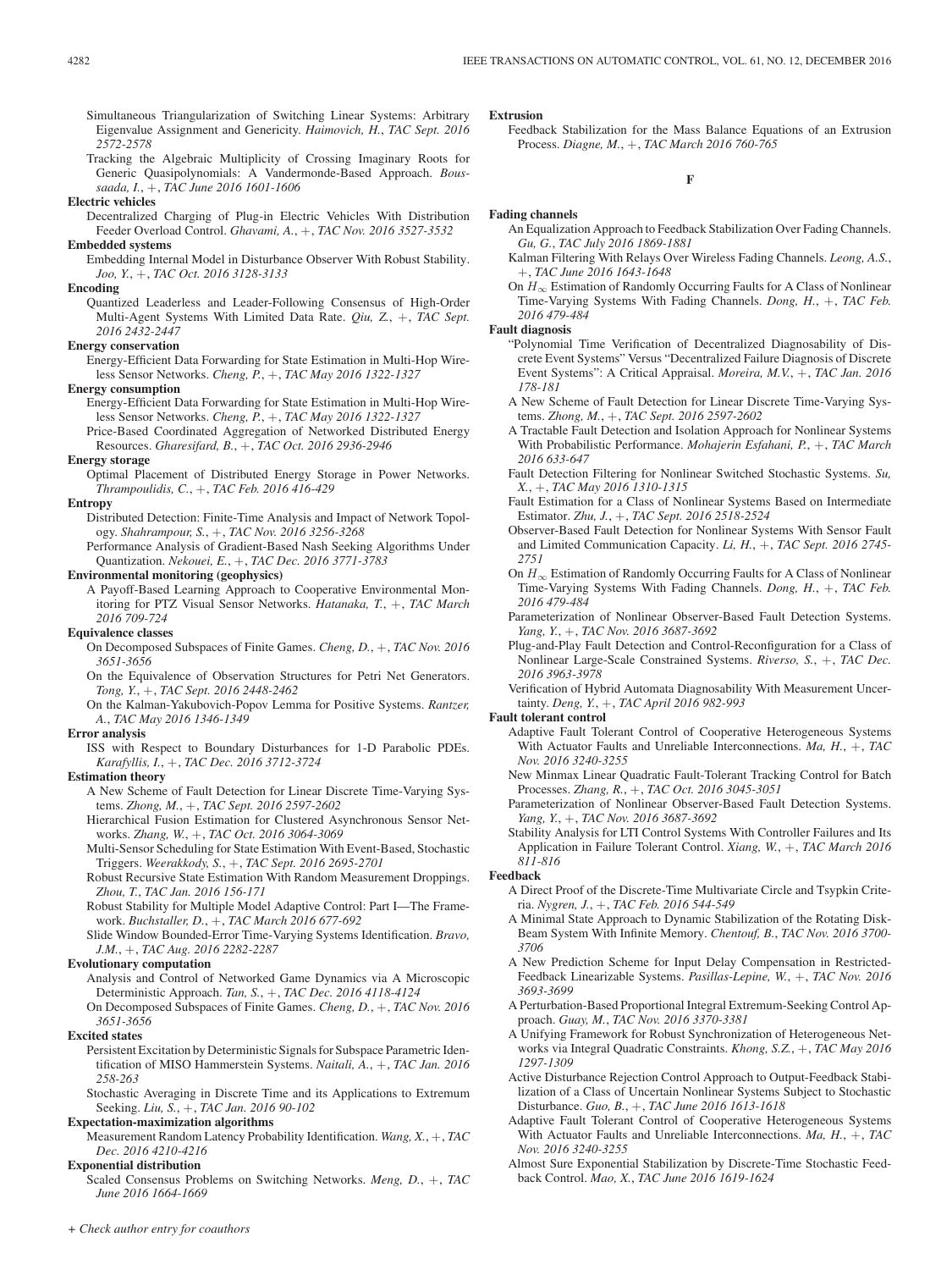Analysis and Control of Networked Game Dynamics via A Microscopic Deterministic Approach. *Tan, S.*, +, *TAC Dec. 2016 4118-4124*

- Backstepping Design of Robust Output Feedback Regulators for Boundary Controlled Parabolic PDEs. *Deutscher, J.*, *TAC Aug. 2016 2288-2294*
- Bearing Rigidity and Almost Global Bearing-Only Formation Stabilization. *Zhao, S.*, +, *TAC May 2016 1255-1268*
- Compensating Drift Vector Fields With Gradient Vector Fields for Asymptotic Submanifold Stabilization. *Montenbruck, J.M.*, +, *TAC Feb. 2016 388-399*
- Composite Learning From Adaptive Dynamic Surface Control. *Pan, Y.*, +, *TAC Sept. 2016 2603-2609*
- Computation of the Structured Singular Value via Moment LMI Relaxations. *Piga, D.*, *TAC Feb. 2016 520-525*
- Control of Homodirectional and General Heterodirectional Linear Coupled Hyperbolic PDEs. *Hu, L.*, +, *TAC Nov. 2016 3301-3314*
- Controller Design for Robust Output Regulation of Regular Linear Systems. *Paunonen, L.*, *TAC Oct. 2016 2974-2986*
- Decentralized Convergence to Nash Equilibria in Constrained Deterministic Mean Field Control. *Grammatico, S.*, +, *TAC Nov. 2016 3315-3329*
- Distributionally Robust Control of Constrained Stochastic Systems. *Van Parys, B.P.G.*, +, *TAC Feb. 2016 430-442*
- Dynamic Feedback Synchronization of Lur'e Networks via Incremental Sector Boundedness. *Zhang, F.*, +, *TAC Sept. 2016 2579-2584*
- Feedback Particle Filter for a Continuous-Time Markov Chain. *Yang, T.*, +, *TAC Feb. 2016 556-561*
- Feedback Stabilization for the Mass Balance Equations of an Extrusion Process. *Diagne, M.*, +, *TAC March 2016 760-765*
- Finite-Time Stabilization and Optimal Feedback Control. *Haddad, W.M.*, +, *TAC April 2016 1069-1074*
- Global Stabilization of a Class of Nonminimum-Phase Nonlinear Systems by Sampled-Data Output Feedback. *Lin, W.*, +, *TAC Oct. 2016 3076-3082*
- Global Stabilization via Sampled-Data Output Feedback for a Class of Linearly Uncontrollable and Unobservable Systems. *Qian, C.*, +, *TAC Dec. 2016 4088-4093*
- Hierarchical Decomposition Based Consensus Tracking for Uncertain Interconnected Systems via Distributed Adaptive Output Feedback Control. *Wang, W.*, +, *TAC July 2016 1938-1945*
- Higher Accuracy Output Feedback Sliding Mode Control of Sampled-Data Systems. *Nguyen, T.*, +, *TAC Oct. 2016 3177-3182*
- Input-to-State Stability, Integral Input-to-State Stability, and  $\mathcal{L}_2$ -Gain Properties: Qualitative Equivalences and Interconnected Systems. *Kellett, C.M.*, +, *TAC Jan. 2016 3-17*
- ISS with Respect to Boundary Disturbances for 1-D Parabolic PDEs. *Karafyllis, I.*, +, *TAC Dec. 2016 3712-3724*
- Low-Complexity Prescribed Performance Control of Uncertain MIMO Feedback Linearizable Systems. *Theodorakopoulos, A.*, +, *TAC July 2016 1946-1952*
- Maximum Hands-Off Control: A Paradigm of Control Effort Minimization. *Nagahara, M.*, +, *TAC March 2016 735-747*
- MIMO Control Over Additive White Noise Channels: Stabilization and Tracking by LTI Controllers. *Li, Y.*, +, *TAC May 2016 1281-1296*
- Modeling and Control of Switched Asynchronous Sequential Machines. *Yang, J.*, *TAC Sept. 2016 2714-2719*
- Nonlinear Predictor Feedback for Input-Affine Systems With Distributed Input Delays. *Ponomarev, A.*, *TAC Sept. 2016 2591-2596*
- Observers are Unnecessary for Output-Feedback Control of Lagrangian Systems. *Loria, A.*, *TAC April 2016 905-920*
- On a New Paradigm for Stock Trading Via a Model-Free Feedback Controller. *Barmish, B.R.*, +, *TAC March 2016 662-676*
- On Feedback Architectures With Zero-Vibration Signal Shapers. *Vyhlidal, T.*, +, *TAC Aug. 2016 2049-2064*
- On Switching Stabilizability for Continuous-Time Switched Linear Systems. *Lu, Y.*, +, *TAC Nov. 2016 3515-3520*
- On the Performance Degradation of Cyber-Physical Systems Under Stealthy Integrity Attacks. *Mo, Y.*, +, *TAC Sept. 2016 2618-2624*
- Operator-Type Stability Theorem for Retarded Stochastic Systems With Application. *Zhao, X.*, +, *TAC Dec. 2016 4203-4209*
- Optimal Distributed Controllers Realizable Over Arbitrary Networks. *Mohan Vamsi, A.S.*, +, *TAC Jan. 2016 129-144*
- Optimal Stationary Dynamic Output-Feedback Controllers for Discrete-Time Linear Systems With Markovian Jumping Parameters and Additive White Noise Perturbations. *Dragan, V.*, +, *TAC Dec. 2016 3912-3924*
- Output Feedback Cooperative Control for Linear Uncertain Multi-Agent Systems With Nonidentical Relative Degrees. *Su, Y.*, *TAC Dec. 2016 4027- 4033*
- Output Feedback Stabilization and Estimation of the Region of Attraction for Nonlinear Systems: A Vector Control Lyapunov Function Perspective. *Xu, D.*, +, *TAC Dec. 2016 4034-4040*
- Reduction-Based Robustness Analysis of Linear Predictor Feedback for Distributed Input Delays. *Ponomarev, A.*, *TAC Feb. 2016 468-472*
- Regional Stability Analysis of Discrete-Time Dynamic Output Feedback Under Aperiodic Sampling and Input Saturation. *Gomes da Silva, J.M.*, +, *TAC Dec. 2016 4176-4182*
- Sampled Measurement Output Feedback Control of Multi-Agent Systems With Jointly-Connected Topologies. *Chen, X.*, +, *TAC June 2016 1670- 1675*
- Shaping the Energy of Mechanical Systems Without Solving Partial Differential Equations. *Donaire, A.*, +, *TAC April 2016 1051-1056*
- Simultaneous Identification and Stabilization of Nonlinearly Parameterized Discrete-Time Systems by Nonlinear Least Squares Algorithm. *Li, C.*, +, *TAC July 2016 1810-1823*
- Simultaneous Triangularization of Switching Linear Systems: Arbitrary Eigenvalue Assignment and Genericity. *Haimovich, H.*, *TAC Sept. 2016 2572-2578*
- Stability Analysis and Control of Rigid-Body Systems With Impacts and Friction. *Posa, M.*, +, *TAC June 2016 1423-1437*
- Stability of an Euler-Bernoulli Beam With a Nonlinear Dynamic Feedback System. *Miletic, M.*, +, *TAC Oct. 2016 2782-2795*
- Stabilization of Nonlinear Systems Using Event-Triggered Output Feedback Controllers. *Abdelrahim, M.*, +, *TAC Sept. 2016 2682-2687*
- Sufficient Lie Algebraic Conditions for Sampled-Data Feedback Stabilizability of Affine in the Control Nonlinear Systems. *Tsinias, J.*, +, *TAC May 2016 1334-1339*
- The Mean-Square Stability Probability of  $H_{\infty}$  Control of Continuous Markovian Jump Systems. *Zhu, J.*, +, *TAC July 2016 1918-1924*
- Time-Varying Input and State Delay Compensation for Uncertain Nonlinear Systems. *Kamalapurkar, R.*, +, *TAC March 2016 834-839*
- Wave Equation With Cone-Bounded Control Laws. *Prieur, C.*, +, *TAC Nov. 2016 3452-3463*

# **Feedforward**

Global Stabilization via Sampled-Data Output Feedback for a Class of Linearly Uncontrollable and Unobservable Systems. *Qian, C.*, +, *TAC Dec. 2016 4088-4093*

# **Filtering theory**

- A Tractable Fault Detection and Isolation Approach for Nonlinear Systems With Probabilistic Performance. *Mohajerin Esfahani, P.*, +, *TAC March 2016 633-647*
- Discussion Aspects of High-Order Sliding Mode Control. *Utkin, V.*, *TAC March 2016 829-833*
- Dissipativity-Based Filtering for Fuzzy Switched Systems With Stochastic Perturbation. *Shi, P.*, +, *TAC June 2016 1694-1699*
- Dynamic Quantizer Design Under Communication Rate Constraints. *Okajima, H.*, +, *TAC Oct. 2016 3190-3196*
- Fault Detection Filtering for Nonlinear Switched Stochastic Systems. *Su, X.*, +, *TAC May 2016 1310-1315*
- Optimal Filtering for Discrete-Time Linear Systems With Time-Correlated Multiplicative Measurement Noises. *Liu, W.*, *TAC July 2016 1972-1978*
- Stabilizing Solution and Parameter Dependence of Modified Algebraic Riccati Equation With Application to Discrete-Time Network Synchronization. *Chen, M.Z.Q.*, +, *TAC Jan. 2016 228-233*

## **Filters**

Dissipativity-Based Filtering for Fuzzy Switched Systems With Stochastic Perturbation. *Shi, P.*, +, *TAC June 2016 1694-1699*

#### **Finite automata**

- Observability of Boolean Control Networks: A Unified Approach Based on Finite Automata. *Zhang, K.*, +, *TAC Sept. 2016 2733-2738*
- Quantitative Supervisory Control Game for Discrete Event Systems. *Pruekprasert, S.*, +, *TAC Oct. 2016 2987-3000*

#### **Finite state machines**

A Supervisory Control Theory Approach to Control Gene Regulatory Networks. *Baldissera, F.L.*, +, *TAC Jan. 2016 18-33*

#### **Flexible manipulators**

Observers are Unnecessary for Output-Feedback Control of Lagrangian Systems. *Loria, A.*, *TAC April 2016 905-920*

# **Flow instability**

A Comprehensive Method for Reachability Analysis of Uncertain Nonlinear Hybrid Systems. *Maiga, M.*, +, *TAC Sept. 2016 2341-2356*

#### **Force control**

A Minimal State Approach to Dynamic Stabilization of the Rotating Disk-Beam System With Infinite Memory. *Chentouf, B.*, *TAC Nov. 2016 3700- 3706*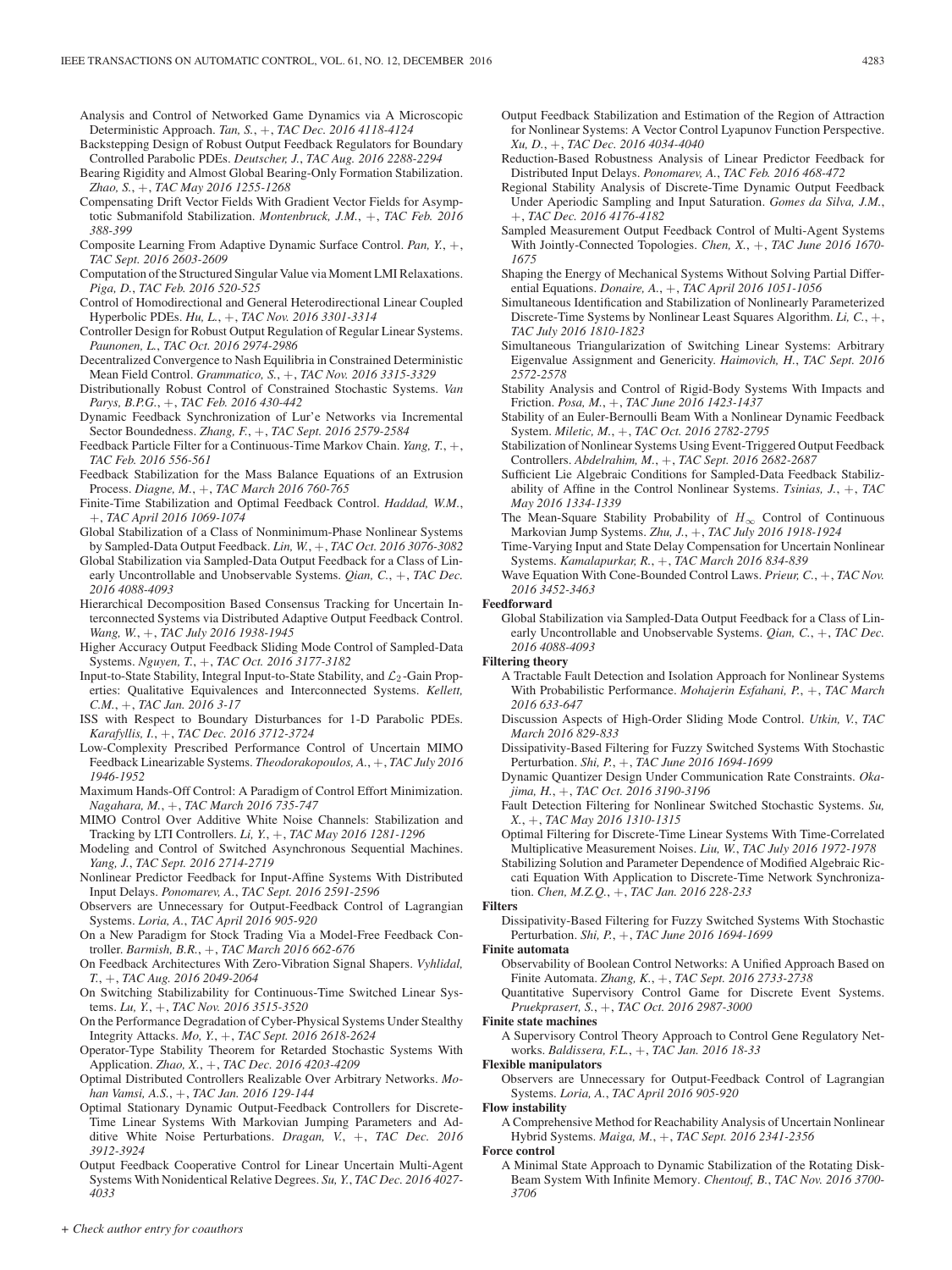- On Distributed and Parameterized Supervisor Synthesis Problems. *Lin, L.*, +, *TAC March 2016 777-782*
- Synthesis of Maximally Permissive Supervisors for Partially-Observed Discrete-Event Systems. *Yin, X.*, +, *TAC May 2016 1239-1254*
- **Formal logic**
- Stability Margins in Adaptive Mixing Control Via a Lyapunov-Based Switching Criterion. *Baldi, S.*, +, *TAC May 2016 1194-1207*

#### **Formal specification**

Formal Verification of Stochastic Max-Plus-Linear Systems. *Esmaeil Zadeh Soudjani, S.*, +, *TAC Oct. 2016 2861-2876*

#### **Formal verification**

Automata Theory Meets Barrier Certificates: Temporal Logic Verification of Nonlinear Systems. *Wongpiromsarn, T.*, +, *TAC Nov. 2016 3344-3355* Formal Verification of Stochastic Max-Plus-Linear Systems. *Esmaeil Zadeh Soudjani, S.*, +, *TAC Oct. 2016 2861-2876*

#### **Frequency response**

- Maximum Likelihood Estimation of the Non-Parametric FRF for Pulse-Like Excitations. *Hostettler, R.*, +, *TAC Aug. 2016 2276-2281*
- On the Uncertainty on the Phase of a Stable Linear System in the Periodic Disturbance Cancellation Problem. *Fedele, G.*, +, *TAC Sept. 2016 2720- 2726*

# **Frequency-domain analysis**

Further Results on the Achievable Delay Margin Using LTI Control. *Ju, P.*, +, *TAC Oct. 2016 3134-3139*

On the Equivalence Between Strict Positive Realness and Strict Passivity of

Linear Systems. *Madeira, D.d.S.*, +, *TAC Oct. 2016 3091-3095*

# **Friction**

Stability Analysis and Control of Rigid-Body Systems With Impacts and Friction. *Posa, M.*, +, *TAC June 2016 1423-1437*

## **Function approximation**

 $L_1$  Discretization for Sampled-Data Controller Synthesis via Piecewise Linear Approximation. *Kim, J.H.*, +, *TAC May 2016 1143-1157*

**Fuzzy control**

Observer-Based Fault Detection for Nonlinear Systems With Sensor Fault and Limited Communication Capacity. *Li, H.*, +, *TAC Sept. 2016 2745- 2751*

**Fuzzy systems**

Dissipativity-Based Filtering for Fuzzy Switched Systems With Stochastic Perturbation. *Shi, P.*, +, *TAC June 2016 1694-1699*

# **G**

## **Game theory**

- N -Player Statistical Nash Game Control: m-th Cost Cumulant Optimization. *Aduba, C.*, +, *TAC Sept. 2016 2688-2694*
- A Payoff-Based Learning Approach to Cooperative Environmental Monitoring for PTZ Visual Sensor Networks. *Hatanaka, T.*, +, *TAC March 2016 709-724*
- Analysis and Control of Networked Game Dynamics via A Microscopic Deterministic Approach. *Tan, S.*, +, *TAC Dec. 2016 4118-4124*

Backward Mean-Field Linear-Quadratic-Gaussian (LQG) Games: Full and Partial Information. *Huang, J.*, +, *TAC Dec. 2016 3784-3796*

- Crowd-Averse Cyber-Physical Systems: The Paradigm of Robust Mean-Field Games. *Bauso, D.*, +, *TAC Aug. 2016 2312-2317*
- Crowd-Averse Robust Mean-Field Games: Approximation via State Space Extension. *Bauso, D.*, +, *TAC July 2016 1882-1894*
- Decentralized Convergence to Nash Equilibria in Constrained Deterministic Mean Field Control. *Grammatico, S.*, +, *TAC Nov. 2016 3315-3329*

Inverse Problem for Non-Viscous Mean Field Control: Example From Traffic. *Kachroo, P.*, +, *TAC Nov. 2016 3412-3421*

- Mean-Field Linear-Quadratic-Gaussian (LQG) Games for Stochastic Integral Systems. *Huang, J.*, +, *TAC Sept. 2016 2670-2675*
- Nash Equilibrium Computation in Subnetwork Zero-Sum Games With Switching Communications. *Lou, Y.*, +, *TAC Oct. 2016 2920-2935*
- On Decomposed Subspaces of Finite Games. *Cheng, D.*, +, *TAC Nov. 2016 3651-3656*
- On the Characterization of Local Nash Equilibria in Continuous Games. *Ratliff, L.J.*, +, *TAC Aug. 2016 2301-2307*
- Performance Analysis of Gradient-Based Nash Seeking Algorithms Under Quantization. *Nekouei, E.*, +, *TAC Dec. 2016 3771-3783*
- Price-Based Coordinated Aggregation of Networked Distributed Energy Resources. *Gharesifard, B.*, +, *TAC Oct. 2016 2936-2946*

Quantitative Supervisory Control Game for Discrete Event Systems. *Pruekprasert, S.*, +, *TAC Oct. 2016 2987-3000*

Robust Distributed Averaging: When are Potential-Theoretic Strategies Optimal?. *Khanafer, A.*, +, *TAC July 2016 1767-1779*

- Spectrum White Space Trade in Cognitive Radio Networks. *Kasbekar, G.S.*, +, *TAC March 2016 585-600*
- Synthesis of Optimal Insertion Functions for Opacity Enforcement. *Wu, Y.*, +, *TAC March 2016 571-584*
- Uncertain Price Competition in a Duopoly With Heterogeneous Availability. *Lotfi, M.H.*, +, *TAC April 2016 1010-1025*

#### **Gaussian distribution**

Optimal Estimation in UDP-Like Networked Control Systems With Intermittent Inputs: Stability Analysis and Suboptimal Filter Design. *Lin, H.*, +, *TAC July 2016 1794-1809*

Optimal Steering of a Linear Stochastic System to a Final Probability Distribution, Part I. *Chen, Y.*, +, *TAC May 2016 1158-1169*

Unscented Orientation Estimation Based on the Bingham Distribution. *Gilitschenski, I.*, +, *TAC Jan. 2016 172-177*

#### **Gaussian noise**

Stabilization by Artificial Wiener Processes. *Nishimura, Y.*, *TAC Nov. 2016 3574-3579*

The Influence of System Stability and Dynamics on the Accuracy of Level-Crossing Prediction. *Martin, R.*, *TAC Jan. 2016 264-269*

#### **Gaussian processes**

AR Identification of Latent-Variable Graphical Models. *Zorzi, M.*, +, *TAC Sept. 2016 2327-2340*

**Genetics**

A Supervisory Control Theory Approach to Control Gene Regulatory Networks. *Baldissera, F.L.*, +, *TAC Jan. 2016 18-33*

# **Geometry**

- Heterogeneous Multi-Agent Systems: Reduced-Order Synchronization and Geometry. *Lewis, F.L.*, +, *TAC May 2016 1391-1396*
- On a New Paradigm for Stock Trading Via a Model-Free Feedback Controller. *Barmish, B.R.*, +, *TAC March 2016 662-676*
- On Homogeneous Distributed Parameter Systems. *Polyakov, A.*, +, *TAC Nov. 2016 3657-3662*
- On Minimal Spectral Factors With Zeroes and Poles Lying on Prescribed Regions. *Baggio, G.*, +, *TAC Aug. 2016 2251-2255*
- Switching Signal Estimator Design for a Class of Elementary Systems. *Menini, L.*, +, *TAC May 2016 1362-1367*
- Transient Performance Analysis of Serial Production Lines With Geometric Machines. *Chen, G.*, +, *TAC April 2016 877-891*

#### **Geophysical image processing**

A Payoff-Based Learning Approach to Cooperative Environmental Monitoring for PTZ Visual Sensor Networks. *Hatanaka, T.*, +, *TAC March 2016 709-724*

#### **Gradient methods**

- A Parametric Nonconvex Decomposition Algorithm for Real-Time and Distributed NMPC. *Hours, J.*, +, *TAC Feb. 2016 287-302*
- Combined Flocking and Distance-Based Shape Control of Multi-Agent Formations. *Deghat, M.*, +, *TAC July 2016 1824-1837*
- Distributed Coordination Control for Multi-Robot Networks Using Lyapunov-Like Barrier Functions. *Panagou, D.*, +, *TAC March 2016 617- 632*
- Online Network Optimization Using Product-Form Markov Processes. *Sanders, J.*, +, *TAC July 2016 1838-1853*
- Performance Analysis of Gradient-Based Nash Seeking Algorithms Under Quantization. *Nekouei, E.*, +, *TAC Dec. 2016 3771-3783*
- Random Pairwise Gossip on CAT(κ) Metric Spaces. *Bellachehab, A.*, +, *TAC Dec. 2016 3857-3869*
- Second-Order-Optimal Minimum-Energy Filters on Lie Groups. *Saccon, A.*, +, *TAC Oct. 2016 2906-2919*
- Stochastic Gradient-Push for Strongly Convex Functions on Time-Varying Directed Graphs. *Nedic, A.*, +, *TAC Dec. 2016 3936-3947*

# **Graph theory**

- A Framework for Structural Input/Output and Control Configuration Selection in Large-Scale Systems. *Pequito, S.*, +, *TAC Feb. 2016 303-318*
- A Graph Laplacian Approach to Coordinate-Free Formation Stabilization
- for Directed Networks. *Lin, Z.*, +, *TAC May 2016 1269-1280* A Graph-Theoretic Condition for Global Identifiability of Weighted Con-
- sensus Networks. *Nabavi, S.*, +, *TAC Feb. 2016 497-502* A Randomized Linear Algorithm for Clock Synchronization in Multi-Agent
- Systems. *Bolognani, S.*, +, *TAC July 2016 1711-1726*
- AR Identification of Latent-Variable Graphical Models. *Zorzi, M.*, +, *TAC Sept. 2016 2327-2340*
- Communication-Free Multi-Agent Control Under Local Temporal Tasks and Relative-Distance Constraints. *Guo, M.*, +, *TAC Dec. 2016 3948-3962*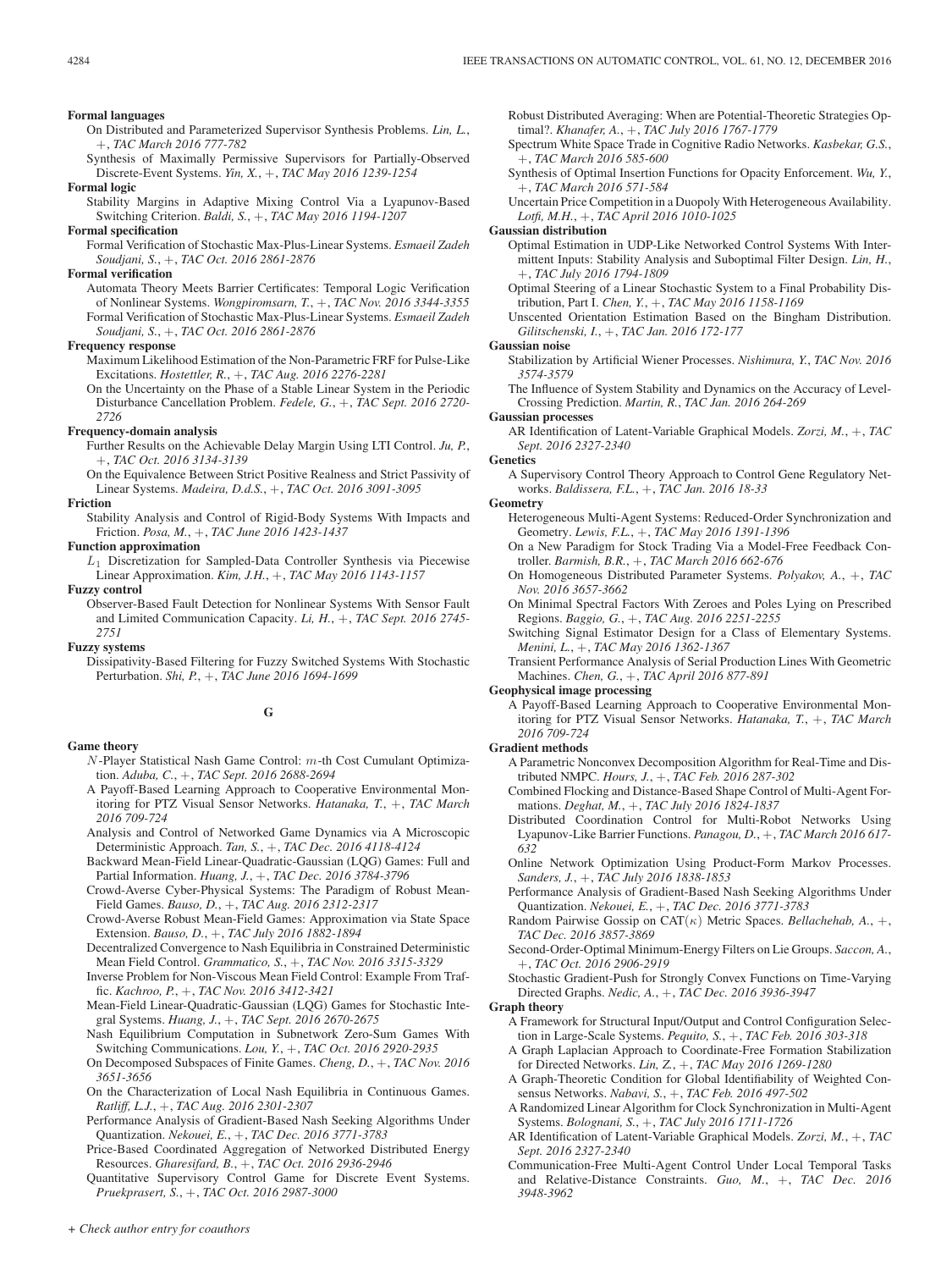Convergence of Infinite Products of Stochastic Matrices: A Graphical Decomposition Criterion. *Chen, Y.*, +, *TAC Nov. 2016 3599-3605*

- Convergence Time for Unbiased Quantized Consensus Over Static and Dynamic Networks. *Etesami, S.R.*, +, *TAC Feb. 2016 443-455*
- Design and Analysis of Distributed Averaging With Quantized Communication. *El Chamie, M.*, +, *TAC Dec. 2016 3870-3884*
- Distributed Formation Stabilization Using Relative Position Measurements in Local Coordinates. *Aranda, M.*, +, *TAC Dec. 2016 3925-3935*
- Distributed Nonlinear MPC of Multi-Agent Systems With Data Compression and Random Delays. *El-Ferik, S.*, +, *TAC March 2016 817-822*
- Dynamic Feedback Synchronization of Lur'e Networks via Incremental Sector Boundedness. *Zhang, F.*, +, *TAC Sept. 2016 2579-2584*
- Finite-Time Connectivity-Preserving Consensus of Networked Nonlinear Agents With Unknown Lipschitz Terms. *Cao, Y.*, +, *TAC June 2016 1700- 1705*
- Fundamental Limits and Tradeoffs on Disturbance Propagation in Linear Dynamical Networks. *Siami, M.*, +, *TAC Dec. 2016 4055-4062*
- Graph Distances and Controllability of Networks. *Yazicioglu, A.Y.*, +, *TAC Dec. 2016 4125-4130*
- Identification of Dynamic Models in Complex Networks With Prediction Error Methods: Predictor Input Selection. *Dankers, A.*, +, *TAC April 2016 937-952*
- Information Centrality and Ordering of Nodes for Accuracy in Noisy Decision-Making Networks. *Poulakakis, I.*, +, *TAC April 2016 1040-1045*
- Large-Scale Dissipative and Passive Control Systems and the Role of Star and Cyclic Symmetries. *Ghanbari, V.*, +, *TAC Nov. 2016 3676-3680*
- Noise Reduction by Swarming in Social Foraging. *Pu, S.*, +, *TAC Dec. 2016 4007-4013*
- On the Smallest Eigenvalue of Grounded Laplacian Matrices. *Pirani, M.*, +, *TAC Feb. 2016 509-514*
- On the Steady-State Control of Timed Event Graphs With Firing Date Constraints. *Goncalves, V.M.*, +, *TAC Aug. 2016 2187-2202*
- Opinion Dynamics in Social Networks With Hostile Camps: Consensus vs. Polarization. *Proskurnikov, A.V.*, +, *TAC June 2016 1524-1536*
- Price-Based Coordinated Aggregation of Networked Distributed Energy Resources. *Gharesifard, B.*, +, *TAC Oct. 2016 2936-2946*
- Scaled Consensus Problems on Switching Networks. *Meng, D.*, +, *TAC June 2016 1664-1669*
- Spectrum White Space Trade in Cognitive Radio Networks. *Kasbekar, G.S.*, +, *TAC March 2016 585-600*
- Synthesis of Optimal Insertion Functions for Opacity Enforcement. *Wu, Y.*, +, *TAC March 2016 571-584*
- Vulnerability of Network Synchronization Processes: A Minimum Energy Perspective. *Dhal, R.*, +, *TAC Sept. 2016 2525-2530*

#### **Greedy algorithms**

String Submodular Functions With Curvature Constraints. *Zhang, Z.*, +, *TAC March 2016 601-616*

#### **Group theory**

- Stability of an Euler-Bernoulli Beam With a Nonlinear Dynamic Feedback System. *Miletic, M.*, +, *TAC Oct. 2016 2782-2795*
- Wave Equation With Cone-Bounded Control Laws. *Prieur, C.*, +, *TAC Nov. 2016 3452-3463*

# **H**

# **H**<sup>2</sup> **control**

Optimal Distributed Controllers Realizable Over Arbitrary Networks. *Mohan Vamsi, A.S.*, +, *TAC Jan. 2016 129-144*

**H**<sup>∞</sup> **control**

- Crowd-Averse Cyber-Physical Systems: The Paradigm of Robust Mean-Field Games. *Bauso, D.*, +, *TAC Aug. 2016 2312-2317*
- Distributed Mixed  $H_2/H_\infty$  Fusion Estimation With Limited Communication Capacity. *Chen, B.*, +, *TAC March 2016 805-810*
- Dynamic Feedback Synchronization of Lur'e Networks via Incremental Sector Boundedness. *Zhang, F.*, +, *TAC Sept. 2016 2579-2584*
- Event-Triggered  $H_{\infty}$  Control: A Switching Approach. *Selivanov*, A., +, *TAC Oct. 2016 3221-3226*
- LMI-Based Reset H∞ Design for Linear Continuous-Time Plants. *Fichera, F.*, +, *TAC Dec. 2016 4157-4163*
- On  $H_{\infty}$  Estimation of Randomly Occurring Faults for A Class of Nonlinear Time-Varying Systems With Fading Channels. *Dong, H.*, +, *TAC Feb. 2016 479-484*
- Simple Covariance Approach to H∞ Analysis. *Gattami, A.*, +, *TAC March 2016 789-794*

The Mean-Square Stability Probability of  $H_{\infty}$  Control of Continuous Markovian Jump Systems. *Zhu, J.*, +, *TAC July 2016 1918-1924*

# **Helicopters**

Optimal Stationary Dynamic Output-Feedback Controllers for Discrete-Time Linear Systems With Markovian Jumping Parameters and Additive White Noise Perturbations. *Dragan, V.*, +, *TAC Dec. 2016 3912-3924*

# **Hermitian matrices**

Root Locii for Systems Defined on Hilbert Spaces. *Jacob, B.*, +, *TAC Jan. 2016 116-128*

# **Hessian matrices**

Stabilization of Nonlinear Systems via Potential-Based Realization. *Guay, M.*, +, *TAC April 2016 1075-1080*

#### **Hierarchical systems**

Hierarchical Decomposition Based Consensus Tracking for Uncertain Interconnected Systems via Distributed Adaptive Output Feedback Control. *Wang, W.*, +, *TAC July 2016 1938-1945*

#### **Higher order statistics**

Discussion Aspects of High-Order Sliding Mode Control. *Utkin, V.*, *TAC March 2016 829-833*

#### **Hilbert spaces**

Root Locii for Systems Defined on Hilbert Spaces. *Jacob, B.*, +, *TAC Jan. 2016 116-128*

#### **Hybrid electric vehicles**

Dynamic Scheduling for Charging Electric Vehicles: A Priority Rule. *Xu, Y.*, +, *TAC Dec. 2016 4094-4099*

#### **Hyperbolic equations**

- An Adaptive Observer Design for  $n + 1$  Coupled Linear Hyperbolic PDEs Based on Swapping. *Anfinsen, H.*, +, *TAC Dec. 2016 3979-3990*
- Control of Homodirectional and General Heterodirectional Linear Coupled Hyperbolic PDEs. *Hu, L.*, +, *TAC Nov. 2016 3301-3314*
- Feedback Stabilization for the Mass Balance Equations of an Extrusion Process. *Diagne, M.*, +, *TAC March 2016 760-765*

# **I**

# **Identification**

- A Graph-Theoretic Condition for Global Identifiability of Weighted Consensus Networks. *Nabavi, S.*, +, *TAC Feb. 2016 497-502*
- A Sparse Bayesian Approach to the Identification of Nonlinear State-Space Systems. *Pan, W.*, +, *TAC Jan. 2016 182-187*
- Bi-Orthonormal Polynomial Basis Function Framework With Applications in System Identification. *van Herpen, R.*, +, *TAC Nov. 2016 3285-3300*
- Identification of Dynamic Models in Complex Networks With Prediction Error Methods: Predictor Input Selection. *Dankers, A.*, +, *TAC April 2016 937-952*
- Identification Scheme for Hammerstein Output Error Models With Bounded Noise. *Pouliquen, M.*, +, *TAC Feb. 2016 550-555*
- Persistent Excitation by Deterministic Signals for Subspace Parametric Identification of MISO Hammerstein Systems. *Naitali, A.*, +, *TAC Jan. 2016 258-263*

# **IEEE publishing**

List of reviewers for 2015. *TAC April 2016 849-858*

#### **Image sensors**

A Payoff-Based Learning Approach to Cooperative Environmental Monitoring for PTZ Visual Sensor Networks. *Hatanaka, T.*, +, *TAC March 2016 709-724*

#### **Induction motors**

Semiglobal Uniform Asymptotic Stability of an Easy-to-Implement PLL-Like Sensorless Observer for Induction Motors. *Tilli, A.*, +, *TAC Nov. 2016 3612-3618*

#### **Industrial control**

Feedback Stabilization for the Mass Balance Equations of an Extrusion Process. *Diagne, M.*, +, *TAC March 2016 760-765*

#### **Infinite horizon**

Indefinite Mean-Field Stochastic Linear-Quadratic Optimal Control: From Finite Horizon to Infinite Horizon. *Ni, Y.*, +, *TAC Nov. 2016 3269-3284*

Optimal Stationary Dynamic Output-Feedback Controllers for Discrete-Time Linear Systems With Markovian Jumping Parameters and Additive White Noise Perturbations. *Dragan, V.*, +, *TAC Dec. 2016 3912-3924*

#### **Information systems**

Convergence Analysis of Distributed Set-Valued Information Systems. *Fagiolini, A.*, +, *TAC June 2016 1477-1491*

#### **Input-output stability**

A Framework for Structural Input/Output and Control Configuration Selection in Large-Scale Systems. *Pequito, S.*, +, *TAC Feb. 2016 303-318*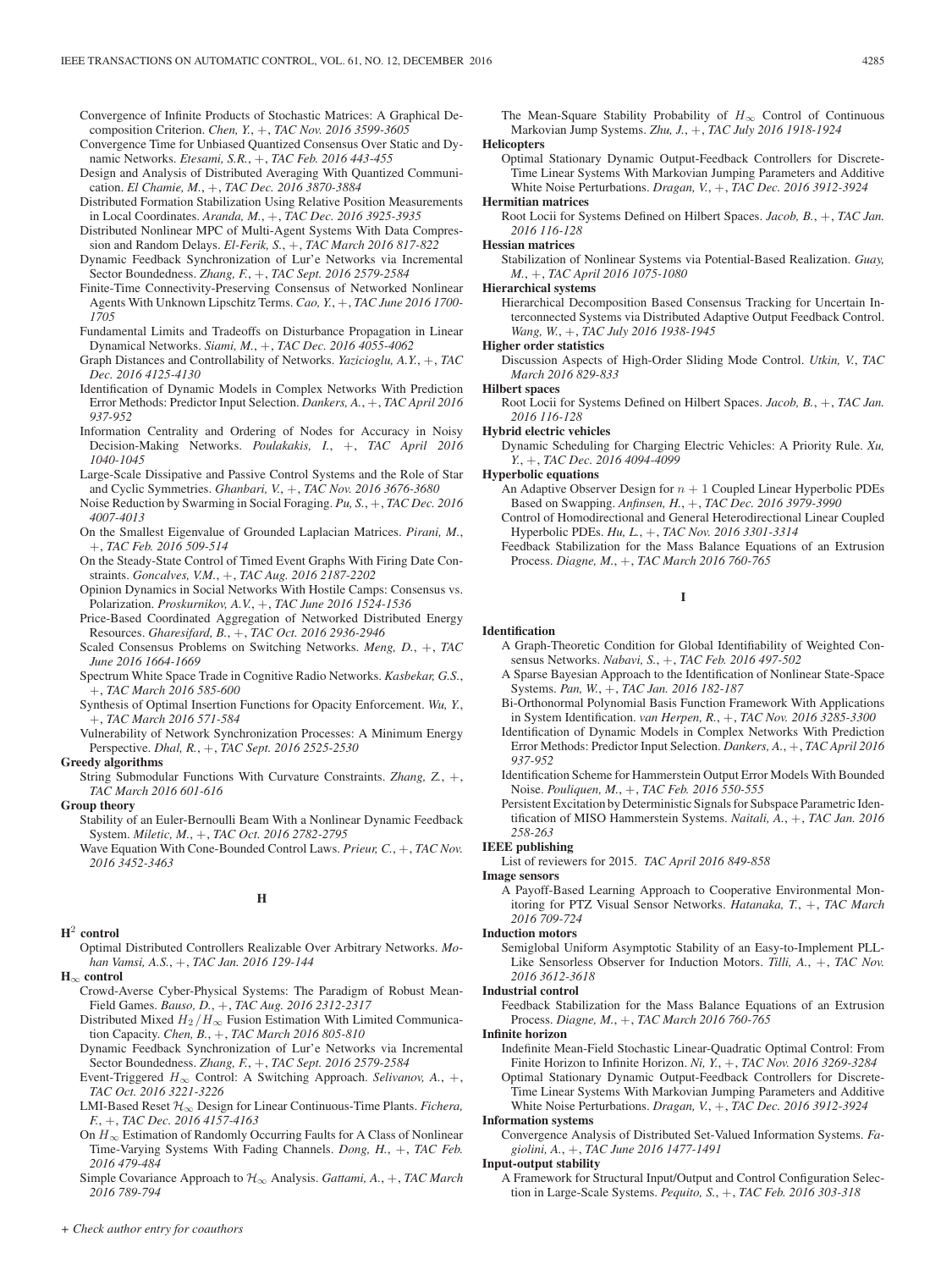Stability and Criticality Analysis for Integer Linear Programs With Markovian Problem Data. *Las Fargeas, J.*, +, *TAC June 2016 1466-1476*

#### **Integral equations**

Exponential Decay Rate Conditions for Uncertain Linear Systems Using Integral Quadratic Constraints. *Hu, B.*, +, *TAC Nov. 2016 3631-3637* Model Reduction by Matching the Steady-State Response of Explicit Signal

Generators. *Scarciotti, G.*, +, *TAC July 2016 1995-2000*

#### **Interconnected systems**

- An iISS Framework for Stochastic Robustness of Interconnected Nonlinear Systems. *Ito, H.*, +, *TAC June 2016 1508-1523*
- Bounded Disturbance Amplification for Mass Chains with Passive Interconnection. *Yamamoto, K.*, +, *TAC June 2016 1565-1574*
- Clustering-Based Model Reduction of Networked Passive Systems. *Besselink, B.*, +, *TAC Oct. 2016 2958-2973*
- Coordination in Networks of Linear Impulsive Agents. *Morarescu, I.*, +, *TAC Sept. 2016 2402-2415*
- Hierarchical Decomposition Based Consensus Tracking for Uncertain Interconnected Systems via Distributed Adaptive Output Feedback Control. *Wang, W.*, +, *TAC July 2016 1938-1945*

Identification of Dynamic Models in Complex Networks With Prediction Error Methods: Predictor Input Selection. *Dankers, A.*, +, *TAC April 2016 937-952*

- Input-to-State Stability, Integral Input-to-State Stability, and  $\mathcal{L}_2$ -Gain Properties: Qualitative Equivalences and Interconnected Systems. *Kellett, C.M.*, +, *TAC Jan. 2016 3-17*
- On Distributed Pinning Observers for a Network of Dynamical Systems. *Edwards, C.*, +, *TAC Dec. 2016 4081-4087*
- Optimal Distributed Controllers Realizable Over Arbitrary Networks. *Mohan Vamsi, A.S.*, +, *TAC Jan. 2016 129-144*
- Plug-and-Play Fault Detection and Control-Reconfiguration for a Class of Nonlinear Large-Scale Constrained Systems. *Riverso, S.*, +, *TAC Dec. 2016 3963-3978*
- Robustness of Synchronization of Heterogeneous Agents by Strong Coupling and a Large Number of Agents.*Kim, J.*, +, *TAC Oct. 2016 3096-3102*

## **Internetworking**

On Network Topology Reconfiguration for Remote State Estimation. *Leong, A.S.*, +, *TAC Dec. 2016 3842-3856*

#### **Interpolation**

- Model Reduction by Matching the Steady-State Response of Explicit Signal Generators. *Scarciotti, G.*, +, *TAC July 2016 1995-2000*
- Parametric Model Order Reduction via Balanced Truncation with Taylor Series Representation. *Wittmuess, P.*, +, *TAC Nov. 2016 3438-3451*
- Stochastic Bridges of Linear Systems. *Chen, Y.*, +, *TAC Feb. 2016 526-531* Two-Sided Time-Domain Moment Matching for Linear Systems. *Ionescu, T.C.*, *TAC Sept. 2016 2632-2637*

#### **Invariance**

- Convexity of Decentralized Controller Synthesis. *Lessard, L.*, +, *TAC Oct. 2016 3122-3127*
- Discrete-Time Positive Periodic Systems With State and Control Constraints. *Ait Rami, M.*, +, *TAC Jan. 2016 234-239*
- Parametric Model Order Reduction via Balanced Truncation with Taylor Series Representation. *Wittmuess, P.*, +, *TAC Nov. 2016 3438-3451*
- Recurrence Principles and Their Application to Stability Theory for a Class of Stochastic Hybrid Systems. *Subbaraman, A.*, +, *TAC Nov. 2016 3477- 3492*
- Simple Covariance Approach to  $H_{\infty}$  Analysis. *Gattami, A.*, +, *TAC March 2016 789-794*
- Stability Theorems for Delay Differential Inclusions. *Liu, K.*, +, *TAC Oct. 2016 3215-3220*

# **Inverse problems**

Ensemble Observability of Linear Systems. *Zeng, S.*, +, *TAC June 2016 1452-1465*

Inverse Problem for Non-Viscous Mean Field Control: Example From Traffic. *Kachroo, P.*, +, *TAC Nov. 2016 3412-3421*

#### **Inverters**

Adaptive Dynamic Programming and Adaptive Optimal Output Regulation of Linear Systems. *Gao, W.*, +, *TAC Dec. 2016 4164-4169*

# **Iterative learning control**

Discrete-Time Robust Iterative Learning Kalman Filtering for Repetitive Processes. *Cao, Z.*, +, *TAC Jan. 2016 270-275*

Robust Monotonic Convergent Iterative Learning Control. *Son, T.D.*, +, *TAC April 2016 1063-1068*

# **Iterative methods**

A Distributed Algorithm for Convex Constrained Optimization Under Noise. *Chatzipanagiotis, N.*, +, *TAC Sept. 2016 2496-2511*

- A Distributed Optimization Algorithm for the Predictive Control of Smart Grids. *Braun, P.*, +, *TAC Dec. 2016 3898-3911*
- A Homogeneous and Self-Dual Interior-Point Linear Programming Algorithm for Economic Model Predictive Control. *Sokoler, L.E.*, +, *TAC Aug. 2016 2226-2231*
- A Quadratic Programming Algorithm Based on Nonnegative Least Squares With Applications to Embedded Model Predictive Control. *Bemporad, A.*, *TAC April 2016 1111-1116*
- Adding a Single State Memory Optimally Accelerates Symmetric Linear Maps. *Sarlette, A.*, *TAC Nov. 2016 3533-3538*
- Chang Transformation for Decoupling of Singularly Perturbed Linear Time-Varying Systems. *Yang, X.*, +, *TAC June 2016 1637-1642*
- Convergence and Complexity Analysis of Recursive-RANSAC: A New Multiple Target Tracking Algorithm. *Niedfeldt, P.C.*, +, *TAC Feb. 2016 456-461*
- Distributed Detection: Finite-Time Analysis and Impact of Network Topology. *Shahrampour, S.*, +, *TAC Nov. 2016 3256-3268*
- Dynamic Quantizer Design Under Communication Rate Constraints. *Okajima, H.*, +, *TAC Oct. 2016 3190-3196*
- Efficient Rate Allocation in Wireless Networks Under Incomplete Information. *Garcia, A.*, +, *TAC May 2016 1397-1402*
- Identification Scheme for Hammerstein Output Error Models With Bounded Noise. *Pouliquen, M.*, +, *TAC Feb. 2016 550-555*
- Implicit Iterative Algorithms for Continuous Markovian Jump Lyapunov Equations. *Wu, A.*, +, *TAC Oct. 2016 3183-3189*
- Robust Distributed Average Consensus via Exchange of Running Sums. *Hadjicostis, C.N.*, +, *TAC June 2016 1492-1507*

## **K**

#### **Kalman filters**

- Approximate Kalman-Bucy Filter for Continuous-Time Semi-Markov Jump Linear Systems. *de Saporta, B.*, +, *TAC Aug. 2016 2035-2048*
- Asymptotic Agreement in a Class of Networked Kalman Filters With Intermittent Stochastic Communications. *Spinello, D.*, *TAC April 2016 1093- 1098*
- Asymptotic Behavior of Recursive State Estimations With Intermittent Measurements. *Zhou, T.*, *TAC Feb. 2016 400-415*
- Discrete-Time Robust Iterative Learning Kalman Filtering for Repetitive Processes. *Cao, Z.*, +, *TAC Jan. 2016 270-275*
- Distributed Covariance Intersection Fusion Estimation for Cyber-Physical Systems With Communication Constraints. *Chen, B.*, +, *TAC Dec. 2016 4020-4026*
- Heterogeneous Multi-Agent Systems: Reduced-Order Synchronization and Geometry. *Lewis, F.L.*, +, *TAC May 2016 1391-1396*
- Kalman Filtering With Relays Over Wireless Fading Channels. *Leong, A.S.*, +, *TAC June 2016 1643-1648*
- Performance Analysis of the Kalman Filter With Mismatched Noise Covariances. *Ge, Q.*, +, *TAC Dec. 2016 4014-4019*
- Robust Adaptive Controller Combined With a Linear Quadratic Regulator Based on Kalman Filtering. *Kanieski, J.M.*, +, *TAC May 2016 1373-1378*
- Robust Recursive State Estimation With Random Measurement Droppings. *Zhou, T.*, *TAC Jan. 2016 156-171*

Unscented Orientation Estimation Based on the Bingham Distribution. *Gilitschenski, I.*, +, *TAC Jan. 2016 172-177*

# **L**

# **Laplace equations**

- Interval Bipartite Consensus of Networked Agents Associated With Signed Digraphs. *Meng, D.*, +, *TAC Dec. 2016 3755-3770*
- Properties of Composite Laplacian Quadratics and Their Applications in Consensus of Linear Differential Inclusions. *Chen, F.*, +, *TAC Aug. 2016 2269-2275*

#### **Laplace transforms**

Optimal Control of Production Rate in a Manufacturing System Prone to Failure With General Distribution for Repair Time. *Khoury, B.N.*, *TAC Dec. 2016 4112-4117*

## **Large-scale systems**

- A Duality Framework for Stochastic Optimal Control of Complex Systems. *Malikopoulos, A.A.*, *TAC Oct. 2016 2756-2765*
- A Framework for Structural Input/Output and Control Configuration Selection in Large-Scale Systems. *Pequito, S.*, +, *TAC Feb. 2016 303-318*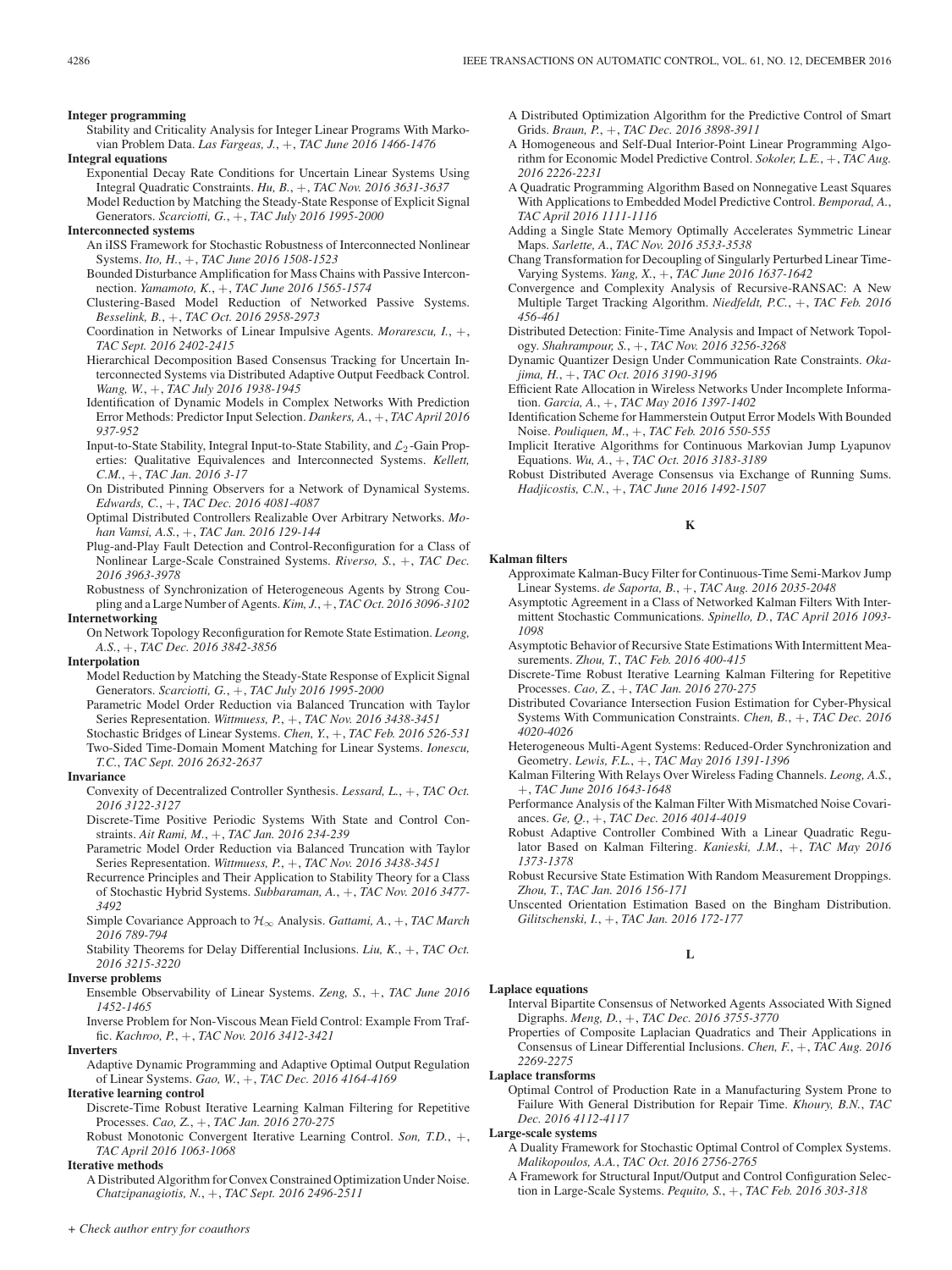- Corrective Control of Composite Asynchronous Sequential Machines Under Partial Observation. *Yang, J.*, *TAC Feb. 2016 473-478*
- Decentralized Convergence to Nash Equilibria in Constrained Deterministic Mean Field Control. *Grammatico, S.*, +, *TAC Nov. 2016 3315-3329*
- Dissipativity-Based Small-Gain Theorems for Stochastic Network Systems. *Wu, Z.*, +, *TAC Aug. 2016 2065-2078*
- Large-Scale Dissipative and Passive Control Systems and the Role of Star and Cyclic Symmetries. *Ghanbari, V.*, +, *TAC Nov. 2016 3676-3680*
- On the Stability and Robust Stability of Networked Dynamic Systems. *Zhou, T.*, +, *TAC June 2016 1595-1600*
- Regularization for Design. *Matni, N.*, +, *TAC Dec. 2016 3991-4006*
- **Leak detection**
	- Leak Detection, Size Estimation and Localization in Pipe Flows. *Aamo, O.M.*, *TAC Jan. 2016 246-251*

## **Learning (artificial intelligence)**

- A Payoff-Based Learning Approach to Cooperative Environmental Monitoring for PTZ Visual Sensor Networks. *Hatanaka, T.*, +, *TAC March 2016 709-724*
- Adaptive Dynamic Programming and Adaptive Optimal Output Regulation of Linear Systems. *Gao, W.*, +, *TAC Dec. 2016 4164-4169*
- An Asynchronous Mini-Batch Algorithm for Regularized Stochastic Optimization. *Feyzmahdavian, H.R.*, +, *TAC Dec. 2016 3740-3754*
- Distributed Detection: Finite-Time Analysis and Impact of Network Topology. *Shahrampour, S.*, +, *TAC Nov. 2016 3256-3268*
- Learning a Nonlinear Controller From Data: Theory, Computation, and Experimental Results. *Fagiano, L.*, +, *TAC July 2016 1854-1868*
- Port-Hamiltonian Systems in Adaptive and Learning Control: A Survey. *Nageshrao, S.P.*, +, *TAC May 2016 1223-1238*

#### **Learning systems**

- A Scenario Approach for Non-Convex Control Design. *Grammatico, S.*, +, *TAC Feb. 2016 334-345*
- Discrete-Time Robust Iterative Learning Kalman Filtering for Repetitive Processes. *Cao, Z.*, +, *TAC Jan. 2016 270-275*
- Port-Hamiltonian Systems in Adaptive and Learning Control: A Survey. *Nageshrao, S.P.*, +, *TAC May 2016 1223-1238*

# **Least mean squares methods**

Slide Window Bounded-Error Time-Varying Systems Identification. *Bravo, J.M.*, +, *TAC Aug. 2016 2282-2287*

# **Least squares approximations**

- A Quadratic Programming Algorithm Based on Nonnegative Least Squares With Applications to Embedded Model Predictive Control. *Bemporad, A.*, *TAC April 2016 1111-1116*
- Simultaneous Identification and Stabilization of Nonlinearly Parameterized Discrete-Time Systems by Nonlinear Least Squares Algorithm. *Li, C.*, +, *TAC July 2016 1810-1823*

# **Legged locomotion**

Stability Analysis and Control of Rigid-Body Systems With Impacts and Friction. *Posa, M.*, +, *TAC June 2016 1423-1437*

# **Lie algebras**

- Characterization of Controllability Based on Continuity of Closed-Loop Eigenvectors: Application to Controller-Driven Sampling Stabilization. *Haimovich, H.*, +, *TAC Jan. 2016 276-281*
- Sufficient Lie Algebraic Conditions for Sampled-Data Feedback Stabilizability of Affine in the Control Nonlinear Systems. *Tsinias, J.*, +, *TAC May 2016 1334-1339*

#### **Lie groups**

Second-Order-Optimal Minimum-Energy Filters on Lie Groups. *Saccon, A.*, +, *TAC Oct. 2016 2906-2919*

#### **Linear algebra**

A Homogeneous and Self-Dual Interior-Point Linear Programming Algorithm for Economic Model Predictive Control. *Sokoler, L.E.*, +, *TAC Aug. 2016 2226-2231*

Multi(2)-Rate Control From a 2-Periodic Perspective: Generalized 2-Rate Control. *Chakraborty, S.*, +, *TAC June 2016 1631-1636*

# **Linear codes**

Linear Time-Invariant Anytime Codes for Control Over Noisy Channels. *Sukhavasi, R.T.*, +, *TAC Dec. 2016 3826-3841*

#### **Linear differential equations**

- Crowd-Averse Robust Mean-Field Games: Approximation via State Space Extension. *Bauso, D.*, +, *TAC July 2016 1882-1894*
- Dissipative Switched Linear Differential Systems. *Mayo-Maldonado, J.C.*, +, *TAC Dec. 2016 3813-3825*

Properties of Composite Laplacian Quadratics and Their Applications in Consensus of Linear Differential Inclusions. *Chen, F.*, +, *TAC Aug. 2016 2269-2275*

#### **Linear matrix inequalities**

- A Convex Characterization of Robust Stability for Positive and Positively Dominated Linear Systems. *Colombino, M.*, +, *TAC July 2016 1965-1971* A Robust MPC for Input-Output LPV Models. *Abbas, H.S.*, +, *TAC Dec.*
- *2016 4183-4188* A Way to Exploit the Fractional Stability Domain for Robust Chaos Sup-
- pression and Synchronization via LMIs. *Aguiar, B.*, +, *TAC Oct. 2016 2796-2807*
- Computation of the Structured Singular Value via Moment LMI Relaxations. *Piga, D.*, *TAC Feb. 2016 520-525*
- Design of Stabilizing Switching Laws for Mixed Switched Affine Systems. *Hajiahmadi, M.*, +, *TAC June 2016 1676-1681*
- Dissipative Switched Linear Differential Systems. *Mayo-Maldonado, J.C.*, +, *TAC Dec. 2016 3813-3825*
- Distributional Robustness Analysis for Nonlinear Uncertainty Structures. *Feng, C.*, +, *TAC July 2016 1900-1905*
- Dynamic Feedback Synchronization of Lur'e Networks via Incremental Sector Boundedness. *Zhang, F.*, +, *TAC Sept. 2016 2579-2584*
- Exponential Decay Rate Conditions for Uncertain Linear Systems Using Integral Quadratic Constraints. *Hu, B.*, +, *TAC Nov. 2016 3631-3637*
- Linear Threshold Discrete-Time Recurrent Neural Networks: Stability and Globally Attractive Sets. *Shen, T.*, +, *TAC Sept. 2016 2650-2656*
- LMI Stability Conditions for 2D Roesser Models. *Bachelier, O.*, +, *TAC March 2016 766-770*
- LMI-Based Reset H∞ Design for Linear Continuous-Time Plants. *Fichera, F.*, +, *TAC Dec. 2016 4157-4163*
- Necessary and Sufficient Condition for Stability of Switched Uncertain Linear Systems Under Dwell-Time Constraint. *Xiang, W.*, *TAC Nov. 2016 3619-3624*
- Negative Imaginary Lemmas for Descriptor Systems. *Xiong, J.*, +, *TAC Feb. 2016 491-496*
- On Distributed Pinning Observers for a Network of Dynamical Systems. *Edwards, C.*, +, *TAC Dec. 2016 4081-4087*
- On  $H_{\infty}$  Estimation of Randomly Occurring Faults for A Class of Nonlinear Time-Varying Systems With Fading Channels. *Dong, H.*, +, *TAC Feb. 2016 479-484*
- On Positive-Realness and Lyapunov Functions for Switched Linear Differential Systems. *Mayo-Maldonado, J.C.*, +, *TAC Aug. 2016 2239-2244*
- On the Stabilizability of Discrete-Time Switched Linear Systems: Novel Conditions and Comparisons. *Fiacchini, M.*, +, *TAC May 2016 1181- 1193*
- Regional Stability Analysis of Discrete-Time Dynamic Output Feedback Under Aperiodic Sampling and Input Saturation. *Gomes da Silva, J.M.*, +, *TAC Dec. 2016 4176-4182*
- Stability Analysis for a Class of Partial Differential Equations via Semidefinite Programming. *Valmorbida, G.*, +, *TAC June 2016 1649-1654*
- Stability Analysis of Integral Delay Systems With Multiple Delays. *Zhou, B.*, +, *TAC Jan. 2016 188-193*
- Stability and Disturbance Attenuation for Markov Jump Linear Systems with Time-Varying Transition Probabilities. *Lutz, C.C.*, +, *TAC May 2016 1413-1418*
- Switching Rule Design for Affine Switched Systems With Guaranteed Cost and Uncertain Equilibrium Condition. *Senger, G.A.*, +, *TAC July 2016 1925-1930*
- The Mean-Square Stability Probability of  $H_{\infty}$  Control of Continuous Markovian Jump Systems. *Zhu, J.*, +, *TAC July 2016 1918-1924*

# **Linear parameter varying systems**

- A Robust MPC for Input-Output LPV Models. *Abbas, H.S.*, +, *TAC Dec. 2016 4183-4188*
- Ensemble Control of Time-Invariant Linear Systems with Linear Parameter Variation. *Li, J.*, +, *TAC Oct. 2016 2808-2820*

#### **Linear programming**

- A Homogeneous and Self-Dual Interior-Point Linear Programming Algorithm for Economic Model Predictive Control. *Sokoler, L.E.*, +, *TAC Aug. 2016 2226-2231*
- Approximation Algorithms for Optimization of Combinatorial Dynamical Systems. *Yang, I.*, +, *TAC Sept. 2016 2644-2649*
- Characterization and Optimization of  $l_{\infty}$  Gains of Linear Switched Systems. *Naghnaeian, M.*, +, *TAC Aug. 2016 2203-2218*
- Discrete-Time Positive Periodic Systems With State and Control Constraints. *Ait Rami, M.*, +, *TAC Jan. 2016 234-239*
- On the Kalman-Yakubovich-Popov Lemma for Positive Systems. *Rantzer, A.*, *TAC May 2016 1346-1349*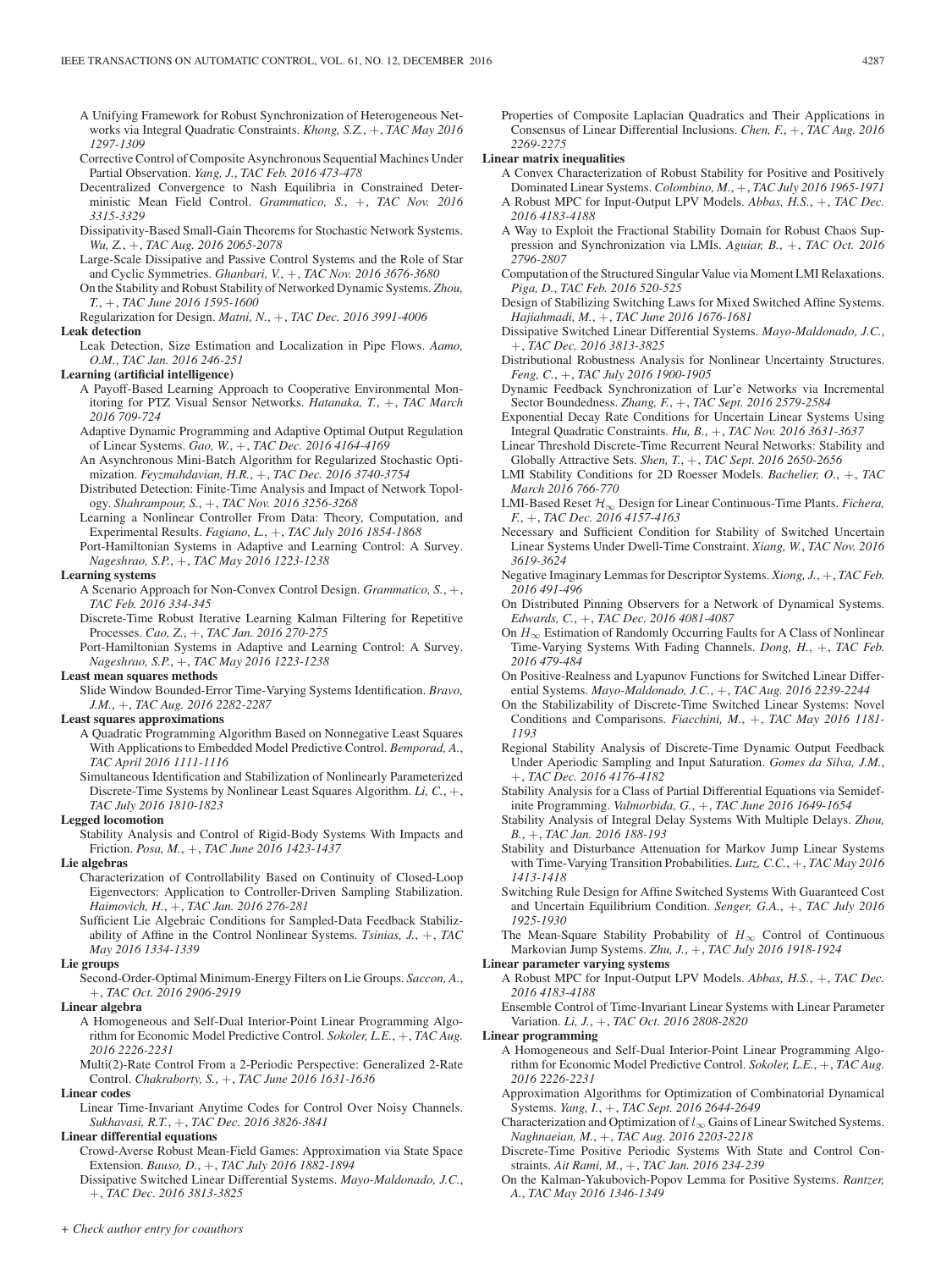Stability and Criticality Analysis for Integer Linear Programs With Markovian Problem Data. *Las Fargeas, J.*, +, *TAC June 2016 1466-1476*

**Linear quadratic control**

- A Comparison of LQR Optimal Performance in the Decentralized and Centralized Settings. *Miller, D.E.*, *TAC Aug. 2016 2308-2311*
- Decentralized Convergence to Nash Equilibria in Constrained Deterministic Mean Field Control. *Grammatico, S.*, +, *TAC Nov. 2016 3315-3329*
- Fast Constrained LQR Based on MPC With Linear Decomposition. *Nguyen, H.*, +, *TAC Sept. 2016 2585-2590*
- Indefinite Mean-Field Stochastic Linear-Quadratic Optimal Control: From Finite Horizon to Infinite Horizon. *Ni, Y.*, +, *TAC Nov. 2016 3269-3284*
- Linear Quadratic Optimal Control of Continuous-Time LTI Systems With Random Input Gains. *Chen, W.*, +, *TAC July 2016 2008-2013*
- New Minmax Linear Quadratic Fault-Tolerant Tracking Control for Batch Processes. *Zhang, R.*, +, *TAC Oct. 2016 3045-3051*
- On the Factorization of Rational Discrete-Time Spectral Densities. *Baggio, G.*, +, *TAC April 2016 969-981*
- Optimal Control With Noisy Time. *Lamperski, A.*, +, *TAC Feb. 2016 319- 333*

Robust Adaptive Controller Combined With a Linear Quadratic Regulator Based on Kalman Filtering. *Kanieski, J.M.*, +, *TAC May 2016 1373-1378*

# **Linear quadratic Gaussian control**

- Backward Mean-Field Linear-Quadratic-Gaussian (LQG) Games: Full and Partial Information. *Huang, J.*, +, *TAC Dec. 2016 3784-3796*
- Linear Exponential Quadratic Stochastic Differential Games. *Duncan, T.E.*, *TAC Sept. 2016 2550-2552*
- Mean-Field Linear-Quadratic-Gaussian (LQG) Games for Stochastic Integral Systems. *Huang, J.*, +, *TAC Sept. 2016 2670-2675*
- Memoryless Approach to the LQ and LQG Problems With Variable Input Delay. *Cacace, F.*, +, *TAC Jan. 2016 216-221*
- Necessary and Sufficient Conditions for Global External Stochastic Stabilization of Linear Systems With Input Saturation. *Stoorvogel, A.A.*, +, *TAC May 2016 1368-1372*

#### **Linear systems**

- A Characterization of the Minimal Average Data Rate That Guarantees a Given Closed-Loop Performance Level. *Silva, E.I.*, +, *TAC Aug. 2016 2171-2186*
- A Convex Characterization of Robust Stability for Positive and Positively Dominated Linear Systems. *Colombino, M.*, +, *TAC July 2016 1965-1971*
- A Homogeneous and Self-Dual Interior-Point Linear Programming Algorithm for Economic Model Predictive Control. *Sokoler, L.E.*, +, *TAC Aug. 2016 2226-2231*
- A New Scheme of Fault Detection for Linear Discrete Time-Varying Systems. *Zhong, M.*, +, *TAC Sept. 2016 2597-2602*
- A Note on Functional Observability. *Rotella, F.*, +, *TAC Oct. 2016 3197- 3202*
- A One-Step Approach to Computing a Polytopic Robust Positively Invariant Set. *Trodden, P.*, *TAC Dec. 2016 4100-4105*
- A Quadratic Programming Algorithm Based on Nonnegative Least Squares With Applications to Embedded Model Predictive Control. *Bemporad, A.*, *TAC April 2016 1111-1116*
- A Short Note on Constrained Linear Control Systems With Multiplicative Ellipsoidal Uncertainty. *Houska, B.*, +, *TAC Dec. 2016 4106-4111*
- A Tractable Fault Detection and Isolation Approach for Nonlinear Systems With Probabilistic Performance. *Mohajerin Esfahani, P.*, +, *TAC March 2016 633-647*
- A Unifying Framework for Robust Synchronization of Heterogeneous Networks via Integral Quadratic Constraints. *Khong, S.Z.*, +, *TAC May 2016 1297-1309*
- Adaptive Controller for Linear System With Input Delay and Output Disturbance. *Pyrkin, A.A.*, +, *TAC Dec. 2016 4229-4234*
- Adaptive Dynamic Programming and Adaptive Optimal Output Regulation of Linear Systems. *Gao, W.*, +, *TAC Dec. 2016 4164-4169*
- Adaptive Model Predictive Control for Unconstrained Discrete-Time Linear Systems With Parametric Uncertainties. *Zhu, B.*, +, *TAC Oct. 2016 3171- 3176*
- Adding a Single State Memory Optimally Accelerates Symmetric Linear Maps. *Sarlette, A.*, *TAC Nov. 2016 3533-3538*
- Almost Sure Stability of Switching Markov Jump Linear Systems. *Song, Y.*, +, *TAC Sept. 2016 2638-2643*
- An Adaptive Observer Design for  $n + 1$  Coupled Linear Hyperbolic PDEs Based on Swapping. *Anfinsen, H.*, +, *TAC Dec. 2016 3979-3990*
- Analysing the Stability of Linear Systems via Exponential Chebyshev Polynomials. *Protasov, V.Y.*, +, *TAC March 2016 795-798*
- Approximate Kalman-Bucy Filter for Continuous-Time Semi-Markov Jump Linear Systems. *de Saporta, B.*, +, *TAC Aug. 2016 2035-2048*

Chang Transformation for Decoupling of Singularly Perturbed Linear Time-Varying Systems. *Yang, X.*, +, *TAC June 2016 1637-1642*

- Characterization and Optimization of  $l_{\infty}$  Gains of Linear Switched Systems. *Naghnaeian, M.*, +, *TAC Aug. 2016 2203-2218*
- Characterization of Controllability Based on Continuity of Closed-Loop Eigenvectors: Application to Controller-Driven Sampling Stabilization. *Haimovich, H.*, +, *TAC Jan. 2016 276-281*
- Common I/O Decoupling for Multi Model Descriptor Systems. *Koumboulis, F.N.*, *TAC March 2016 783-788*
- Consensus Algorithms and the Decomposition-Separation Theorem. *Bolouki, S.*, +, *TAC Sept. 2016 2357-2369*
- Constructive Necessary and Sufficient Condition for the Stability of Quasi-Periodic Linear Impulsive Systems. *Fiacchini, M.*, +, *TAC Sept. 2016 2512-2517*
- Containment of Higher-Order Multi-Leader Multi-Agent Systems: A Dynamic Output Approach. *Wen, G.*, +, *TAC April 2016 1135-1140*
- Control of Homodirectional and General Heterodirectional Linear Coupled Hyperbolic PDEs. *Hu, L.*, +, *TAC Nov. 2016 3301-3314*
- Controllability of Linear Systems With Switching Delays. *Jungers, R.M.*, +, *TAC April 2016 1117-1122*
- Controller Design for Robust Output Regulation of Regular Linear Systems. *Paunonen, L.*, *TAC Oct. 2016 2974-2986*
- Coordination in Networks of Linear Impulsive Agents. *Morarescu, I.*, +, *TAC Sept. 2016 2402-2415*
- Differentially Positive Systems. *Forni, F.*, +, *TAC Feb. 2016 346-359*
- Dissipative Switched Linear Differential Systems. *Mayo-Maldonado, J.C.*, +, *TAC Dec. 2016 3813-3825*
- Distributed Consensus Control of Multi-Agent Systems With Higher Order Agent Dynamics and Dynamically Changing Directed Interaction Topologies. *Su, S.*, +, *TAC Feb. 2016 515-519*
- Distributionally Robust Control of Constrained Stochastic Systems. *Van Parys, B.P.G.*, +, *TAC Feb. 2016 430-442*
- Disturbance Decoupling With Closed-Loop Modes Stability in Switched Linear Systems. *Zattoni, E.*, +, *TAC Oct. 2016 3115-3121*
- Eigenstructure Assignment for Componentwise Ultimate Bound Minimization in Discrete-Time Linear Systems. *Heidari, R.*, +, *TAC Nov. 2016 3669-3675*
- Energy Shaping of Mechanical Systems via PID Control and Extension to Constant Speed Tracking. *Romero, J.G.*, +, *TAC Nov. 2016 3551-3556*
- Ensemble Observability of Linear Systems. *Zeng, S.*, +, *TAC June 2016 1452-1465*
- Event-Triggered Stabilization of Linear Systems Under Bounded Bit Rates. *Tallapragada, P.*, +, *TAC June 2016 1575-1589*
- Explicit Reference Governor for Constrained Nonlinear Systems. *Garone, E.*, +, *TAC May 2016 1379-1384*
- Exponential Decay Rate Conditions for Uncertain Linear Systems Using Integral Quadratic Constraints. *Hu, B.*, +, *TAC Nov. 2016 3631-3637*
- Exponential Stability With Decay Rate Estimation for Linear Difference Equations. *Damak, S.*, +, *TAC Jan. 2016 252-257*
- Fast Constrained LQR Based on MPC With Linear Decomposition. *Nguyen, H.*, +, *TAC Sept. 2016 2585-2590*
- Fundamental Limits and Tradeoffs on Disturbance Propagation in Linear Dynamical Networks. *Siami, M.*, +, *TAC Dec. 2016 4055-4062*
- Further Results on the Achievable Delay Margin Using LTI Control. *Ju, P.*, +, *TAC Oct. 2016 3134-3139*
- Global Stabilization via Sampled-Data Output Feedback for a Class of Linearly Uncontrollable and Unobservable Systems. *Qian, C.*, +, *TAC Dec. 2016 4088-4093*
- Globally Monotonic Tracking Control of Multivariable Systems. *Ntogramatzidis, L.*, +, *TAC Sept. 2016 2559-2564*
- Hierarchical Decomposition Based Consensus Tracking for Uncertain Interconnected Systems via Distributed Adaptive Output Feedback Control. *Wang, W.*, +, *TAC July 2016 1938-1945*
- Higher Accuracy Output Feedback Sliding Mode Control of Sampled-Data Systems. *Nguyen, T.*, +, *TAC Oct. 2016 3177-3182*
- Homogeneity Based Uniform Stability Analysis for Time-Varying Systems. *Rios, H.*, +, *TAC March 2016 725-734*
- Hybrid Output Regulation for Linear Systems With Periodic Jumps: Solvability Conditions, Structural Implications and Semi-Classical Solutions. *Carnevale, D.*, +, *TAC Sept. 2016 2416-2431*
- Identification Scheme for Hammerstein Output Error Models With Bounded Noise. *Pouliquen, M.*, +, *TAC Feb. 2016 550-555*
- Implicit Iterative Algorithms for Continuous Markovian Jump Lyapunov Equations. *Wu, A.*, +, *TAC Oct. 2016 3183-3189*
- Integral Sliding Manifold Design for Linear Systems With Additive Unmatched Disturbances. *Veselic, B.*, +, *TAC Sept. 2016 2544-2549*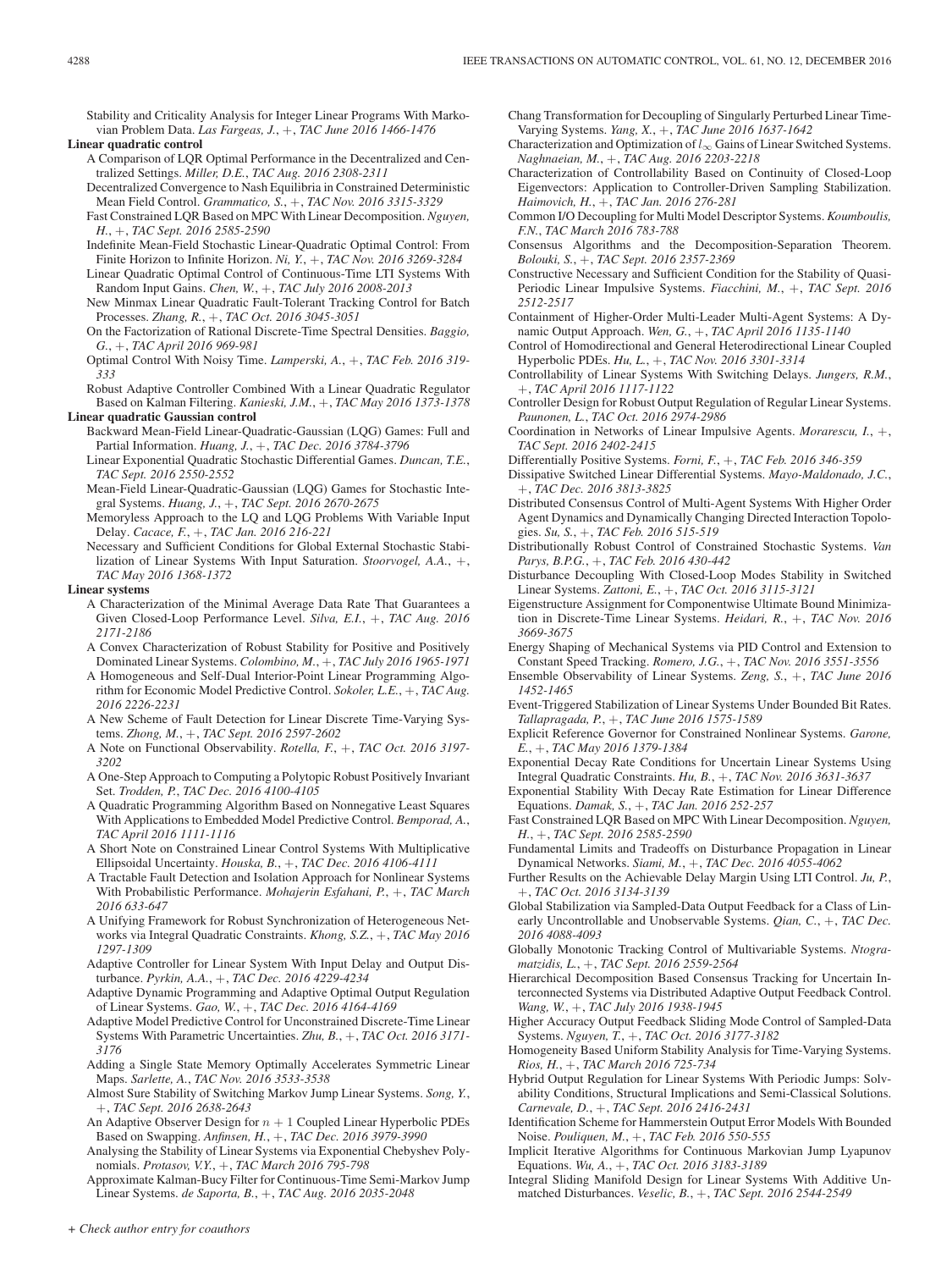Linear Quadratic Optimal Control of Continuous-Time LTI Systems With Random Input Gains. *Chen, W.*, +, *TAC July 2016 2008-2013*

- Linear Threshold Discrete-Time Recurrent Neural Networks: Stability and Globally Attractive Sets. *Shen, T.*, +, *TAC Sept. 2016 2650-2656*
- Linear Time-Invariant Anytime Codes for Control Over Noisy Channels. *Sukhavasi, R.T.*, +, *TAC Dec. 2016 3826-3841*
- LMI Stability Conditions for 2D Roesser Models. *Bachelier, O.*, +, *TAC March 2016 766-770*
- LMI-Based Reset H∞ Design for Linear Continuous-Time Plants. *Fichera, F.*, +, *TAC Dec. 2016 4157-4163*
- Local Positive Reachability of Nonlinear Continuous-Time Systems. *Bartosiewicz, Z.*, *TAC Dec. 2016 4217-4221*
- Maximum Hands-Off Control: A Paradigm of Control Effort Minimization. *Nagahara, M.*, +, *TAC March 2016 735-747*
- Memoryless Approach to the LQ and LQG Problems With Variable Input Delay. *Cacace, F.*, +, *TAC Jan. 2016 216-221*
- MIMO Control Over Additive White Noise Channels: Stabilization and Tracking by LTI Controllers. *Li, Y.*, +, *TAC May 2016 1281-1296*
- Model Reduction by Nice Selections for Linear Switched Systems. *Bastug, M.*, +, *TAC Nov. 2016 3422-3437*
- Model Reduction of Neutral Linear and Nonlinear Time-Invariant Time-Delay Systems With Discrete and Distributed Delays. *Scarciotti, G.*, +, *TAC June 2016 1438-1451*
- Necessary and Sufficient Condition for Stability of Switched Uncertain Linear Systems Under Dwell-Time Constraint. *Xiang, W.*, *TAC Nov. 2016 3619-3624*
- Necessary and Sufficient Conditions for Global External Stochastic Stabilization of Linear Systems With Input Saturation. *Stoorvogel, A.A.*, +, *TAC May 2016 1368-1372*
- Necessary Stability Conditions for Delay Systems With Multiple Pointwise and Distributed Delays. *Cuvas, C.*, +, *TAC July 2016 1987-1994*
- Negative Imaginary Lemmas for Descriptor Systems. *Xiong, J.*, +, *TAC Feb. 2016 491-496*
- Non-Asymptotic Kernel-Based Parametric Estimation of Continuous-Time Linear Systems. *Pin, G.*, +, *TAC Feb. 2016 360-373*
- Novel Criteria for Exponential Stability of Linear Neutral Time-Varying Differential Systems. *Ngoc, P.H.A.*, +, *TAC June 2016 1590-1594*
- Observers are Unnecessary for Output-Feedback Control of Lagrangian Systems. *Loria, A.*, *TAC April 2016 905-920*
- On a New Paradigm for Stock Trading Via a Model-Free Feedback Controller. *Barmish, B.R.*, +, *TAC March 2016 662-676*
- On Convergence Rate of Leader-Following Consensus of Linear Multi-Agent Systems With Communication Noises. *Cheng, L.*, +, *TAC Nov. 2016 3586-3592*
- On Distributed Pinning Observers for a Network of Dynamical Systems. *Edwards, C.*, +, *TAC Dec. 2016 4081-4087*
- On Positive-Realness and Lyapunov Functions for Switched Linear Differential Systems. *Mayo-Maldonado, J.C.*, +, *TAC Aug. 2016 2239-2244*
- On Switching Stabilizability for Continuous-Time Switched Linear Systems. *Lu, Y.*, +, *TAC Nov. 2016 3515-3520*
- On the Equivalence Between Strict Positive Realness and Strict Passivity of Linear Systems. *Madeira, D.d.S.*, +, *TAC Oct. 2016 3091-3095*
- On the Input-Output Distinguishability of Single Output Continuous Linear Time-Invariant Systems. *Motchon, K.M.D.*, +, *TAC July 2016 1906-1911*
- On the Performance Degradation of Cyber-Physical Systems Under Stealthy Integrity Attacks. *Mo, Y.*, +, *TAC Sept. 2016 2618-2624*
- On the Stability and Robust Stability of Networked Dynamic Systems. *Zhou, T.*, +, *TAC June 2016 1595-1600*
- On the Stabilizability of Discrete-Time Switched Linear Systems: Novel Conditions and Comparisons. *Fiacchini, M.*, +, *TAC May 2016 1181- 1193*
- On the Uncertainty on the Phase of a Stable Linear System in the Periodic Disturbance Cancellation Problem. *Fedele, G.*, +, *TAC Sept. 2016 2720- 2726*
- On the Zero-Freeness of Tall Multirate Linear Systems. *Zamani, M.*, +, *TAC Nov. 2016 3606-3611*
- Operator-Type Stability Theorem for Retarded Stochastic Systems With Application. *Zhao, X.*, +, *TAC Dec. 2016 4203-4209*
- Optimal Filtering for Discrete-Time Linear Systems With Time-Correlated Multiplicative Measurement Noises. *Liu, W.*, *TAC July 2016 1972-1978*
- Optimal Stationary Dynamic Output-Feedback Controllers for Discrete-Time Linear Systems With Markovian Jumping Parameters and Additive White Noise Perturbations. *Dragan, V.*, +, *TAC Dec. 2016 3912-3924*
- Optimal Steering of a Linear Stochastic System to a Final Probability Distribution, Part I. *Chen, Y.*, +, *TAC May 2016 1158-1169*
- Optimal Steering of a Linear Stochastic System to a Final Probability Distribution, Part II. *Chen, Y.*, +, *TAC May 2016 1170-1180*
- Output Feedback Cooperative Control for Linear Uncertain Multi-Agent Systems With Nonidentical Relative Degrees. *Su, Y.*, *TAC Dec. 2016 4027- 4033*
- Parametric Model Order Reduction via Balanced Truncation with Taylor Series Representation. *Wittmuess, P.*, +, *TAC Nov. 2016 3438-3451*
- Randomized Control Strategies Under Arbitrary External Noise. *Konstantin, A.*, +, *TAC May 2016 1328-1333*
- Reduction-Based Robustness Analysis of Linear Predictor Feedback for Distributed Input Delays. *Ponomarev, A.*, *TAC Feb. 2016 468-472*
- Reference Tracking With Guaranteed Error Bound for Constrained Linear Systems. *Di Cairano, S.*, +, *TAC Aug. 2016 2245-2250*
- Robust Recursive State Estimation With Random Measurement Droppings. *Zhou, T.*, *TAC Jan. 2016 156-171*
- Robust Stability for Multiple Model Adaptive Control: Part I—The Framework. *Buchstaller, D.*, +, *TAC March 2016 677-692*
- Root Locii for Systems Defined on Hilbert Spaces. *Jacob, B.*, +, *TAC Jan. 2016 116-128*
- Simple Covariance Approach to  $\mathcal{H}_{\infty}$  Analysis. *Gattami, A.*, +, *TAC March 2016 789-794*
- Simultaneous Triangularization of Switching Linear Systems: Arbitrary Eigenvalue Assignment and Genericity. *Haimovich, H.*, *TAC Sept. 2016 2572-2578*
- Singular Perturbation Approximation of Linear Hyperbolic Systems of Balance Laws. *Tang, Y.*, +, *TAC Oct. 2016 3031-3037*
- Slide Window Bounded-Error Time-Varying Systems Identification. *Bravo, J.M.*, +, *TAC Aug. 2016 2282-2287*
- Stability Analysis for LTI Control Systems With Controller Failures and Its Application in Failure Tolerant Control. *Xiang, W.*, +, *TAC March 2016 811-816*
- Stability Analysis for Time-Varying Systems With Delay Using Linear Lyapunov Functionals and a Positive Systems Approach. *Mazenc, F.*, +, *TAC March 2016 771-776*
- Stability and Disturbance Attenuation for Markov Jump Linear Systems with Time-Varying Transition Probabilities. *Lutz, C.C.*, +, *TAC May 2016 1413-1418*
- Stability and Stabilizability of Continuous-Time Linear Compartmental Switched Systems. *Valcher, M.E.*, +, *TAC Dec. 2016 3885-3897*
- Stability and Stabilization of Discrete-Time Semi-Markov Jump Linear Systems via Semi-Markov Kernel Approach. *Zhang, L.*, +, *TAC Feb. 2016 503-508*
- Stabilization of Nonlinear Systems Using Event-Triggered Output Feedback Controllers. *Abdelrahim, M.*, +, *TAC Sept. 2016 2682-2687*
- Stable Model Matching by Non-Regular Static State Feedback. *Kucera, V.*, *TAC Dec. 2016 4138-4142*
- State and Output-Feedback Shared-Control for a Class of Linear Constrained Systems. *Jiang, J.*, +, *TAC Oct. 2016 3209-3214*
- Stochastic Adaptive Stabilization via Extremum Seeking in Case of Unknown Control Directions. *Radenkovic, M.S.*, +, *TAC Nov. 2016 3681- 3686*
- Stochastic Bridges of Linear Systems. *Chen, Y.*, +, *TAC Feb. 2016 526-531*
- System Identification for Passive Linear Quantum Systems. *Guta, M.*, +, *TAC April 2016 921-936*
- The Influence of System Stability and Dynamics on the Accuracy of Level-Crossing Prediction. *Martin, R.*, *TAC Jan. 2016 264-269*
- The Leader-Following Consensus for Multiple Uncertain Euler-Lagrange Systems With an Adaptive Distributed Observer. *Cai, H.*, +, *TAC Oct. 2016 3152-3157*
- Tree Based Trajectory Optimization Based on Local Linearity of Continuous Non-Linear Dynamics. *Kim, C.H.*, +, *TAC Sept. 2016 2610-2617*
- Two-Sided Time-Domain Moment Matching for Linear Systems. *Ionescu, T.C.*, *TAC Sept. 2016 2632-2637*
- Universal Integral Control: An Approach Based on Mollifiers. *Riachy, S.*, +, *TAC Jan. 2016 204-209*
- Using Convex Switching Techniques for Partially Observable Decision Processes. *Hinz, J.*, *TAC Sept. 2016 2727-2732*

Vulnerability of Network Synchronization Processes: A Minimum Energy Perspective. *Dhal, R.*, +, *TAC Sept. 2016 2525-2530*

#### **Linearization techniques**

- A New Prediction Scheme for Input Delay Compensation in Restricted-Feedback Linearizable Systems. *Pasillas-Lepine, W.*, +, *TAC Nov. 2016 3693-3699*
- Dissipativity-Based Filtering for Fuzzy Switched Systems With Stochastic Perturbation. *Shi, P.*, +, *TAC June 2016 1694-1699*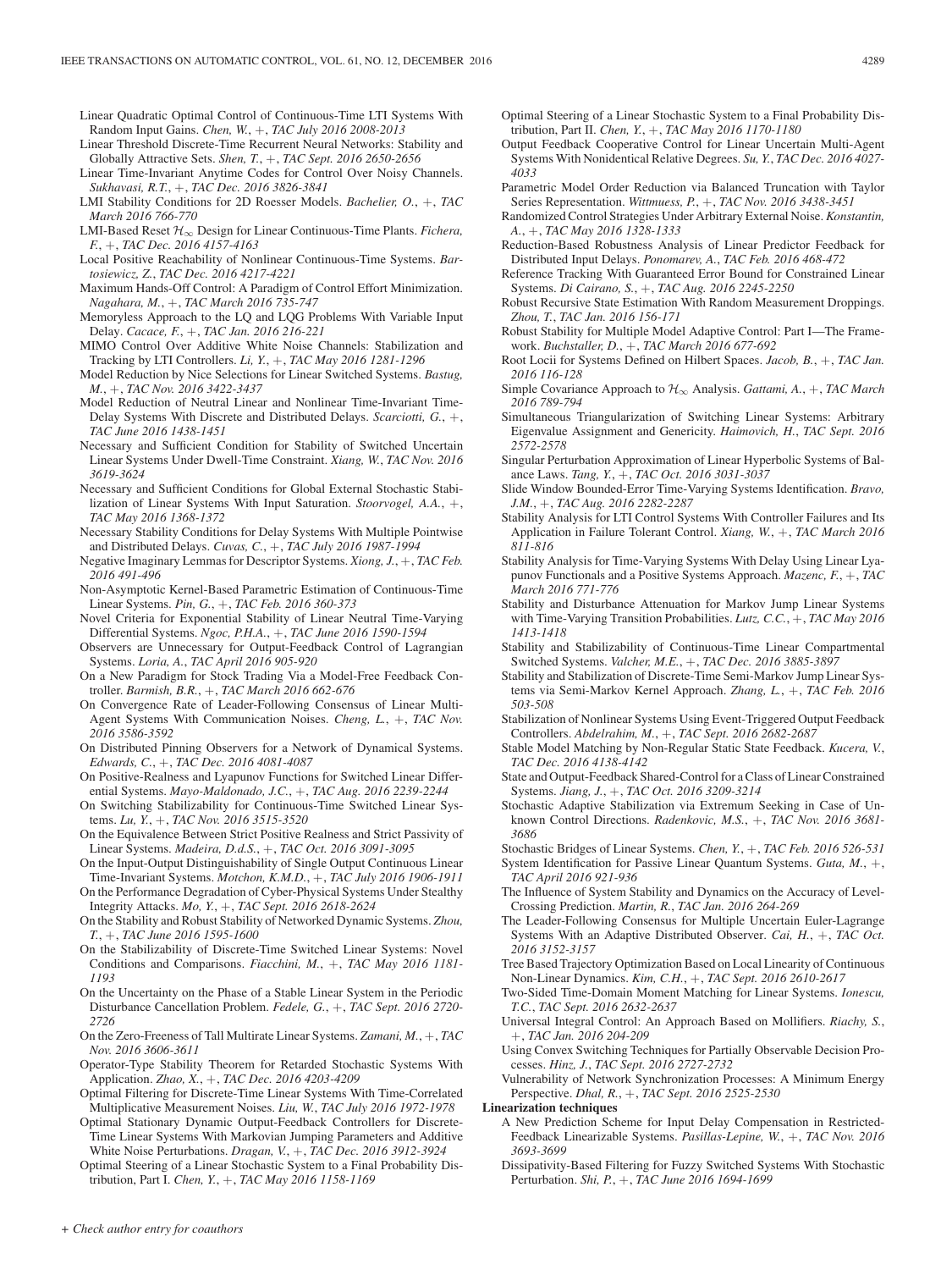- Feedback Linearization for Nonlinear Systems With Time-Varying Input and Output Delays by Using High-Gain Predictors. *Lei, J.*, +, *TAC Aug. 2016 2262-2268*
- Low-Complexity Prescribed Performance Control of Uncertain MIMO Feedback Linearizable Systems. *Theodorakopoulos, A.*, +, *TAC July 2016 1946-1952*
- Shaping the Energy of Mechanical Systems Without Solving Partial Differential Equations. *Donaire, A.*, +, *TAC April 2016 1051-1056*
- Stability Analysis of Integral Delay Systems With Multiple Delays. *Zhou, B.*, +, *TAC Jan. 2016 188-193*
- Transverse Exponential Stability and Applications. *Andrieu, V.*, +, *TAC Nov. 2016 3396-3411*

# **Load flow**

Optimal Placement of Distributed Energy Storage in Power Networks. *Thrampoulidis, C.*, +, *TAC Feb. 2016 416-429*

# **Load flow control**

Decentralized Charging of Plug-in Electric Vehicles With Distribution Feeder Overload Control. *Ghavami, A.*, +, *TAC Nov. 2016 3527-3532*

## **Lyapunov matrix equations**

- Implicit Iterative Algorithms for Continuous Markovian Jump Lyapunov Equations. *Wu, A.*, +, *TAC Oct. 2016 3183-3189*
- Necessary Stability Conditions for Delay Systems With Multiple Pointwise and Distributed Delays. *Cuvas, C.*, +, *TAC July 2016 1987-1994*

#### **Lyapunov methods**

- $\mathcal{L}_2$ -Gain Analysis for a Class of Hybrid Systems With Applications to Reset and Event-Triggered Control: A Lifting Approach. *Heemels, W.P.M.H.*, +, *TAC Oct. 2016 2766-2781*
- A Minimal State Approach to Dynamic Stabilization of the Rotating Disk-Beam System With Infinite Memory. *Chentouf, B.*, *TAC Nov. 2016 3700- 3706*
- An iISS Framework for Stochastic Robustness of Interconnected Nonlinear Systems. *Ito, H.*, +, *TAC June 2016 1508-1523*
- An Integral-Type Multiple Lyapunov Functions Approach for Switched Nonlinear Systems. *Long, L.*, +, *TAC July 2016 1979-1986*
- An IQC Approach to Robust Stability of Aperiodic Sampled-Data Systems. *Kao, C.*, *TAC Aug. 2016 2219-2225*
- Analysing the Stability of Linear Systems via Exponential Chebyshev Polynomials. *Protasov, V.Y.*, +, *TAC March 2016 795-798*
- Backstepping Control Under Multi-Rate Sampling. *Tanasa, V.*, +, *TAC May 2016 1208-1222*
- Bounded Integral Control of Input-to-State Practically Stable Nonlinear Systems to Guarantee Closed-Loop Stability. *Konstantopoulos, G.C.*, +, *TAC Dec. 2016 4196-4202*
- Compensating Drift Vector Fields With Gradient Vector Fields for Asymptotic Submanifold Stabilization. *Montenbruck, J.M.*, +, *TAC Feb. 2016 388-399*
- Constructive Necessary and Sufficient Condition for the Stability of Quasi-Periodic Linear Impulsive Systems. *Fiacchini, M.*, +, *TAC Sept. 2016 2512-2517*
- Design and Analysis of Distributed Averaging With Quantized Communication. *El Chamie, M.*, +, *TAC Dec. 2016 3870-3884*
- Design of Stabilizing Switching Laws for Mixed Switched Affine Systems. *Hajiahmadi, M.*, +, *TAC June 2016 1676-1681*
- Dissipativity-Based Filtering for Fuzzy Switched Systems With Stochastic Perturbation. *Shi, P.*, +, *TAC June 2016 1694-1699*
- Distributed Consensus of Second-Order Multi-Agent Systems With Heterogeneous Unknown Inertias and Control Gains Under a Directed Graph. *Mei, J.*, +, *TAC Aug. 2016 2019-2034*
- Distributed Coordination Control for Multi-Robot Networks Using Lyapunov-Like Barrier Functions. *Panagou, D.*, +, *TAC March 2016 617- 632*
- Distributed Formation Stabilization Using Relative Position Measurements in Local Coordinates. *Aranda, M.*, +, *TAC Dec. 2016 3925-3935*
- Distributed Mixed  $H_2/H_\infty$  Fusion Estimation With Limited Communication Capacity. *Chen, B.*, +, *TAC March 2016 805-810*
- Effects of Mixed-Modes on the Stability Analysis of Switched Time-Varying Delay Systems. *Li, Q.*, +, *TAC Oct. 2016 3038-3044*
- Equivalence of MIMO Circle Criterion to Existence of Quadratic Lyapunov Function. *Lipkovich, M.*, +, *TAC July 2016 1895-1899*
- Explicit Reference Governor for Constrained Nonlinear Systems. *Garone, E.*, +, *TAC May 2016 1379-1384*
- Exponential Stability for Discrete-Time Infinite Markov Jump Systems. *Hou, T.*, +, *TAC Dec. 2016 4241-4246*
- Exponential Stability With Decay Rate Estimation for Linear Difference Equations. *Damak, S.*, +, *TAC Jan. 2016 252-257*
- Fault Detection Filtering for Nonlinear Switched Stochastic Systems. *Su, X.*, +, *TAC May 2016 1310-1315*
- Feedback Linearization for Nonlinear Systems With Time-Varying Input and Output Delays by Using High-Gain Predictors. *Lei, J.*, +, *TAC Aug. 2016 2262-2268*
- Feedback Stabilization for the Mass Balance Equations of an Extrusion Process. *Diagne, M.*, +, *TAC March 2016 760-765*
- Finite-Time Stabilization and Optimal Feedback Control. *Haddad, W.M.*, +, *TAC April 2016 1069-1074*
- Finite-Time Synchronization of Coupled Networks With Markovian Topology and Impulsive Effects. *Yang, X.*, +, *TAC Aug. 2016 2256-2261*
- Global Asymptotic Stabilization of Nonlinear Deterministic Systems Using Wiener Processes. *Hoshino, K.*, +, *TAC Aug. 2016 2318-2323*
- Implicit Iterative Algorithms for Continuous Markovian Jump Lyapunov Equations. *Wu, A.*, +, *TAC Oct. 2016 3183-3189*
- Leader-Following Formation Tracking Control of Mobile Robots Without Direct Position Measurements. *Liang, X.*, +, *TAC Dec. 2016 4131-4137*
- Luenberger-Type Observers for a Class of Nonlinear Triangular Control Systems. *Tsinias, J.*, +, *TAC Dec. 2016 3797-3812*
- Lyapunov Stability and Performance Analysis of the Implicit Discrete Sliding Mode Control. *Huber, O.*, +, *TAC Oct. 2016 3016-3030*
- Lyapunov-Based Sufficient Conditions for Stability of Hybrid Systems With Memory. *Liu, J.*, +, *TAC April 2016 1057-1062*
- Necessary and Sufficient Condition for Stability of Switched Uncertain Linear Systems Under Dwell-Time Constraint. *Xiang, W.*, *TAC Nov. 2016 3619-3624*
- Network Synchronization With Nonlinear Dynamics and Switching Interactions. *Yang, T.*, +, *TAC Oct. 2016 3103-3108*
- New Approach to the Stability of Chemical Reaction Networks: Piecewise Linear in Rates Lyapunov Functions. *Al-Radhawi, M.*, +, *TAC Jan. 2016 76-89*
- Noise-to-State Stability for a Class of Random Systems With State-Dependent Switching. *Zhang, D.*, +, *TAC Oct. 2016 3164-3170*
- Nonlinear Observer for 3D Rigid Body Motion Estimation Using Doppler Measurements. *Bras, S.*, +, *TAC Nov. 2016 3580-3585*
- Nonlinear Observers Robust to Measurement Disturbances in an ISS Sense. *Shim, H.*, +, *TAC Jan. 2016 48-61*
- Nonlinear Predictor Feedback for Input-Affine Systems With Distributed Input Delays. *Ponomarev, A.*, *TAC Sept. 2016 2591-2596*
- Nonlinear Scaling of (i)ISS-Lyapunov Functions. *Kellett, C.M.*, +, *TAC April 2016 1087-1092*
- Observer Design for Unilaterally Constrained Lagrangian Systems: A Passivity-Based Approach. *Tanwani, A.*, +, *TAC Sept. 2016 2386-2401*
- On Network Topology Reconfiguration for Remote State Estimation. *Leong, A.S.*, +, *TAC Dec. 2016 3842-3856*
- On Positive-Realness and Lyapunov Functions for Switched Linear Differential Systems. *Mayo-Maldonado, J.C.*, +, *TAC Aug. 2016 2239-2244*
- On Rates of Convergence for Markov Chains Under Random Time State Dependent Drift Criteria. *Zurkowski, R.*, +, *TAC Jan. 2016 145-155*
- On Switching Stabilizability for Continuous-Time Switched Linear Systems. *Lu, Y.*, +, *TAC Nov. 2016 3515-3520*
- On the Steady-State Control of Timed Event Graphs With Firing Date Constraints. *Goncalves, V.M.*, +, *TAC Aug. 2016 2187-2202*
- Optimal Steering of a Linear Stochastic System to a Final Probability Distribution, Part I. *Chen, Y.*, +, *TAC May 2016 1158-1169*
- Optimal Steering of a Linear Stochastic System to a Final Probability Distribution, Part II. *Chen, Y.*, +, *TAC May 2016 1170-1180*
- Output Feedback Stabilization and Estimation of the Region of Attraction for Nonlinear Systems: A Vector Control Lyapunov Function Perspective. *Xu, D.*, +, *TAC Dec. 2016 4034-4040*
- Recurrence Principles and Their Application to Stability Theory for a Class of Stochastic Hybrid Systems. *Subbaraman, A.*, +, *TAC Nov. 2016 3477- 3492*
- Reduction-Based Robustness Analysis of Linear Predictor Feedback for Distributed Input Delays. *Ponomarev, A.*, *TAC Feb. 2016 468-472*
- Resilient Estimation for Networked Systems With Variable Communication Capability. *Zhang, L.*, +, *TAC Dec. 2016 4150-4156*
- Safety Controller Synthesis for Incrementally Stable Switched Systems Using Multiscale Symbolic Models. *Girard, A.*,+, *TAC June 2016 1537-1549*
- Singular Perturbation Approximation of Linear Hyperbolic Systems of Balance Laws. *Tang, Y.*, +, *TAC Oct. 2016 3031-3037*
- Stability Analysis and Control of Rigid-Body Systems With Impacts and Friction. *Posa, M.*, +, *TAC June 2016 1423-1437*
- Stability Analysis for a Class of Partial Differential Equations via Semidefinite Programming. *Valmorbida, G.*, +, *TAC June 2016 1649-1654*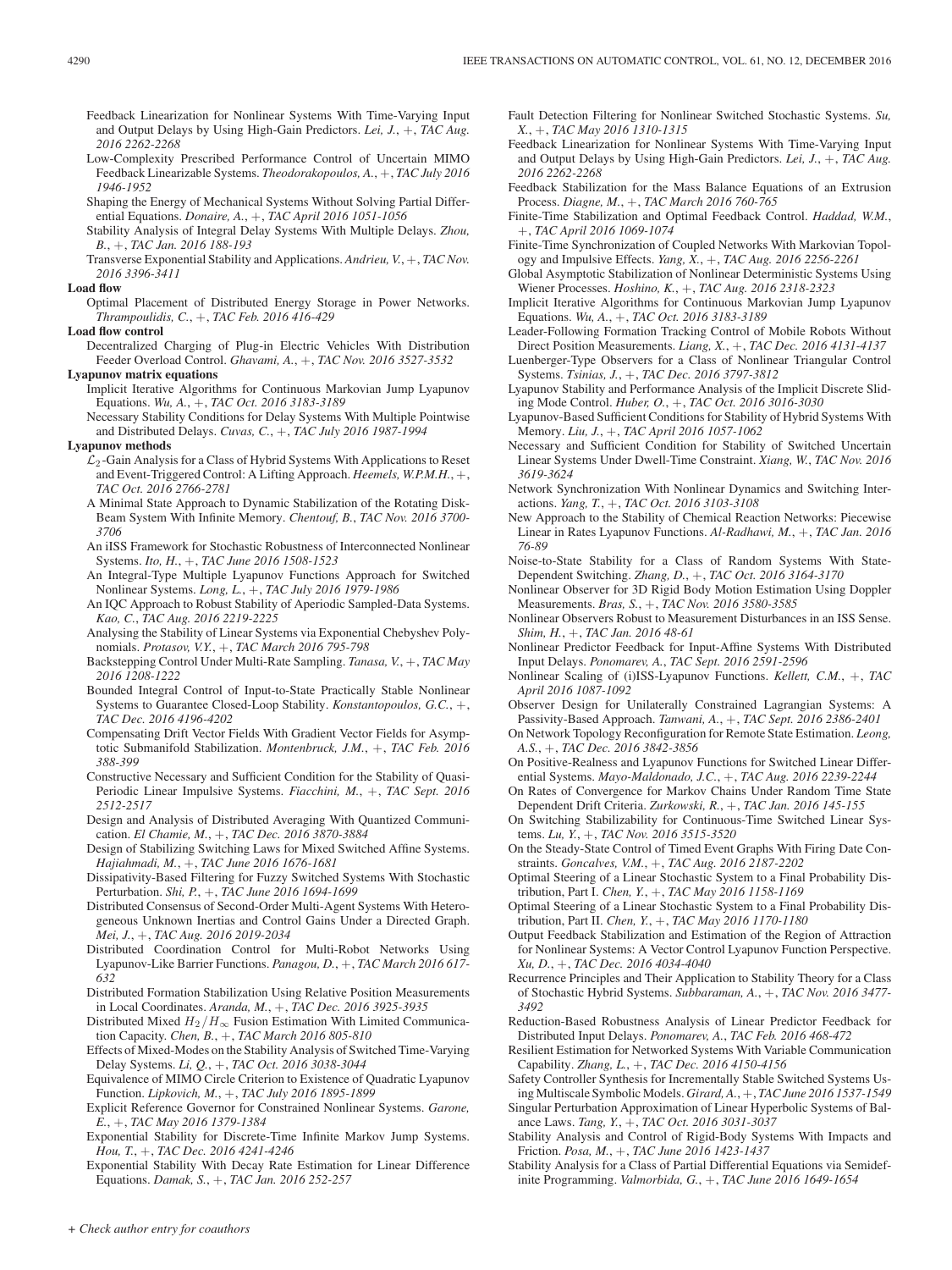- Stability Analysis for LTI Control Systems With Controller Failures and Its Application in Failure Tolerant Control. *Xiang, W.*, +, *TAC March 2016 811-816*
- Stability Analysis for Time-Varying Systems With Delay Using Linear Lyapunov Functionals and a Positive Systems Approach. *Mazenc, F.*, +, *TAC March 2016 771-776*
- Stability Analysis of Integral Delay Systems With Multiple Delays. *Zhou, B.*, +, *TAC Jan. 2016 188-193*
- Stability Analysis via Averaging Functions. *Pogromsky, A.Y.*, +, *TAC April 2016 1081-1086*
- Stability Margins in Adaptive Mixing Control Via a Lyapunov-Based Switching Criterion. *Baldi, S.*, +, *TAC May 2016 1194-1207*
- Stability Theorems for Delay Differential Inclusions. *Liu, K.*, +, *TAC Oct. 2016 3215-3220*
- State and Output-Feedback Shared-Control for a Class of Linear Constrained Systems. *Jiang, J.*, +, *TAC Oct. 2016 3209-3214*

Stochastic Bridges of Linear Systems. *Chen, Y.*, +, *TAC Feb. 2016 526-531*

- Sufficient Lie Algebraic Conditions for Sampled-Data Feedback Stabilizability of Affine in the Control Nonlinear Systems. *Tsinias, J.*, +, *TAC May 2016 1334-1339*
- Symbolic Models for Networks of Control Systems. *Pola, G.*, +, *TAC Nov. 2016 3663-3668*
- Time-Varying Input and State Delay Compensation for Uncertain Nonlinear Systems. *Kamalapurkar, R.*, +, *TAC March 2016 834-839*
- Wave Equation With Cone-Bounded Control Laws. *Prieur, C.*, +, *TAC Nov. 2016 3452-3463*

**M**

#### **Machine control**

- A Parametric Nonconvex Decomposition Algorithm for Real-Time and Distributed NMPC. *Hours, J.*, +, *TAC Feb. 2016 287-302*
- Corrective Control of Composite Asynchronous Sequential Machines Under Partial Observation. *Yang, J.*, *TAC Feb. 2016 473-478*
- Modeling and Control of Switched Asynchronous Sequential Machines. *Yang, J.*, *TAC Sept. 2016 2714-2719*

#### **Machinery**

Transient Performance Analysis of Serial Production Lines With Geometric Machines. *Chen, G.*, +, *TAC April 2016 877-891*

## **Manipulators**

- Common I/O Decoupling for Multi Model Descriptor Systems. *Koumboulis, F.N.*, *TAC March 2016 783-788*
- Low-Complexity Prescribed Performance Control of Uncertain MIMO Feedback Linearizable Systems. *Theodorakopoulos, A.*, +, *TAC July 2016 1946-1952*
- Tree Based Trajectory Optimization Based on Local Linearity of Continuous Non-Linear Dynamics. *Kim, C.H.*, +, *TAC Sept. 2016 2610-2617*

#### **Manufacturing systems**

Optimal Control of Production Rate in a Manufacturing System Prone to Failure With General Distribution for Repair Time. *Khoury, B.N.*, *TAC Dec. 2016 4112-4117*

#### **Marine control**

Second-Order Consensus of Networked Thrust-Propelled Vehicles on Directed Graphs. *Wang, H.*, *TAC Jan. 2016 222-227*

## **Markov processes**

- Almost Sure Stability of Switching Markov Jump Linear Systems. *Song, Y.*, +, *TAC Sept. 2016 2638-2643*
- Approximate Kalman-Bucy Filter for Continuous-Time Semi-Markov Jump Linear Systems. *de Saporta, B.*, +, *TAC Aug. 2016 2035-2048*
- Asymptotic Behavior of Recursive State Estimations With Intermittent Measurements. *Zhou, T.*, *TAC Feb. 2016 400-415*
- Consensus Algorithms and the Decomposition-Separation Theorem. *Bolouki, S.*, +, *TAC Sept. 2016 2357-2369*
- Convergence Time for Unbiased Quantized Consensus Over Static and Dynamic Networks. *Etesami, S.R.*, +, *TAC Feb. 2016 443-455*
- Distributionally Robust Counterpart in Markov Decision Processes. *Yu, P.*, +, *TAC Sept. 2016 2538-2543*
- Exponential Stability for Discrete-Time Infinite Markov Jump Systems. *Hou, T.*, +, *TAC Dec. 2016 4241-4246*
- Feedback Particle Filter for a Continuous-Time Markov Chain. *Yang, T.*, +, *TAC Feb. 2016 556-561*
- Finding Optimal Observation-Based Policies for Constrained POMDPs Under the Expected Average Reward Criterion. *Jiang, X.*, +, *TAC Oct. 2016 3070-3075*
- Finite-Time Synchronization of Coupled Networks With Markovian Topology and Impulsive Effects. *Yang, X.*, +, *TAC Aug. 2016 2256-2261*
- Formal Verification of Stochastic Max-Plus-Linear Systems. *Esmaeil Zadeh Soudjani, S.*, +, *TAC Oct. 2016 2861-2876*
- Implicit Iterative Algorithms for Continuous Markovian Jump Lyapunov Equations. *Wu, A.*, +, *TAC Oct. 2016 3183-3189*
- On Network Topology Reconfiguration for Remote State Estimation. *Leong, A.S.*, +, *TAC Dec. 2016 3842-3856*
- On Rates of Convergence for Markov Chains Under Random Time State Dependent Drift Criteria. *Zurkowski, R.*, +, *TAC Jan. 2016 145-155*
- On the Analysis of the Eigenvalues of Uncertain Matrices by  $\mu$  and  $\nu$ : Applications to Bifurcation Avoidance and Convergence Rates. *Kishida, M.*, +, *TAC March 2016 748-753*
- Online Network Optimization Using Product-Form Markov Processes. *Sanders, J.*, +, *TAC July 2016 1838-1853*
- Optimal Dynamic Outpatient Scheduling for a Diagnostic Facility With Two Waiting Time Targets. *Geng, N.*, +, *TAC Dec. 2016 3725-3739*
- Optimal Stationary Dynamic Output-Feedback Controllers for Discrete-Time Linear Systems With Markovian Jumping Parameters and Additive White Noise Perturbations. *Dragan, V.*, +, *TAC Dec. 2016 3912-3924*
- Performance Analysis of a Network of Event-Based Systems. *Ramesh, C.*, +, *TAC Nov. 2016 3568-3573*
- Robust Distributed Average Consensus via Exchange of Running Sums. *Hadjicostis, C.N.*, +, *TAC June 2016 1492-1507*
- Stability and Criticality Analysis for Integer Linear Programs With Markovian Problem Data. *Las Fargeas, J.*, +, *TAC June 2016 1466-1476*
- Stability and Stabilization of Discrete-Time Semi-Markov Jump Linear Systems via Semi-Markov Kernel Approach. *Zhang, L.*, +, *TAC Feb. 2016 503-508*
- State Classification of Time-Nonhomogeneous Markov Chains and Average Reward Optimization of Multi-Chains. *Cao, X.*, *TAC Oct. 2016 3001-3015*
- The Mean-Square Stability Probability of  $H_{\infty}$  Control of Continuous Markovian Jump Systems. *Zhu, J.*, +, *TAC July 2016 1918-1924*

#### **Mathematical operators**

- $L_1$  Discretization for Sampled-Data Controller Synthesis via Piecewise Linear Approximation. *Kim, J.H.*, +, *TAC May 2016 1143-1157*
- Global Stability Analysis Using the Eigenfunctions of the Koopman Operator. *Mauroy, A.*, +, *TAC Nov. 2016 3356-3369*
- Non-Minimal Order Model of Mechanical Systems With Redundant Constraints for Simulations and Controls. *Aghili, F.*, *TAC May 2016 1350-1355* Operator-Type Stability Theorem for Retarded Stochastic Systems With Application. *Zhao, X.*, +, *TAC Dec. 2016 4203-4209*

## **Mathematical programming**

Stability Analysis for a Class of Partial Differential Equations via Semidefinite Programming. *Valmorbida, G.*, +, *TAC June 2016 1649-1654*

# **Mathematics computing**

Explicit Convergence Rate of a Distributed Alternating Direction Method of Multipliers. *Iutzeler, F.*, +, *TAC April 2016 892-904*

#### **Matrix algebra**

- Almost Sure Stability of Switching Markov Jump Linear Systems. *Song, Y.*, +, *TAC Sept. 2016 2638-2643*
- An Equalization Approach to Feedback Stabilization Over Fading Channels. *Gu, G.*, *TAC July 2016 1869-1881*
- An Extension of Petersen's Lemma on Matrix Uncertainty. *Ji, X.*, +, *TAC June 2016 1655-1657*
- Analysing the Stability of Linear Systems via Exponential Chebyshev Polynomials. *Protasov, V.Y.*, +, *TAC March 2016 795-798*
- Constructive Necessary and Sufficient Condition for the Stability of Quasi-Periodic Linear Impulsive Systems. *Fiacchini, M.*, +, *TAC Sept. 2016 2512-2517*
- Delay-Variation-Dependent Stability of Delayed Discrete-Time Systems. *Zhang, C.*, +, *TAC Sept. 2016 2663-2669*
- Discrete-Time Robust Iterative Learning Kalman Filtering for Repetitive Processes. *Cao, Z.*, +, *TAC Jan. 2016 270-275*
- Distributed Formation Stabilization Using Relative Position Measurements in Local Coordinates. *Aranda, M.*, +, *TAC Dec. 2016 3925-3935*
- Distributed Mixed  $H_2/H_{\infty}$  Fusion Estimation With Limited Communication Capacity. *Chen, B.*, +, *TAC March 2016 805-810*
- Eigenstructure Assignment for Componentwise Ultimate Bound Minimization in Discrete-Time Linear Systems. *Heidari, R.*, +, *TAC Nov. 2016 3669-3675*
- Ensemble Control of Time-Invariant Linear Systems with Linear Parameter Variation. *Li, J.*, +, *TAC Oct. 2016 2808-2820*
- Fault Estimation for a Class of Nonlinear Systems Based on Intermediate Estimator. *Zhu, J.*, +, *TAC Sept. 2016 2518-2524*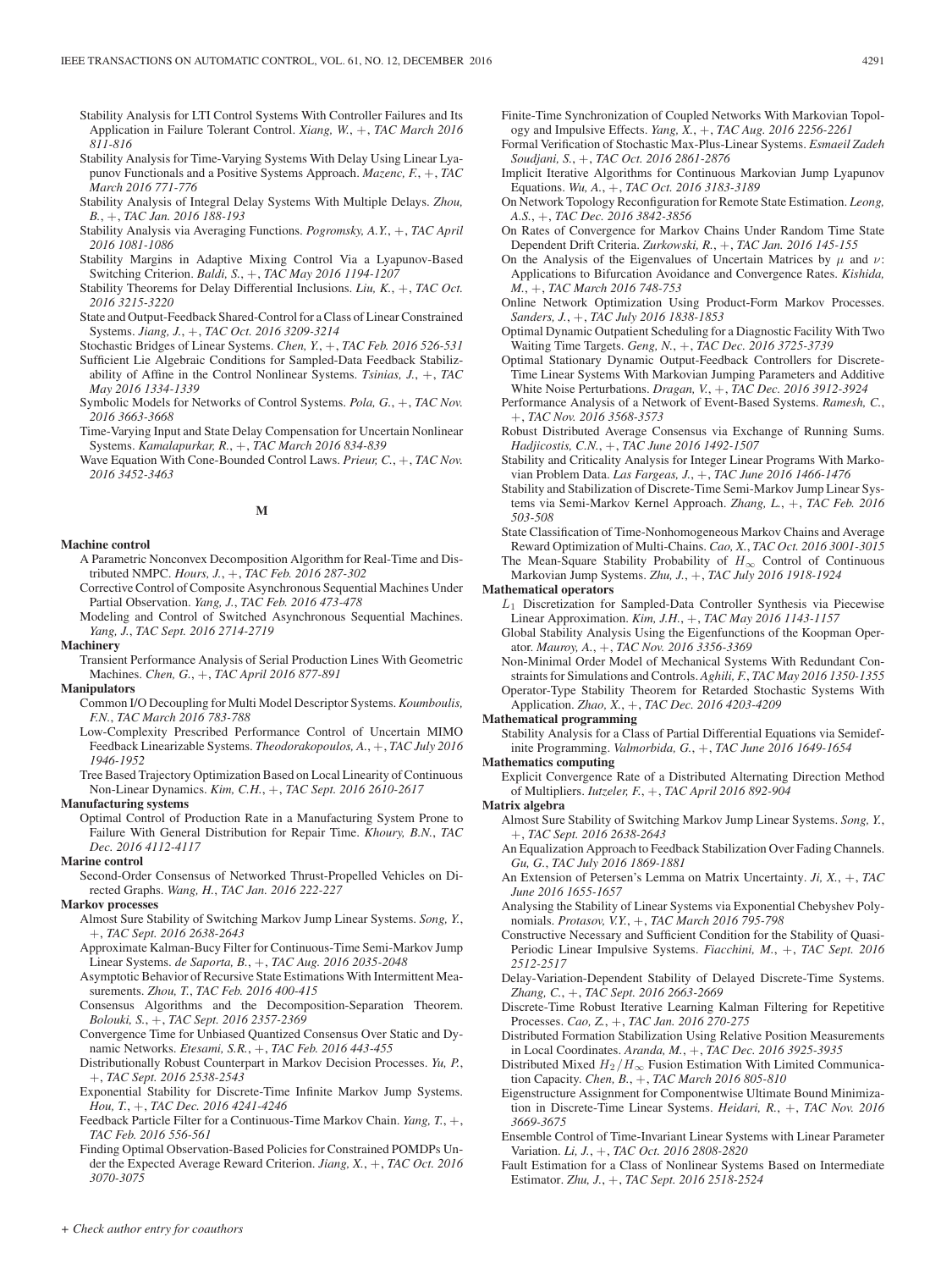Finite-Time Synchronization of Coupled Networks With Markovian Topology and Impulsive Effects. *Yang, X.*, +, *TAC Aug. 2016 2256-2261*

- Interval Bipartite Consensus of Networked Agents Associated With Signed Digraphs. *Meng, D.*, +, *TAC Dec. 2016 3755-3770*
- Invariance-Like Theorems and "lim inf" Convergence Properties. *Scarciotti, G.*, +, *TAC March 2016 648-661*
- Linear Quadratic Optimal Control of Continuous-Time LTI Systems With Random Input Gains. *Chen, W.*, +, *TAC July 2016 2008-2013*
- Model Reduction by Matching the Steady-State Response of Explicit Signal Generators. *Scarciotti, G.*, +, *TAC July 2016 1995-2000*
- Non-Minimal Order Model of Mechanical Systems With Redundant Constraints for Simulations and Controls. *Aghili, F.*, *TAC May 2016 1350-1355*
- Observers are Unnecessary for Output-Feedback Control of Lagrangian Systems. *Loria, A.*, *TAC April 2016 905-920*
- On Pinning Controllability of Boolean Control Networks. *Lu, J.*, +, *TAC June 2016 1658-1663*
- On the Analysis of the Eigenvalues of Uncertain Matrices by  $\mu$  and  $\nu$ : Applications to Bifurcation Avoidance and Convergence Rates. *Kishida, M.*, +, *TAC March 2016 748-753*
- On the Kalman-Yakubovich-Popov Lemma for Positive Systems. *Rantzer, A.*, *TAC May 2016 1346-1349*
- On the Smallest Eigenvalue of Grounded Laplacian Matrices. *Pirani, M.*, +, *TAC Feb. 2016 509-514*
- On the Stability and Robust Stability of Networked Dynamic Systems. *Zhou, T.*, +, *TAC June 2016 1595-1600*
- Parametric Model Order Reduction via Balanced Truncation with Taylor Series Representation. *Wittmuess, P.*, +, *TAC Nov. 2016 3438-3451*
- Properties of Composite Laplacian Quadratics and Their Applications in Consensus of Linear Differential Inclusions. *Chen, F.*, +, *TAC Aug. 2016 2269-2275*
- Quantized Leaderless and Leader-Following Consensus of High-Order Multi-Agent Systems With Limited Data Rate. *Qiu, Z.*, +, *TAC Sept. 2016 2432-2447*
- Random Pairwise Gossip on CAT(κ) Metric Spaces. *Bellachehab, A.*, +, *TAC Dec. 2016 3857-3869*
- Reduction-Based Robustness Analysis of Linear Predictor Feedback for Distributed Input Delays. *Ponomarev, A.*, *TAC Feb. 2016 468-472*
- Shaping the Energy of Mechanical Systems Without Solving Partial Differential Equations. *Donaire, A.*, +, *TAC April 2016 1051-1056*
- Simultaneous Triangularization of Switching Linear Systems: Arbitrary Eigenvalue Assignment and Genericity. *Haimovich, H.*, *TAC Sept. 2016 2572-2578*
- Stability and Criticality Analysis for Integer Linear Programs With Markovian Problem Data. *Las Fargeas, J.*, +, *TAC June 2016 1466-1476*
- String Submodular Functions With Curvature Constraints. *Zhang, Z.*, +, *TAC March 2016 601-616*
- The Leader-Following Consensus for Multiple Uncertain Euler-Lagrange Systems With an Adaptive Distributed Observer. *Cai, H.*, +, *TAC Oct. 2016 3152-3157*

# **Matrix decomposition**

Convergence of Infinite Products of Stochastic Matrices: A Graphical Decomposition Criterion. *Chen, Y.*, +, *TAC Nov. 2016 3599-3605*

On Minimal Spectral Factors With Zeroes and Poles Lying on Prescribed Regions. *Baggio, G.*, +, *TAC Aug. 2016 2251-2255*

- On the Factorization of Rational Discrete-Time Spectral Densities. *Baggio, G.*, +, *TAC April 2016 969-981*
- Tracking the Algebraic Multiplicity of Crossing Imaginary Roots for Generic Quasipolynomials: A Vandermonde-Based Approach. *Boussaada, I.*, +, *TAC June 2016 1601-1606*

#### **Maximum likelihood decoding**

Linear Time-Invariant Anytime Codes for Control Over Noisy Channels. *Sukhavasi, R.T.*, +, *TAC Dec. 2016 3826-3841*

# **Maximum likelihood estimation**

Maximum Likelihood Estimation of the Non-Parametric FRF for Pulse-Like Excitations. *Hostettler, R.*, +, *TAC Aug. 2016 2276-2281*

# **Mean square error methods**

- Distributed Covariance Intersection Fusion Estimation for Cyber-Physical Systems With Communication Constraints. *Chen, B.*, +, *TAC Dec. 2016 4020-4026*
- Linear Quadratic Optimal Control of Continuous-Time LTI Systems With Random Input Gains. *Chen, W.*, +, *TAC July 2016 2008-2013*
- MIMO Control Over Additive White Noise Channels: Stabilization and Tracking by LTI Controllers. *Li, Y.*, +, *TAC May 2016 1281-1296*
- On  $H_{\infty}$  Estimation of Randomly Occurring Faults for A Class of Nonlinear Time-Varying Systems With Fading Channels. *Dong, H.*, +, *TAC Feb. 2016 479-484*

Optimal Filtering for Discrete-Time Linear Systems With Time-Correlated Multiplicative Measurement Noises. *Liu, W.*, *TAC July 2016 1972-1978* Performance Analysis of the Kalman Filter With Mismatched Noise Covariances. *Ge, Q.*, +, *TAC Dec. 2016 4014-4019*

Self-Tuned Stochastic Approximation Schemes for Non-Lipschitzian Stochastic Multi-User Optimization and Nash Games. *Yousefian, F.*, +, *TAC July 2016 1753-1766*

Stability and Stabilization of Discrete-Time Semi-Markov Jump Linear Systems via Semi-Markov Kernel Approach. *Zhang, L.*, +, *TAC Feb. 2016 503-508*

#### **Measurement errors**

Distributed Coverage Control of Mobile Sensor Networks Subject to Measurement Error. *Habibi, J.*, +, *TAC Nov. 2016 3330-3343*

Stochastic Averaging in Discrete Time and its Applications to Extremum Seeking. *Liu, S.*, +, *TAC Jan. 2016 90-102*

## **Measurement uncertainty**

Stochastic Averaging in Discrete Time and its Applications to Extremum Seeking. *Liu, S.*, +, *TAC Jan. 2016 90-102*

Verification of Hybrid Automata Diagnosability With Measurement Uncertainty. *Deng, Y.*, +, *TAC April 2016 982-993*

#### **Memoryless systems**

Optimal Stationary Dynamic Output-Feedback Controllers for Discrete-Time Linear Systems With Markovian Jumping Parameters and Additive White Noise Perturbations. *Dragan, V.*, +, *TAC Dec. 2016 3912-3924*

# **Method of moments**

Computation of the Structured Singular Value via Moment LMI Relaxations. *Piga, D.*, *TAC Feb. 2016 520-525*

# **MIMO communication**

- An Equalization Approach to Feedback Stabilization Over Fading Channels. *Gu, G.*, *TAC July 2016 1869-1881*
- MIMO Control Over Additive White Noise Channels: Stabilization and Tracking by LTI Controllers. *Li, Y.*, +, *TAC May 2016 1281-1296*

# **MIMO systems**

- Constructive Design of Adaptive Controllers for Nonlinear MIMO Systems With Arbitrary Switchings. *Dashkovskiy, S.*, +, *TAC July 2016 2001-2007*
- Equivalence of MIMO Circle Criterion to Existence of Quadratic Lyapunov Function. *Lipkovich, M.*, +, *TAC July 2016 1895-1899*
- Globally Monotonic Tracking Control of Multivariable Systems. *Ntogramatzidis, L.*, +, *TAC Sept. 2016 2559-2564*
- Low-Complexity Prescribed Performance Control of Uncertain MIMO Feedback Linearizable Systems. *Theodorakopoulos, A.*, +, *TAC July 2016 1946-1952*
- Robust Stability for Multiple Model Adaptive Control: Part I—The Framework. *Buchstaller, D.*, +, *TAC March 2016 677-692*
- Tracking Control for a Class of Unknown Nonsquare MIMO Nonaffine Systems: A Deep-Rooted Information Based Robust Adaptive Approach. *Song, Y.*, +, *TAC Oct. 2016 3227-3233*

# **Minimax techniques**

- Model Predictive Control for Switching Systems With Dwell-Time Restriction. *Ong, C.*, +, *TAC Dec. 2016 4189-4195*
- New Minmax Linear Quadratic Fault-Tolerant Tracking Control for Batch Processes. *Zhang, R.*, +, *TAC Oct. 2016 3045-3051*
- On the Steady-State Control of Timed Event Graphs With Firing Date Constraints. *Goncalves, V.M.*, +, *TAC Aug. 2016 2187-2202*
- Synthesis of Optimal Insertion Functions for Opacity Enforcement. *Wu, Y.*, +, *TAC March 2016 571-584*

# **Minimization**

- L1 Discretization for Sampled-Data Controller Synthesis via Piecewise Linear Approximation. *Kim, J.H.*, +, *TAC May 2016 1143-1157*
- A cμ Rule for Two-Tiered Parallel Servers. *Saghafian, S.*, +, *TAC April 2016 1046-1050*
- A Distributed Optimization Algorithm for the Predictive Control of Smart Grids. *Braun, P.*, +, *TAC Dec. 2016 3898-3911*
- Distributed Formation Stabilization Using Relative Position Measurements in Local Coordinates. *Aranda, M.*, +, *TAC Dec. 2016 3925-3935*
- Eigenstructure Assignment for Componentwise Ultimate Bound Minimization in Discrete-Time Linear Systems. *Heidari, R.*, +, *TAC Nov. 2016 3669-3675*
- Explicit Convergence Rate of a Distributed Alternating Direction Method of Multipliers. *Iutzeler, F.*, +, *TAC April 2016 892-904*
- Maximum Hands-Off Control: A Paradigm of Control Effort Minimization. *Nagahara, M.*, +, *TAC March 2016 735-747*
- Optimal Control of Production Rate in a Manufacturing System Prone to Failure With General Distribution for Repair Time. *Khoury, B.N.*, *TAC Dec. 2016 4112-4117*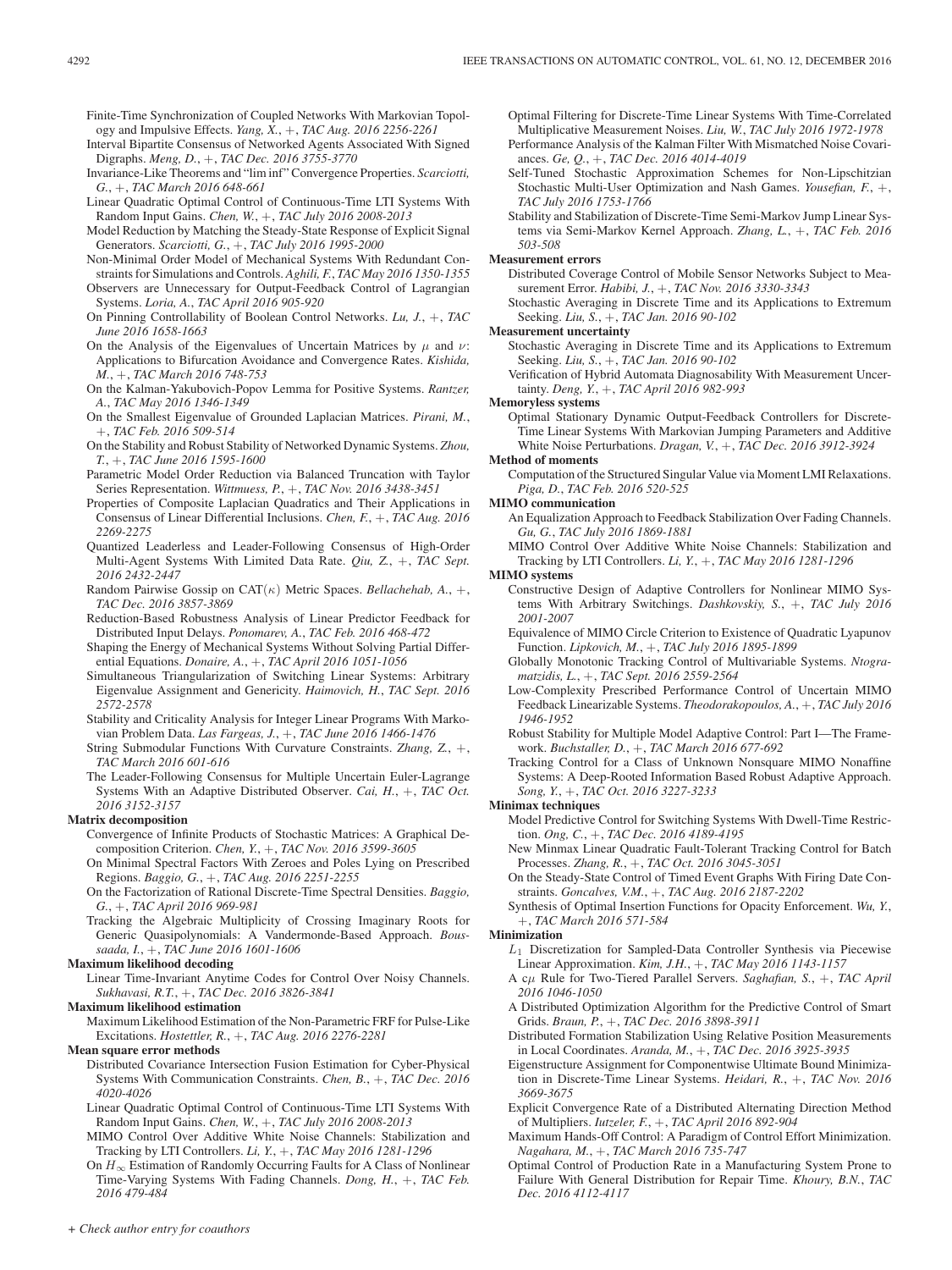- Quantized Leaderless and Leader-Following Consensus of High-Order Multi-Agent Systems With Limited Data Rate. *Qiu, Z.*, +, *TAC Sept. 2016 2432-2447*
- Vulnerability of Network Synchronization Processes: A Minimum Energy Perspective. *Dhal, R.*, +, *TAC Sept. 2016 2525-2530*

**Minimum principle**

Vulnerability of Network Synchronization Processes: A Minimum Energy Perspective. *Dhal, R.*, +, *TAC Sept. 2016 2525-2530*

#### **Mixture models**

Optimal Estimation in UDP-Like Networked Control Systems With Intermittent Inputs: Stability Analysis and Suboptimal Filter Design. *Lin, H.*, +, *TAC July 2016 1794-1809*

#### **Mobile agents**

Distributed Formation Stabilization Using Relative Position Measurements in Local Coordinates. *Aranda, M.*, +, *TAC Dec. 2016 3925-3935*

#### **Mobile radio**

Maximum Lifetime Strategy for Target Monitoring With Controlled Node Mobility in Sensor Networks With Obstacles. *Mahboubi, H.*, +, *TAC Nov. 2016 3493-3508*

#### **Mobile robots**

- Containment of Higher-Order Multi-Leader Multi-Agent Systems: A Dynamic Output Approach. *Wen, G.*, +, *TAC April 2016 1135-1140*
- Distributed Consensus Control of Multi-Agent Systems With Higher Order Agent Dynamics and Dynamically Changing Directed Interaction Topologies. *Su, S.*, +, *TAC Feb. 2016 515-519*
- Distributed Coordination Control for Multi-Robot Networks Using Lyapunov-Like Barrier Functions. *Panagou, D.*, +, *TAC March 2016 617- 632*
- Distributed Formation Stabilization Using Relative Position Measurements in Local Coordinates. *Aranda, M.*, +, *TAC Dec. 2016 3925-3935*
- Distributed Nonlinear MPC of Multi-Agent Systems With Data Compression and Random Delays. *El-Ferik, S.*, +, *TAC March 2016 817-822*
- Distributed Source Localization of Multi-Agent Systems With Bearing Angle Measurements. *Lin, C.*, +, *TAC April 2016 1105-1110*
- Formation Control and Velocity Tracking for a Group of Nonholonomic Wheeled Robots. *Vos, E.*, +, *TAC Sept. 2016 2702-2707*
- Leader-Following Formation Tracking Control of Mobile Robots Without Direct Position Measurements. *Liang, X.*, +, *TAC Dec. 2016 4131-4137* Second-Order Consensus of Networked Thrust-Propelled Vehicles on Di-

rected Graphs. *Wang, H.*, *TAC Jan. 2016 222-227* Undirected Rigid Formations Are Problematic. *Mou, S.*, +, *TAC Oct. 2016 2821-2836*

#### **Monte Carlo methods**

- An Ensemble Kushner-Stratonovich-Poisson Filter for Recursive Estimation in Nonlinear Dynamical Systems. *Venugopal, M.*, +, *TAC March 2016 823-828*
- Maximum Likelihood Estimation of the Non-Parametric FRF for Pulse-Like Excitations. *Hostettler, R.*, +, *TAC Aug. 2016 2276-2281*
- Performance Analysis of a Network of Event-Based Systems. *Ramesh, C.*, +, *TAC Nov. 2016 3568-3573*

# **Motion control**

- Motion Planning for Continuous-Time Stochastic Processes: A Dynamic Programming Approach. *Mohajerin Esfahani, P.*, +, *TAC Aug. 2016 2155- 2170*
- Nonlinear Observer for 3D Rigid Body Motion Estimation Using Doppler Measurements. *Bras, S.*, +, *TAC Nov. 2016 3580-3585*

Tree Based Trajectory Optimization Based on Local Linearity of Continuous Non-Linear Dynamics. *Kim, C.H.*, +, *TAC Sept. 2016 2610-2617*

# **Motion estimation**

Nonlinear Observer for 3D Rigid Body Motion Estimation Using Doppler Measurements. *Bras, S.*, +, *TAC Nov. 2016 3580-3585*

# **Multi-agent systems**

- A General Framework for Robust Output Synchronization of Heterogeneous Nonlinear Networked Systems. *Zhu, L.*, +, *TAC Aug. 2016 2092-2107*
- A Graph Laplacian Approach to Coordinate-Free Formation Stabilization for Directed Networks. *Lin, Z.*, +, *TAC May 2016 1269-1280*
- A Randomized Linear Algorithm for Clock Synchronization in Multi-Agent Systems. *Bolognani, S.*, +, *TAC July 2016 1711-1726*
- A Unifying Framework for Robust Synchronization of Heterogeneous Networks via Integral Quadratic Constraints. *Khong, S.Z.*, +, *TAC May 2016 1297-1309*
- Adaptive Fault Tolerant Control of Cooperative Heterogeneous Systems With Actuator Faults and Unreliable Interconnections. *Ma, H.*, +, *TAC Nov. 2016 3240-3255*
- Analysis and Control of Networked Game Dynamics via A Microscopic Deterministic Approach. *Tan, S.*, +, *TAC Dec. 2016 4118-4124*
- Asynchronous Gossip-Based Random Projection Algorithms Over Networks. *Lee, S.*, +, *TAC April 2016 953-968*
- Combined Flocking and Distance-Based Shape Control of Multi-Agent Formations. *Deghat, M.*, +, *TAC July 2016 1824-1837*
- Consensus-Based Control for a Network of Diffusion PDEs With Boundary Local Interaction. *Pilloni, A.*, +, *TAC Sept. 2016 2708-2713*
- Continuous-Time Consensus Under Non-Instantaneous Reciprocity. *Martin, S.*, +, *TAC Sept. 2016 2484-2495*
- Cooperative Global Robust Output Regulation for a Class of Nonlinear Multi-Agent Systems With a Nonlinear Leader. *Lu, M.*, +, *TAC Nov. 2016 3557-3562*
- Coordination in Networks of Linear Impulsive Agents. *Morarescu, I.*, +, *TAC Sept. 2016 2402-2415*
- Crowd-Averse Robust Mean-Field Games: Approximation via State Space Extension. *Bauso, D.*, +, *TAC July 2016 1882-1894*
- Design and Analysis of Distributed Averaging With Quantized Communication. *El Chamie, M.*, +, *TAC Dec. 2016 3870-3884*
- Distributed Consensus of Second-Order Multi-Agent Systems With Heterogeneous Unknown Inertias and Control Gains Under a Directed Graph. *Mei, J.*, +, *TAC Aug. 2016 2019-2034*
- Distributed Detection: Finite-Time Analysis and Impact of Network Topology. *Shahrampour, S.*, +, *TAC Nov. 2016 3256-3268*
- Distributed Formation Stabilization Using Relative Position Measurements in Local Coordinates. *Aranda, M.*, +, *TAC Dec. 2016 3925-3935*
- Distributed Nonlinear MPC of Multi-Agent Systems With Data Compression and Random Delays. *El-Ferik, S.*, +, *TAC March 2016 817-822*
- Finite-Time Connectivity-Preserving Consensus of Networked Nonlinear Agents With Unknown Lipschitz Terms. *Cao, Y.*, +, *TAC June 2016 1700- 1705*
- Heterogeneous Multi-Agent Systems: Reduced-Order Synchronization and Geometry. *Lewis, F.L.*, +, *TAC May 2016 1391-1396*
- Interval Bipartite Consensus of Networked Agents Associated With Signed Digraphs. *Meng, D.*, +, *TAC Dec. 2016 3755-3770*
- Large-Scale Dissipative and Passive Control Systems and the Role of Star and Cyclic Symmetries. *Ghanbari, V.*, +, *TAC Nov. 2016 3676-3680*
- Local Pinning of Networks of Multi-Agent Systems With Transmission and Pinning Delays. *Lu, W.*, +, *TAC Sept. 2016 2657-2662*
- Nash Equilibrium Computation in Subnetwork Zero-Sum Games With Switching Communications. *Lou, Y.*, +, *TAC Oct. 2016 2920-2935*
- Network Synchronization With Nonlinear Dynamics and Switching Interactions. *Yang, T.*, +, *TAC Oct. 2016 3103-3108*
- Noise Reduction by Swarming in Social Foraging. *Pu, S.*, +, *TAC Dec. 2016 4007-4013*
- Online Distributed Convex Optimization on Dynamic Networks. *Hosseini, S.*, +, *TAC Nov. 2016 3545-3550*
- Opinion Dynamics in Social Networks With Hostile Camps: Consensus vs. Polarization. *Proskurnikov, A.V.*, +, *TAC June 2016 1524-1536*
- Properties of Composite Laplacian Quadratics and Their Applications in Consensus of Linear Differential Inclusions. *Chen, F.*, +, *TAC Aug. 2016 2269-2275*
- Quantized Leaderless and Leader-Following Consensus of High-Order Multi-Agent Systems With Limited Data Rate. *Qiu, Z.*, +, *TAC Sept. 2016 2432-2447*
- Robust Stability of Switched Nonlinear Systems With Switching Uncertainties. *Yang, H.*, +, *TAC Sept. 2016 2531-2537*
- Robustness of Synchronization of Heterogeneous Agents by Strong Coupling and a Large Number of Agents.*Kim, J.*, +, *TAC Oct. 2016 3096-3102*
- Sampled Measurement Output Feedback Control of Multi-Agent Systems With Jointly-Connected Topologies. *Chen, X.*, +, *TAC June 2016 1670- 1675*
- Scaled Consensus Problems on Switching Networks. *Meng, D.*, +, *TAC June 2016 1664-1669*
- Stability Analysis of Stochastic Delayed Systems With an Application to Multi-Agent Systems. *Wu, X.*, +, *TAC Dec. 2016 4143-4149*

Subsidy-Based Control of Heterogeneous Multiagent Systems Modeled by Replicator Dynamics. *Morimoto, T.*, +, *TAC Oct. 2016 3158-3163*

#### **Multi-robot systems**

- Bearing Rigidity and Almost Global Bearing-Only Formation Stabilization. *Zhao, S.*, +, *TAC May 2016 1255-1268*
- Containment Control of Single-Integrator Network With Limited Communication Data Rate. *Mu, X.*, +, *TAC Aug. 2016 2232-2238*
- Containment of Higher-Order Multi-Leader Multi-Agent Systems: A Dynamic Output Approach. *Wen, G.*, +, *TAC April 2016 1135-1140*
- Distributed Consensus Control of Multi-Agent Systems With Higher Order Agent Dynamics and Dynamically Changing Directed Interaction Topologies. *Su, S.*, +, *TAC Feb. 2016 515-519*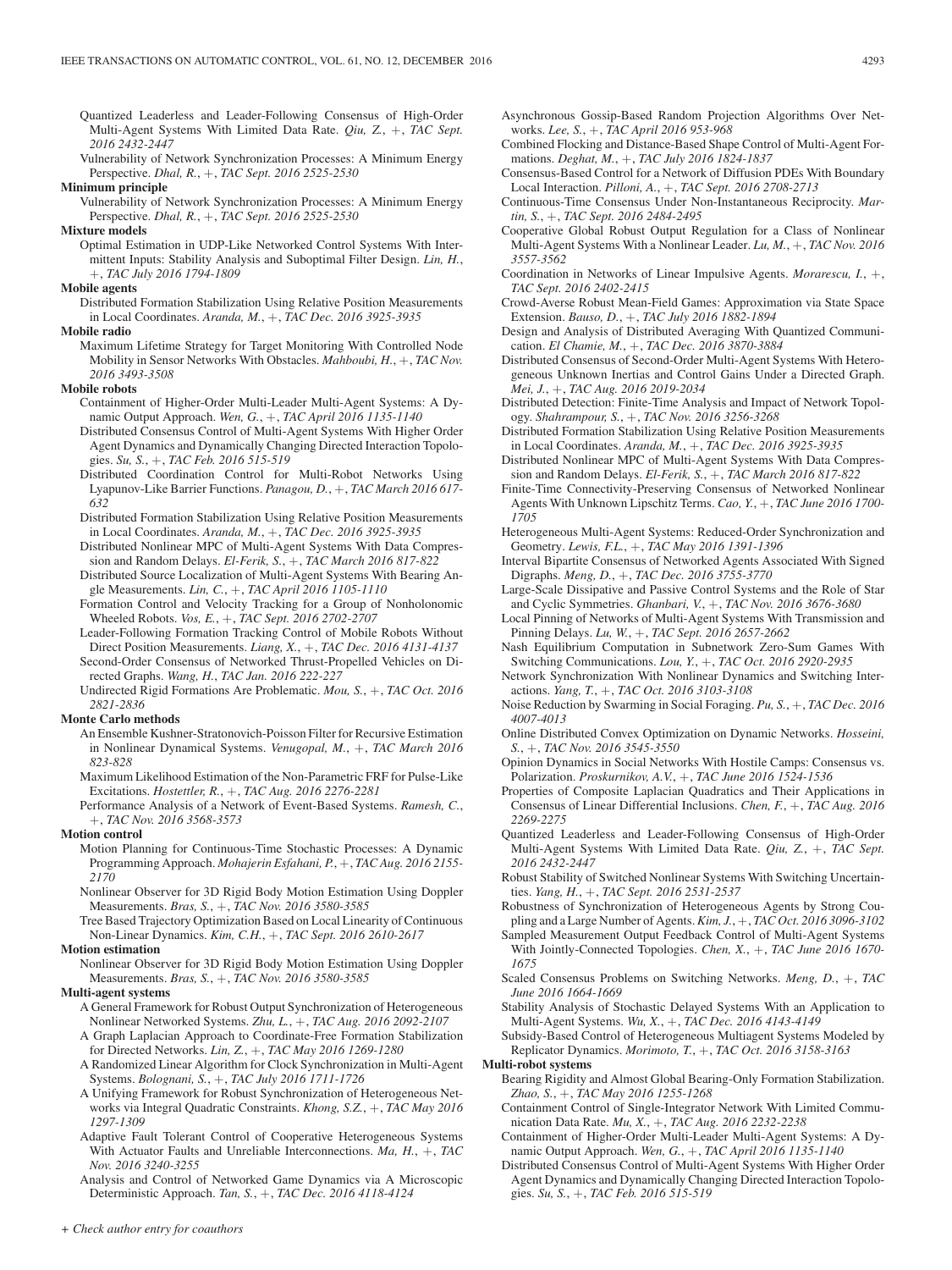- Distributed Nonlinear MPC of Multi-Agent Systems With Data Compression and Random Delays. *El-Ferik, S.*, +, *TAC March 2016 817-822*
- Distributed Source Localization of Multi-Agent Systems With Bearing Angle Measurements. *Lin, C.*, +, *TAC April 2016 1105-1110*
- Distributed-Observer-Based Output Regulation of Heterogeneous Nonlinear Multi-Agent Systems. *Yang, X.*, +, *TAC Nov. 2016 3539-3544*
- Leader-Following Formation Tracking Control of Mobile Robots Without Direct Position Measurements. *Liang, X.*, +, *TAC Dec. 2016 4131-4137*
- On Convergence Rate of Leader-Following Consensus of Linear Multi-Agent Systems With Communication Noises. *Cheng, L.*, +, *TAC Nov. 2016 3586-3592*
- Sampled Measurement Output Feedback Control of Multi-Agent Systems With Jointly-Connected Topologies. *Chen, X.*, +, *TAC June 2016 1670- 1675*
- Stability Analysis and Control of Rigid-Body Systems With Impacts and Friction. *Posa, M.*, +, *TAC June 2016 1423-1437*

# **Multidimensional systems**

- Characterization of Controllability Based on Continuity of Closed-Loop Eigenvectors: Application to Controller-Driven Sampling Stabilization. *Haimovich, H.*, +, *TAC Jan. 2016 276-281*
- Ensemble Observability of Linear Systems. *Zeng, S.*, +, *TAC June 2016 1452-1465*
- Further Results on the Achievable Delay Margin Using LTI Control. *Ju, P.*, +, *TAC Oct. 2016 3134-3139*
- Root Locii for Systems Defined on Hilbert Spaces. *Jacob, B.*, +, *TAC Jan. 2016 116-128*
- Stability of an Euler-Bernoulli Beam With a Nonlinear Dynamic Feedback System. *Miletic, M.*, +, *TAC Oct. 2016 2782-2795*
- Stabilization by Artificial Wiener Processes. *Nishimura, Y.*, *TAC Nov. 2016 3574-3579*

# **Multivariable control systems**

Globally Monotonic Tracking Control of Multivariable Systems. *Ntogramatzidis, L.*, +, *TAC Sept. 2016 2559-2564*

**Multivariable systems**

A Direct Proof of the Discrete-Time Multivariate Circle and Tsypkin Criteria. *Nygren, J.*, +, *TAC Feb. 2016 544-549*

## **N**

# **Network coding**

Kalman Filtering With Relays Over Wireless Fading Channels. *Leong, A.S.*, +, *TAC June 2016 1643-1648*

# **Network theory (graphs)**

- A Graph-Theoretic Condition for Global Identifiability of Weighted Consensus Networks. *Nabavi, S.*, +, *TAC Feb. 2016 497-502*
- A New Generalized Consensus Problem and Its CRT-Based Solution. *Campobello, G.*, +, *TAC March 2016 754-759*
- Adaptive Fault Tolerant Control of Cooperative Heterogeneous Systems With Actuator Faults and Unreliable Interconnections. *Ma, H.*, +, *TAC Nov. 2016 3240-3255*
- Cooperative Global Robust Output Regulation for a Class of Nonlinear Multi-Agent Systems With a Nonlinear Leader. *Lu, M.*, +, *TAC Nov. 2016 3557-3562*
- Distributed Detection: Finite-Time Analysis and Impact of Network Topology. *Shahrampour, S.*, +, *TAC Nov. 2016 3256-3268*
- Distributed Nonlinear MPC of Multi-Agent Systems With Data Compression and Random Delays. *El-Ferik, S.*, +, *TAC March 2016 817-822*
- Finite-Time Synchronization of Coupled Networks With Markovian Topology and Impulsive Effects. *Yang, X.*, +, *TAC Aug. 2016 2256-2261*
- Graph Distances and Controllability of Networks. *Yazicioglu, A.Y.*, +, *TAC Dec. 2016 4125-4130*
- Online Distributed Convex Optimization on Dynamic Networks. *Hosseini, S.*, +, *TAC Nov. 2016 3545-3550*
- Opinion Dynamics in Social Networks With Hostile Camps: Consensus vs. Polarization. *Proskurnikov, A.V.*, +, *TAC June 2016 1524-1536*
- Optimal Distributed Controllers Realizable Over Arbitrary Networks. *Mohan Vamsi, A.S.*, +, *TAC Jan. 2016 129-144*
- Reaching a Quantum Consensus: Master Equations That Generate Symmetrization and Synchronization. *Shi, G.*, +, *TAC Feb. 2016 374-387*
- Robust Distributed Averaging: When are Potential-Theoretic Strategies Optimal?. *Khanafer, A.*, +, *TAC July 2016 1767-1779*

Scaled Consensus Problems on Switching Networks. *Meng, D.*, +, *TAC June 2016 1664-1669*

## **Networked control systems**

- A Characterization of the Minimal Average Data Rate That Guarantees a Given Closed-Loop Performance Level. *Silva, E.I.*, +, *TAC Aug. 2016 2171-2186*
- A General Framework for Robust Output Synchronization of Heterogeneous Nonlinear Networked Systems. *Zhu, L.*, +, *TAC Aug. 2016 2092-2107*
- A Graph-Theoretic Condition for Global Identifiability of Weighted Consensus Networks. *Nabavi, S.*, +, *TAC Feb. 2016 497-502*
- Crowd-Averse Cyber-Physical Systems: The Paradigm of Robust Mean-Field Games. *Bauso, D.*, +, *TAC Aug. 2016 2312-2317*
- Distributed Mixed  $H_2/H_\infty$  Fusion Estimation With Limited Communication Capacity. *Chen, B.*, +, *TAC March 2016 805-810*
- Effects of Mixed-Modes on the Stability Analysis of Switched Time-Varying Delay Systems. *Li, Q.*, +, *TAC Oct. 2016 3038-3044*
- Event-Triggered Stabilization of Linear Systems Under Bounded Bit Rates. *Tallapragada, P.*, +, *TAC June 2016 1575-1589*
- Feedback Passivation of Discrete-Time Systems Under Communication Constraints. *Zhao, Y.*, +, *TAC Nov. 2016 3521-3526*
- MIMO Control Over Additive White Noise Channels: Stabilization and Tracking by LTI Controllers. *Li, Y.*, +, *TAC May 2016 1281-1296*
- Near-Optimal Strategies for Nonlinear and Uncertain Networked Control Systems. *Busoniu, L.*, +, *TAC Aug. 2016 2124-2139*
- On Rates of Convergence for Markov Chains Under Random Time State Dependent Drift Criteria. *Zurkowski, R.*, +, *TAC Jan. 2016 145-155*
- On the Stability and Robust Stability of Networked Dynamic Systems. *Zhou, T.*, +, *TAC June 2016 1595-1600*
- Optimal Distributed Controllers Realizable Over Arbitrary Networks. *Mohan Vamsi, A.S.*, +, *TAC Jan. 2016 129-144*
- Optimal Estimation in UDP-Like Networked Control Systems With Intermittent Inputs: Stability Analysis and Suboptimal Filter Design. *Lin, H.*, +, *TAC July 2016 1794-1809*
- Team-Triggered Coordination for Real-Time Control of Networked Cyber-Physical Systems. *Nowzari, C.*, +, *TAC Jan. 2016 34-47*

**Neurocontrollers**

- Distributed Nonlinear MPC of Multi-Agent Systems With Data Compression and Random Delays. *El-Ferik, S.*, +, *TAC March 2016 817-822*
- Linear Threshold Discrete-Time Recurrent Neural Networks: Stability and Globally Attractive Sets. *Shen, T.*, +, *TAC Sept. 2016 2650-2656*

# **Newton-Raphson method**

- Newton-Raphson Consensus for Distributed Convex Optimization. *Varagnolo, D.*, +, *TAC April 2016 994-1009*
- **Nonlinear control systems**  $\mathcal{L}_1$  Adaptive Control for a Class of Uncertain Nonaffine-in-Control Nonlinear Systems. *Choe, R.*, +, *TAC March 2016 840-846*
	- $\mathcal{L}_2$ -Gain Analysis for a Class of Hybrid Systems With Applications to Reset and Event-Triggered Control: A Lifting Approach. *Heemels, W.P.M.H.*, +, *TAC Oct. 2016 2766-2781*
	- A Direct Proof of the Discrete-Time Multivariate Circle and Tsypkin Criteria. *Nygren, J.*, +, *TAC Feb. 2016 544-549*
	- A General Framework for Robust Output Synchronization of Heterogeneous Nonlinear Networked Systems. *Zhu, L.*, +, *TAC Aug. 2016 2092-2107*
	- A Hybrid-Adaptive Dynamic Programming Approach for the Model-Free Control of Nonlinear Switched Systems. *Lu, W.*, +, *TAC Oct. 2016 3203- 3208*
	- A New Type of Stability Theorem for Stochastic Systems With Application to Stochastic Stabilization. *Zhao, X.*, +, *TAC Jan. 2016 240-245*
	- A Parametric Nonconvex Decomposition Algorithm for Real-Time and Distributed NMPC. *Hours, J.*, +, *TAC Feb. 2016 287-302*
	- A Perturbation-Based Proportional Integral Extremum-Seeking Control Approach. *Guay, M.*, *TAC Nov. 2016 3370-3381*
	- A Scenario Approach for Non-Convex Control Design. *Grammatico, S.*, +, *TAC Feb. 2016 334-345*
	- A Sparse Bayesian Approach to the Identification of Nonlinear State-Space Systems. *Pan, W.*, +, *TAC Jan. 2016 182-187*
	- A Way to Exploit the Fractional Stability Domain for Robust Chaos Suppression and Synchronization via LMIs. *Aguiar, B.*, +, *TAC Oct. 2016 2796-2807*
	- Adaptive Fault Tolerant Control of Cooperative Heterogeneous Systems With Actuator Faults and Unreliable Interconnections. *Ma, H.*, +, *TAC Nov. 2016 3240-3255*
	- Almost Sure Exponential Stabilization by Discrete-Time Stochastic Feedback Control. *Mao, X.*, *TAC June 2016 1619-1624*
	- An iISS Framework for Stochastic Robustness of Interconnected Nonlinear Systems. *Ito, H.*, +, *TAC June 2016 1508-1523*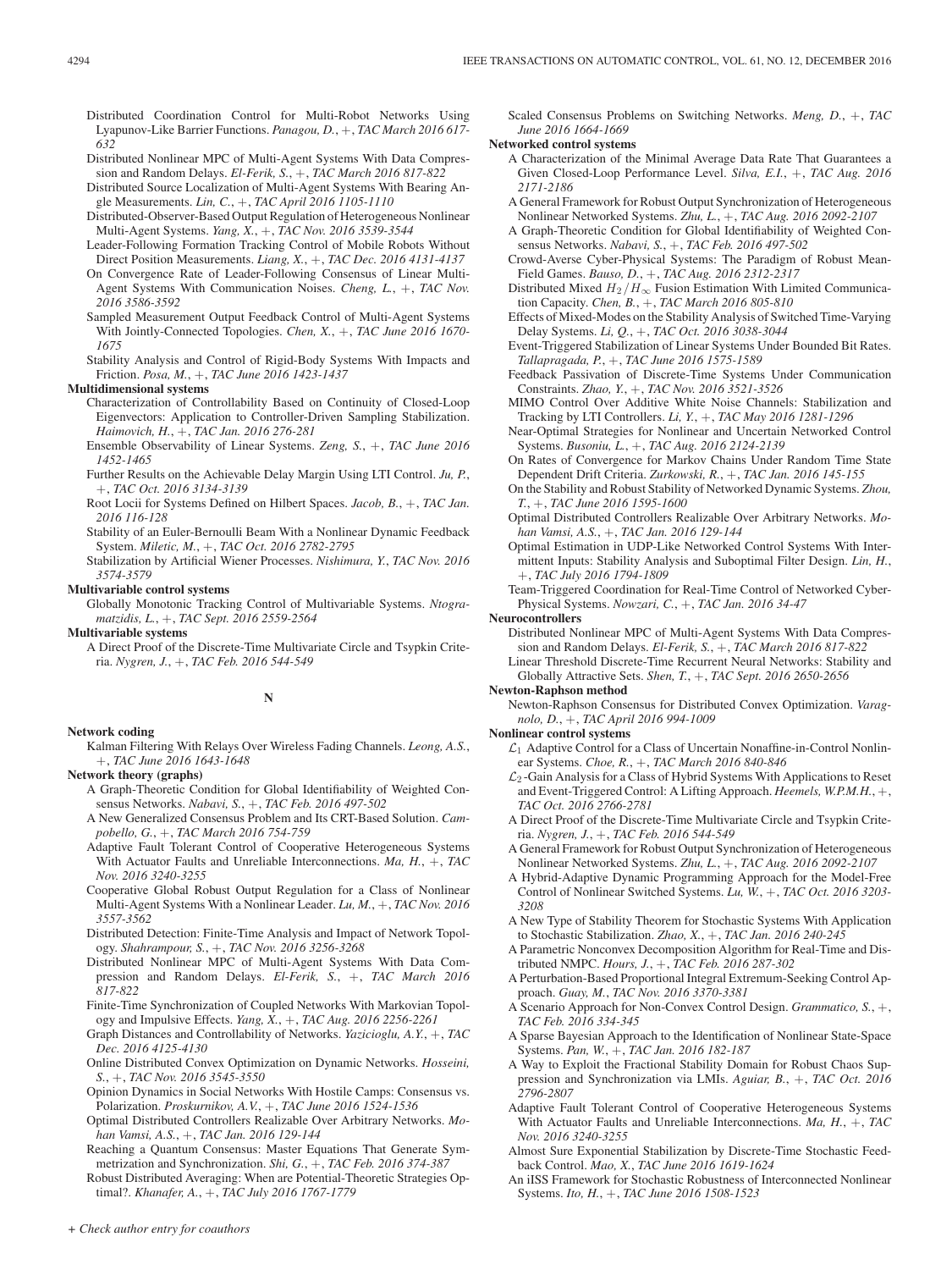An Integral-Type Multiple Lyapunov Functions Approach for Switched Nonlinear Systems. *Long, L.*, +, *TAC July 2016 1979-1986*

- Angular Velocity Nonlinear Observer From Single Vector Measurements. *Magnis, L.*, +, *TAC Sept. 2016 2473-2483*
- Bounded Integral Control of Input-to-State Practically Stable Nonlinear Systems to Guarantee Closed-Loop Stability. *Konstantopoulos, G.C.*, +, *TAC Dec. 2016 4196-4202*
- Composite Learning From Adaptive Dynamic Surface Control. *Pan, Y.*, +, *TAC Sept. 2016 2603-2609*
- Constructive Design of Adaptive Controllers for Nonlinear MIMO Systems With Arbitrary Switchings. *Dashkovskiy, S.*, +, *TAC July 2016 2001-2007*
- Convergence of Nonlinear Observers on  $\mathbb{R}^n$  With a Riemannian Metric (Part II). *Sanfelice, R.G.*, +, *TAC Oct. 2016 2848-2860*
- Cooperative Global Robust Output Regulation for a Class of Nonlinear Multi-Agent Systems With a Nonlinear Leader. *Lu, M.*, +, *TAC Nov. 2016 3557-3562*
- Design of Stabilizing Switching Laws for Mixed Switched Affine Systems. *Hajiahmadi, M.*, +, *TAC June 2016 1676-1681*
- Dissipativity-Based Small-Gain Theorems for Stochastic Network Systems. *Wu, Z.*, +, *TAC Aug. 2016 2065-2078*
- Distributed Nonlinear MPC of Multi-Agent Systems With Data Compression and Random Delays. *El-Ferik, S.*, +, *TAC March 2016 817-822*
- Distributed-Observer-Based Output Regulation of Heterogeneous Nonlinear Multi-Agent Systems. *Yang, X.*, +, *TAC Nov. 2016 3539-3544*
- Dynamic Feedback Synchronization of Lur'e Networks via Incremental Sector Boundedness. *Zhang, F.*, +, *TAC Sept. 2016 2579-2584*
- Equivalence of MIMO Circle Criterion to Existence of Quadratic Lyapunov Function. *Lipkovich, M.*, +, *TAC July 2016 1895-1899*
- Explicit Reference Governor for Constrained Nonlinear Systems. *Garone, E.*, +, *TAC May 2016 1379-1384*
- Feedback Linearization for Nonlinear Systems With Time-Varying Input and Output Delays by Using High-Gain Predictors. *Lei, J.*, +, *TAC Aug. 2016 2262-2268*
- Finite-Time Stabilization and Optimal Feedback Control. *Haddad, W.M.*, +, *TAC April 2016 1069-1074*
- Global Stabilization of a Class of Nonminimum-Phase Nonlinear Systems by Sampled-Data Output Feedback. *Lin, W.*, +, *TAC Oct. 2016 3076-3082*
- Global Stabilization of the Multiple Integrators System by Delayed and Bounded Controls. *Zhou, B.*, +, *TAC Dec. 2016 4222-4228*
- Global Stabilization via Sampled-Data Output Feedback for a Class of Linearly Uncontrollable and Unobservable Systems. *Qian, C.*, +, *TAC Dec. 2016 4088-4093*
- Homogeneity Based Uniform Stability Analysis for Time-Varying Systems. *Rios, H.*, +, *TAC March 2016 725-734*
- Identification Scheme for Hammerstein Output Error Models With Bounded Noise. *Pouliquen, M.*, +, *TAC Feb. 2016 550-555*
- Integrability for Nonlinear Time-Delay Systems. *Kaldmae, A.*, +, *TAC July 2016 1912-1917*
- Invariance-Like Theorems and "lim inf" Convergence Properties. *Scarciotti, G.*, +, *TAC March 2016 648-661*
- Learning a Nonlinear Controller From Data: Theory, Computation, and Experimental Results. *Fagiano, L.*, +, *TAC July 2016 1854-1868*
- Local Positive Reachability of Nonlinear Continuous-Time Systems. *Bartosiewicz, Z.*, *TAC Dec. 2016 4217-4221*
- Luenberger-Type Observers for a Class of Nonlinear Triangular Control Systems. *Tsinias, J.*, +, *TAC Dec. 2016 3797-3812*
- Model Reduction of Neutral Linear and Nonlinear Time-Invariant Time-Delay Systems With Discrete and Distributed Delays. *Scarciotti, G.*, +, *TAC June 2016 1438-1451*
- Near-Optimal Strategies for Nonlinear and Uncertain Networked Control Systems. *Busoniu, L.*, +, *TAC Aug. 2016 2124-2139*
- Noise-to-State Stability for a Class of Random Systems With State-Dependent Switching. *Zhang, D.*, +, *TAC Oct. 2016 3164-3170*
- Nonlinear Model Predictive Control for Constrained Output Path Following. *Faulwasser, T.*, +, *TAC April 2016 1026-1039*
- Nonlinear Moment Matching-Based Model Order Reduction. *Ionescu, T.C.*, +, *TAC Oct. 2016 2837-2847*
- Nonlinear Observers Robust to Measurement Disturbances in an ISS Sense. *Shim, H.*, +, *TAC Jan. 2016 48-61*
- Nonlinear Scaling of (i)ISS-Lyapunov Functions. *Kellett, C.M.*, +, *TAC April 2016 1087-1092*
- Observer-Based Fault Detection for Nonlinear Systems With Sensor Fault and Limited Communication Capacity. *Li, H.*, +, *TAC Sept. 2016 2745- 2751*
- On  $H_{\infty}$  Estimation of Randomly Occurring Faults for A Class of Nonlinear Time-Varying Systems With Fading Channels. *Dong, H.*, +, *TAC Feb. 2016 479-484*
- On Homogeneous Distributed Parameter Systems. *Polyakov, A.*, +, *TAC Nov. 2016 3657-3662*
- Optimal Steering of a Linear Stochastic System to a Final Probability Distribution, Part I. *Chen, Y.*, +, *TAC May 2016 1158-1169*
- Output Feedback Stabilization and Estimation of the Region of Attraction for Nonlinear Systems: A Vector Control Lyapunov Function Perspective. *Xu, D.*, +, *TAC Dec. 2016 4034-4040*
- Parameterization of Nonlinear Observer-Based Fault Detection Systems. *Yang, Y.*, +, *TAC Nov. 2016 3687-3692*
- Plug-and-Play Fault Detection and Control-Reconfiguration for a Class of Nonlinear Large-Scale Constrained Systems. *Riverso, S.*, +, *TAC Dec. 2016 3963-3978*
- Robust Stability of Switched Nonlinear Systems With Switching Uncertainties. *Yang, H.*, +, *TAC Sept. 2016 2531-2537*
- Sampled Data Models for Nonlinear Stochastic Systems: Truncation Errors and Sampling Zero Dynamics. *Carrasco, D.S.*, +, *TAC Jan. 2016 103-115*
- Sampled-Data Adaptive Observer for a Class of State-Affine Output-Injection Nonlinear Systems. *Folin, T.*, +, *TAC Feb. 2016 462-467*
- Simultaneous Identification and Stabilization of Nonlinearly Parameterized Discrete-Time Systems by Nonlinear Least Squares Algorithm. *Li, C.*, +, *TAC July 2016 1810-1823*
- Stability Analysis and Control of Rigid-Body Systems With Impacts and Friction. *Posa, M.*, +, *TAC June 2016 1423-1437*
- Stability Analysis via Averaging Functions. *Pogromsky, A.Y.*, +, *TAC April 2016 1081-1086*
- Stability of an Euler-Bernoulli Beam With a Nonlinear Dynamic Feedback System. *Miletic, M.*, +, *TAC Oct. 2016 2782-2795*
- Stabilization of Nonlinear Systems Using Event-Triggered Output Feedback Controllers. *Abdelrahim, M.*, +, *TAC Sept. 2016 2682-2687*
- Stabilization of Nonlinear Systems via Potential-Based Realization. *Guay, M.*, +, *TAC April 2016 1075-1080*
- Sufficient Lie Algebraic Conditions for Sampled-Data Feedback Stabilizability of Affine in the Control Nonlinear Systems. *Tsinias, J.*, +, *TAC May 2016 1334-1339*
- Symbolic Models for Networks of Control Systems. *Pola, G.*, +, *TAC Nov. 2016 3663-3668*
- Time-Varying Input and State Delay Compensation for Uncertain Nonlinear Systems. *Kamalapurkar, R.*, +, *TAC March 2016 834-839*
- Transverse Exponential Stability and Applications. *Andrieu, V.*, +, *TAC Nov. 2016 3396-3411*
- Universal Integral Control: An Approach Based on Mollifiers. *Riachy, S.*, +, *TAC Jan. 2016 204-209*
- Weighted Homogeneity for Time-Delay Systems: Finite-Time and Independent of Delay Stability. *Efimov, D.*, +, *TAC Jan. 2016 210-215*

#### **Nonlinear differential equations**

- Approximate Reduction of Heterogenous Nonlinear Models With Differential Hulls. *Tschaikowski, M.*, +, *TAC April 2016 1099-1104*
- Feedback Stabilization for the Mass Balance Equations of an Extrusion Process. *Diagne, M.*, +, *TAC March 2016 760-765*
- Wave Equation With Cone-Bounded Control Laws. *Prieur, C.*, +, *TAC Nov. 2016 3452-3463*

#### **Nonlinear dynamical systems**

- An Ensemble Kushner-Stratonovich-Poisson Filter for Recursive Estimation in Nonlinear Dynamical Systems. *Venugopal, M.*, +, *TAC March 2016 823-828*
- An iISS Framework for Stochastic Robustness of Interconnected Nonlinear Systems. *Ito, H.*, +, *TAC June 2016 1508-1523*
- Automata Theory Meets Barrier Certificates: Temporal Logic Verification of Nonlinear Systems. *Wongpiromsarn, T.*, +, *TAC Nov. 2016 3344-3355*
- Delay-Independent Asymptotic Stability in Monotone Systems. *Devane, E.*, +, *TAC Sept. 2016 2625-2631*
- Distributed Consensus of Second-Order Multi-Agent Systems With Heterogeneous Unknown Inertias and Control Gains Under a Directed Graph. *Mei, J.*, +, *TAC Aug. 2016 2019-2034*
- Finite-Time Connectivity-Preserving Consensus of Networked Nonlinear Agents With Unknown Lipschitz Terms. *Cao, Y.*, +, *TAC June 2016 1700- 1705*
- Input-to-State Stability, Integral Input-to-State Stability, and  $\mathcal{L}_2$ -Gain Properties: Qualitative Equivalences and Interconnected Systems. *Kellett, C.M.*, +, *TAC Jan. 2016 3-17*
- Network Synchronization With Nonlinear Dynamics and Switching Interactions. *Yang, T.*, +, *TAC Oct. 2016 3103-3108*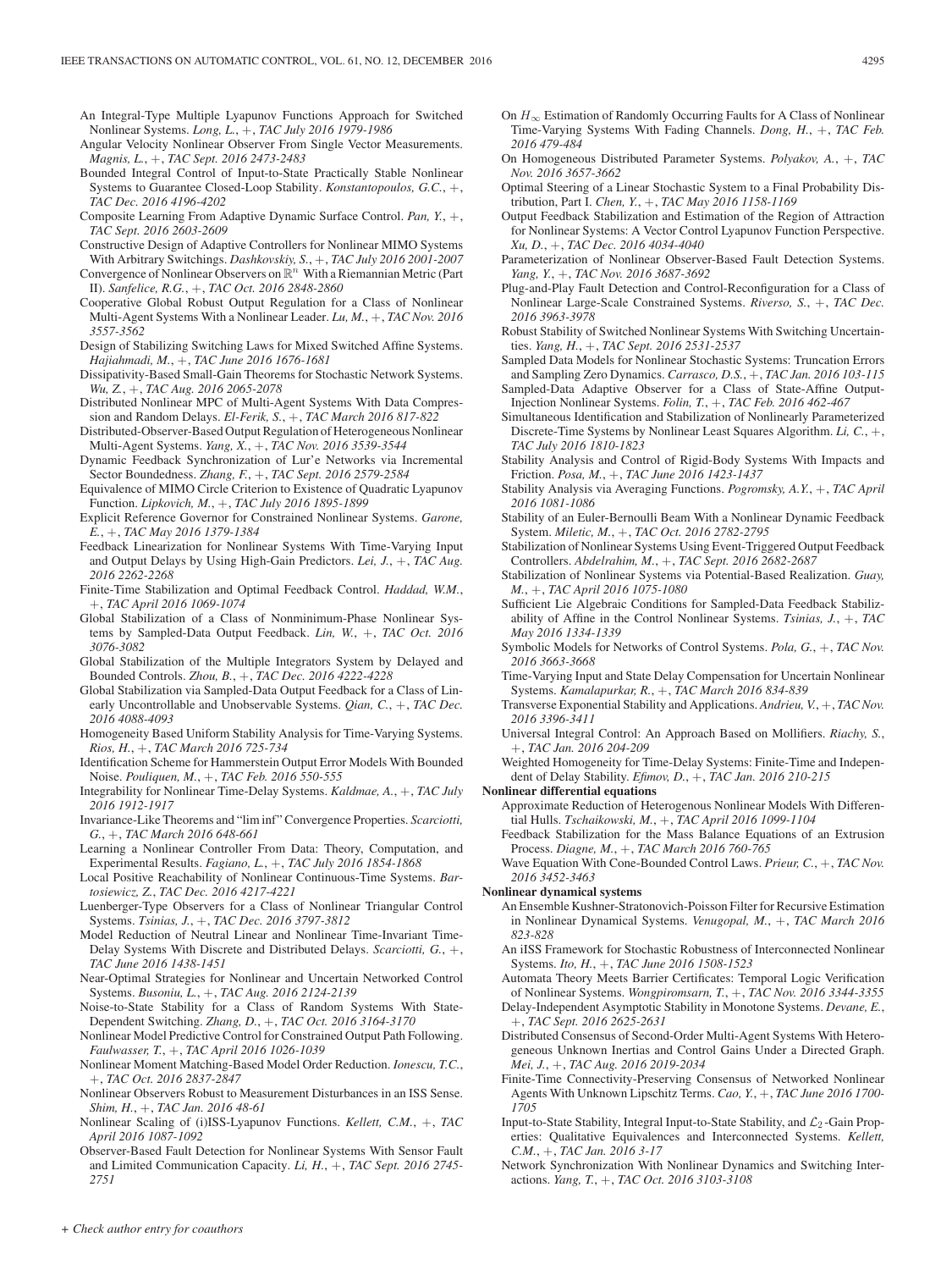Observer Design for Unilaterally Constrained Lagrangian Systems: A Passivity-Based Approach. *Tanwani, A.*, +, *TAC Sept. 2016 2386-2401*

- On the Number and Types of Unstable Equilibria in Nonlinear Dynamical Systems With Uniformly-Bounded Stability Regions. *Chiang, H.*, +, *TAC Feb. 2016 485-490*
- On the Number of Unstable Equilibrium Points on Spatially-Periodic Stability Boundary. *Wang, T.*, +, *TAC Sept. 2016 2553-2558*
- Tree Based Trajectory Optimization Based on Local Linearity of Continuous Non-Linear Dynamics. *Kim, C.H.*, +, *TAC Sept. 2016 2610-2617*

# **Nonlinear estimation**

Robust Stability of Moving Horizon Estimation Under Bounded Disturbances. *Ji, L.*, +, *TAC Nov. 2016 3509-3514*

# **Nonlinear filters**

- Feedback Particle Filter for a Continuous-Time Markov Chain. *Yang, T.*, +, *TAC Feb. 2016 556-561*
- Noise-to-State Stability of Random Switched Systems and Its Applications. *Zhang, H.*, +, *TAC June 2016 1607-1612*
- Second-Order-Optimal Minimum-Energy Filters on Lie Groups. *Saccon, A.*, +, *TAC Oct. 2016 2906-2919*
- Unscented Orientation Estimation Based on the Bingham Distribution. *Gilitschenski, I.*, +, *TAC Jan. 2016 172-177*

#### **Nonlinear programming**

A Parametric Nonconvex Decomposition Algorithm for Real-Time and Distributed NMPC. *Hours, J.*, +, *TAC Feb. 2016 287-302*

# **Nonlinear systems**

- A Comprehensive Method for Reachability Analysis of Uncertain Nonlinear Hybrid Systems. *Maiga, M.*, +, *TAC Sept. 2016 2341-2356*
- A Note on Delay Coordinates for Locally Observable Analytic Systems. *Padoan, A.*, +, *TAC May 2016 1409-1412*
- A Tractable Fault Detection and Isolation Approach for Nonlinear Systems With Probabilistic Performance. *Mohajerin Esfahani, P.*, +, *TAC March 2016 633-647*
- Active Disturbance Rejection Control Approach to Output-Feedback Stabilization of a Class of Uncertain Nonlinear Systems Subject to Stochastic Disturbance. *Guo, B.*, +, *TAC June 2016 1613-1618*
- Fault Detection Filtering for Nonlinear Switched Stochastic Systems. *Su, X.*, +, *TAC May 2016 1310-1315*
- Fault Estimation for a Class of Nonlinear Systems Based on Intermediate Estimator. *Zhu, J.*, +, *TAC Sept. 2016 2518-2524*
- Feedback Passivation of Discrete-Time Systems Under Communication Constraints. *Zhao, Y.*, +, *TAC Nov. 2016 3521-3526*
- Global Asymptotic Stabilization of Nonlinear Deterministic Systems Using Wiener Processes. *Hoshino, K.*, +, *TAC Aug. 2016 2318-2323*
- Global Stability Analysis Using the Eigenfunctions of the Koopman Operator. *Mauroy, A.*, +, *TAC Nov. 2016 3356-3369*
- Large-Scale Dissipative and Passive Control Systems and the Role of Star and Cyclic Symmetries. *Ghanbari, V.*, +, *TAC Nov. 2016 3676-3680*
- Low-Complexity Prescribed Performance Control of Uncertain MIMO Feedback Linearizable Systems. *Theodorakopoulos, A.*, +, *TAC July 2016 1946-1952*
- Nonlinear Observer for 3D Rigid Body Motion Estimation Using Doppler Measurements. *Bras, S.*, +, *TAC Nov. 2016 3580-3585*

Observers are Unnecessary for Output-Feedback Control of Lagrangian Systems. *Loria, A.*, *TAC April 2016 905-920*

- Persistent Excitation by Deterministic Signals for Subspace Parametric Identification of MISO Hammerstein Systems. *Naitali, A.*, +, *TAC Jan. 2016 258-263*
- Robust Stability for Multiple Model Adaptive Control: Part I—The Framework. *Buchstaller, D.*, +, *TAC March 2016 677-692*
- Shaping the Energy of Mechanical Systems Without Solving Partial Differential Equations. *Donaire, A.*, +, *TAC April 2016 1051-1056*
- Stochastic Averaging in Discrete Time and its Applications to Extremum Seeking. *Liu, S.*, +, *TAC Jan. 2016 90-102*

**Nonparametric statistics**

Maximum Likelihood Estimation of the Non-Parametric FRF for Pulse-Like Excitations. *Hostettler, R.*, +, *TAC Aug. 2016 2276-2281*

**Number theory**

A Quadratic Programming Algorithm Based on Nonnegative Least Squares With Applications to Embedded Model Predictive Control. *Bemporad, A.*, *TAC April 2016 1111-1116*

## **Numerical analysis**

Bearing Rigidity and Almost Global Bearing-Only Formation Stabilization. *Zhao, S.*, +, *TAC May 2016 1255-1268*

Convergence and Stability of a Constrained Partition-Based Moving Horizon Estimator. *Schneider, R.*, +, *TAC May 2016 1316-1321*

Distributed Formation Stabilization Using Relative Position Measurements in Local Coordinates. *Aranda, M.*, +, *TAC Dec. 2016 3925-3935*

- Feedback Linearization for Nonlinear Systems With Time-Varying Input and Output Delays by Using High-Gain Predictors. *Lei, J.*, +, *TAC Aug. 2016 2262-2268*
- Non-Minimal Order Model of Mechanical Systems With Redundant Constraints for Simulations and Controls. *Aghili, F.*, *TAC May 2016 1350-1355* Random Pairwise Gossip on CAT(κ) Metric Spaces. *Bellachehab, A.*, +, *TAC Dec. 2016 3857-3869*

Robust Recursive State Estimation With Random Measurement Droppings. *Zhou, T.*, *TAC Jan. 2016 156-171*

## **Nyquist criterion**

Integrity of LTI Time-Delay Systems. *Eslami, M.*, +, *TAC Feb. 2016 562- 567*

**O**

#### **Observability**

- A Framework for Structural Input/Output and Control Configuration Selection in Large-Scale Systems. *Pequito, S.*, +, *TAC Feb. 2016 303-318*
- A Note on Delay Coordinates for Locally Observable Analytic Systems. *Padoan, A.*, +, *TAC May 2016 1409-1412*
- A Note on Functional Observability. *Rotella, F.*, +, *TAC Oct. 2016 3197- 3202*
- Asymptotic Behavior of Recursive State Estimations With Intermittent Measurements. *Zhou, T.*, *TAC Feb. 2016 400-415*
- Controllability and Observability of an  $n$ -Link Planar Robot with a Single Actuator Having Different Actuator–Sensor Configurations. *Liu, Y.*, +, *TAC April 2016 1129-1134*
- Decentralized Supervisory Control With Intersection-Based Architecture. *Yin, X.*, +, *TAC Nov. 2016 3644-3650*
- Ensemble Observability of Linear Systems. *Zeng, S.*, +, *TAC June 2016 1452-1465*
- Model Reduction by Nice Selections for Linear Switched Systems. *Bastug, M.*, +, *TAC Nov. 2016 3422-3437*
- Nonblocking Supervisory Control of Discrete Event Systems Modeled by Mealy Automata With Nondeterministic Output Functions. *Ushio, T.*, +, *TAC March 2016 799-804*
- On the Equivalence Between Strict Positive Realness and Strict Passivity of Linear Systems. *Madeira, D.d.S.*, +, *TAC Oct. 2016 3091-3095*
- Quantized Leaderless and Leader-Following Consensus of High-Order Multi-Agent Systems With Limited Data Rate. *Qiu, Z.*, +, *TAC Sept. 2016 2432-2447*
- Relative Observability and Coobservability of Timed Discrete-Event Systems. *Cai, K.*, +, *TAC Nov. 2016 3382-3395*
- Robust Recursive State Estimation With Random Measurement Droppings. *Zhou, T.*, *TAC Jan. 2016 156-171*

# **Observers**

- A Note on Functional Observability. *Rotella, F.*, +, *TAC Oct. 2016 3197- 3202*
- Active Disturbance Rejection Control Approach to Output-Feedback Stabilization of a Class of Uncertain Nonlinear Systems Subject to Stochastic Disturbance. *Guo, B.*, +, *TAC June 2016 1613-1618*
- Adaptive Controller for Linear System With Input Delay and Output Disturbance. *Pyrkin, A.A.*, +, *TAC Dec. 2016 4229-4234*
- Adaptive Fault Tolerant Control of Cooperative Heterogeneous Systems With Actuator Faults and Unreliable Interconnections. *Ma, H.*, +, *TAC Nov. 2016 3240-3255*
- Adaptive Observer for a Class of Parabolic PDEs. *Ahmed-Ali, T.*, +, *TAC Oct. 2016 3083-3090*
- An Adaptive Observer Design for  $n + 1$  Coupled Linear Hyperbolic PDEs Based on Swapping. *Anfinsen, H.*, +, *TAC Dec. 2016 3979-3990*
- Angular Velocity Nonlinear Observer From Single Vector Measurements. *Magnis, L.*, +, *TAC Sept. 2016 2473-2483*
- Comments on "Chattering-Free Digital Sliding-Mode Control With State Observer and Disturbance Rejection". *Acary, V.*, +, *TAC Nov. 2016 3707*
- Control of Homodirectional and General Heterodirectional Linear Coupled Hyperbolic PDEs. *Hu, L.*, +, *TAC Nov. 2016 3301-3314*

Controller Design for Robust Output Regulation of Regular Linear Systems. *Paunonen, L.*, *TAC Oct. 2016 2974-2986*

- Convergence of Nonlinear Observers on  $\mathbb{R}^n$  With a Riemannian Metric (Part II). *Sanfelice, R.G.*, +, *TAC Oct. 2016 2848-2860*
- Distributed-Observer-Based Output Regulation of Heterogeneous Nonlinear Multi-Agent Systems. *Yang, X.*, +, *TAC Nov. 2016 3539-3544*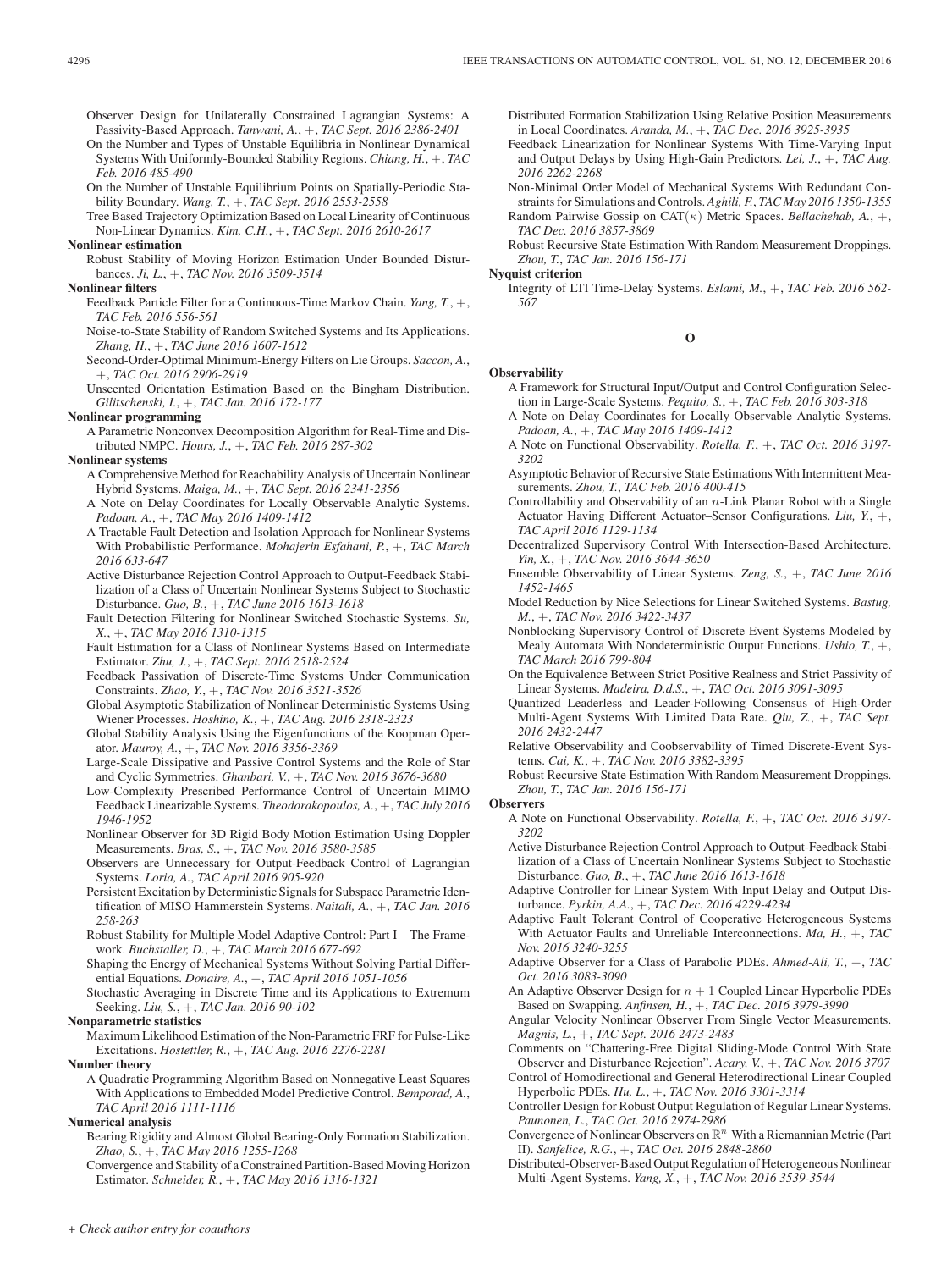Embedding Internal Model in Disturbance Observer With Robust Stability. *Joo, Y.*, +, *TAC Oct. 2016 3128-3133*

- Event-Triggered State Observers for Sparse Sensor Noise/Attacks. *Shoukry, Y.*, +, *TAC Aug. 2016 2079-2091*
- Fault Detection Filtering for Nonlinear Switched Stochastic Systems. *Su, X.*, +, *TAC May 2016 1310-1315*
- Fault Estimation for a Class of Nonlinear Systems Based on Intermediate Estimator. *Zhu, J.*, +, *TAC Sept. 2016 2518-2524*
- Global Stabilization of a Class of Nonminimum-Phase Nonlinear Systems by Sampled-Data Output Feedback. *Lin, W.*, +, *TAC Oct. 2016 3076-3082*
- Global Stabilization via Sampled-Data Output Feedback for a Class of Linearly Uncontrollable and Unobservable Systems. *Qian, C.*, +, *TAC Dec. 2016 4088-4093*
- Leader-Following Formation Tracking Control of Mobile Robots Without Direct Position Measurements. *Liang, X.*, +, *TAC Dec. 2016 4131-4137*
- Luenberger-Type Observers for a Class of Nonlinear Triangular Control Systems. *Tsinias, J.*, +, *TAC Dec. 2016 3797-3812*
- Nonlinear Observer for 3D Rigid Body Motion Estimation Using Doppler Measurements. *Bras, S.*, +, *TAC Nov. 2016 3580-3585*
- Nonlinear Observers Robust to Measurement Disturbances in an ISS Sense. *Shim, H.*, +, *TAC Jan. 2016 48-61*
- Observer Design for Unilaterally Constrained Lagrangian Systems: A Passivity-Based Approach. *Tanwani, A.*, +, *TAC Sept. 2016 2386-2401*
- Observer-Based Adaptive Spacecraft Attitude Control With Guaranteed Performance Bounds. *de Ruiter, A.H.J.*, *TAC Oct. 2016 3146-3151*
- Observer-Based Fault Detection for Nonlinear Systems With Sensor Fault and Limited Communication Capacity. *Li, H.*, +, *TAC Sept. 2016 2745- 2751*
- Observers are Unnecessary for Output-Feedback Control of Lagrangian Systems. *Loria, A.*, *TAC April 2016 905-920*
- On Distributed Pinning Observers for a Network of Dynamical Systems. *Edwards, C.*, +, *TAC Dec. 2016 4081-4087*
- Output Feedback Cooperative Control for Linear Uncertain Multi-Agent Systems With Nonidentical Relative Degrees. *Su, Y.*, *TAC Dec. 2016 4027- 4033*
- Parameterization of Nonlinear Observer-Based Fault Detection Systems. *Yang, Y.*, +, *TAC Nov. 2016 3687-3692*
- Quantized Leaderless and Leader-Following Consensus of High-Order Multi-Agent Systems With Limited Data Rate. *Qiu, Z.*, +, *TAC Sept. 2016 2432-2447*
- Sampled-Data Adaptive Observer for a Class of State-Affine Output-Injection Nonlinear Systems. *Folin, T.*, +, *TAC Feb. 2016 462-467*
- Semiglobal Uniform Asymptotic Stability of an Easy-to-Implement PLL-Like Sensorless Observer for Induction Motors. *Tilli, A.*, +, *TAC Nov. 2016 3612-3618*
- The Leader-Following Consensus for Multiple Uncertain Euler-Lagrange Systems With an Adaptive Distributed Observer. *Cai, H.*, +, *TAC Oct. 2016 3152-3157*
- The Mean-Square Stability Probability of  $H_{\infty}$  Control of Continuous Markovian Jump Systems. *Zhu, J.*, +, *TAC July 2016 1918-1924*
- Transverse Exponential Stability and Applications. *Andrieu, V.*, +, *TAC Nov. 2016 3396-3411*

## **Oligopoly**

Uncertain Price Competition in a Duopoly With Heterogeneous Availability. *Lotfi, M.H.*, +, *TAC April 2016 1010-1025*

- **Open loop systems**
	- Indefinite Mean-Field Stochastic Linear-Quadratic Optimal Control: From Finite Horizon to Infinite Horizon. *Ni, Y.*, +, *TAC Nov. 2016 3269-3284*
	- Necessary and Sufficient Conditions for Global External Stochastic Stabilization of Linear Systems With Input Saturation. *Stoorvogel, A.A.*, +, *TAC May 2016 1368-1372*
	- The Extended Conic Sector Theorem. *Bridgeman, L.J.*, +, *TAC July 2016 1931-1937*
	- Time-Varying Input and State Delay Compensation for Uncertain Nonlinear Systems. *Kamalapurkar, R.*, +, *TAC March 2016 834-839*

# **Optimal control**

- $L_1$  Discretization for Sampled-Data Controller Synthesis via Piecewise Linear Approximation. *Kim, J.H.*, +, *TAC May 2016 1143-1157*
- $N$ -Player Statistical Nash Game Control:  $m$ -th Cost Cumulant Optimization. *Aduba, C.*, +, *TAC Sept. 2016 2688-2694*
- A Duality Framework for Stochastic Optimal Control of Complex Systems. *Malikopoulos, A.A.*, *TAC Oct. 2016 2756-2765*
- A Hybrid-Adaptive Dynamic Programming Approach for the Model-Free Control of Nonlinear Switched Systems. *Lu, W.*, +, *TAC Oct. 2016 3203- 3208*
- A New Scheme of Fault Detection for Linear Discrete Time-Varying Systems. *Zhong, M.*, +, *TAC Sept. 2016 2597-2602*
- A Perturbation-Based Proportional Integral Extremum-Seeking Control Approach. *Guay, M.*, *TAC Nov. 2016 3370-3381*
- A Short Note on Constrained Linear Control Systems With Multiplicative Ellipsoidal Uncertainty. *Houska, B.*, +, *TAC Dec. 2016 4106-4111*
- Adaptive Dynamic Programming and Adaptive Optimal Output Regulation of Linear Systems. *Gao, W.*, +, *TAC Dec. 2016 4164-4169*
- Adaptive Dynamic Programming for Stochastic Systems With State and Control Dependent Noise. *Bian, T.*, +, *TAC Dec. 2016 4170-4175*
- An Equalization Approach to Feedback Stabilization Over Fading Channels. *Gu, G.*, *TAC July 2016 1869-1881*
- Distributionally Robust Control of Constrained Stochastic Systems. *Van Parys, B.P.G.*, +, *TAC Feb. 2016 430-442*
- Extensions of Fast-Lipschitz Optimization. *Jakobsson, M.*, +, *TAC April 2016 861-876*
- Finite-Time Stabilization and Optimal Feedback Control. *Haddad, W.M.*, +, *TAC April 2016 1069-1074*
- Identification Scheme for Hammerstein Output Error Models With Bounded Noise. *Pouliquen, M.*, +, *TAC Feb. 2016 550-555*
- Inverse Problem for Non-Viscous Mean Field Control: Example From Traffic. *Kachroo, P.*, +, *TAC Nov. 2016 3412-3421*
- Linear Exponential Quadratic Stochastic Differential Games. *Duncan, T.E.*, *TAC Sept. 2016 2550-2552*
- Maximum Hands-Off Control: A Paradigm of Control Effort Minimization. *Nagahara, M.*, +, *TAC March 2016 735-747*
- Motion Planning for Continuous-Time Stochastic Processes: A Dynamic Programming Approach. *Mohajerin Esfahani, P.*, +, *TAC Aug. 2016 2155- 2170*
- Near-Optimal Strategies for Nonlinear and Uncertain Networked Control Systems. *Busoniu, L.*, +, *TAC Aug. 2016 2124-2139*
- Optimal Control of an Inventory System With Joint Production and Pricing Decisions. *Cao, P.*, +, *TAC Dec. 2016 4235-4240*
- Optimal Control of Production Rate in a Manufacturing System Prone to Failure With General Distribution for Repair Time. *Khoury, B.N.*, *TAC Dec. 2016 4112-4117*
- Optimal Control With Noisy Time. *Lamperski, A.*, +, *TAC Feb. 2016 319- 333*
- Optimal Distributed Controllers Realizable Over Arbitrary Networks. *Mohan Vamsi, A.S.*, +, *TAC Jan. 2016 129-144*
- Optimal Dynamic Outpatient Scheduling for a Diagnostic Facility With Two Waiting Time Targets. *Geng, N.*, +, *TAC Dec. 2016 3725-3739*
- Optimal Stationary Dynamic Output-Feedback Controllers for Discrete-Time Linear Systems With Markovian Jumping Parameters and Additive White Noise Perturbations. *Dragan, V.*, +, *TAC Dec. 2016 3912-3924*
- Optimal Steering of a Linear Stochastic System to a Final Probability Distribution, Part I. *Chen, Y.*, +, *TAC May 2016 1158-1169*
- Optimal Steering of a Linear Stochastic System to a Final Probability Distribution, Part II. *Chen, Y.*, +, *TAC May 2016 1170-1180*
- Quantitative Supervisory Control Game for Discrete Event Systems. *Pruekprasert, S.*, +, *TAC Oct. 2016 2987-3000*
- Regularization for Design. *Matni, N.*, +, *TAC Dec. 2016 3991-4006*
- Stabilizing Solution and Parameter Dependence of Modified Algebraic Riccati Equation With Application to Discrete-Time Network Synchronization. *Chen, M.Z.Q.*, +, *TAC Jan. 2016 228-233*
- Stochastic Adaptive Stabilization via Extremum Seeking in Case of Unknown Control Directions. *Radenkovic, M.S.*, +, *TAC Nov. 2016 3681- 3686*
- Stochastic Averaging in Discrete Time and its Applications to Extremum Seeking. *Liu, S.*, +, *TAC Jan. 2016 90-102*
- Stochastic Bridges of Linear Systems. *Chen, Y.*, +, *TAC Feb. 2016 526-531* Tree Based Trajectory Optimization Based on Local Linearity of Continuous
- Non-Linear Dynamics. *Kim, C.H.*, +, *TAC Sept. 2016 2610-2617*
- Using Convex Switching Techniques for Partially Observable Decision Processes. *Hinz, J.*, *TAC Sept. 2016 2727-2732*

## **Optimization**

- $N$ -Player Statistical Nash Game Control:  $m$ -th Cost Cumulant Optimization. *Aduba, C.*, +, *TAC Sept. 2016 2688-2694*
- A Coordinate Descent Primal-Dual Algorithm and Application to Distributed Asynchronous Optimization. *Bianchi, P.*, +, *TAC Oct. 2016 2947- 2957*
- A Duality Framework for Stochastic Optimal Control of Complex Systems. *Malikopoulos, A.A.*, *TAC Oct. 2016 2756-2765*
- A Robust MPC for Input-Output LPV Models. *Abbas, H.S.*, +, *TAC Dec. 2016 4183-4188*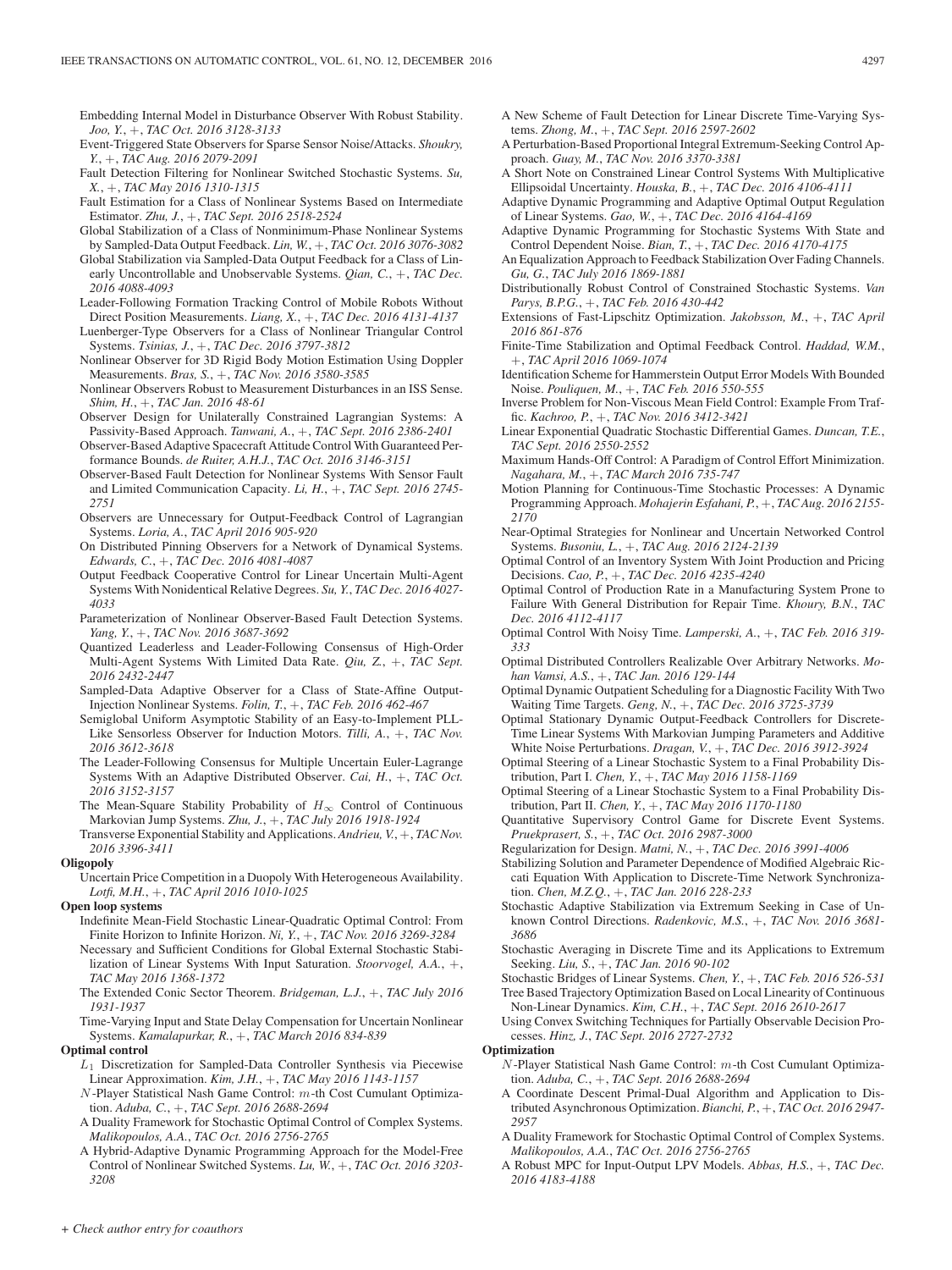- A Sparse Bayesian Approach to the Identification of Nonlinear State-Space Systems. *Pan, W.*, +, *TAC Jan. 2016 182-187*
- A Tractable Fault Detection and Isolation Approach for Nonlinear Systems With Probabilistic Performance. *Mohajerin Esfahani, P.*, +, *TAC March 2016 633-647*
- Asynchronous Gossip-Based Random Projection Algorithms Over Networks. *Lee, S.*, +, *TAC April 2016 953-968*
- Convergence and Stability of a Constrained Partition-Based Moving Horizon Estimator. *Schneider, R.*, +, *TAC May 2016 1316-1321*
- Distributed Detection: Finite-Time Analysis and Impact of Network Topology. *Shahrampour, S.*, +, *TAC Nov. 2016 3256-3268*
- Distributional Robustness Analysis for Nonlinear Uncertainty Structures. *Feng, C.*, +, *TAC July 2016 1900-1905*
- Distributionally Robust Counterpart in Markov Decision Processes. *Yu, P.*, +, *TAC Sept. 2016 2538-2543*
- Extensions of Fast-Lipschitz Optimization. *Jakobsson, M.*, +, *TAC April 2016 861-876*
- Finding Optimal Observation-Based Policies for Constrained POMDPs Under the Expected Average Reward Criterion. *Jiang, X.*, +, *TAC Oct. 2016 3070-3075*
- Maximum Lifetime Strategy for Target Monitoring With Controlled Node Mobility in Sensor Networks With Obstacles. *Mahboubi, H.*, +, *TAC Nov. 2016 3493-3508*
- MPC for Tracking Periodic References. *Limon, D.*, +, *TAC April 2016 1123-1128*
- Newton-Raphson Consensus for Distributed Convex Optimization. *Varagnolo, D.*, +, *TAC April 2016 994-1009*
- Nonholonomic Source Localization in 3-D Environments Without Position Measurement. *Ghadiri-Modarres, M.A.*, +, *TAC Nov. 2016 3563-3567*
- On Distributed Pinning Observers for a Network of Dynamical Systems. *Edwards, C.*, +, *TAC Dec. 2016 4081-4087*
- Quantitative Supervisory Control Game for Discrete Event Systems. *Pruekprasert, S.*, +, *TAC Oct. 2016 2987-3000*
- Regional Stability Analysis of Discrete-Time Dynamic Output Feedback Under Aperiodic Sampling and Input Saturation. *Gomes da Silva, J.M.*, +, *TAC Dec. 2016 4176-4182*
- Robust Distributed Consensus Using Total Variation. *Ben-Ameur, W.*, +, *TAC June 2016 1550-1564*
- Robust Stability for Multiple Model Adaptive Control: Part I—The Framework. *Buchstaller, D.*, +, *TAC March 2016 677-692*
- Robust Stability of Moving Horizon Estimation Under Bounded Disturbances. *Ji, L.*, +, *TAC Nov. 2016 3509-3514*
- Stochastic Control With Uncertain Parameters via Chance Constrained Control. *Vitus, M.P.*, +, *TAC Oct. 2016 2892-2905*
- String Submodular Functions With Curvature Constraints. *Zhang, Z.*, +, *TAC March 2016 601-616*
- Tree Based Trajectory Optimization Based on Local Linearity of Continuous Non-Linear Dynamics. *Kim, C.H.*, +, *TAC Sept. 2016 2610-2617*

# **Orthogonal codes**

An Equalization Approach to Feedback Stabilization Over Fading Channels. *Gu, G.*, *TAC July 2016 1869-1881*

## **Oscillations**

A Sparse Bayesian Approach to the Identification of Nonlinear State-Space Systems. *Pan, W.*, +, *TAC Jan. 2016 182-187*

# **P**

#### **Parabolic equations**

Adaptive Observer for a Class of Parabolic PDEs. *Ahmed-Ali, T.*, +, *TAC Oct. 2016 3083-3090*

Backstepping Design of Robust Output Feedback Regulators for Boundary Controlled Parabolic PDEs. *Deutscher, J.*, *TAC Aug. 2016 2288-2294*

# **Parallel algorithms**

An Asynchronous Mini-Batch Algorithm for Regularized Stochastic Optimization. *Feyzmahdavian, H.R.*, +, *TAC Dec. 2016 3740-3754*

#### **Parameter estimation**

- Adaptive Model Predictive Control for Unconstrained Discrete-Time Linear Systems With Parametric Uncertainties. *Zhu, B.*, +, *TAC Oct. 2016 3171- 3176*
- An Adaptive Observer Design for  $n + 1$  Coupled Linear Hyperbolic PDEs Based on Swapping. *Anfinsen, H.*, +, *TAC Dec. 2016 3979-3990*
- Non-Asymptotic Kernel-Based Parametric Estimation of Continuous-Time Linear Systems. *Pin, G.*, +, *TAC Feb. 2016 360-373*

## **Partial differential equations**

- Adaptive Observer for a Class of Parabolic PDEs. *Ahmed-Ali, T.*, +, *TAC Oct. 2016 3083-3090*
- An Adaptive Observer Design for  $n + 1$  Coupled Linear Hyperbolic PDEs Based on Swapping. *Anfinsen, H.*, +, *TAC Dec. 2016 3979-3990*
- Backstepping Design of Robust Output Feedback Regulators for Boundary Controlled Parabolic PDEs. *Deutscher, J.*, *TAC Aug. 2016 2288-2294*
- Control of Homodirectional and General Heterodirectional Linear Coupled Hyperbolic PDEs. *Hu, L.*, +, *TAC Nov. 2016 3301-3314*
- Feedback Stabilization for the Mass Balance Equations of an Extrusion Process. *Diagne, M.*, +, *TAC March 2016 760-765*
- Finite-Time Stabilization and Optimal Feedback Control. *Haddad, W.M.*, +, *TAC April 2016 1069-1074*
- ISS with Respect to Boundary Disturbances for 1-D Parabolic PDEs. *Karafyllis, I.*, +, *TAC Dec. 2016 3712-3724*
- Leak Detection, Size Estimation and Localization in Pipe Flows. *Aamo, O.M.*, *TAC Jan. 2016 246-251*
- Motion Planning for Continuous-Time Stochastic Processes: A Dynamic Programming Approach. *Mohajerin Esfahani, P.*, +, *TAC Aug. 2016 2155- 2170*
- On Homogeneous Distributed Parameter Systems. *Polyakov, A.*, +, *TAC Nov. 2016 3657-3662*
- Shaping the Energy of Mechanical Systems Without Solving Partial Differential Equations. *Donaire, A.*, +, *TAC April 2016 1051-1056*
- Stability Analysis for a Class of Partial Differential Equations via Semidefinite Programming. *Valmorbida, G.*, +, *TAC June 2016 1649-1654*
- Stability of an Euler-Bernoulli Beam With a Nonlinear Dynamic Feedback System. *Miletic, M.*, +, *TAC Oct. 2016 2782-2795*

#### **Particle filtering (numerical methods)**

Feedback Particle Filter for a Continuous-Time Markov Chain. *Yang, T.*, +, *TAC Feb. 2016 556-561*

- **Particle swarm optimization**
	- Dynamic Quantizer Design Under Communication Rate Constraints. *Okajima, H.*, +, *TAC Oct. 2016 3190-3196*
- **Path planning**
	- Distributed Source Localization of Multi-Agent Systems With Bearing Angle Measurements. *Lin, C.*, +, *TAC April 2016 1105-1110*
	- Motion Planning for Continuous-Time Stochastic Processes: A Dynamic Programming Approach. *Mohajerin Esfahani, P.*, +, *TAC Aug. 2016 2155- 2170*
	- Nonlinear Model Predictive Control for Constrained Output Path Following. *Faulwasser, T.*, +, *TAC April 2016 1026-1039*
	- Synthesis of Joint Control and Active Sensing Strategies Under Temporal Logic Constraints. *Fu, J.*, +, *TAC Nov. 2016 3464-3476*
	- Tree Based Trajectory Optimization Based on Local Linearity of Continuous Non-Linear Dynamics. *Kim, C.H.*, +, *TAC Sept. 2016 2610-2617*

#### **Patient diagnosis**

Optimal Dynamic Outpatient Scheduling for a Diagnostic Facility With Two Waiting Time Targets. *Geng, N.*, +, *TAC Dec. 2016 3725-3739*

# **Pattern classification**

- State Classification of Time-Nonhomogeneous Markov Chains and Average Reward Optimization of Multi-Chains. *Cao, X.*, *TAC Oct. 2016 3001-3015* **Pattern clustering**
	- Hierarchical Fusion Estimation for Clustered Asynchronous Sensor Networks. *Zhang, W.*, +, *TAC Oct. 2016 3064-3069*

## **Pensions**

A Nonzero Sum Differential Game of BSDE With Time-Delayed Generator and Applications. *Shi, J.*, +, *TAC July 2016 1959-1964*

#### **Periodic control**

- $\mathcal{L}_2$ -Gain Analysis for a Class of Hybrid Systems With Applications to Reset and Event-Triggered Control: A Lifting Approach. *Heemels, W.P.M.H.*, +, *TAC Oct. 2016 2766-2781*
- Constructive Necessary and Sufficient Condition for the Stability of Quasi-Periodic Linear Impulsive Systems. *Fiacchini, M.*, +, *TAC Sept. 2016 2512-2517*
- Discrete-Time Positive Periodic Systems With State and Control Constraints. *Ait Rami, M.*, +, *TAC Jan. 2016 234-239*
- Hybrid Output Regulation for Linear Systems With Periodic Jumps: Solvability Conditions, Structural Implications and Semi-Classical Solutions. *Carnevale, D.*, +, *TAC Sept. 2016 2416-2431*

#### **Perturbation techniques**

- A General Framework for Robust Output Synchronization of Heterogeneous Nonlinear Networked Systems. *Zhu, L.*, +, *TAC Aug. 2016 2092-2107*
- A Perturbation-Based Proportional Integral Extremum-Seeking Control Approach. *Guay, M.*, *TAC Nov. 2016 3370-3381*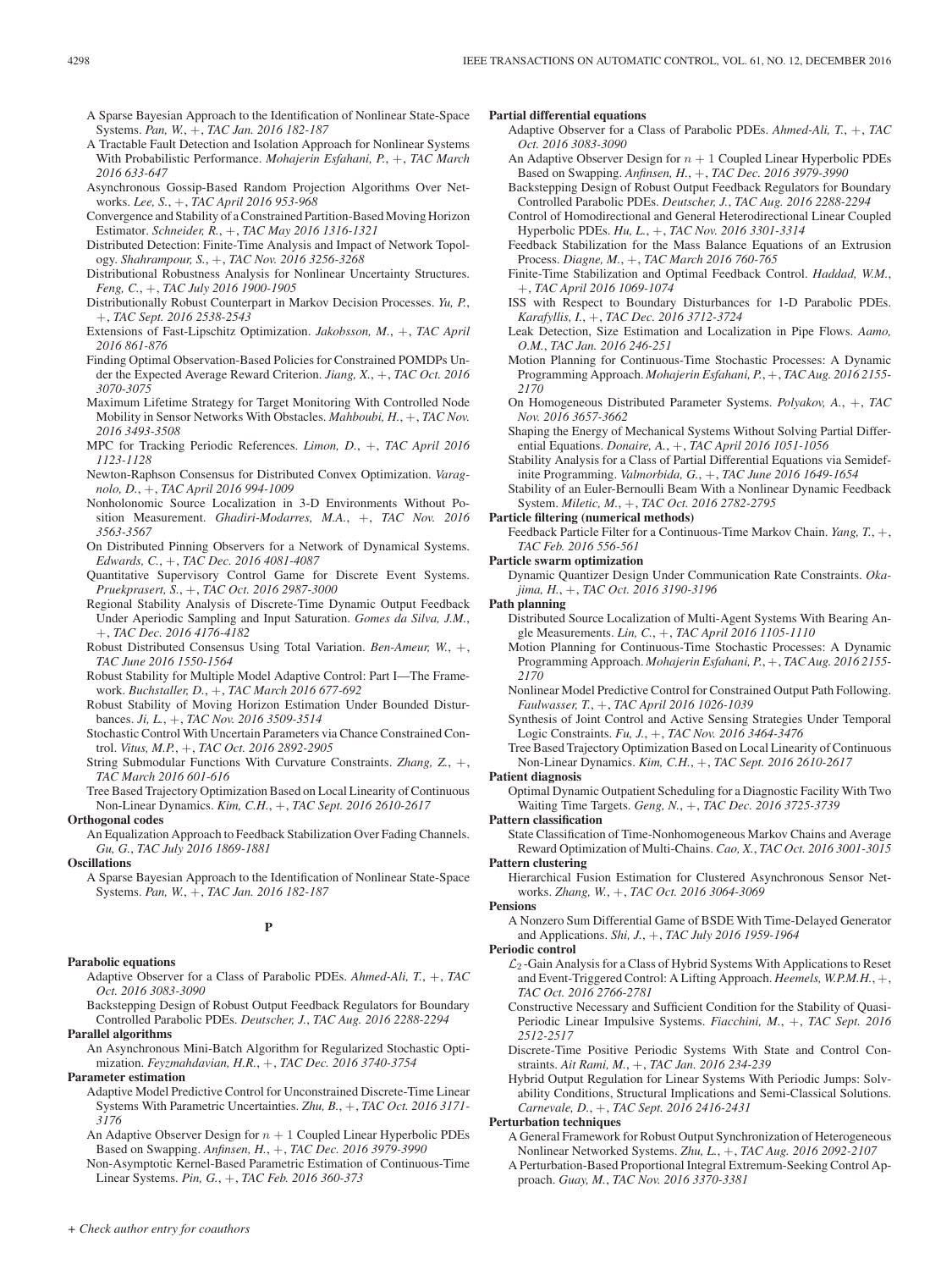Approximate Kalman-Bucy Filter for Continuous-Time Semi-Markov Jump Linear Systems. *de Saporta, B.*, +, *TAC Aug. 2016 2035-2048*

- Controller Design for Robust Output Regulation of Regular Linear Systems. *Paunonen, L.*, *TAC Oct. 2016 2974-2986*
- Exponential Decay Rate Conditions for Uncertain Linear Systems Using Integral Quadratic Constraints. *Hu, B.*, +, *TAC Nov. 2016 3631-3637*

Homogeneous Time-Varying Systems: Robustness Analysis. *Rios, H.*, +, *TAC Dec. 2016 4075-4080*

- Local Pinning of Networks of Multi-Agent Systems With Transmission and Pinning Delays. *Lu, W.*, +, *TAC Sept. 2016 2657-2662*
- On the Performance Degradation of Cyber-Physical Systems Under Stealthy Integrity Attacks. *Mo, Y.*, +, *TAC Sept. 2016 2618-2624*
- Optimal Stationary Dynamic Output-Feedback Controllers for Discrete-Time Linear Systems With Markovian Jumping Parameters and Additive White Noise Perturbations. *Dragan, V.*, +, *TAC Dec. 2016 3912-3924*
- Quantized Leaderless and Leader-Following Consensus of High-Order Multi-Agent Systems With Limited Data Rate. *Qiu, Z.*, +, *TAC Sept. 2016 2432-2447*
- Stochastic Averaging in Discrete Time and its Applications to Extremum Seeking. *Liu, S.*, +, *TAC Jan. 2016 90-102*

#### **Petri nets**

- Characterization of Admissible Marking Sets in Petri Nets with Uncontrollable Transitions. *Wang, S.*, +, *TAC July 2016 1953-1958*
- On the Equivalence of Observation Structures for Petri Net Generators. *Tong, Y.*, +, *TAC Sept. 2016 2448-2462*
- Structural Sequence Detectability in Free Choice Interpreted Petri Nets. *Nuno-Sanchez, S.*, +, *TAC Jan. 2016 198-203*

# **Phase locked loops**

Semiglobal Uniform Asymptotic Stability of an Easy-to-Implement PLL-Like Sensorless Observer for Induction Motors. *Tilli, A.*, +, *TAC Nov. 2016 3612-3618*

#### **PI control**

- A Perturbation-Based Proportional Integral Extremum-Seeking Control Approach. *Guay, M.*, *TAC Nov. 2016 3370-3381*
- A Randomized Linear Algorithm for Clock Synchronization in Multi-Agent Systems. *Bolognani, S.*, +, *TAC July 2016 1711-1726*
- Shaping the Energy of Mechanical Systems Without Solving Partial Differential Equations. *Donaire, A.*, +, *TAC April 2016 1051-1056*

## **Piecewise linear techniques**

- $L_1$  Discretization for Sampled-Data Controller Synthesis via Piecewise Linear Approximation. *Kim, J.H.*, +, *TAC May 2016 1143-1157*
- $\mathcal{L}_2$ -Gain Analysis for a Class of Hybrid Systems With Applications to Reset and Event-Triggered Control: A Lifting Approach. *Heemels, W.P.M.H.*, +, *TAC Oct. 2016 2766-2781*
- New Approach to the Stability of Chemical Reaction Networks: Piecewise Linear in Rates Lyapunov Functions. *Al-Radhawi, M.*, +, *TAC Jan. 2016 76-89*
- On the Convergence of Piecewise Linear Strategic Interaction Dynamics on Networks. *Gharesifard, B.*, +, *TAC June 2016 1682-1687*

# **Pipes**

Leak Detection, Size Estimation and Localization in Pipe Flows. *Aamo, O.M.*, *TAC Jan. 2016 246-251*

#### **Pole assignment**

- Multi(2)-Rate Control From a 2-Periodic Perspective: Generalized 2-Rate Control. *Chakraborty, S.*, +, *TAC June 2016 1631-1636*
- Refined Schur Method for Robust Pole Assignment with Repeated Poles. *Guo, Z.*, +, *TAC Sept. 2016 2370-2385*

## **Poles and zeros**

- Further Results on the Achievable Delay Margin Using LTI Control. *Ju, P.*, +, *TAC Oct. 2016 3134-3139*
- MIMO Control Over Additive White Noise Channels: Stabilization and Tracking by LTI Controllers. *Li, Y.*, +, *TAC May 2016 1281-1296*
- On Minimal Spectral Factors With Zeroes and Poles Lying on Prescribed Regions. *Baggio, G.*, +, *TAC Aug. 2016 2251-2255*
- On the Zero-Freeness of Tall Multirate Linear Systems. *Zamani, M.*, +, *TAC Nov. 2016 3606-3611*
- Root Locii for Systems Defined on Hilbert Spaces. *Jacob, B.*, +, *TAC Jan. 2016 116-128*

# **Polynomial approximation**

Ensemble Control of Time-Invariant Linear Systems with Linear Parameter Variation. *Li, J.*, +, *TAC Oct. 2016 2808-2820*

## **Polynomial matrices**

Convergence of Infinite Products of Stochastic Matrices: A Graphical Decomposition Criterion. *Chen, Y.*, +, *TAC Nov. 2016 3599-3605*

## **Polynomials**

- Analysing the Stability of Linear Systems via Exponential Chebyshev Polynomials. *Protasov, V.Y.*, +, *TAC March 2016 795-798*
- Bi-Orthonormal Polynomial Basis Function Framework With Applications in System Identification. *van Herpen, R.*, +, *TAC Nov. 2016 3285-3300*
- Integrability for Nonlinear Time-Delay Systems. *Kaldmae, A.*, +, *TAC July 2016 1912-1917*
- Necessary and Sufficient Condition for Stability of Switched Uncertain Linear Systems Under Dwell-Time Constraint. *Xiang, W.*, *TAC Nov. 2016 3619-3624*
- On the Number of Unstable Equilibrium Points on Spatially-Periodic Stability Boundary. *Wang, T.*, +, *TAC Sept. 2016 2553-2558*
- Sampled Data Models for Nonlinear Stochastic Systems: Truncation Errors and Sampling Zero Dynamics. *Carrasco, D.S.*, +, *TAC Jan. 2016 103-115*
- Tracking the Algebraic Multiplicity of Crossing Imaginary Roots for Generic Quasipolynomials: A Vandermonde-Based Approach. *Boussaada, I.*, +, *TAC June 2016 1601-1606*

#### **Position control**

- A Passivity-Based Approach to Formation Control Using Partial Measurements of Relative Position. *Stacey, G.*, +, *TAC Feb. 2016 538-543*
- Formation Control and Velocity Tracking for a Group of Nonholonomic Wheeled Robots. *Vos, E.*, +, *TAC Sept. 2016 2702-2707*
- Nonholonomic Source Localization in 3-D Environments Without Position Measurement. *Ghadiri-Modarres, M.A.*, +, *TAC Nov. 2016 3563-3567*
- Observers are Unnecessary for Output-Feedback Control of Lagrangian Systems. *Loria, A.*, *TAC April 2016 905-920*
- Undirected Rigid Formations Are Problematic. *Mou, S.*, +, *TAC Oct. 2016 2821-2836*

#### **Position measurement**

- Distributed Formation Stabilization Using Relative Position Measurements in Local Coordinates. *Aranda, M.*, +, *TAC Dec. 2016 3925-3935*
- Nonholonomic Source Localization in 3-D Environments Without Position Measurement. *Ghadiri-Modarres, M.A.*, +, *TAC Nov. 2016 3563-3567* **Power control**

# A Convex Characterization of Robust Stability for Positive and Positively Dominated Linear Systems. *Colombino, M.*, +, *TAC July 2016 1965-1971*

#### **Power converters**

Dissipative Switched Linear Differential Systems. *Mayo-Maldonado, J.C.*, +, *TAC Dec. 2016 3813-3825*

# **Power distribution control**

- A Distributed Optimization Algorithm for the Predictive Control of Smart Grids. *Braun, P.*, +, *TAC Dec. 2016 3898-3911*
- Decentralized Charging of Plug-in Electric Vehicles With Distribution Feeder Overload Control. *Ghavami, A.*, +, *TAC Nov. 2016 3527-3532*
- Price-Based Coordinated Aggregation of Networked Distributed Energy Resources. *Gharesifard, B.*, +, *TAC Oct. 2016 2936-2946*

# **Power grids**

Decentralized Charging of Plug-in Electric Vehicles With Distribution Feeder Overload Control. *Ghavami, A.*, +, *TAC Nov. 2016 3527-3532*

# **Power markets**

Price-Based Coordinated Aggregation of Networked Distributed Energy Resources. *Gharesifard, B.*, +, *TAC Oct. 2016 2936-2946*

# **Power system management**

A Homogeneous and Self-Dual Interior-Point Linear Programming Algorithm for Economic Model Predictive Control. *Sokoler, L.E.*, +, *TAC Aug. 2016 2226-2231*

#### **Power system stability**

- Dissipative Switched Linear Differential Systems. *Mayo-Maldonado, J.C.*, +, *TAC Dec. 2016 3813-3825*
- On the Number and Types of Unstable Equilibria in Nonlinear Dynamical Systems With Uniformly-Bounded Stability Regions. *Chiang, H.*, +, *TAC Feb. 2016 485-490*

#### **Prediction theory**

The Influence of System Stability and Dynamics on the Accuracy of Level-Crossing Prediction. *Martin, R.*, *TAC Jan. 2016 264-269*

# **Predictive control**

- A Direct Proof of the Discrete-Time Multivariate Circle and Tsypkin Criteria. *Nygren, J.*, +, *TAC Feb. 2016 544-549*
- A Distributed Optimization Algorithm for the Predictive Control of Smart Grids. *Braun, P.*, +, *TAC Dec. 2016 3898-3911*
- A Homogeneous and Self-Dual Interior-Point Linear Programming Algorithm for Economic Model Predictive Control. *Sokoler, L.E.*, +, *TAC Aug. 2016 2226-2231*
- A Parametric Nonconvex Decomposition Algorithm for Real-Time and Distributed NMPC. *Hours, J.*, +, *TAC Feb. 2016 287-302*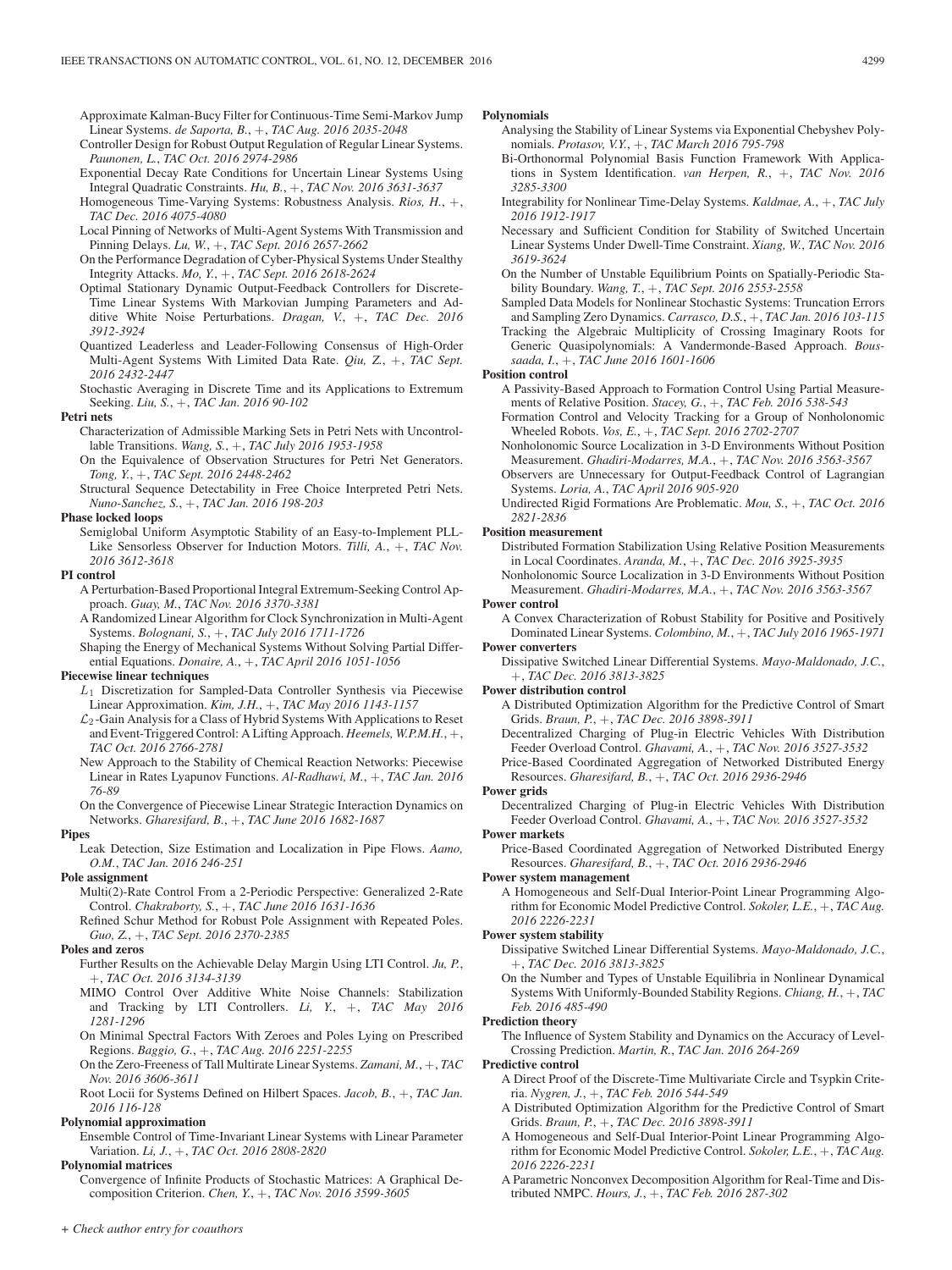- A Quadratic Programming Algorithm Based on Nonnegative Least Squares With Applications to Embedded Model Predictive Control. *Bemporad, A.*, *TAC April 2016 1111-1116*
- A Robust MPC for Input-Output LPV Models. *Abbas, H.S.*, +, *TAC Dec. 2016 4183-4188*
- A Scenario Approach for Non-Convex Control Design. *Grammatico, S.*, +, *TAC Feb. 2016 334-345*
- A Short Note on Constrained Linear Control Systems With Multiplicative Ellipsoidal Uncertainty. *Houska, B.*, +, *TAC Dec. 2016 4106-4111*
- Adaptive Controller for Linear System With Input Delay and Output Disturbance. *Pyrkin, A.A.*, +, *TAC Dec. 2016 4229-4234*
- Adaptive Model Predictive Control for Unconstrained Discrete-Time Linear Systems With Parametric Uncertainties. *Zhu, B.*, +, *TAC Oct. 2016 3171- 3176*
- Asynchronous Gossip-Based Random Projection Algorithms Over Networks. *Lee, S.*, +, *TAC April 2016 953-968*
- Convergence and Stability of a Constrained Partition-Based Moving Horizon Estimator. *Schneider, R.*, +, *TAC May 2016 1316-1321*
- Distributed Nonlinear MPC of Multi-Agent Systems With Data Compression and Random Delays. *El-Ferik, S.*, +, *TAC March 2016 817-822*
- Distributed Satisficing MPC With Guarantee of Stability. *de Lima, M.L.*, +, *TAC Feb. 2016 532-537*
- Explicit Reference Governor for Constrained Nonlinear Systems. *Garone, E.*, +, *TAC May 2016 1379-1384*
- Fast Constrained LQR Based on MPC With Linear Decomposition. *Nguyen, H.*, +, *TAC Sept. 2016 2585-2590*
- Feedback Linearization for Nonlinear Systems With Time-Varying Input and Output Delays by Using High-Gain Predictors. *Lei, J.*, +, *TAC Aug. 2016 2262-2268*
- Minimal Conjunctive Normal Expression of Continuous Piecewise Affine Functions. *Xu, J.*, +, *TAC May 2016 1340-1345*
- Model Predictive Control for Switching Systems With Dwell-Time Restriction. *Ong, C.*, +, *TAC Dec. 2016 4189-4195*
- MPC for Tracking Periodic References. *Limon, D.*, +, *TAC April 2016 1123-1128*
- Nonlinear Model Predictive Control for Constrained Output Path Following. *Faulwasser, T.*, +, *TAC April 2016 1026-1039*
- Plug-and-Play Fault Detection and Control-Reconfiguration for a Class of Nonlinear Large-Scale Constrained Systems. *Riverso, S.*, +, *TAC Dec. 2016 3963-3978*
- Reference Tracking With Guaranteed Error Bound for Constrained Linear Systems. *Di Cairano, S.*, +, *TAC Aug. 2016 2245-2250*
- Tree Based Trajectory Optimization Based on Local Linearity of Continuous Non-Linear Dynamics. *Kim, C.H.*, +, *TAC Sept. 2016 2610-2617*
- **Pricing**
	- Joint Pricing and Production Control for a Manufacturer With Volume Flexibility. *Chen, L.*, +, *TAC Dec. 2016 4247-4252*
	- On a New Paradigm for Stock Trading Via a Model-Free Feedback Controller. *Barmish, B.R.*, +, *TAC March 2016 662-676*
	- Optimal Control of an Inventory System With Joint Production and Pricing Decisions. *Cao, P.*, +, *TAC Dec. 2016 4235-4240*
	- Price-Based Coordinated Aggregation of Networked Distributed Energy Resources. *Gharesifard, B.*, +, *TAC Oct. 2016 2936-2946*
	- Uncertain Price Competition in a Duopoly With Heterogeneous Availability. *Lotfi, M.H.*, +, *TAC April 2016 1010-1025*
- **Probability**
	- A Randomized Linear Algorithm for Clock Synchronization in Multi-Agent Systems. *Bolognani, S.*, +, *TAC July 2016 1711-1726*
	- A Tractable Fault Detection and Isolation Approach for Nonlinear Systems With Probabilistic Performance. *Mohajerin Esfahani, P.*, +, *TAC March 2016 633-647*
	- Distributed Coverage Control of Mobile Sensor Networks Subject to Measurement Error. *Habibi, J.*, +, *TAC Nov. 2016 3330-3343*
	- Distributional Robustness Analysis for Nonlinear Uncertainty Structures. *Feng, C.*, +, *TAC July 2016 1900-1905*
	- Finding Optimal Observation-Based Policies for Constrained POMDPs Under the Expected Average Reward Criterion. *Jiang, X.*, +, *TAC Oct. 2016 3070-3075*
	- Kalman Filtering With Relays Over Wireless Fading Channels. *Leong, A.S.*, +, *TAC June 2016 1643-1648*
	- Linear Time-Invariant Anytime Codes for Control Over Noisy Channels. *Sukhavasi, R.T.*, +, *TAC Dec. 2016 3826-3841*
	- Motion Planning for Continuous-Time Stochastic Processes: A Dynamic Programming Approach. *Mohajerin Esfahani, P.*, +, *TAC Aug. 2016 2155- 2170*
- On the Smallest Eigenvalue of Grounded Laplacian Matrices. *Pirani, M.*, +, *TAC Feb. 2016 509-514*
- Optimal Control of Production Rate in a Manufacturing System Prone to Failure With General Distribution for Repair Time. *Khoury, B.N.*, *TAC Dec. 2016 4112-4117*
- Optimal Steering of a Linear Stochastic System to a Final Probability Distribution, Part I. *Chen, Y.*, +, *TAC May 2016 1158-1169*
- Randomized Control Strategies Under Arbitrary External Noise. *Konstantin, A.*, +, *TAC May 2016 1328-1333*
- Stability and Disturbance Attenuation for Markov Jump Linear Systems with Time-Varying Transition Probabilities. *Lutz, C.C.*, +, *TAC May 2016 1413-1418*
- Stability and Stabilization of Discrete-Time Semi-Markov Jump Linear Systems via Semi-Markov Kernel Approach. *Zhang, L.*, +, *TAC Feb. 2016 503-508*
- State Classification of Time-Nonhomogeneous Markov Chains and Average Reward Optimization of Multi-Chains. *Cao, X.*, *TAC Oct. 2016 3001-3015*
- The Influence of System Stability and Dynamics on the Accuracy of Level-Crossing Prediction. *Martin, R.*, *TAC Jan. 2016 264-269*
- The Mean-Square Stability Probability of  $H_{\infty}$  Control of Continuous Markovian Jump Systems. *Zhu, J.*, +, *TAC July 2016 1918-1924*
- Transient Performance Analysis of Serial Production Lines With Geometric Machines. *Chen, G.*, +, *TAC April 2016 877-891*

Uncertain Price Competition in a Duopoly With Heterogeneous Availability. *Lotfi, M.H.*, +, *TAC April 2016 1010-1025*

# **Process control**

- Inventory Control Over a Short Time Horizon Under Unknown Demand Distribution. *Kogan, K.*, +, *TAC Oct. 2016 3058-3063*
- New Minmax Linear Quadratic Fault-Tolerant Tracking Control for Batch Processes. *Zhang, R.*, +, *TAC Oct. 2016 3045-3051*

# **Production control**

- Joint Pricing and Production Control for a Manufacturer With Volume Flexibility. *Chen, L.*, +, *TAC Dec. 2016 4247-4252*
- Optimal Control of Production Rate in a Manufacturing System Prone to Failure With General Distribution for Repair Time. *Khoury, B.N.*, *TAC Dec. 2016 4112-4117*

## **Production facilities**

Transient Performance Analysis of Serial Production Lines With Geometric Machines. *Chen, G.*, +, *TAC April 2016 877-891*

**Production management**

Transient Performance Analysis of Serial Production Lines With Geometric Machines. *Chen, G.*, +, *TAC April 2016 877-891*

# **Profitability**

Joint Pricing and Production Control for a Manufacturer With Volume Flexibility. *Chen, L.*, +, *TAC Dec. 2016 4247-4252*

# **Protocols**

A Randomized Linear Algorithm for Clock Synchronization in Multi-Agent Systems. *Bolognani, S.*, +, *TAC July 2016 1711-1726*

# **Q**

# **Quadratic programming**

- A Quadratic Programming Algorithm Based on Nonnegative Least Squares With Applications to Embedded Model Predictive Control. *Bemporad, A.*, *TAC April 2016 1111-1116*
- Integral Sliding Manifold Design for Linear Systems With Additive Unmatched Disturbances. *Veselic, B.*, +, *TAC Sept. 2016 2544-2549*

# **Quantization (signal)**

- Containment Control of Single-Integrator Network With Limited Communication Data Rate. *Mu, X.*, +, *TAC Aug. 2016 2232-2238*
- Dynamic Quantizer Design Under Communication Rate Constraints. *Okajima, H.*, +, *TAC Oct. 2016 3190-3196*

# **Quantum computing**

Reaching a Quantum Consensus: Master Equations That Generate Symmetrization and Synchronization. *Shi, G.*, +, *TAC Feb. 2016 374-387*

# **Queueing theory**

- A cμ Rule for Two-Tiered Parallel Servers. *Saghafian, S.*, +, *TAC April 2016 1046-1050*
- A Common Model for the Approximate Analysis of Tandem Queueing Systems With Blocking. *Li, L.*, +, *TAC July 2016 1780-1793*
- Approximate Reduction of Heterogenous Nonlinear Models With Differential Hulls. *Tschaikowski, M.*, +, *TAC April 2016 1099-1104*
- Online Network Optimization Using Product-Form Markov Processes. *Sanders, J.*, +, *TAC July 2016 1838-1853*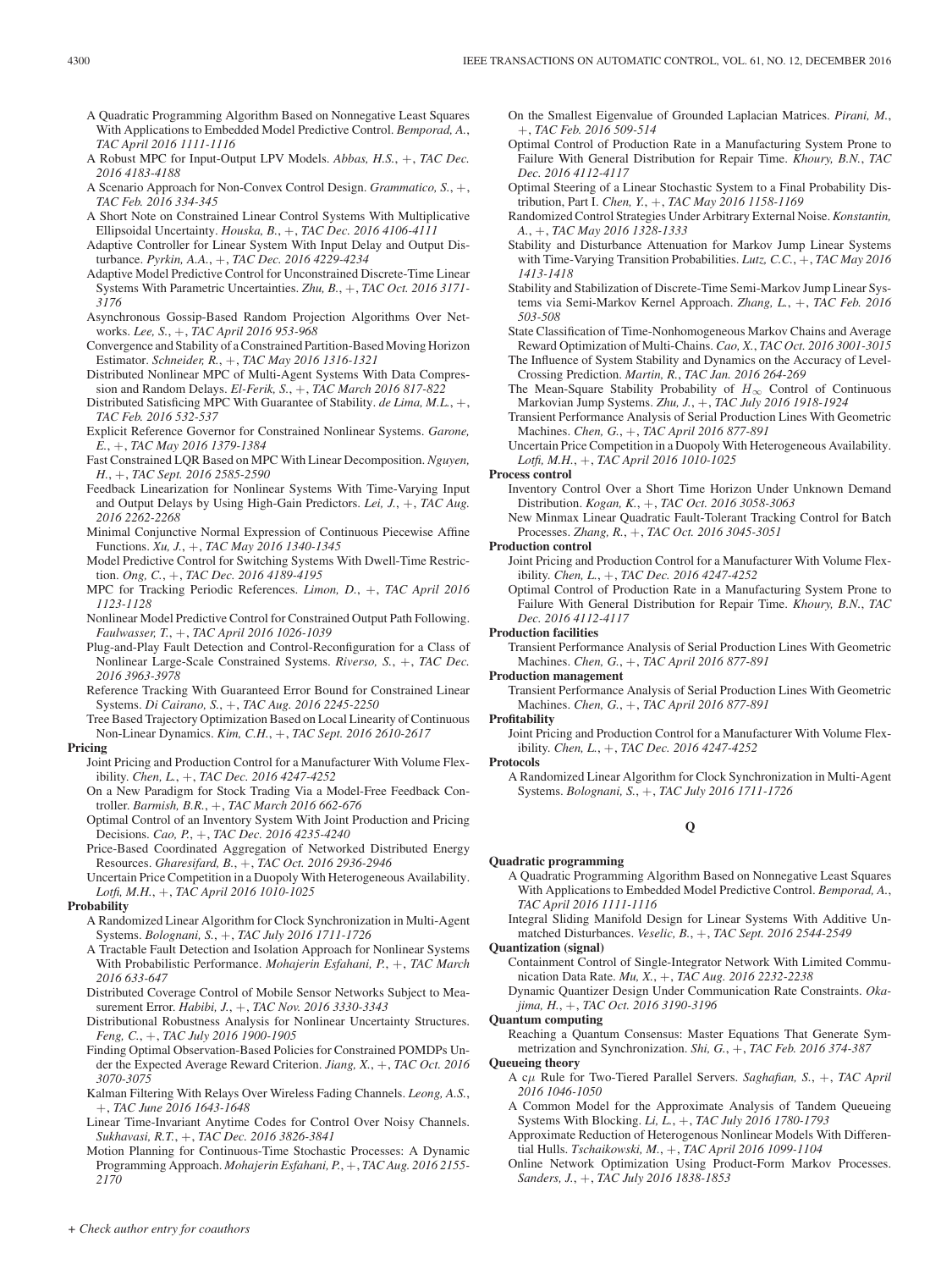# **R**

#### **Radio networks**

- A Convex Characterization of Robust Stability for Positive and Positively Dominated Linear Systems. *Colombino, M.*, +, *TAC July 2016 1965-1971* A Randomized Linear Algorithm for Clock Synchronization in Multi-Agent Systems. *Bolognani, S.*, +, *TAC July 2016 1711-1726*
- Efficient Rate Allocation in Wireless Networks Under Incomplete Information. *Garcia, A.*, +, *TAC May 2016 1397-1402*

#### **Radio spectrum management**

Spectrum White Space Trade in Cognitive Radio Networks. *Kasbekar, G.S.*, +, *TAC March 2016 585-600*

#### **Radiofrequency interference**

Efficient Rate Allocation in Wireless Networks Under Incomplete Information. *Garcia, A.*, +, *TAC May 2016 1397-1402*

#### **Random codes**

Linear Time-Invariant Anytime Codes for Control Over Noisy Channels. *Sukhavasi, R.T.*, +, *TAC Dec. 2016 3826-3841*

#### **Random processes**

- Dynamic Scheduling for Charging Electric Vehicles: A Priority Rule. *Xu, Y.*, +, *TAC Dec. 2016 4094-4099*
- Measurement Random Latency Probability Identification. *Wang, X.*, +, *TAC Dec. 2016 4210-4216*
- Noise-to-State Stability for a Class of Random Systems With State-Dependent Switching. *Zhang, D.*, +, *TAC Oct. 2016 3164-3170*
- Noise-to-State Stability of Random Switched Systems and Its Applications. *Zhang, H.*, +, *TAC June 2016 1607-1612*
- On Rates of Convergence for Markov Chains Under Random Time State Dependent Drift Criteria. *Zurkowski, R.*, +, *TAC Jan. 2016 145-155*
- Optimal Stationary Dynamic Output-Feedback Controllers for Discrete-Time Linear Systems With Markovian Jumping Parameters and Additive White Noise Perturbations. *Dragan, V.*, +, *TAC Dec. 2016 3912-3924*
- Random Pairwise Gossip on  $CAT(\kappa)$  Metric Spaces. *Bellachehab*, A.,  $+$ , *TAC Dec. 2016 3857-3869*

# **Randomized algorithms**

- A Randomized Linear Algorithm for Clock Synchronization in Multi-Agent Systems. *Bolognani, S.*, +, *TAC July 2016 1711-1726*
- Self-Tuned Stochastic Approximation Schemes for Non-Lipschitzian Stochastic Multi-User Optimization and Nash Games. *Yousefian, F.*, +, *TAC July 2016 1753-1766*
- Sequential Randomized Algorithms for Convex Optimization in the Presence of Uncertainty. *Chamanbaz, M.*, +, *TAC Sept. 2016 2565-2571*

#### **Rational functions**

On Minimal Spectral Factors With Zeroes and Poles Lying on Prescribed Regions. *Baggio, G.*, +, *TAC Aug. 2016 2251-2255*

#### **Reachability analysis**

- A Comprehensive Method for Reachability Analysis of Uncertain Nonlinear Hybrid Systems. *Maiga, M.*, +, *TAC Sept. 2016 2341-2356*
- Local Positive Reachability of Nonlinear Continuous-Time Systems. *Bartosiewicz, Z.*, *TAC Dec. 2016 4217-4221*
- Model Reduction by Nice Selections for Linear Switched Systems. *Bastug, M.*, +, *TAC Nov. 2016 3422-3437*
- Modeling and Control of Switched Asynchronous Sequential Machines. *Yang, J.*, *TAC Sept. 2016 2714-2719*
- On Pinning Controllability of Boolean Control Networks. *Lu, J.*, +, *TAC June 2016 1658-1663*

# **Real-time systems**

Price-Based Coordinated Aggregation of Networked Distributed Energy Resources. *Gharesifard, B.*, +, *TAC Oct. 2016 2936-2946*

#### **Recursive estimation**

- Asymptotic Behavior of Recursive State Estimations With Intermittent Measurements. *Zhou, T.*, *TAC Feb. 2016 400-415*
- On  $H_{\infty}$  Estimation of Randomly Occurring Faults for A Class of Nonlinear Time-Varying Systems With Fading Channels. *Dong, H.*, +, *TAC Feb. 2016 479-484*

Unscented Orientation Estimation Based on the Bingham Distribution. *Gilitschenski, I.*, +, *TAC Jan. 2016 172-177*

# **Reduced order systems**

Clustering-Based Model Reduction of Networked Passive Systems. *Besselink, B.*, +, *TAC Oct. 2016 2958-2973*

Heterogeneous Multi-Agent Systems: Reduced-Order Synchronization and Geometry. *Lewis, F.L.*, +, *TAC May 2016 1391-1396*

Model Reduction by Matching the Steady-State Response of Explicit Signal Generators. *Scarciotti, G.*, +, *TAC July 2016 1995-2000*

- Model Reduction by Nice Selections for Linear Switched Systems. *Bastug, M.*, +, *TAC Nov. 2016 3422-3437*
- Model Reduction of Neutral Linear and Nonlinear Time-Invariant Time-Delay Systems With Discrete and Distributed Delays. *Scarciotti, G.*, +, *TAC June 2016 1438-1451*
- Nonlinear Moment Matching-Based Model Order Reduction. *Ionescu, T.C.*, +, *TAC Oct. 2016 2837-2847*
- Observer Design for Unilaterally Constrained Lagrangian Systems: A Passivity-Based Approach. *Tanwani, A.*, +, *TAC Sept. 2016 2386-2401*
- Parametric Model Order Reduction via Balanced Truncation with Taylor Series Representation. *Wittmuess, P.*, +, *TAC Nov. 2016 3438-3451*
- Stochastic Averaging in Discrete Time and its Applications to Extremum Seeking. *Liu, S.*, +, *TAC Jan. 2016 90-102*
- Two-Sided Time-Domain Moment Matching for Linear Systems. *Ionescu, T.C.*, *TAC Sept. 2016 2632-2637*

#### **Redundancy**

Non-Minimal Order Model of Mechanical Systems With Redundant Constraints for Simulations and Controls. *Aghili, F.*, *TAC May 2016 1350-1355*

# **Regression analysis**

A Sparse Bayesian Approach to the Identification of Nonlinear State-Space Systems. *Pan, W.*, +, *TAC Jan. 2016 182-187*

**Relaxation oscillators**

Cooperative Global Robust Output Regulation for a Class of Nonlinear Multi-Agent Systems With a Nonlinear Leader. *Lu, M.*, +, *TAC Nov. 2016 3557-3562*

## **Relay networks (telecommunication)**

Energy-Efficient Data Forwarding for State Estimation in Multi-Hop Wireless Sensor Networks. *Cheng, P.*, +, *TAC May 2016 1322-1327*

#### **Resource allocation**

On the "Counter-Example" in the Article "Max -Controlled Siphons for Liveness of  $S^3PGR^2$ <sup>"</sup> Regarding the Results in "Deadlock Avoidance in Sequential Resource Allocation Systems With Multiple Resource Acquisitions and Flexible Routings". *Reveliotis, S.*, *TAC Jan. 2016 194-197*

## **Rewriting systems**

Operator-Type Stability Theorem for Retarded Stochastic Systems With Application. *Zhao, X.*, +, *TAC Dec. 2016 4203-4209*

# **Riccati equations**

- A Homogeneous and Self-Dual Interior-Point Linear Programming Algorithm for Economic Model Predictive Control. *Sokoler, L.E.*, +, *TAC Aug. 2016 2226-2231*
- Approximate Kalman-Bucy Filter for Continuous-Time Semi-Markov Jump Linear Systems. *de Saporta, B.*, +, *TAC Aug. 2016 2035-2048*
- Asymptotic Behavior of Recursive State Estimations With Intermittent Measurements. *Zhou, T.*, *TAC Feb. 2016 400-415*
- Chang Transformation for Decoupling of Singularly Perturbed Linear Time-Varying Systems. *Yang, X.*, +, *TAC June 2016 1637-1642*
- Indefinite Mean-Field Stochastic Linear-Quadratic Optimal Control: From Finite Horizon to Infinite Horizon. *Ni, Y.*, +, *TAC Nov. 2016 3269-3284*
- Linear Quadratic Optimal Control of Continuous-Time LTI Systems With Random Input Gains. *Chen, W.*, +, *TAC July 2016 2008-2013*
- Optimal Control With Noisy Time. *Lamperski, A.*, +, *TAC Feb. 2016 319- 333*
- Optimal Stationary Dynamic Output-Feedback Controllers for Discrete-Time Linear Systems With Markovian Jumping Parameters and Additive White Noise Perturbations. *Dragan, V.*, +, *TAC Dec. 2016 3912-3924*
- Optimal Steering of a Linear Stochastic System to a Final Probability Distribution, Part II. *Chen, Y.*, +, *TAC May 2016 1170-1180*
- Second-Order-Optimal Minimum-Energy Filters on Lie Groups. *Saccon, A.*, +, *TAC Oct. 2016 2906-2919*
- Stabilizing Solution and Parameter Dependence of Modified Algebraic Riccati Equation With Application to Discrete-Time Network Synchronization. *Chen, M.Z.Q.*, +, *TAC Jan. 2016 228-233*

#### **Risk analysis**

N -Player Statistical Nash Game Control: m-th Cost Cumulant Optimization. *Aduba, C.*, +, *TAC Sept. 2016 2688-2694*

#### **Robot dynamics**

Controllability and Observability of an  $n$ -Link Planar Robot with a Single Actuator Having Different Actuator–Sensor Configurations. *Liu, Y.*, +, *TAC April 2016 1129-1134*

Synthesis of Joint Control and Active Sensing Strategies Under Temporal Logic Constraints. *Fu, J.*, +, *TAC Nov. 2016 3464-3476*

#### **Robot vision**

Leader-Following Formation Tracking Control of Mobile Robots Without Direct Position Measurements. *Liang, X.*, +, *TAC Dec. 2016 4131-4137*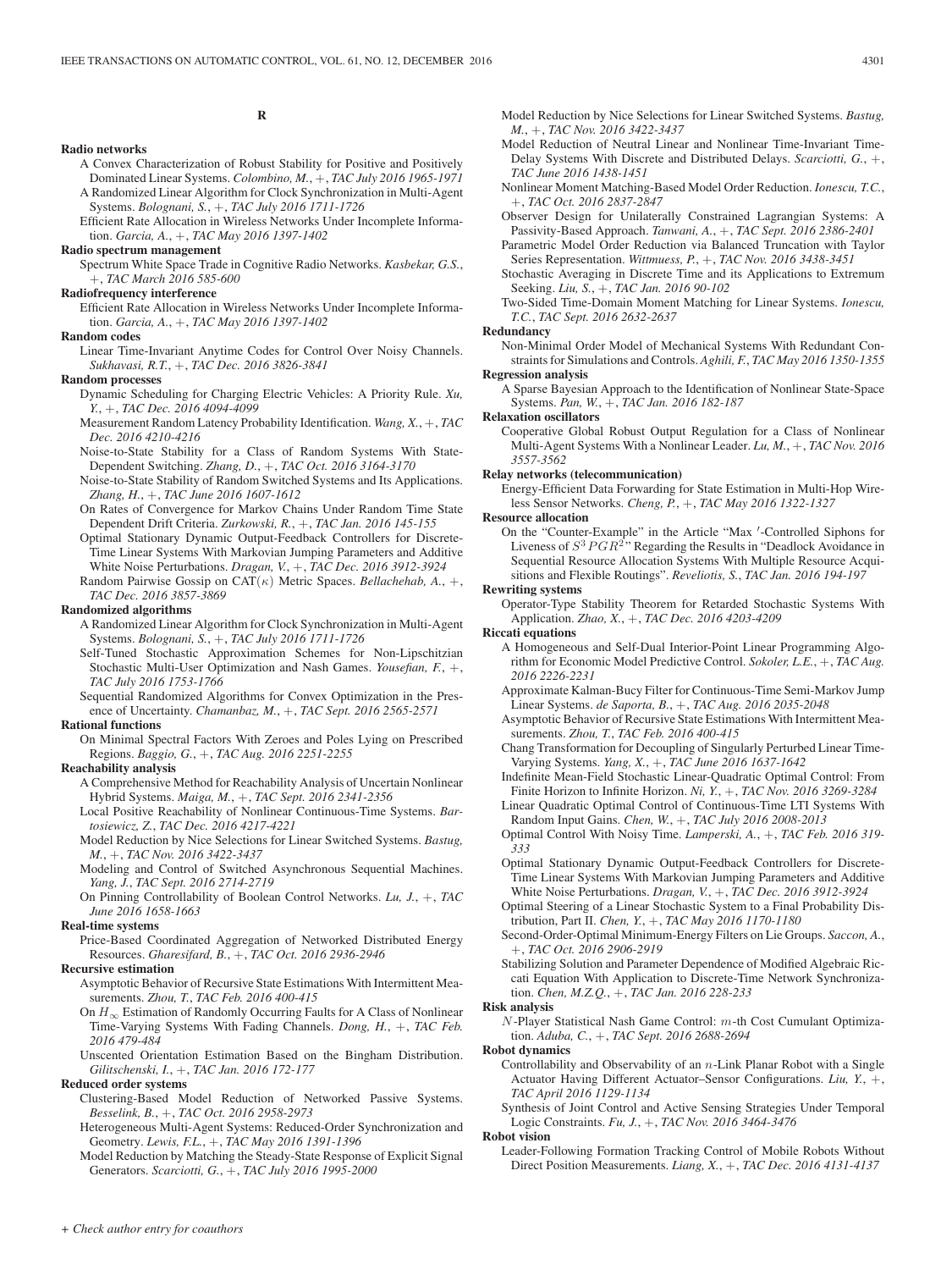#### **Robust control**

- A Convex Characterization of Robust Stability for Positive and Positively Dominated Linear Systems. *Colombino, M.*, +, *TAC July 2016 1965-1971*
- A General Framework for Robust Output Synchronization of Heterogeneous Nonlinear Networked Systems. *Zhu, L.*, +, *TAC Aug. 2016 2092-2107*
- A New Scheme of Fault Detection for Linear Discrete Time-Varying Systems. *Zhong, M.*, +, *TAC Sept. 2016 2597-2602*
- A Notion of Robustness for Cyber-Physical Systems. *Rungger, M.*, +, *TAC Aug. 2016 2108-2123*
- A Robust MPC for Input-Output LPV Models. *Abbas, H.S.*, +, *TAC Dec. 2016 4183-4188*
- A Short Note on Constrained Linear Control Systems With Multiplicative Ellipsoidal Uncertainty. *Houska, B.*, +, *TAC Dec. 2016 4106-4111*
- A Unifying Framework for Robust Synchronization of Heterogeneous Networks via Integral Quadratic Constraints. *Khong, S.Z.*, +, *TAC May 2016 1297-1309*
- A Way to Exploit the Fractional Stability Domain for Robust Chaos Suppression and Synchronization via LMIs. *Aguiar, B.*, +, *TAC Oct. 2016 2796-2807*
- Adaptive Dynamic Programming for Stochastic Systems With State and Control Dependent Noise. *Bian, T.*, +, *TAC Dec. 2016 4170-4175*
- An iISS Framework for Stochastic Robustness of Interconnected Nonlinear Systems. *Ito, H.*, +, *TAC June 2016 1508-1523*
- An IQC Approach to Robust Stability of Aperiodic Sampled-Data Systems. *Kao, C.*, *TAC Aug. 2016 2219-2225*
- Asynchronous Gossip-Based Random Projection Algorithms Over Networks. *Lee, S.*, +, *TAC April 2016 953-968*
- Backstepping Design of Robust Output Feedback Regulators for Boundary Controlled Parabolic PDEs. *Deutscher, J.*, *TAC Aug. 2016 2288-2294*
- Characterization and Optimization of  $l_{\infty}$  Gains of Linear Switched Systems. *Naghnaeian, M.*, +, *TAC Aug. 2016 2203-2218*
- Computation of the Structured Singular Value via Moment LMI Relaxations. *Piga, D.*, *TAC Feb. 2016 520-525*
- Constructive Necessary and Sufficient Condition for the Stability of Quasi-Periodic Linear Impulsive Systems. *Fiacchini, M.*, +, *TAC Sept. 2016 2512-2517*
- Controllability of Linear Systems With Switching Delays. *Jungers, R.M.*, +, *TAC April 2016 1117-1122*
- Controller Design for Robust Output Regulation of Regular Linear Systems. *Paunonen, L.*, *TAC Oct. 2016 2974-2986*
- Cooperative Global Robust Output Regulation for a Class of Nonlinear Multi-Agent Systems With a Nonlinear Leader. *Lu, M.*, +, *TAC Nov. 2016 3557-3562*
- Discrete-Time Robust Iterative Learning Kalman Filtering for Repetitive Processes. *Cao, Z.*, +, *TAC Jan. 2016 270-275*
- Distributional Robustness Analysis for Nonlinear Uncertainty Structures. *Feng, C.*, +, *TAC July 2016 1900-1905*
- Distributionally Robust Control of Constrained Stochastic Systems. *Van Parys, B.P.G.*, +, *TAC Feb. 2016 430-442*
- Embedding Internal Model in Disturbance Observer With Robust Stability. *Joo, Y.*, +, *TAC Oct. 2016 3128-3133*
- Homogeneous Time-Varying Systems: Robustness Analysis. *Rios, H.*, +, *TAC Dec. 2016 4075-4080*
- Input-to-State Stability, Integral Input-to-State Stability, and  $\mathcal{L}_2$ -Gain Properties: Qualitative Equivalences and Interconnected Systems. *Kellett, C.M.*, +, *TAC Jan. 2016 3-17*
- Lyapunov-Based Sufficient Conditions for Stability of Hybrid Systems With Memory. *Liu, J.*, +, *TAC April 2016 1057-1062*
- New Minmax Linear Quadratic Fault-Tolerant Tracking Control for Batch Processes. *Zhang, R.*, +, *TAC Oct. 2016 3045-3051*
- Observers are Unnecessary for Output-Feedback Control of Lagrangian Systems. *Loria, A.*, *TAC April 2016 905-920*
- On a New Paradigm for Stock Trading Via a Model-Free Feedback Controller. *Barmish, B.R.*, +, *TAC March 2016 662-676*
- On the Stability and Robust Stability of Networked Dynamic Systems. *Zhou, T.*, +, *TAC June 2016 1595-1600*
- Optimal Distributed Controllers Realizable Over Arbitrary Networks. *Mohan Vamsi, A.S.*, +, *TAC Jan. 2016 129-144*
- Output Feedback Cooperative Control for Linear Uncertain Multi-Agent Systems With Nonidentical Relative Degrees. *Su, Y.*, *TAC Dec. 2016 4027- 4033*
- Reduction-Based Robustness Analysis of Linear Predictor Feedback for Distributed Input Delays. *Ponomarev, A.*, *TAC Feb. 2016 468-472*
- Reference Tracking With Guaranteed Error Bound for Constrained Linear Systems. *Di Cairano, S.*, +, *TAC Aug. 2016 2245-2250*

Refined Schur Method for Robust Pole Assignment with Repeated Poles. *Guo, Z.*, +, *TAC Sept. 2016 2370-2385*

- Robust Adaptive Controller Combined With a Linear Quadratic Regulator Based on Kalman Filtering. *Kanieski, J.M.*, +, *TAC May 2016 1373-1378*
- Robust Monotonic Convergent Iterative Learning Control. *Son, T.D.*, +, *TAC April 2016 1063-1068*
- Robust Recursive State Estimation With Random Measurement Droppings. *Zhou, T.*, *TAC Jan. 2016 156-171*
- Robust Regulation Theory for Transfer Functions With a Coprime Factorization. *Laakkonen, P.*, *TAC Oct. 2016 3109-3114*
- Robust Stability for Multiple Model Adaptive Control: Part I—The Framework. *Buchstaller, D.*, +, *TAC March 2016 677-692*
- Robust Stability for Multiple Model Adaptive Control: Part II—Gain Bounds. *Buchstaller, D.*, +, *TAC March 2016 693-708*
- Robust Synchronization for Multistable Systems. *Ahmed, H.*, +, *TAC June 2016 1625-1630*
- Robustness of Synchronization of Heterogeneous Agents by Strong Coupling and a Large Number of Agents.*Kim, J.*, +, *TAC Oct. 2016 3096-3102*
- Shaping the Energy of Mechanical Systems Without Solving Partial Differential Equations. *Donaire, A.*, +, *TAC April 2016 1051-1056*
- Team-Triggered Coordination for Real-Time Control of Networked Cyber-Physical Systems. *Nowzari, C.*, +, *TAC Jan. 2016 34-47*
- The Extended Conic Sector Theorem. *Bridgeman, L.J.*, +, *TAC July 2016 1931-1937*
- Time-Varying Input and State Delay Compensation for Uncertain Nonlinear Systems. *Kamalapurkar, R.*, +, *TAC March 2016 834-839*
- Tracking Control for a Class of Unknown Nonsquare MIMO Nonaffine Systems: A Deep-Rooted Information Based Robust Adaptive Approach. *Song, Y.*, +, *TAC Oct. 2016 3227-3233*

**Root loci**

Root Locii for Systems Defined on Hilbert Spaces. *Jacob, B.*, +, *TAC Jan. 2016 116-128*

#### **S**

#### **Sampled data systems**

- $L_1$  Discretization for Sampled-Data Controller Synthesis via Piecewise Linear Approximation. *Kim, J.H.*, +, *TAC May 2016 1143-1157*
- An IQC Approach to Robust Stability of Aperiodic Sampled-Data Systems. *Kao, C.*, *TAC Aug. 2016 2219-2225*
- Backstepping Control Under Multi-Rate Sampling. *Tanasa, V.*, +, *TAC May 2016 1208-1222*
- Characterization of Controllability Based on Continuity of Closed-Loop Eigenvectors: Application to Controller-Driven Sampling Stabilization. *Haimovich, H.*, +, *TAC Jan. 2016 276-281*
- Global Stabilization via Sampled-Data Output Feedback for a Class of Linearly Uncontrollable and Unobservable Systems. *Qian, C.*, +, *TAC Dec. 2016 4088-4093*
- Higher Accuracy Output Feedback Sliding Mode Control of Sampled-Data Systems. *Nguyen, T.*, +, *TAC Oct. 2016 3177-3182*
- Motion Planning for Continuous-Time Stochastic Processes: A Dynamic Programming Approach. *Mohajerin Esfahani, P.*, +, *TAC Aug. 2016 2155- 2170*
- Sampled Data Models for Nonlinear Stochastic Systems: Truncation Errors and Sampling Zero Dynamics. *Carrasco, D.S.*, +, *TAC Jan. 2016 103-115*
- Sampled Measurement Output Feedback Control of Multi-Agent Systems With Jointly-Connected Topologies. *Chen, X.*, +, *TAC June 2016 1670- 1675*
- Stabilization of Nonlinear Systems Using Event-Triggered Output Feedback Controllers. *Abdelrahim, M.*, +, *TAC Sept. 2016 2682-2687*
- Sufficient Lie Algebraic Conditions for Sampled-Data Feedback Stabilizability of Affine in the Control Nonlinear Systems. *Tsinias, J.*, +, *TAC May 2016 1334-1339*
- **Sampling methods**
	- A Parametric Nonconvex Decomposition Algorithm for Real-Time and Distributed NMPC. *Hours, J.*, +, *TAC Feb. 2016 287-302*
	- Hierarchical Fusion Estimation for Clustered Asynchronous Sensor Networks. *Zhang, W.*, +, *TAC Oct. 2016 3064-3069*
	- Regional Stability Analysis of Discrete-Time Dynamic Output Feedback Under Aperiodic Sampling and Input Saturation. *Gomes da Silva, J.M.*, +, *TAC Dec. 2016 4176-4182*
	- Tree Based Trajectory Optimization Based on Local Linearity of Continuous Non-Linear Dynamics. *Kim, C.H.*, +, *TAC Sept. 2016 2610-2617*
	- Unscented Orientation Estimation Based on the Bingham Distribution. *Gilitschenski, I.*, +, *TAC Jan. 2016 172-177*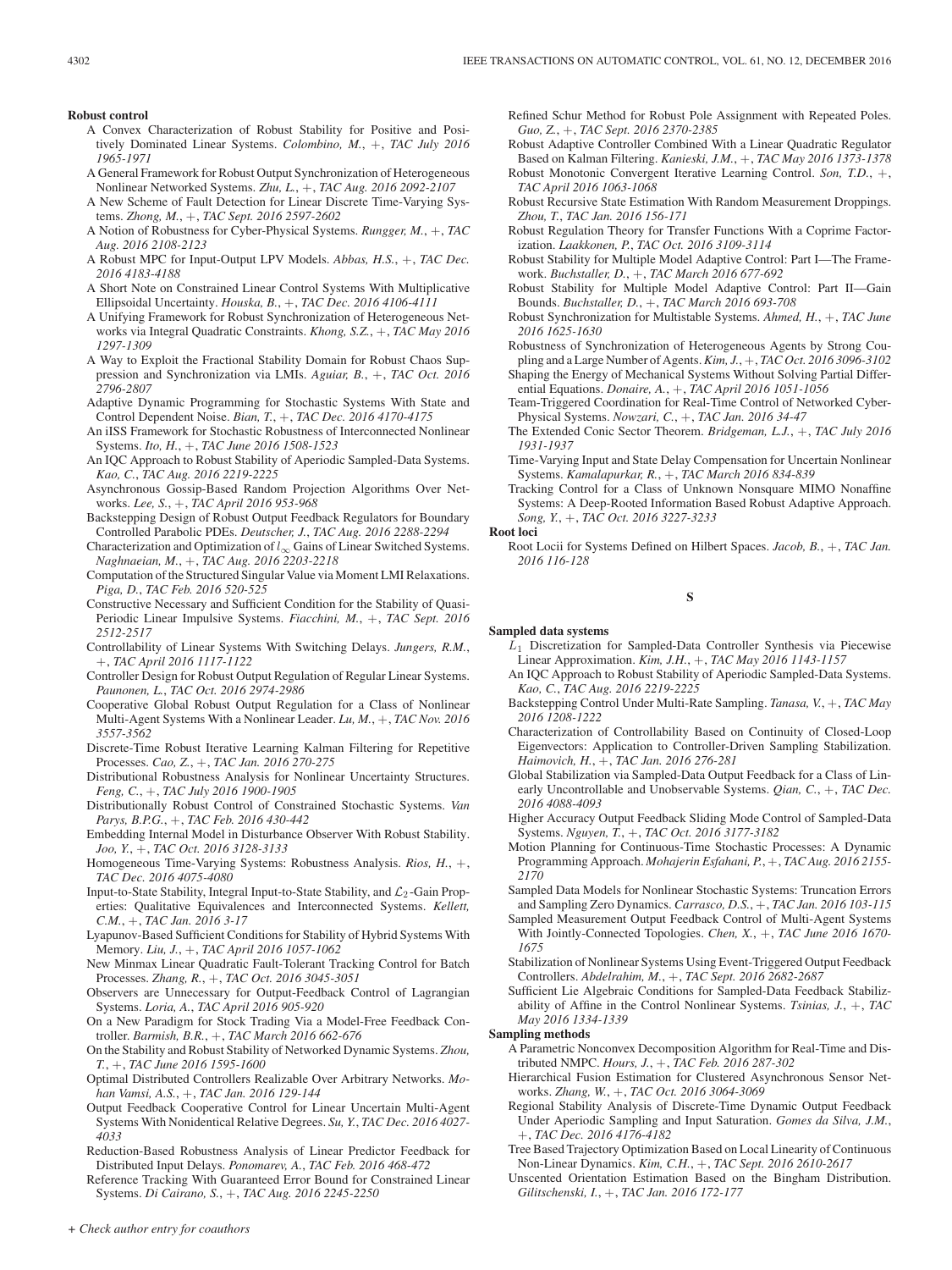#### **Scheduling**

- Multi-Sensor Scheduling for State Estimation With Event-Based, Stochastic Triggers. *Weerakkody, S.*, +, *TAC Sept. 2016 2695-2701*
- Optimal Dynamic Outpatient Scheduling for a Diagnostic Facility With Two Waiting Time Targets. *Geng, N.*, +, *TAC Dec. 2016 3725-3739*

#### **Search problems**

- Balancing Search and Estimation in Random Search Based Stochastic Simulation Optimization. *Zhu, C.*, +, *TAC Nov. 2016 3593-3598*
- LMI-Based Reset H∞ Design for Linear Continuous-Time Plants. *Fichera, F.*, +, *TAC Dec. 2016 4157-4163*

#### **Secondary cells**

Dynamic Scheduling for Charging Electric Vehicles: A Priority Rule. *Xu, Y.*, +, *TAC Dec. 2016 4094-4099*

#### **Security of data**

Synthesis of Optimal Insertion Functions for Opacity Enforcement. *Wu, Y.*, +, *TAC March 2016 571-584*

## **Sensitivity**

A New Scheme of Fault Detection for Linear Discrete Time-Varying Systems. *Zhong, M.*, +, *TAC Sept. 2016 2597-2602*

## **Sensor fusion**

- Convergence and Complexity Analysis of Recursive-RANSAC: A New Multiple Target Tracking Algorithm. *Niedfeldt, P.C.*, +, *TAC Feb. 2016 456-461*
- Distributed Covariance Intersection Fusion Estimation for Cyber-Physical Systems With Communication Constraints. *Chen, B.*, +, *TAC Dec. 2016 4020-4026*
- Distributed Mixed  $H_2/H_\infty$  Fusion Estimation With Limited Communication Capacity. *Chen, B.*, +, *TAC March 2016 805-810*
- Measurement Random Latency Probability Identification. *Wang, X.*, +, *TAC Dec. 2016 4210-4216*

#### **Sensor placement**

- A Graph-Theoretic Condition for Global Identifiability of Weighted Consensus Networks. *Nabavi, S.*, +, *TAC Feb. 2016 497-502*
- Identification of Dynamic Models in Complex Networks With Prediction Error Methods: Predictor Input Selection. *Dankers, A.*, +, *TAC April 2016 937-952*

**Sensors**

- A Passivity-Based Approach to Formation Control Using Partial Measurements of Relative Position. *Stacey, G.*, +, *TAC Feb. 2016 538-543*
- Distributed Coverage Control of Mobile Sensor Networks Subject to Measurement Error. *Habibi, J.*, +, *TAC Nov. 2016 3330-3343*
- Event-Triggered State Observers for Sparse Sensor Noise/Attacks. *Shoukry, Y.*, +, *TAC Aug. 2016 2079-2091*

Leader-Following Formation Tracking Control of Mobile Robots Without Direct Position Measurements. *Liang, X.*, +, *TAC Dec. 2016 4131-4137*

Multi-Sensor Scheduling for State Estimation With Event-Based, Stochastic Triggers. *Weerakkody, S.*, +, *TAC Sept. 2016 2695-2701*

On Distributed Pinning Observers for a Network of Dynamical Systems. *Edwards, C.*, +, *TAC Dec. 2016 4081-4087*

#### **Sequences**

On  $H_{\infty}$  Estimation of Randomly Occurring Faults for A Class of Nonlinear Time-Varying Systems With Fading Channels. *Dong, H.*, +, *TAC Feb. 2016 479-484*

#### **Sequential machines**

Corrective Control of Composite Asynchronous Sequential Machines Under Partial Observation. *Yang, J.*, *TAC Feb. 2016 473-478*

#### **Set theory**

- A Coordinate Descent Primal-Dual Algorithm and Application to Distributed Asynchronous Optimization. *Bianchi, P.*, +, *TAC Oct. 2016 2947- 2957*
- A One-Step Approach to Computing a Polytopic Robust Positively Invariant Set. *Trodden, P.*, *TAC Dec. 2016 4100-4105*
- Characterization of Admissible Marking Sets in Petri Nets with Uncontrollable Transitions. *Wang, S.*, +, *TAC July 2016 1953-1958*
- Communication-Free Multi-Agent Control Under Local Temporal Tasks and Relative-Distance Constraints. *Guo, M.*, +, *TAC Dec. 2016 3948-3962*
- Constructive Necessary and Sufficient Condition for the Stability of Quasi-Periodic Linear Impulsive Systems. *Fiacchini, M.*, +, *TAC Sept. 2016 2512-2517*
- Distributed Coordination Control for Multi-Robot Networks Using Lyapunov-Like Barrier Functions. *Panagou, D.*, +, *TAC March 2016 617- 632*
- On the Stabilizability of Discrete-Time Switched Linear Systems: Novel Conditions and Comparisons. *Fiacchini, M.*, +, *TAC May 2016 1181- 1193*
- Regional Stability Analysis of Discrete-Time Dynamic Output Feedback Under Aperiodic Sampling and Input Saturation. *Gomes da Silva, J.M.*, +, *TAC Dec. 2016 4176-4182*
- Resilient Estimation for Networked Systems With Variable Communication Capability. *Zhang, L.*, +, *TAC Dec. 2016 4150-4156*
- Robust Stability for Multiple Model Adaptive Control: Part II—Gain Bounds. *Buchstaller, D.*, +, *TAC March 2016 693-708*

# **Shape control**

Combined Flocking and Distance-Based Shape Control of Multi-Agent Formations. *Deghat, M.*, +, *TAC July 2016 1824-1837*

#### **Signal generators**

- Model Reduction by Matching the Steady-State Response of Explicit Signal Generators. *Scarciotti, G.*, +, *TAC July 2016 1995-2000*
- Nonlinear Moment Matching-Based Model Order Reduction. *Ionescu, T.C.*, +, *TAC Oct. 2016 2837-2847*

## **Signal processing**

- Maximum Likelihood Estimation of the Non-Parametric FRF for Pulse-Like Excitations. *Hostettler, R.*, +, *TAC Aug. 2016 2276-2281*
- On Feedback Architectures With Zero-Vibration Signal Shapers. *Vyhlidal, T.*, +, *TAC Aug. 2016 2049-2064*
- Persistent Excitation by Deterministic Signals for Subspace Parametric Identification of MISO Hammerstein Systems. *Naitali, A.*, +, *TAC Jan. 2016 258-263*

#### **Simulation**

- A Notion of Robustness for Cyber-Physical Systems. *Rungger, M.*, +, *TAC Aug. 2016 2108-2123*
- A Simulation Budget Allocation Procedure for Enhancing the Efficiency of Optimal Subset Selection. *Zhang, S.*, +, *TAC Jan. 2016 62-75*
- On a New Paradigm for Stock Trading Via a Model-Free Feedback Controller. *Barmish, B.R.*, +, *TAC March 2016 662-676*
- Persistent Excitation by Deterministic Signals for Subspace Parametric Identification of MISO Hammerstein Systems. *Naitali, A.*, +, *TAC Jan. 2016 258-263*

#### **Singular value decomposition**

A Convex Characterization of Robust Stability for Positive and Positively Dominated Linear Systems. *Colombino, M.*, +, *TAC July 2016 1965-1971* Computation of the Structured Singular Value via Moment LMI Relaxations. *Piga, D.*, *TAC Feb. 2016 520-525*

#### **Singularly perturbed systems**

Chang Transformation for Decoupling of Singularly Perturbed Linear Time-Varying Systems. *Yang, X.*, +, *TAC June 2016 1637-1642*

Singular Perturbation Approximation of Linear Hyperbolic Systems of Balance Laws. *Tang, Y.*, +, *TAC Oct. 2016 3031-3037*

#### **Smart power grids**

A Distributed Optimization Algorithm for the Predictive Control of Smart Grids. *Braun, P.*, +, *TAC Dec. 2016 3898-3911*

#### **Social sciences**

Analysis and Control of Networked Game Dynamics via A Microscopic Deterministic Approach. *Tan, S.*, +, *TAC Dec. 2016 4118-4124*

Opinion Dynamics in Social Networks With Hostile Camps: Consensus vs. Polarization. *Proskurnikov, A.V.*, +, *TAC June 2016 1524-1536* **Software agents**

Convergence Analysis of Distributed Set-Valued Information Systems. *Fagiolini, A.*, +, *TAC June 2016 1477-1491*

#### **Space vehicles**

- Attitude Synchronization for Flexible Spacecraft With Communication Delays. *Du, H.*, +, *TAC Nov. 2016 3625-3630*
- Observer-Based Adaptive Spacecraft Attitude Control With Guaranteed Performance Bounds. *de Ruiter, A.H.J.*, *TAC Oct. 2016 3146-3151*

## **Stability**

- $\mathcal{L}_2$ -Gain Analysis for a Class of Hybrid Systems With Applications to Reset and Event-Triggered Control: A Lifting Approach. *Heemels, W.P.M.H.*, +, *TAC Oct. 2016 2766-2781*
- A Comparison of LQR Optimal Performance in the Decentralized and Centralized Settings. *Miller, D.E.*, *TAC Aug. 2016 2308-2311*
- A Direct Proof of the Discrete-Time Multivariate Circle and Tsypkin Criteria. *Nygren, J.*, +, *TAC Feb. 2016 544-549*
- A Graph Laplacian Approach to Coordinate-Free Formation Stabilization for Directed Networks. *Lin, Z.*, +, *TAC May 2016 1269-1280*
- A New Type of Stability Theorem for Stochastic Systems With Application to Stochastic Stabilization. *Zhao, X.*, +, *TAC Jan. 2016 240-245*
- A Note on Functional Observability. *Rotella, F.*, +, *TAC Oct. 2016 3197- 3202*
- Adaptive Controller for Linear System With Input Delay and Output Disturbance. *Pyrkin, A.A.*, +, *TAC Dec. 2016 4229-4234*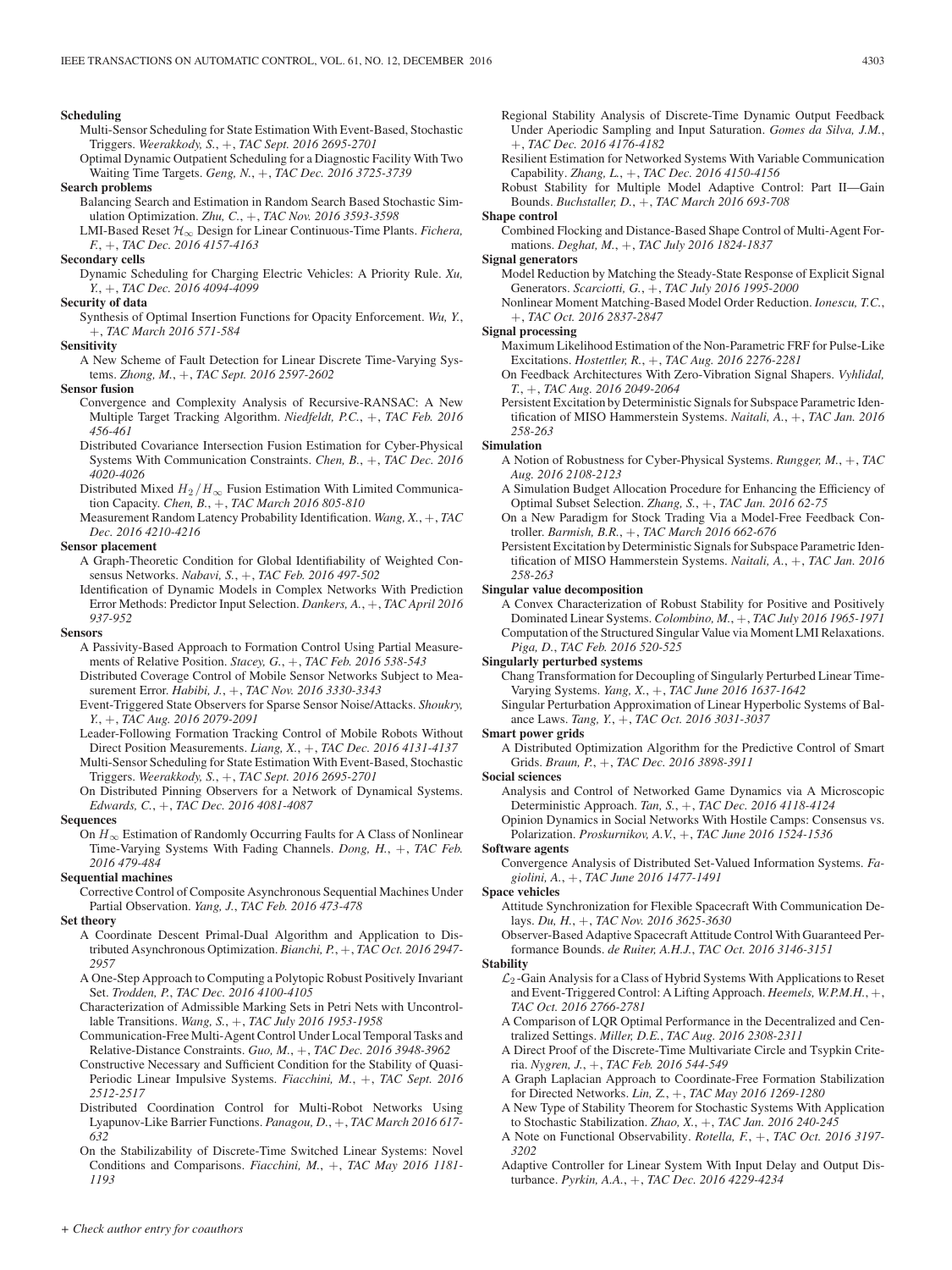Almost Sure Stability of Switching Markov Jump Linear Systems. *Song, Y.*, +, *TAC Sept. 2016 2638-2643*

- An Integral-Type Multiple Lyapunov Functions Approach for Switched Nonlinear Systems. *Long, L.*, +, *TAC July 2016 1979-1986*
- Analysing the Stability of Linear Systems via Exponential Chebyshev Polynomials. *Protasov, V.Y.*, +, *TAC March 2016 795-798*
- Bearing Rigidity and Almost Global Bearing-Only Formation Stabilization. *Zhao, S.*, +, *TAC May 2016 1255-1268*
- Characterization of Controllability Based on Continuity of Closed-Loop Eigenvectors: Application to Controller-Driven Sampling Stabilization. *Haimovich, H.*, +, *TAC Jan. 2016 276-281*
- Control of Homodirectional and General Heterodirectional Linear Coupled Hyperbolic PDEs. *Hu, L.*, +, *TAC Nov. 2016 3301-3314*
- Controllability of Linear Systems With Switching Delays. *Jungers, R.M.*, +, *TAC April 2016 1117-1122*
- Convergence and Stability of a Constrained Partition-Based Moving Horizon Estimator. *Schneider, R.*, +, *TAC May 2016 1316-1321*
- Converse Barrier Certificate Theorems. *Wisniewski, R.*, +, *TAC May 2016 1356-1361*
- Crowd-Averse Cyber-Physical Systems: The Paradigm of Robust Mean-Field Games. *Bauso, D.*, +, *TAC Aug. 2016 2312-2317*
- Crowd-Averse Robust Mean-Field Games: Approximation via State Space Extension. *Bauso, D.*, +, *TAC July 2016 1882-1894*
- Delay-Variation-Dependent Stability of Delayed Discrete-Time Systems. *Zhang, C.*, +, *TAC Sept. 2016 2663-2669*
- Design and Analysis of Distributed Averaging With Quantized Communication. *El Chamie, M.*, +, *TAC Dec. 2016 3870-3884*
- Design of Stabilizing Switching Laws for Mixed Switched Affine Systems. *Hajiahmadi, M.*, +, *TAC June 2016 1676-1681*
- Discrete-Time Positive Periodic Systems With State and Control Constraints. *Ait Rami, M.*, +, *TAC Jan. 2016 234-239*
- Discussion Aspects of High-Order Sliding Mode Control. *Utkin, V.*, *TAC March 2016 829-833*
- Dissipativity-Based Small-Gain Theorems for Stochastic Network Systems. *Wu, Z.*, +, *TAC Aug. 2016 2065-2078*
- Distributed Formation Stabilization Using Relative Position Measurements in Local Coordinates. *Aranda, M.*, +, *TAC Dec. 2016 3925-3935*
- Distributed Nonlinear MPC of Multi-Agent Systems With Data Compression and Random Delays. *El-Ferik, S.*, +, *TAC March 2016 817-822*
- Distributed Satisficing MPC With Guarantee of Stability. *de Lima, M.L.*, +, *TAC Feb. 2016 532-537*
- Distributed-Observer-Based Output Regulation of Heterogeneous Nonlinear Multi-Agent Systems. *Yang, X.*, +, *TAC Nov. 2016 3539-3544*
- Embedding Internal Model in Disturbance Observer With Robust Stability. *Joo, Y.*, +, *TAC Oct. 2016 3128-3133*
- Energy Shaping of Mechanical Systems via PID Control and Extension to Constant Speed Tracking. *Romero, J.G.*, +, *TAC Nov. 2016 3551-3556*
- Equivalence of MIMO Circle Criterion to Existence of Quadratic Lyapunov Function. *Lipkovich, M.*, +, *TAC July 2016 1895-1899*
- Feedback Linearization for Nonlinear Systems With Time-Varying Input and Output Delays by Using High-Gain Predictors. *Lei, J.*, +, *TAC Aug. 2016 2262-2268*
- Feedback Passivation of Discrete-Time Systems Under Communication Constraints. *Zhao, Y.*, +, *TAC Nov. 2016 3521-3526*
- Global Stability Analysis Using the Eigenfunctions of the Koopman Operator. *Mauroy, A.*, +, *TAC Nov. 2016 3356-3369*
- Global Stabilization of the Multiple Integrators System by Delayed and Bounded Controls. *Zhou, B.*, +, *TAC Dec. 2016 4222-4228*
- Homogeneity Based Uniform Stability Analysis for Time-Varying Systems. *Rios, H.*, +, *TAC March 2016 725-734*
- Hybrid Control of a Bioreactor With Quantized Measurements. *Mairet, F.*, +, *TAC May 2016 1385-1390*
- Integrity of LTI Time-Delay Systems. *Eslami, M.*, +, *TAC Feb. 2016 562- 567*
- ISS with Respect to Boundary Disturbances for 1-D Parabolic PDEs. *Karafyllis, I.*, +, *TAC Dec. 2016 3712-3724*
- Large-Scale Dissipative and Passive Control Systems and the Role of Star and Cyclic Symmetries. *Ghanbari, V.*, +, *TAC Nov. 2016 3676-3680*
- Leader-Following Formation Tracking Control of Mobile Robots Without Direct Position Measurements. *Liang, X.*, +, *TAC Dec. 2016 4131-4137*
- Linear Quadratic Optimal Control of Continuous-Time LTI Systems With Random Input Gains. *Chen, W.*, +, *TAC July 2016 2008-2013*
- Linear Threshold Discrete-Time Recurrent Neural Networks: Stability and Globally Attractive Sets. *Shen, T.*, +, *TAC Sept. 2016 2650-2656*
- Linear Time-Invariant Anytime Codes for Control Over Noisy Channels. *Sukhavasi, R.T.*, +, *TAC Dec. 2016 3826-3841*
- LMI Stability Conditions for 2D Roesser Models. *Bachelier, O.*, +, *TAC March 2016 766-770*
- Local Pinning of Networks of Multi-Agent Systems With Transmission and Pinning Delays. *Lu, W.*, +, *TAC Sept. 2016 2657-2662*
- Maximum Hands-Off Control: A Paradigm of Control Effort Minimization. *Nagahara, M.*, +, *TAC March 2016 735-747*
- MIMO Control Over Additive White Noise Channels: Stabilization and Tracking by LTI Controllers. *Li, Y.*, +, *TAC May 2016 1281-1296*
- Necessary and Sufficient Condition for Stability of Switched Uncertain Linear Systems Under Dwell-Time Constraint. *Xiang, W.*, *TAC Nov. 2016 3619-3624*
- Necessary and Sufficient Graphical Conditions for Affine Formation Control. *Lin, Z.*, +, *TAC Oct. 2016 2877-2891*
- Necessary Stability Conditions for Delay Systems With Multiple Pointwise and Distributed Delays. *Cuvas, C.*, +, *TAC July 2016 1987-1994*
- Noise-to-State Stability for a Class of Random Systems With State-Dependent Switching. *Zhang, D.*, +, *TAC Oct. 2016 3164-3170*
- Noise-to-State Stability of Random Switched Systems and Its Applications. *Zhang, H.*, +, *TAC June 2016 1607-1612*
- Nonholonomic Source Localization in 3-D Environments Without Position Measurement. *Ghadiri-Modarres, M.A.*, +, *TAC Nov. 2016 3563-3567*
- Nonlinear Observer for 3D Rigid Body Motion Estimation Using Doppler Measurements. *Bras, S.*, +, *TAC Nov. 2016 3580-3585*
- Nonlinear Observers Robust to Measurement Disturbances in an ISS Sense. *Shim, H.*, +, *TAC Jan. 2016 48-61*
- Nonlinear Scaling of (i)ISS-Lyapunov Functions. *Kellett, C.M.*, +, *TAC April 2016 1087-1092*
- Observer Design for Unilaterally Constrained Lagrangian Systems: A Passivity-Based Approach. *Tanwani, A.*, +, *TAC Sept. 2016 2386-2401*
- On Homogeneous Distributed Parameter Systems. *Polyakov, A.*, +, *TAC Nov. 2016 3657-3662*
- On Network Topology Reconfiguration for Remote State Estimation. *Leong, A.S.*, +, *TAC Dec. 2016 3842-3856*
- On the Number of Unstable Equilibrium Points on Spatially-Periodic Stability Boundary. *Wang, T.*, +, *TAC Sept. 2016 2553-2558*
- On the Stabilizability of Discrete-Time Switched Linear Systems: Novel Conditions and Comparisons. *Fiacchini, M.*, +, *TAC May 2016 1181- 1193*
- Optimal Estimation in UDP-Like Networked Control Systems With Intermittent Inputs: Stability Analysis and Suboptimal Filter Design. *Lin, H.*, +, *TAC July 2016 1794-1809*
- Optimal Stationary Dynamic Output-Feedback Controllers for Discrete-Time Linear Systems With Markovian Jumping Parameters and Additive White Noise Perturbations. *Dragan, V.*, +, *TAC Dec. 2016 3912-3924*
- Output Feedback Stabilization and Estimation of the Region of Attraction for Nonlinear Systems: A Vector Control Lyapunov Function Perspective. *Xu, D.*, +, *TAC Dec. 2016 4034-4040*
- Parameterization of Nonlinear Observer-Based Fault Detection Systems. *Yang, Y.*, +, *TAC Nov. 2016 3687-3692*
- Parametric Model Order Reduction via Balanced Truncation with Taylor Series Representation. *Wittmuess, P.*, +, *TAC Nov. 2016 3438-3451*
- Port-Hamiltonian Systems in Adaptive and Learning Control: A Survey. *Nageshrao, S.P.*, +, *TAC May 2016 1223-1238*
- Robust Stability of Switched Nonlinear Systems With Switching Uncertainties. *Yang, H.*, +, *TAC Sept. 2016 2531-2537*
- Safety Controller Synthesis for Incrementally Stable Switched Systems Using Multiscale Symbolic Models. *Girard, A.*,+, *TAC June 2016 1537-1549*
- Simultaneous Triangularization of Switching Linear Systems: Arbitrary Eigenvalue Assignment and Genericity. *Haimovich, H.*, *TAC Sept. 2016 2572-2578*
- Stability Analysis and Control of Rigid-Body Systems With Impacts and Friction. *Posa, M.*, +, *TAC June 2016 1423-1437*
- Stability Analysis for Time-Varying Systems With Delay Using Linear Lyapunov Functionals and a Positive Systems Approach. *Mazenc, F.*, +, *TAC March 2016 771-776*
- Stability Analysis of Integral Delay Systems With Multiple Delays. *Zhou, B.*, +, *TAC Jan. 2016 188-193*
- Stability and Criticality Analysis for Integer Linear Programs With Markovian Problem Data. *Las Fargeas, J.*, +, *TAC June 2016 1466-1476*
- Stability and Stabilization of Discrete-Time Semi-Markov Jump Linear Systems via Semi-Markov Kernel Approach. *Zhang, L.*, +, *TAC Feb. 2016 503-508*
- Stability Margins in Adaptive Mixing Control Via a Lyapunov-Based Switching Criterion. *Baldi, S.*, +, *TAC May 2016 1194-1207*
- Stability Theorems for Delay Differential Inclusions. *Liu, K.*, +, *TAC Oct. 2016 3215-3220*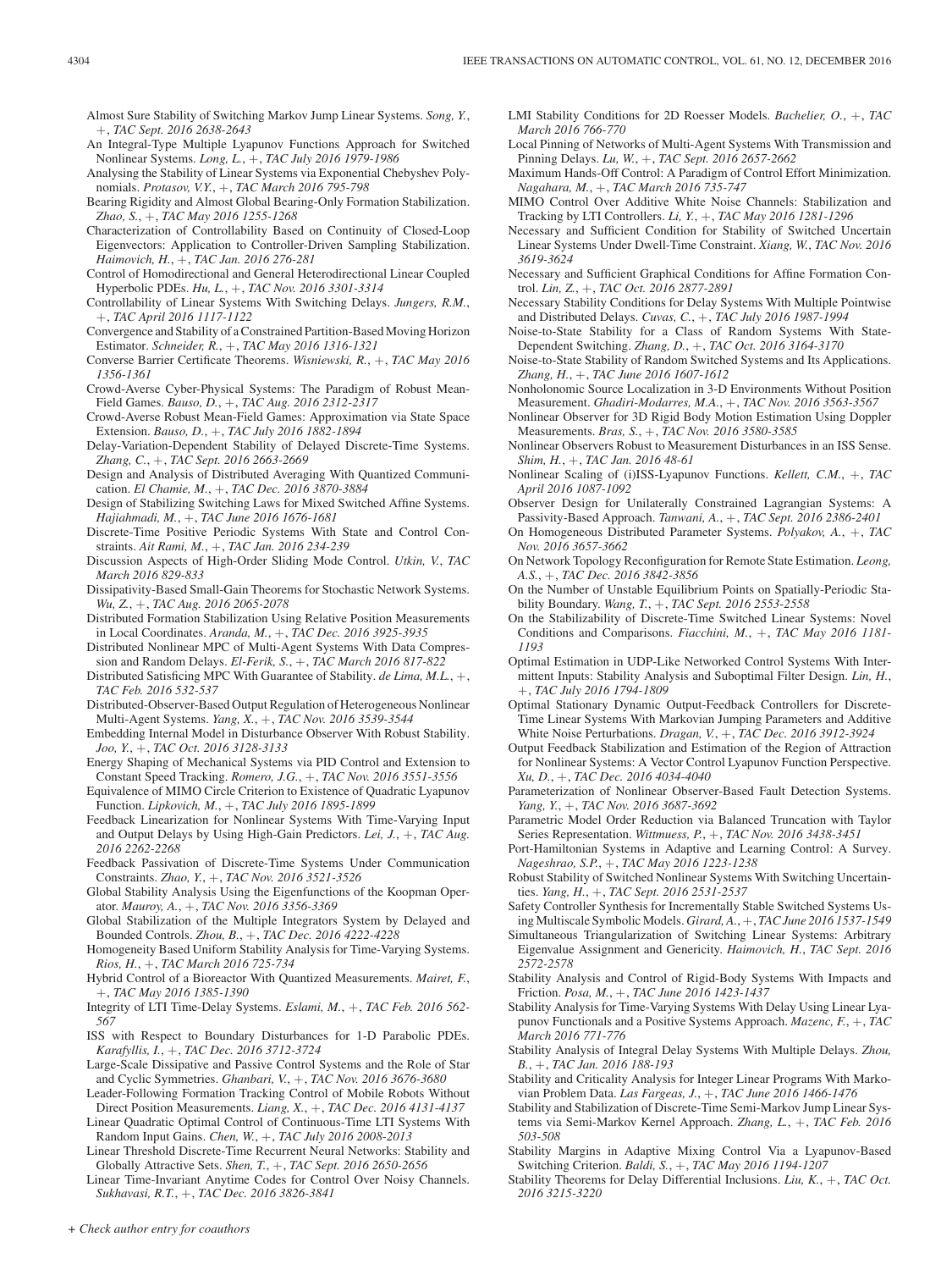Stabilization of Nonlinear Systems via Potential-Based Realization. *Guay, M.*, +, *TAC April 2016 1075-1080*

- Stabilization of Reaction Diffusion Equations With State Delay Using Boundary Control Input. *Hashimoto, T.*, +, *TAC Dec. 2016 4041-4047*
- Stabilizing Solution and Parameter Dependence of Modified Algebraic Riccati Equation With Application to Discrete-Time Network Synchronization. *Chen, M.Z.Q.*, +, *TAC Jan. 2016 228-233*
- Stable Model Matching by Non-Regular Static State Feedback. *Kucera, V.*, *TAC Dec. 2016 4138-4142*
- Stochastic Adaptive Stabilization via Extremum Seeking in Case of Unknown Control Directions. *Radenkovic, M.S.*, +, *TAC Nov. 2016 3681- 3686*
- Stochastic Averaging in Discrete Time and its Applications to Extremum Seeking. *Liu, S.*, +, *TAC Jan. 2016 90-102*
- Symbolic Models for Networks of Control Systems. *Pola, G.*, +, *TAC Nov. 2016 3663-3668*
- The Influence of System Stability and Dynamics on the Accuracy of Level-Crossing Prediction. *Martin, R.*, *TAC Jan. 2016 264-269*
- The Mean-Square Stability Probability of  $H_{\infty}$  Control of Continuous Markovian Jump Systems. *Zhu, J.*, +, *TAC July 2016 1918-1924*
- **Stability criteria**
	- Exponential Stability for Discrete-Time Infinite Markov Jump Systems. *Hou, T.*, +, *TAC Dec. 2016 4241-4246*
	- Learning a Nonlinear Controller From Data: Theory, Computation, and Experimental Results. *Fagiano, L.*, +, *TAC July 2016 1854-1868*
	- Linear Threshold Discrete-Time Recurrent Neural Networks: Stability and Globally Attractive Sets. *Shen, T.*, +, *TAC Sept. 2016 2650-2656*
	- Operator-Type Stability Theorem for Retarded Stochastic Systems With Application. *Zhao, X.*, +, *TAC Dec. 2016 4203-4209*
	- Stability Analysis via Averaging Functions. *Pogromsky, A.Y.*, +, *TAC April 2016 1081-1086*
	- Stability and Disturbance Attenuation for Markov Jump Linear Systems with Time-Varying Transition Probabilities. *Lutz, C.C.*, +, *TAC May 2016 1413-1418*
	- Sufficient Lie Algebraic Conditions for Sampled-Data Feedback Stabilizability of Affine in the Control Nonlinear Systems. *Tsinias, J.*, +, *TAC May 2016 1334-1339*

#### **State estimation**

- Asymptotic Behavior of Recursive State Estimations With Intermittent Measurements. *Zhou, T.*, *TAC Feb. 2016 400-415*
- Convergence and Stability of a Constrained Partition-Based Moving Horizon Estimator. *Schneider, R.*, +, *TAC May 2016 1316-1321*
- Discrete-Time Robust Iterative Learning Kalman Filtering for Repetitive Processes. *Cao, Z.*, +, *TAC Jan. 2016 270-275*
- On Network Topology Reconfiguration for Remote State Estimation. *Leong, A.S.*, +, *TAC Dec. 2016 3842-3856*
- Performance Analysis of the Kalman Filter With Mismatched Noise Covariances. *Ge, Q.*, +, *TAC Dec. 2016 4014-4019*
- Robust Recursive State Estimation With Random Measurement Droppings. *Zhou, T.*, *TAC Jan. 2016 156-171*
- Robust Stability of Moving Horizon Estimation Under Bounded Disturbances. *Ji, L.*, +, *TAC Nov. 2016 3509-3514*

## **State feedback**

- An Integral-Type Multiple Lyapunov Functions Approach for Switched Nonlinear Systems. *Long, L.*, +, *TAC July 2016 1979-1986*
- Common I/O Decoupling for Multi Model Descriptor Systems. *Koumboulis, F.N.*, *TAC March 2016 783-788*
- Controllability of Linear Systems With Switching Delays. *Jungers, R.M.*, +, *TAC April 2016 1117-1122*
- Discrete-Time Positive Periodic Systems With State and Control Constraints. *Ait Rami, M.*, +, *TAC Jan. 2016 234-239*
- Distributed-Observer-Based Output Regulation of Heterogeneous Nonlinear Multi-Agent Systems. *Yang, X.*, +, *TAC Nov. 2016 3539-3544*
- Eigenstructure Assignment for Componentwise Ultimate Bound Minimization in Discrete-Time Linear Systems. *Heidari, R.*, +, *TAC Nov. 2016 3669-3675*
- Energy Shaping of Mechanical Systems via PID Control and Extension to Constant Speed Tracking. *Romero, J.G.*, +, *TAC Nov. 2016 3551-3556*
- Feedback Linearization for Nonlinear Systems With Time-Varying Input and Output Delays by Using High-Gain Predictors. *Lei, J.*, +, *TAC Aug. 2016 2262-2268*
- Feedback Passivation of Discrete-Time Systems Under Communication Constraints. *Zhao, Y.*, +, *TAC Nov. 2016 3521-3526*

Globally Monotonic Tracking Control of Multivariable Systems. *Ntogramatzidis, L.*, +, *TAC Sept. 2016 2559-2564*

- Heterogeneous Multi-Agent Systems: Reduced-Order Synchronization and Geometry. *Lewis, F.L.*, +, *TAC May 2016 1391-1396*
- Low-Complexity Prescribed Performance Control of Uncertain MIMO Feedback Linearizable Systems. *Theodorakopoulos, A.*, +, *TAC July 2016 1946-1952*
- Memoryless Approach to the LQ and LQG Problems With Variable Input Delay. *Cacace, F.*, +, *TAC Jan. 2016 216-221*
- Necessary and Sufficient Conditions for Global External Stochastic Stabilization of Linear Systems With Input Saturation. *Stoorvogel, A.A.*, +, *TAC May 2016 1368-1372*
- Optimal Steering of a Linear Stochastic System to a Final Probability Distribution, Part II. *Chen, Y.*, +, *TAC May 2016 1170-1180*
- Simple Covariance Approach to H∞ Analysis. *Gattami, A.*, +, *TAC March 2016 789-794*
- Stabilization of Nonlinear Systems via Potential-Based Realization. *Guay, M.*, +, *TAC April 2016 1075-1080*
- Stable Model Matching by Non-Regular Static State Feedback. *Kucera, V.*, *TAC Dec. 2016 4138-4142*
- State and Output-Feedback Shared-Control for a Class of Linear Constrained Systems. *Jiang, J.*, +, *TAC Oct. 2016 3209-3214*

**State-space methods**

- A Sparse Bayesian Approach to the Identification of Nonlinear State-Space Systems. *Pan, W.*, +, *TAC Jan. 2016 182-187*
- Approximate Kalman-Bucy Filter for Continuous-Time Semi-Markov Jump Linear Systems. *de Saporta, B.*, +, *TAC Aug. 2016 2035-2048*
- Crowd-Averse Robust Mean-Field Games: Approximation via State Space Extension. *Bauso, D.*, +, *TAC July 2016 1882-1894*
- Differentially Positive Systems. *Forni, F.*, +, *TAC Feb. 2016 346-359*
- Explicit Reference Governor for Constrained Nonlinear Systems. *Garone, E.*, +, *TAC May 2016 1379-1384*
- Global Stability Analysis Using the Eigenfunctions of the Koopman Operator. *Mauroy, A.*, +, *TAC Nov. 2016 3356-3369*
- Local Positive Reachability of Nonlinear Continuous-Time Systems. *Bartosiewicz, Z.*, *TAC Dec. 2016 4217-4221*
- Motion Planning for Continuous-Time Stochastic Processes: A Dynamic Programming Approach. *Mohajerin Esfahani, P.*, +, *TAC Aug. 2016 2155- 2170*
- Negative Imaginary Lemmas for Descriptor Systems. *Xiong, J.*, +, *TAC Feb. 2016 491-496*
- New Minmax Linear Quadratic Fault-Tolerant Tracking Control for Batch Processes. *Zhang, R.*, +, *TAC Oct. 2016 3045-3051*
- Non-Asymptotic Kernel-Based Parametric Estimation of Continuous-Time Linear Systems. *Pin, G.*, +, *TAC Feb. 2016 360-373*
- Optimal Distributed Controllers Realizable Over Arbitrary Networks. *Mohan Vamsi, A.S.*, +, *TAC Jan. 2016 129-144*
- Optimal Steering of a Linear Stochastic System to a Final Probability Distribution, Part I. *Chen, Y.*, +, *TAC May 2016 1158-1169*
- Parameterization of Nonlinear Observer-Based Fault Detection Systems. *Yang, Y.*, +, *TAC Nov. 2016 3687-3692*
- Random Pairwise Gossip on CAT(κ) Metric Spaces. *Bellachehab, A.*, +, *TAC Dec. 2016 3857-3869*
- Sampled Data Models for Nonlinear Stochastic Systems: Truncation Errors and Sampling Zero Dynamics. *Carrasco, D.S.*, +, *TAC Jan. 2016 103-115* Two-Sided Time-Domain Moment Matching for Linear Systems. *Ionescu,*

#### *T.C.*, *TAC Sept. 2016 2632-2637* **Statistical analysis**

- A Scenario Approach for Non-Convex Control Design. *Grammatico, S.*, +, *TAC Feb. 2016 334-345*
- A Tractable Fault Detection and Isolation Approach for Nonlinear Systems With Probabilistic Performance. *Mohajerin Esfahani, P.*, +, *TAC March 2016 633-647*
- Frequency-Domain Analysis of Control Loops With Intermittent Data Losses. *Antunes, D.*, +, *TAC Aug. 2016 2295-2300*

On a New Paradigm for Stock Trading Via a Model-Free Feedback Controller. *Barmish, B.R.*, +, *TAC March 2016 662-676*

#### **Statistical distributions**

- Asymptotic Behavior of Recursive State Estimations With Intermittent Measurements. *Zhou, T.*, *TAC Feb. 2016 400-415*
- Ensemble Observability of Linear Systems. *Zeng, S.*, +, *TAC June 2016 1452-1465*

#### **Steering systems**

Optimal Steering of a Linear Stochastic System to a Final Probability Distribution, Part II. *Chen, Y.*, +, *TAC May 2016 1170-1180*

#### **Stochastic games**

A Nonzero Sum Differential Game of BSDE With Time-Delayed Generator and Applications. *Shi, J.*, +, *TAC July 2016 1959-1964*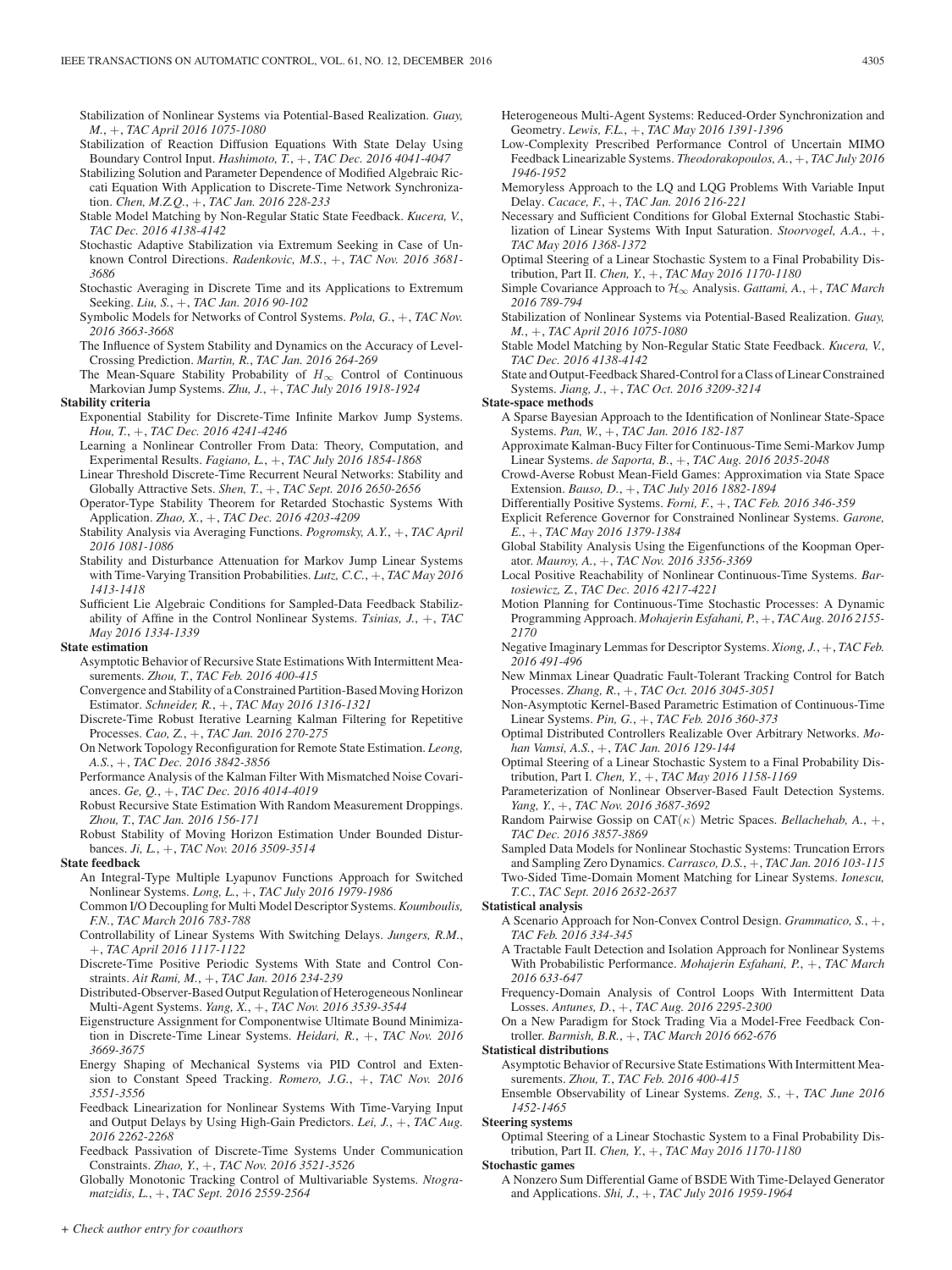Inventory Control Over a Short Time Horizon Under Unknown Demand Distribution. *Kogan, K.*, +, *TAC Oct. 2016 3058-3063*

- Self-Tuned Stochastic Approximation Schemes for Non-Lipschitzian Stochastic Multi-User Optimization and Nash Games. *Yousefian, F.*, +, *TAC July 2016 1753-1766*
- **Stochastic processes**
	- A Distributed Algorithm for Convex Constrained Optimization Under Noise. *Chatzipanagiotis, N.*, +, *TAC Sept. 2016 2496-2511*
	- Active Disturbance Rejection Control Approach to Output-Feedback Stabilization of a Class of Uncertain Nonlinear Systems Subject to Stochastic Disturbance. *Guo, B.*, +, *TAC June 2016 1613-1618*
	- An Ensemble Kushner-Stratonovich-Poisson Filter for Recursive Estimation in Nonlinear Dynamical Systems. *Venugopal, M.*, +, *TAC March 2016 823-828*
	- Asymptotic Agreement in a Class of Networked Kalman Filters With Intermittent Stochastic Communications. *Spinello, D.*, *TAC April 2016 1093- 1098*
	- Balancing Search and Estimation in Random Search Based Stochastic Simulation Optimization. *Zhu, C.*, +, *TAC Nov. 2016 3593-3598*
	- Convergence Time of Quantized Metropolis Consensus Over Time-Varying Networks. *Basar, T.*, +, *TAC Dec. 2016 4048-4054*
	- Coordination in Networks of Linear Impulsive Agents. *Morarescu, I.*, +, *TAC Sept. 2016 2402-2415*
	- Global Asymptotic Stabilization of Nonlinear Deterministic Systems Using Wiener Processes. *Hoshino, K.*, +, *TAC Aug. 2016 2318-2323*
	- Indefinite Mean-Field Stochastic Linear-Quadratic Optimal Control: From Finite Horizon to Infinite Horizon. *Ni, Y.*, +, *TAC Nov. 2016 3269-3284*
	- Information Centrality and Ordering of Nodes for Accuracy in Noisy Decision-Making Networks. *Poulakakis, I.*, +, *TAC April 2016 1040-1045*
	- Linear Exponential Quadratic Stochastic Differential Games. *Duncan, T.E.*, *TAC Sept. 2016 2550-2552*
	- Motion Planning for Continuous-Time Stochastic Processes: A Dynamic Programming Approach. *Mohajerin Esfahani, P.*, +, *TAC Aug. 2016 2155- 2170*
	- Multi-Sensor Scheduling for State Estimation With Event-Based, Stochastic Triggers. *Weerakkody, S.*, +, *TAC Sept. 2016 2695-2701*
	- Observer-Based Fault Detection for Nonlinear Systems With Sensor Fault and Limited Communication Capacity. *Li, H.*, +, *TAC Sept. 2016 2745- 2751*
	- On Network Topology Reconfiguration for Remote State Estimation. *Leong, A.S.*, +, *TAC Dec. 2016 3842-3856*
	- Optimal Control of an Inventory System With Joint Production and Pricing Decisions. *Cao, P.*, +, *TAC Dec. 2016 4235-4240*
	- Optimal Control With Noisy Time. *Lamperski, A.*, +, *TAC Feb. 2016 319- 333*
	- Stability and Disturbance Attenuation for Markov Jump Linear Systems with Time-Varying Transition Probabilities. *Lutz, C.C.*, +, *TAC May 2016 1413-1418*
	- Stochastic Adaptive Stabilization via Extremum Seeking in Case of Unknown Control Directions. *Radenkovic, M.S.*, +, *TAC Nov. 2016 3681- 3686*
	- Stochastic Averaging in Discrete Time and its Applications to Extremum Seeking. *Liu, S.*, +, *TAC Jan. 2016 90-102*

## **Stochastic programming**

- An Asynchronous Mini-Batch Algorithm for Regularized Stochastic Optimization. *Feyzmahdavian, H.R.*, +, *TAC Dec. 2016 3740-3754*
- Balancing Search and Estimation in Random Search Based Stochastic Simulation Optimization. *Zhu, C.*, +, *TAC Nov. 2016 3593-3598*
- Self-Tuned Stochastic Approximation Schemes for Non-Lipschitzian Stochastic Multi-User Optimization and Nash Games. *Yousefian, F.*, +, *TAC July 2016 1753-1766*

#### **Stochastic systems**

- A Duality Framework for Stochastic Optimal Control of Complex Systems. *Malikopoulos, A.A.*, *TAC Oct. 2016 2756-2765*
- A New Type of Stability Theorem for Stochastic Systems With Application to Stochastic Stabilization. *Zhao, X.*, +, *TAC Jan. 2016 240-245*
- A Scenario Approach for Non-Convex Control Design. *Grammatico, S.*, +, *TAC Feb. 2016 334-345*
- Adaptive Dynamic Programming for Stochastic Systems With State and Control Dependent Noise. *Bian, T.*, +, *TAC Dec. 2016 4170-4175*
- Almost Sure Exponential Stabilization by Discrete-Time Stochastic Feedback Control. *Mao, X.*, *TAC June 2016 1619-1624*
- Almost Sure Stability of Switching Markov Jump Linear Systems. *Song, Y.*, +, *TAC Sept. 2016 2638-2643*
- An iISS Framework for Stochastic Robustness of Interconnected Nonlinear Systems. *Ito, H.*, +, *TAC June 2016 1508-1523*

Convergence of Infinite Products of Stochastic Matrices: A Graphical Decomposition Criterion. *Chen, Y.*, +, *TAC Nov. 2016 3599-3605*

- Dissipativity-Based Filtering for Fuzzy Switched Systems With Stochastic Perturbation. *Shi, P.*, +, *TAC June 2016 1694-1699*
- Dissipativity-Based Small-Gain Theorems for Stochastic Network Systems. *Wu, Z.*, +, *TAC Aug. 2016 2065-2078*
- Distributionally Robust Control of Constrained Stochastic Systems. *Van Parys, B.P.G.*, +, *TAC Feb. 2016 430-442*
- Exponential Stability for Discrete-Time Infinite Markov Jump Systems. *Hou, T.*, +, *TAC Dec. 2016 4241-4246*
- Fault Detection Filtering for Nonlinear Switched Stochastic Systems. *Su, X.*, +, *TAC May 2016 1310-1315*
- Feedback Particle Filter for a Continuous-Time Markov Chain. *Yang, T.*, +, *TAC Feb. 2016 556-561*
- Formal Verification of Stochastic Max-Plus-Linear Systems. *Esmaeil Zadeh Soudjani, S.*, +, *TAC Oct. 2016 2861-2876*
- Fundamental Limits and Tradeoffs on Disturbance Propagation in Linear Dynamical Networks. *Siami, M.*, +, *TAC Dec. 2016 4055-4062*
- Global Asymptotic Stabilization of Nonlinear Deterministic Systems Using Wiener Processes. *Hoshino, K.*, +, *TAC Aug. 2016 2318-2323*
- Indefinite Mean-Field Stochastic Linear-Quadratic Optimal Control: From Finite Horizon to Infinite Horizon. *Ni, Y.*, +, *TAC Nov. 2016 3269-3284*
- Mean-Field Linear-Quadratic-Gaussian (LQG) Games for Stochastic Integral Systems. *Huang, J.*, +, *TAC Sept. 2016 2670-2675*
- Motion Planning for Continuous-Time Stochastic Processes: A Dynamic Programming Approach. *Mohajerin Esfahani, P.*, +, *TAC Aug. 2016 2155- 2170*
- Near-Optimal Strategies for Nonlinear and Uncertain Networked Control Systems. *Busoniu, L.*, +, *TAC Aug. 2016 2124-2139*
- Noise Reduction by Swarming in Social Foraging. *Pu, S.*, +, *TAC Dec. 2016 4007-4013*
- On  $H_{\infty}$  Estimation of Randomly Occurring Faults for A Class of Nonlinear Time-Varying Systems With Fading Channels. *Dong, H.*, +, *TAC Feb. 2016 479-484*
- On the Performance Degradation of Cyber-Physical Systems Under Stealthy Integrity Attacks. *Mo, Y.*, +, *TAC Sept. 2016 2618-2624*
- Operator-Type Stability Theorem for Retarded Stochastic Systems With Application. *Zhao, X.*, +, *TAC Dec. 2016 4203-4209*
- Optimal Control With Noisy Time. *Lamperski, A.*, +, *TAC Feb. 2016 319- 333*
- Optimal Steering of a Linear Stochastic System to a Final Probability Distribution, Part I. *Chen, Y.*, +, *TAC May 2016 1158-1169*
- Optimal Steering of a Linear Stochastic System to a Final Probability Distribution, Part II. *Chen, Y.*, +, *TAC May 2016 1170-1180*
- Randomized Control Strategies Under Arbitrary External Noise. *Konstantin, A.*, +, *TAC May 2016 1328-1333*
- Recurrence Principles and Their Application to Stability Theory for a Class of Stochastic Hybrid Systems. *Subbaraman, A.*, +, *TAC Nov. 2016 3477- 3492*
- Sampled Data Models for Nonlinear Stochastic Systems: Truncation Errors and Sampling Zero Dynamics. *Carrasco, D.S.*, +, *TAC Jan. 2016 103-115*
- Stability Analysis of Stochastic Delayed Systems With an Application to Multi-Agent Systems. *Wu, X.*, +, *TAC Dec. 2016 4143-4149*
- Stabilization by Artificial Wiener Processes. *Nishimura, Y.*, *TAC Nov. 2016 3574-3579*
- Stochastic Adaptive Stabilization via Extremum Seeking in Case of Unknown Control Directions. *Radenkovic, M.S.*, +, *TAC Nov. 2016 3681- 3686*
- Stochastic Averaging in Discrete Time and its Applications to Extremum Seeking. *Liu, S.*, +, *TAC Jan. 2016 90-102*
- Stochastic Bridges of Linear Systems. *Chen, Y.*, +, *TAC Feb. 2016 526-531* Stochastic Control With Uncertain Parameters via Chance Constrained Con-

trol. *Vitus, M.P.*, +, *TAC Oct. 2016 2892-2905*

- **Stock control**
	- Inventory Control Over a Short Time Horizon Under Unknown Demand Distribution. *Kogan, K.*, +, *TAC Oct. 2016 3058-3063*
	- Joint Pricing and Production Control for a Manufacturer With Volume Flexibility. *Chen, L.*, +, *TAC Dec. 2016 4247-4252*
	- Optimal Control of an Inventory System With Joint Production and Pricing Decisions. *Cao, P.*, +, *TAC Dec. 2016 4235-4240*
	- Optimal Control of Production Rate in a Manufacturing System Prone to Failure With General Distribution for Repair Time. *Khoury, B.N.*, *TAC Dec. 2016 4112-4117*
- **Stock markets**
	- A Nonzero Sum Differential Game of BSDE With Time-Delayed Generator and Applications. *Shi, J.*, +, *TAC July 2016 1959-1964*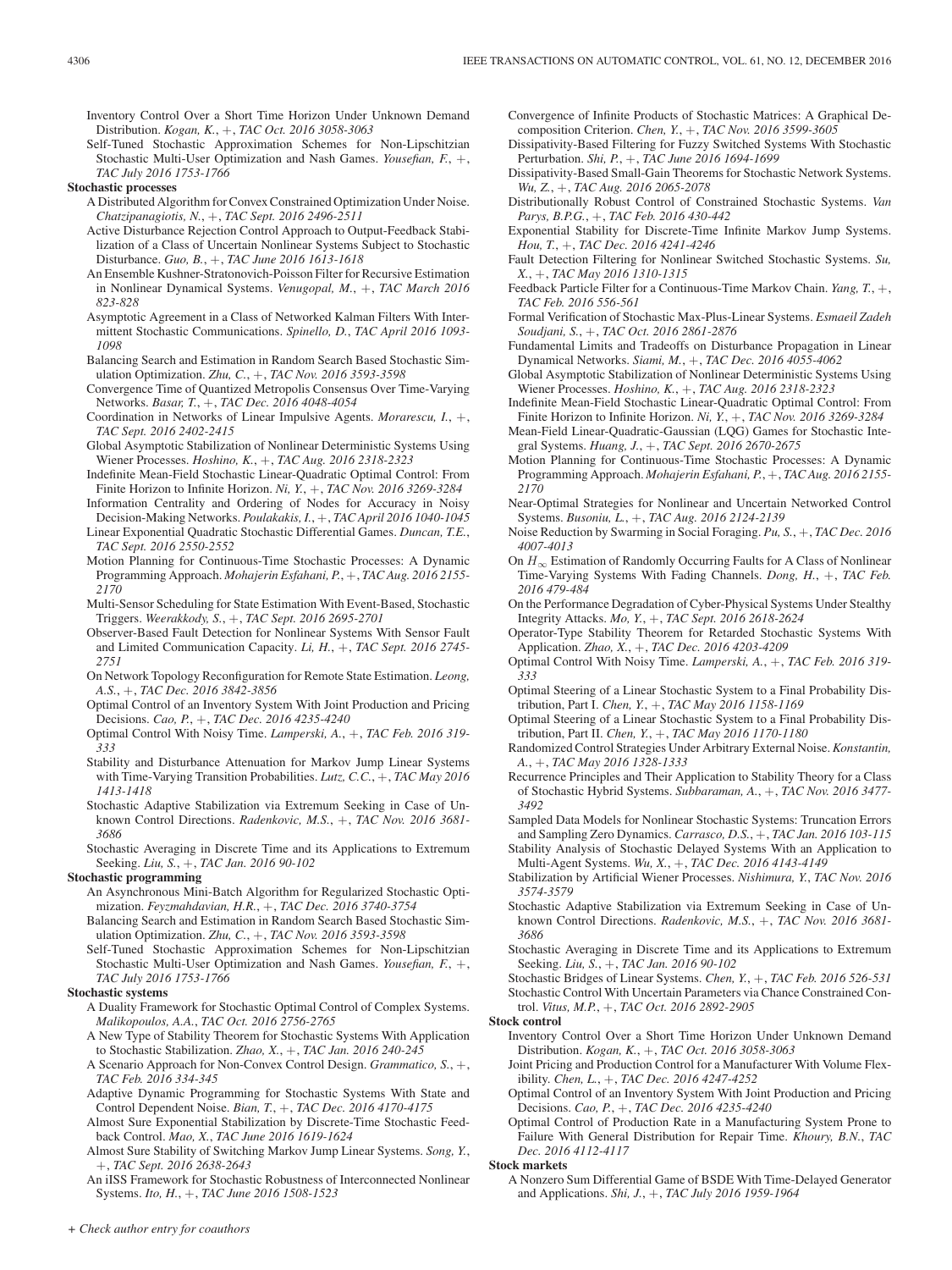On a New Paradigm for Stock Trading Via a Model-Free Feedback Controller. *Barmish, B.R.*, +, *TAC March 2016 662-676*

## **Stoichiometry**

New Approach to the Stability of Chemical Reaction Networks: Piecewise Linear in Rates Lyapunov Functions. *Al-Radhawi, M.*, +, *TAC Jan. 2016 76-89*

#### **Switching systems (control)**

- Almost Sure Stability of Switching Markov Jump Linear Systems. *Song, Y.*, +, *TAC Sept. 2016 2638-2643*
- An Integral-Type Multiple Lyapunov Functions Approach for Switched Nonlinear Systems. *Long, L.*, +, *TAC July 2016 1979-1986*
- Analysing the Stability of Linear Systems via Exponential Chebyshev Polynomials. *Protasov, V.Y.*, +, *TAC March 2016 795-798*
- Characterization of Controllability Based on Continuity of Closed-Loop Eigenvectors: Application to Controller-Driven Sampling Stabilization. *Haimovich, H.*, +, *TAC Jan. 2016 276-281*
- Constructive Design of Adaptive Controllers for Nonlinear MIMO Systems With Arbitrary Switchings. *Dashkovskiy, S.*, +, *TAC July 2016 2001-2007*
- Dissipative Switched Linear Differential Systems. *Mayo-Maldonado, J.C.*, +, *TAC Dec. 2016 3813-3825*
- Dissipativity-Based Filtering for Fuzzy Switched Systems With Stochastic Perturbation. *Shi, P.*, +, *TAC June 2016 1694-1699*
- Disturbance Decoupling With Closed-Loop Modes Stability in Switched Linear Systems. *Zattoni, E.*, +, *TAC Oct. 2016 3115-3121*
- Effects of Mixed-Modes on the Stability Analysis of Switched Time-Varying Delay Systems. *Li, Q.*, +, *TAC Oct. 2016 3038-3044*
- Event-Triggered  $H_{\infty}$  Control: A Switching Approach. *Selivanov*, A., +, *TAC Oct. 2016 3221-3226*
- Fault Detection Filtering for Nonlinear Switched Stochastic Systems. *Su, X.*, +, *TAC May 2016 1310-1315*
- Model Predictive Control for Switching Systems With Dwell-Time Restriction. *Ong, C.*, +, *TAC Dec. 2016 4189-4195*
- Model Reduction by Nice Selections for Linear Switched Systems. *Bastug, M.*, +, *TAC Nov. 2016 3422-3437*
- Modeling and Control of Switched Asynchronous Sequential Machines. *Yang, J.*, *TAC Sept. 2016 2714-2719*
- Necessary and Sufficient Condition for Stability of Switched Uncertain Linear Systems Under Dwell-Time Constraint. *Xiang, W.*, *TAC Nov. 2016 3619-3624*
- Network Synchronization With Nonlinear Dynamics and Switching Interactions. *Yang, T.*, +, *TAC Oct. 2016 3103-3108*
- Noise-to-State Stability for a Class of Random Systems With State-Dependent Switching. *Zhang, D.*, +, *TAC Oct. 2016 3164-3170*
- Noise-to-State Stability of Random Switched Systems and Its Applications. *Zhang, H.*, +, *TAC June 2016 1607-1612*
- On Positive-Realness and Lyapunov Functions for Switched Linear Differential Systems. *Mayo-Maldonado, J.C.*, +, *TAC Aug. 2016 2239-2244*
- On Switching Stabilizability for Continuous-Time Switched Linear Systems. *Lu, Y.*, +, *TAC Nov. 2016 3515-3520*
- On the Input-Output Distinguishability of Single Output Continuous Linear Time-Invariant Systems. *Motchon, K.M.D.*, +, *TAC July 2016 1906-1911*
- On the Stabilizability of Discrete-Time Switched Linear Systems: Novel Conditions and Comparisons. *Fiacchini, M.*, +, *TAC May 2016 1181- 1193*
- Robust Stability for Multiple Model Adaptive Control: Part I—The Framework. *Buchstaller, D.*, +, *TAC March 2016 677-692*
- Robust Stability of Switched Nonlinear Systems With Switching Uncertainties. *Yang, H.*, +, *TAC Sept. 2016 2531-2537*
- Simultaneous Triangularization of Switching Linear Systems: Arbitrary Eigenvalue Assignment and Genericity. *Haimovich, H.*, *TAC Sept. 2016 2572-2578*
- Stability and Stabilizability of Continuous-Time Linear Compartmental Switched Systems. *Valcher, M.E.*, +, *TAC Dec. 2016 3885-3897*
- Switching Rule Design for Affine Switched Systems With Guaranteed Cost and Uncertain Equilibrium Condition. *Senger, G.A.*, +, *TAC July 2016 1925-1930*

Using Convex Switching Techniques for Partially Observable Decision Processes. *Hinz, J.*, *TAC Sept. 2016 2727-2732*

## **Synchronization**

- A General Framework for Robust Output Synchronization of Heterogeneous Nonlinear Networked Systems. *Zhu, L.*, +, *TAC Aug. 2016 2092-2107*
- A Randomized Linear Algorithm for Clock Synchronization in Multi-Agent Systems. *Bolognani, S.*, +, *TAC July 2016 1711-1726*
- A Unifying Framework for Robust Synchronization of Heterogeneous Networks via Integral Quadratic Constraints. *Khong, S.Z.*, +, *TAC May 2016 1297-1309*
- A Way to Exploit the Fractional Stability Domain for Robust Chaos Suppression and Synchronization via LMIs. *Aguiar, B.*, +, *TAC Oct. 2016 2796-2807*
- Adaptive Fault Tolerant Control of Cooperative Heterogeneous Systems With Actuator Faults and Unreliable Interconnections. *Ma, H.*, +, *TAC Nov. 2016 3240-3255*
- Attitude Synchronization for Flexible Spacecraft With Communication Delays. *Du, H.*, +, *TAC Nov. 2016 3625-3630*
- Consensus-Based Control for a Network of Diffusion PDEs With Boundary Local Interaction. *Pilloni, A.*, +, *TAC Sept. 2016 2708-2713*
- Finite-Time Synchronization of Coupled Networks With Markovian Topology and Impulsive Effects. *Yang, X.*, +, *TAC Aug. 2016 2256-2261*
- Heterogeneous Multi-Agent Systems: Reduced-Order Synchronization and Geometry. *Lewis, F.L.*, +, *TAC May 2016 1391-1396*
- Network Synchronization With Nonlinear Dynamics and Switching Interactions. *Yang, T.*, +, *TAC Oct. 2016 3103-3108*
- On the Effect of Collaborative and Antagonistic Interactions on Synchronization and Consensus in Networks of Conspecific Agents. *Roy, S.*, +, *TAC Dec. 2016 4063-4068*
- Reaching a Quantum Consensus: Master Equations That Generate Symmetrization and Synchronization. *Shi, G.*, +, *TAC Feb. 2016 374-387*
- Robust Synchronization for Multistable Systems. *Ahmed, H.*, +, *TAC June 2016 1625-1630*
- Robustness of Synchronization of Heterogeneous Agents by Strong Coupling and a Large Number of Agents.*Kim, J.*, +, *TAC Oct. 2016 3096-3102*
- Stabilizing Solution and Parameter Dependence of Modified Algebraic Riccati Equation With Application to Discrete-Time Network Synchronization. *Chen, M.Z.Q.*, +, *TAC Jan. 2016 228-233*
- Vulnerability of Network Synchronization Processes: A Minimum Energy Perspective. *Dhal, R.*, +, *TAC Sept. 2016 2525-2530*
- **System theory**
	- Foundations of Not Necessarily Rational Negative Imaginary Systems Theory: Relations Between Classes of Negative Imaginary and Positive Real Systems. *Ferrante, A.*, +, *TAC Oct. 2016 3052-3057*

#### **T**

- **Target tracking**
	- Convergence and Complexity Analysis of Recursive-RANSAC: A New Multiple Target Tracking Algorithm. *Niedfeldt, P.C.*, +, *TAC Feb. 2016 456-461*
	- Measurement Random Latency Probability Identification. *Wang, X.*, +, *TAC Dec. 2016 4210-4216*

#### **Telecommunication channels**

- Spectrum White Space Trade in Cognitive Radio Networks. *Kasbekar, G.S.*, +, *TAC March 2016 585-600*
- **Telecommunication control**
	- A Randomized Linear Algorithm for Clock Synchronization in Multi-Agent Systems. *Bolognani, S.*, +, *TAC July 2016 1711-1726*
- **Telecommunication network routing**

On Network Topology Reconfiguration for Remote State Estimation. *Leong, A.S.*, +, *TAC Dec. 2016 3842-3856*

# **Telecommunication network topology**

On Network Topology Reconfiguration for Remote State Estimation. *Leong, A.S.*, +, *TAC Dec. 2016 3842-3856*

#### **Telecommunication power management**

Maximum Lifetime Strategy for Target Monitoring With Controlled Node Mobility in Sensor Networks With Obstacles. *Mahboubi, H.*, +, *TAC Nov. 2016 3493-3508*

# **Temporal logic**

- Automata Theory Meets Barrier Certificates: Temporal Logic Verification of Nonlinear Systems. *Wongpiromsarn, T.*, +, *TAC Nov. 2016 3344-3355* Communication-Free Multi-Agent Control Under Local Temporal Tasks and
- Relative-Distance Constraints. *Guo, M.*, +, *TAC Dec. 2016 3948-3962* Synthesis of Joint Control and Active Sensing Strategies Under Temporal Logic Constraints. *Fu, J.*, +, *TAC Nov. 2016 3464-3476*

#### **Tensors**

Ensemble Observability of Linear Systems. *Zeng, S.*, +, *TAC June 2016 1452-1465*

#### **Three-term control**

Energy Shaping of Mechanical Systems via PID Control and Extension to Constant Speed Tracking. *Romero, J.G.*, +, *TAC Nov. 2016 3551-3556*

- **Time series**
- A Sparse Bayesian Approach to the Identification of Nonlinear State-Space Systems. *Pan, W.*, +, *TAC Jan. 2016 182-187*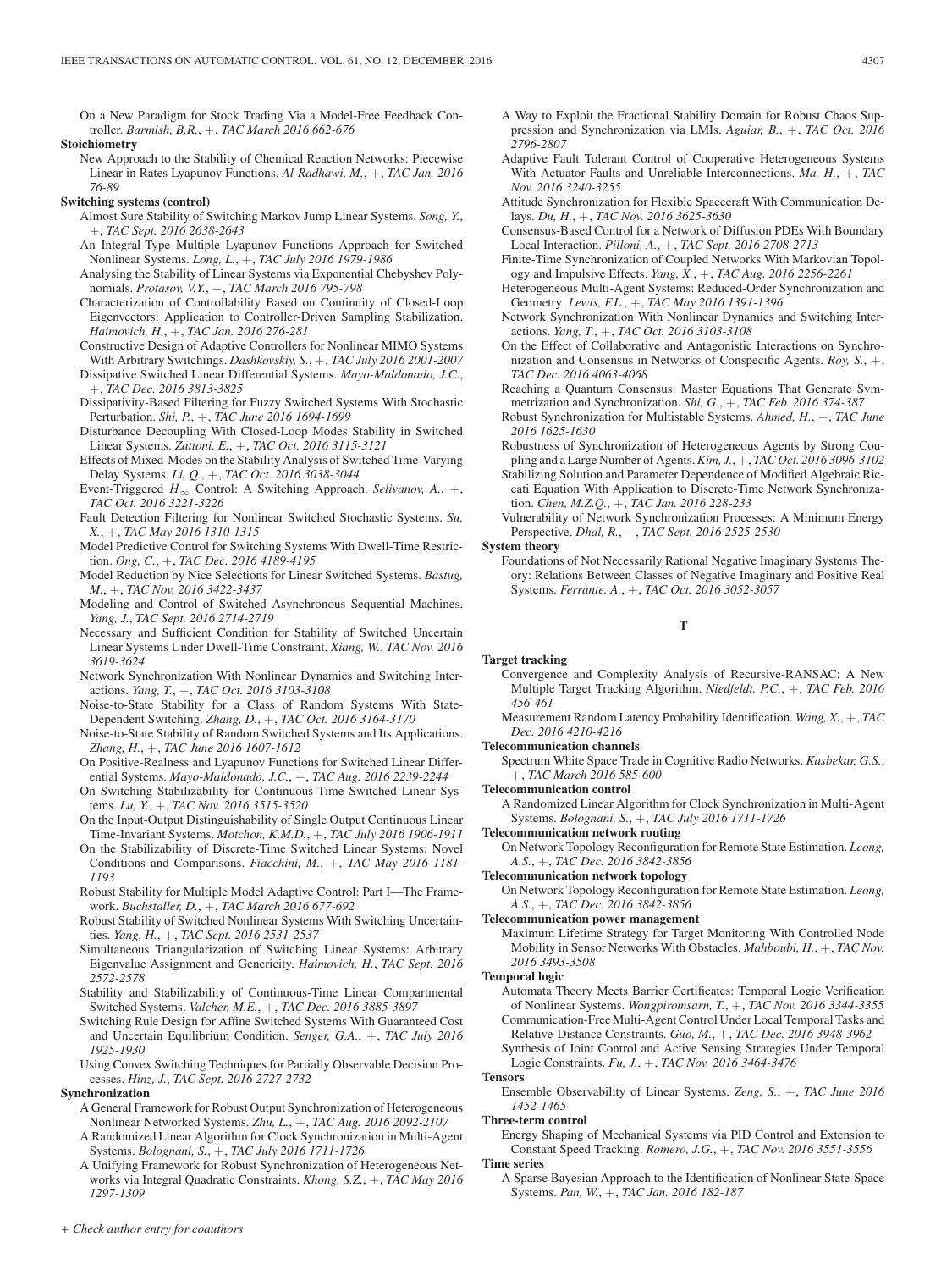#### **Time-domain analysis**

- Nonlinear Moment Matching-Based Model Order Reduction. *Ionescu, T.C.*, +, *TAC Oct. 2016 2837-2847*
- On the Equivalence Between Strict Positive Realness and Strict Passivity of Linear Systems. *Madeira, D.d.S.*, +, *TAC Oct. 2016 3091-3095*
- Two-Sided Time-Domain Moment Matching for Linear Systems. *Ionescu, T.C.*, *TAC Sept. 2016 2632-2637*
- **Time-varying networks**
- Convergence Time for Unbiased Quantized Consensus Over Static and Dynamic Networks. *Etesami, S.R.*, +, *TAC Feb. 2016 443-455*

# **Time-varying systems**

- A Direct Proof of the Discrete-Time Multivariate Circle and Tsypkin Criteria. *Nygren, J.*, +, *TAC Feb. 2016 544-549*
- A Hybrid-Adaptive Dynamic Programming Approach for the Model-Free Control of Nonlinear Switched Systems. *Lu, W.*, +, *TAC Oct. 2016 3203- 3208*
- A New Scheme of Fault Detection for Linear Discrete Time-Varying Systems. *Zhong, M.*, +, *TAC Sept. 2016 2597-2602*
- Adaptive Model Predictive Control for Unconstrained Discrete-Time Linear Systems With Parametric Uncertainties. *Zhu, B.*, +, *TAC Oct. 2016 3171- 3176*
- An Extension of Petersen's Lemma on Matrix Uncertainty. *Ji, X.*, +, *TAC June 2016 1655-1657*
- Angular Velocity Nonlinear Observer From Single Vector Measurements. *Magnis, L.*, +, *TAC Sept. 2016 2473-2483*
- Chang Transformation for Decoupling of Singularly Perturbed Linear Time-Varying Systems. *Yang, X.*, +, *TAC June 2016 1637-1642*
- Clustering-Based Model Reduction of Networked Passive Systems. *Besselink, B.*, +, *TAC Oct. 2016 2958-2973*
- Delay-Independent Asymptotic Stability in Monotone Systems. *Devane, E.*, +, *TAC Sept. 2016 2625-2631*
- Delay-Variation-Dependent Stability of Delayed Discrete-Time Systems. *Zhang, C.*, +, *TAC Sept. 2016 2663-2669*
- Distributed Consensus of Second-Order Multi-Agent Systems With Heterogeneous Unknown Inertias and Control Gains Under a Directed Graph. *Mei, J.*, +, *TAC Aug. 2016 2019-2034*
- Feedback Linearization for Nonlinear Systems With Time-Varying Input and Output Delays by Using High-Gain Predictors. *Lei, J.*, +, *TAC Aug. 2016 2262-2268*
- Finite-Time Stabilization and Optimal Feedback Control. *Haddad, W.M.*, +, *TAC April 2016 1069-1074*
- Hierarchical Decomposition Based Consensus Tracking for Uncertain Interconnected Systems via Distributed Adaptive Output Feedback Control. *Wang, W.*, +, *TAC July 2016 1938-1945*
- Homogeneity Based Uniform Stability Analysis for Time-Varying Systems. *Rios, H.*, +, *TAC March 2016 725-734*
- Homogeneous Time-Varying Systems: Robustness Analysis. *Rios, H.*, +, *TAC Dec. 2016 4075-4080*
- ISS with Respect to Boundary Disturbances for 1-D Parabolic PDEs. *Karafyllis, I.*, +, *TAC Dec. 2016 3712-3724*
- Luenberger-Type Observers for a Class of Nonlinear Triangular Control Systems. *Tsinias, J.*, +, *TAC Dec. 2016 3797-3812*
- Measurement Random Latency Probability Identification. *Wang, X.*, +, *TAC Dec. 2016 4210-4216*
- Nash Equilibrium Computation in Subnetwork Zero-Sum Games With Switching Communications. *Lou, Y.*, +, *TAC Oct. 2016 2920-2935*
- Novel Criteria for Exponential Stability of Linear Neutral Time-Varying Differential Systems. *Ngoc, P.H.A.*, +, *TAC June 2016 1590-1594*
- On a New Paradigm for Stock Trading Via a Model-Free Feedback Controller. *Barmish, B.R.*, +, *TAC March 2016 662-676*
- On Convergence Rate of Leader-Following Consensus of Linear Multi-Agent Systems With Communication Noises. *Cheng, L.*, +, *TAC Nov. 2016 3586-3592*
- Robust Recursive State Estimation With Random Measurement Droppings. *Zhou, T.*, *TAC Jan. 2016 156-171*
- Slide Window Bounded-Error Time-Varying Systems Identification. *Bravo, J.M.*, +, *TAC Aug. 2016 2282-2287*
- Stability Analysis for Time-Varying Systems With Delay Using Linear Lyapunov Functionals and a Positive Systems Approach. *Mazenc, F.*, +, *TAC March 2016 771-776*
- Stability and Disturbance Attenuation for Markov Jump Linear Systems with Time-Varying Transition Probabilities. *Lutz, C.C.*, +, *TAC May 2016 1413-1418*
- Stability and Performance Analysis for Positive Fractional-Order Systems With Time-Varying Delays. *Shen, J.*, +, *TAC Sept. 2016 2676-2681*

Stability Margins in Adaptive Mixing Control Via a Lyapunov-Based Switching Criterion. *Baldi, S.*, +, *TAC May 2016 1194-1207*

- Stochastic Bridges of Linear Systems. *Chen, Y.*, +, *TAC Feb. 2016 526-531*
- Sufficient Lie Algebraic Conditions for Sampled-Data Feedback Stabilizability of Affine in the Control Nonlinear Systems. *Tsinias, J.*, +, *TAC May 2016 1334-1339*
- Switching Signal Estimator Design for a Class of Elementary Systems. *Menini, L.*, +, *TAC May 2016 1362-1367*
- Time-Varying Input and State Delay Compensation for Uncertain Nonlinear Systems. *Kamalapurkar, R.*, +, *TAC March 2016 834-839*
- Transient Performance Analysis of Serial Production Lines With Geometric Machines. *Chen, G.*, +, *TAC April 2016 877-891*

#### **Toeplitz matrices**

A Direct Proof of the Discrete-Time Multivariate Circle and Tsypkin Criteria. *Nygren, J.*, +, *TAC Feb. 2016 544-549*

#### **Topology**

- Distributed-Observer-Based Output Regulation of Heterogeneous Nonlinear Multi-Agent Systems. *Yang, X.*, +, *TAC Nov. 2016 3539-3544*
- Finite-Time Synchronization of Coupled Networks With Markovian Topology and Impulsive Effects. *Yang, X.*, +, *TAC Aug. 2016 2256-2261*
- Fundamental Limits and Tradeoffs on Disturbance Propagation in Linear Dynamical Networks. *Siami, M.*, +, *TAC Dec. 2016 4055-4062*
- On the Effect of Collaborative and Antagonistic Interactions on Synchronization and Consensus in Networks of Conspecific Agents. *Roy, S.*, +, *TAC Dec. 2016 4063-4068*
- Online Distributed Convex Optimization on Dynamic Networks. *Hosseini, S.*, +, *TAC Nov. 2016 3545-3550*

# **Torque control**

A Minimal State Approach to Dynamic Stabilization of the Rotating Disk-Beam System With Infinite Memory. *Chentouf, B.*, *TAC Nov. 2016 3700- 3706*

#### **Traffic control**

Inverse Problem for Non-Viscous Mean Field Control: Example From Traffic. *Kachroo, P.*, +, *TAC Nov. 2016 3412-3421*

# **Trajectory control**

- A New Prediction Scheme for Input Delay Compensation in Restricted-Feedback Linearizable Systems. *Pasillas-Lepine, W.*, +, *TAC Nov. 2016 3693-3699*
- Control of Homodirectional and General Heterodirectional Linear Coupled Hyperbolic PDEs. *Hu, L.*, +, *TAC Nov. 2016 3301-3314*
- Distributed Nonlinear MPC of Multi-Agent Systems With Data Compression and Random Delays. *El-Ferik, S.*, +, *TAC March 2016 817-822*
- MPC for Tracking Periodic References. *Limon, D.*, +, *TAC April 2016 1123-1128*
- Tree Based Trajectory Optimization Based on Local Linearity of Continuous Non-Linear Dynamics. *Kim, C.H.*, +, *TAC Sept. 2016 2610-2617*

# **Transfer function matrices**

On the Equivalence Between Strict Positive Realness and Strict Passivity of Linear Systems. *Madeira, D.d.S.*, +, *TAC Oct. 2016 3091-3095*

#### **Transfer functions**

- A Graph-Theoretic Condition for Global Identifiability of Weighted Consensus Networks. *Nabavi, S.*, +, *TAC Feb. 2016 497-502*
- Bounded Disturbance Amplification for Mass Chains with Passive Interconnection. *Yamamoto, K.*, +, *TAC June 2016 1565-1574*
- Foundations of Not Necessarily Rational Negative Imaginary Systems Theory: Relations Between Classes of Negative Imaginary and Positive Real Systems. *Ferrante, A.*, +, *TAC Oct. 2016 3052-3057*
- Robust Regulation Theory for Transfer Functions With a Coprime Factorization. *Laakkonen, P.*, *TAC Oct. 2016 3109-3114*
- System Identification for Passive Linear Quantum Systems. *Guta, M.*, +, *TAC April 2016 921-936*
- Two-Sided Time-Domain Moment Matching for Linear Systems. *Ionescu, T.C.*, *TAC Sept. 2016 2632-2637*
- **Transient analysis**
	- Transient Performance Analysis of Serial Production Lines With Geometric Machines. *Chen, G.*, +, *TAC April 2016 877-891*

**Transport protocols**

Optimal Estimation in UDP-Like Networked Control Systems With Intermittent Inputs: Stability Analysis and Suboptimal Filter Design. *Lin, H.*, +, *TAC July 2016 1794-1809*

#### **Trees (mathematics)**

Adaptive Fault Tolerant Control of Cooperative Heterogeneous Systems With Actuator Faults and Unreliable Interconnections. *Ma, H.*, +, *TAC Nov. 2016 3240-3255*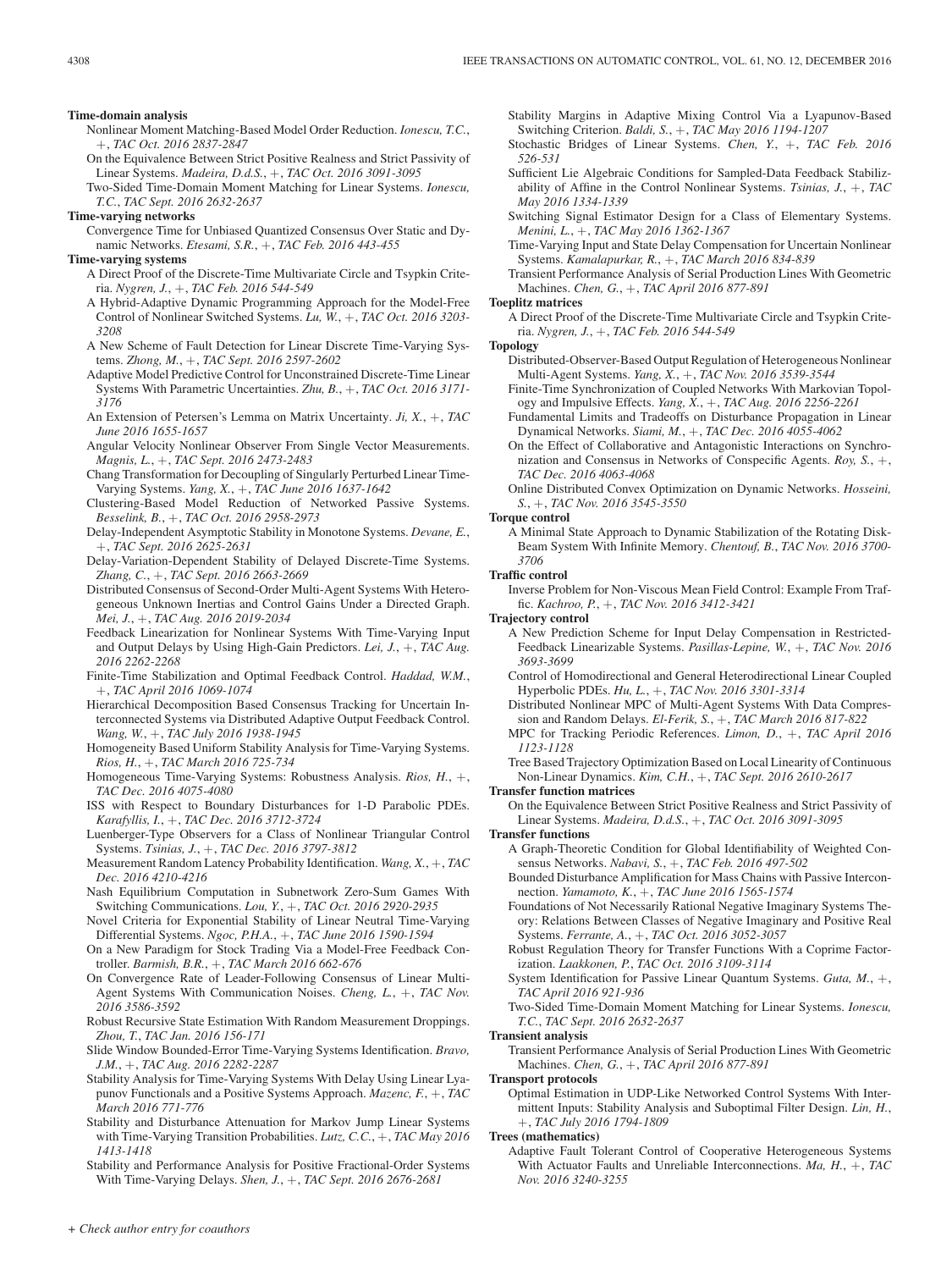- Distributed Consensus Control of Multi-Agent Systems With Higher Order Agent Dynamics and Dynamically Changing Directed Interaction Topologies. *Su, S.*, +, *TAC Feb. 2016 515-519*
- Interval Bipartite Consensus of Networked Agents Associated With Signed Digraphs. *Meng, D.*, +, *TAC Dec. 2016 3755-3770*
- Linear Time-Invariant Anytime Codes for Control Over Noisy Channels. *Sukhavasi, R.T.*, +, *TAC Dec. 2016 3826-3841*
- Sampled Measurement Output Feedback Control of Multi-Agent Systems With Jointly-Connected Topologies. *Chen, X.*, +, *TAC June 2016 1670- 1675*
- Second-Order Consensus of Networked Thrust-Propelled Vehicles on Directed Graphs. *Wang, H.*, *TAC Jan. 2016 222-227*
- Tree Based Trajectory Optimization Based on Local Linearity of Continuous Non-Linear Dynamics. *Kim, C.H.*, +, *TAC Sept. 2016 2610-2617*

## **U**

# **Uncertain systems**

- $\mathcal{L}_1$  Adaptive Control for a Class of Uncertain Nonaffine-in-Control Nonlinear Systems. *Choe, R.*, +, *TAC March 2016 840-846*
- A Comprehensive Method for Reachability Analysis of Uncertain Nonlinear Hybrid Systems. *Maiga, M.*, +, *TAC Sept. 2016 2341-2356*
- A Short Note on Constrained Linear Control Systems With Multiplicative Ellipsoidal Uncertainty. *Houska, B.*, +, *TAC Dec. 2016 4106-4111*
- Active Disturbance Rejection Control Approach to Output-Feedback Stabilization of a Class of Uncertain Nonlinear Systems Subject to Stochastic Disturbance. *Guo, B.*, +, *TAC June 2016 1613-1618*
- Adaptive Model Predictive Control for Unconstrained Discrete-Time Linear Systems With Parametric Uncertainties. *Zhu, B.*, +, *TAC Oct. 2016 3171- 3176*
- Adaptive Observer for a Class of Parabolic PDEs. *Ahmed-Ali, T.*, +, *TAC Oct. 2016 3083-3090*
- Adding a Single State Memory Optimally Accelerates Symmetric Linear Maps. *Sarlette, A.*, *TAC Nov. 2016 3533-3538*
- An Extension of Petersen's Lemma on Matrix Uncertainty. *Ji, X.*, +, *TAC June 2016 1655-1657*
- Backstepping Design of Robust Output Feedback Regulators for Boundary Controlled Parabolic PDEs. *Deutscher, J.*, *TAC Aug. 2016 2288-2294*
- Composite Learning From Adaptive Dynamic Surface Control. *Pan, Y.*, +, *TAC Sept. 2016 2603-2609*
- Constructive Necessary and Sufficient Condition for the Stability of Quasi-Periodic Linear Impulsive Systems. *Fiacchini, M.*, +, *TAC Sept. 2016 2512-2517*
- Dissipativity-Based Small-Gain Theorems for Stochastic Network Systems. *Wu, Z.*, +, *TAC Aug. 2016 2065-2078*
- Embedding Internal Model in Disturbance Observer With Robust Stability. *Joo, Y.*, +, *TAC Oct. 2016 3128-3133*
- Exponential Decay Rate Conditions for Uncertain Linear Systems Using Integral Quadratic Constraints. *Hu, B.*, +, *TAC Nov. 2016 3631-3637*
- Hierarchical Decomposition Based Consensus Tracking for Uncertain Interconnected Systems via Distributed Adaptive Output Feedback Control. *Wang, W.*, +, *TAC July 2016 1938-1945*
- Low-Complexity Prescribed Performance Control of Uncertain MIMO Feedback Linearizable Systems. *Theodorakopoulos, A.*, +, *TAC July 2016 1946-1952*
- Near-Optimal Strategies for Nonlinear and Uncertain Networked Control Systems. *Busoniu, L.*, +, *TAC Aug. 2016 2124-2139*
- Necessary and Sufficient Condition for Stability of Switched Uncertain Linear Systems Under Dwell-Time Constraint. *Xiang, W.*, *TAC Nov. 2016 3619-3624*
- Observer-Based Fault Detection for Nonlinear Systems With Sensor Fault and Limited Communication Capacity. *Li, H.*, +, *TAC Sept. 2016 2745- 2751*
- On the Uncertainty on the Phase of a Stable Linear System in the Periodic Disturbance Cancellation Problem. *Fedele, G.*, +, *TAC Sept. 2016 2720- 2726*
- Output Feedback Cooperative Control for Linear Uncertain Multi-Agent Systems With Nonidentical Relative Degrees. *Su, Y.*, *TAC Dec. 2016 4027- 4033*
- Robust Monotonic Convergent Iterative Learning Control. *Son, T.D.*, +, *TAC April 2016 1063-1068*
- Robust Stability of Switched Nonlinear Systems With Switching Uncertainties. *Yang, H.*, +, *TAC Sept. 2016 2531-2537*
- Stability Analysis for Time-Varying Systems With Delay Using Linear Lyapunov Functionals and a Positive Systems Approach. *Mazenc, F.*, +, *TAC March 2016 771-776*
- Stochastic Control With Uncertain Parameters via Chance Constrained Control. *Vitus, M.P.*, +, *TAC Oct. 2016 2892-2905*
- The Leader-Following Consensus for Multiple Uncertain Euler-Lagrange Systems With an Adaptive Distributed Observer. *Cai, H.*, +, *TAC Oct. 2016 3152-3157*
- Time-Varying Input and State Delay Compensation for Uncertain Nonlinear Systems. *Kamalapurkar, R.*, +, *TAC March 2016 834-839*

**Uncertainty handling**

Sequential Randomized Algorithms for Convex Optimization in the Presence of Uncertainty. *Chamanbaz, M.*, +, *TAC Sept. 2016 2565-2571*

# **V**

## **Variable structure systems**

- Analysis of Delayed Sliding Mode Control Systems Under Zero-Order Holder Discretization. *Galias, Z.*, +, *TAC Sept. 2016 2739-2744*
- Comments on "Chattering-Free Digital Sliding-Mode Control With State Observer and Disturbance Rejection". *Acary, V.*, +, *TAC Nov. 2016 3707*
- Consensus-Based Control for a Network of Diffusion PDEs With Boundary Local Interaction. *Pilloni, A.*, +, *TAC Sept. 2016 2708-2713*
- Discussion Aspects of High-Order Sliding Mode Control. *Utkin, V.*, *TAC March 2016 829-833*
- Finite-Time Synchronization of Coupled Networks With Markovian Topology and Impulsive Effects. *Yang, X.*, +, *TAC Aug. 2016 2256-2261*
- Higher Accuracy Output Feedback Sliding Mode Control of Sampled-Data Systems. *Nguyen, T.*, +, *TAC Oct. 2016 3177-3182*
- Hybrid Control of a Bioreactor With Quantized Measurements. *Mairet, F.*, +, *TAC May 2016 1385-1390*
- Lyapunov Stability and Performance Analysis of the Implicit Discrete Sliding Mode Control. *Huber, O.*, +, *TAC Oct. 2016 3016-3030*
- **Variational techniques**

Regularization for Design. *Matni, N.*, +, *TAC Dec. 2016 3991-4006*

Self-Tuned Stochastic Approximation Schemes for Non-Lipschitzian Stochastic Multi-User Optimization and Nash Games. *Yousefian, F.*, +, *TAC July 2016 1753-1766*

**Vectors**

- A New Generalized Consensus Problem and Its CRT-Based Solution. *Campobello, G.*, +, *TAC March 2016 754-759*
- A One-Step Approach to Computing a Polytopic Robust Positively Invariant Set. *Trodden, P.*, *TAC Dec. 2016 4100-4105*
- Convergence of Nonlinear Observers on  $\mathbb{R}^n$  With a Riemannian Metric (Part II). *Sanfelice, R.G.*, +, *TAC Oct. 2016 2848-2860*
- Local Positive Reachability of Nonlinear Continuous-Time Systems. *Bartosiewicz, Z.*, *TAC Dec. 2016 4217-4221*

On the Input-Output Distinguishability of Single Output Continuous Linear Time-Invariant Systems. *Motchon, K.M.D.*, +, *TAC July 2016 1906-1911*

- Optimal Filtering for Discrete-Time Linear Systems With Time-Correlated Multiplicative Measurement Noises. *Liu, W.*, *TAC July 2016 1972-1978*
- Stability Analysis for Time-Varying Systems With Delay Using Linear Lyapunov Functionals and a Positive Systems Approach. *Mazenc, F.*, +, *TAC March 2016 771-776*

## **Vehicle dynamics**

A Passivity-Based Approach to Formation Control Using Partial Measurements of Relative Position. *Stacey, G.*, +, *TAC Feb. 2016 538-543*

**Vehicles** Nonholonomic Source Localization in 3-D Environments Without Position Measurement. *Ghadiri-Modarres, M.A.*, +, *TAC Nov. 2016 3563-3567*

#### **Velocity control**

Formation Control and Velocity Tracking for a Group of Nonholonomic Wheeled Robots. *Vos, E.*, +, *TAC Sept. 2016 2702-2707*

#### **Vibration control**

A Minimal State Approach to Dynamic Stabilization of the Rotating Disk-Beam System With Infinite Memory. *Chentouf, B.*, *TAC Nov. 2016 3700- 3706*

#### **Viscoelasticity**

A Minimal State Approach to Dynamic Stabilization of the Rotating Disk-Beam System With Infinite Memory. *Chentouf, B.*, *TAC Nov. 2016 3700- 3706*

# **Volterra equations**

Mean-Field Linear-Quadratic-Gaussian (LQG) Games for Stochastic Integral Systems. *Huang, J.*, +, *TAC Sept. 2016 2670-2675*